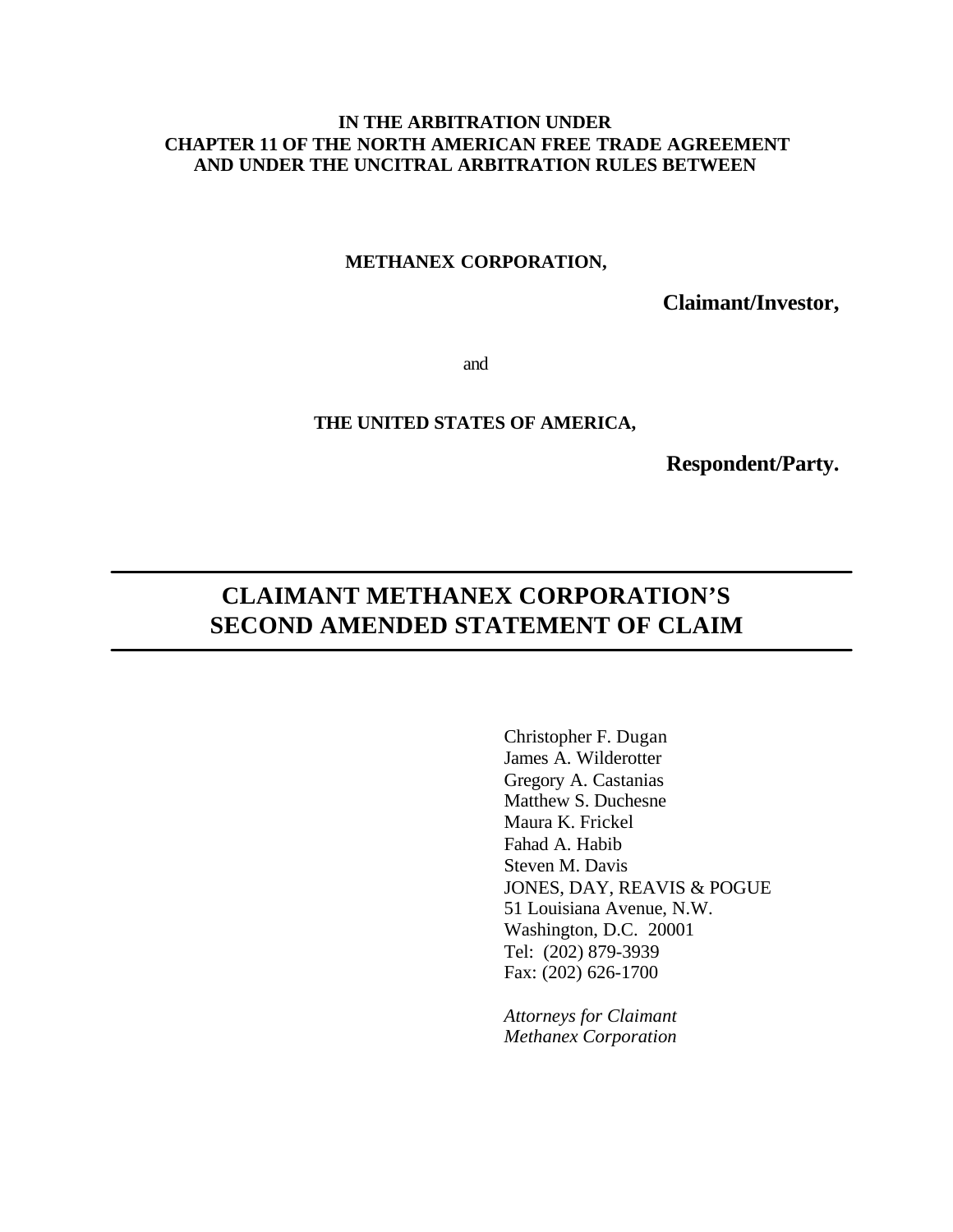## **TABLE OF CONTENTS**

## **PAGE**

| I.  |                 |                  |                                                                               |  |  |  |
|-----|-----------------|------------------|-------------------------------------------------------------------------------|--|--|--|
| II. |                 |                  |                                                                               |  |  |  |
| Ш.  |                 |                  |                                                                               |  |  |  |
| IV. |                 |                  |                                                                               |  |  |  |
|     | A.              |                  | Intent Is Proven By Inference, Both At Common Law And Under Statutes And      |  |  |  |
|     |                 |                  |                                                                               |  |  |  |
|     | <b>B.</b>       |                  | Intent In International And Municipal Law Concerning Economic Discrimination  |  |  |  |
|     |                 |                  | Is Likewise Inferred From Objective Facts And Circumstances  14               |  |  |  |
|     |                 | 1.               |                                                                               |  |  |  |
|     |                 | 2.               |                                                                               |  |  |  |
|     | $\mathcal{C}$ . |                  | Particularly Where The Market Has Essentially Two Competitors, Discrimination |  |  |  |
|     |                 |                  | Is A "Zero-Sum Game," Meaning That An Intent To Favor One Competitor Is,      |  |  |  |
|     |                 |                  |                                                                               |  |  |  |
| V.  |                 |                  | THE METHANOL INDUSTRY, THE OXYGENATE MARKETPLACE, THE                         |  |  |  |
|     |                 |                  | PROBLEM OF LEAKING GASOLINE USTs, AND THE CALIFORNIA MEASURES                 |  |  |  |
|     |                 | 25               |                                                                               |  |  |  |
|     | A.              |                  | Methanol And Ethanol Are Essentially Interchangeable With One Another As      |  |  |  |
|     |                 |                  | Oxygenates, As Are Their Respective Ethers (MTBE And ETBE)  25                |  |  |  |
|     | <b>B.</b>       |                  | Oxygenate Consumers Have A Binary Choice Between Methanol And Ethanol 29      |  |  |  |
|     |                 | 1.               | Integrated Oil Refiners Have A Binary Choice Of Oxygenates  29                |  |  |  |
|     |                 | 2.               | Merchant Ether-Oxygenate Producers Also Have A Binary Choice  30              |  |  |  |
|     |                 | 3.               | Gasoline Blending Plants Have A Wider But Similar Choice Of                   |  |  |  |
|     |                 |                  |                                                                               |  |  |  |
|     | $\mathbf{C}$ .  |                  |                                                                               |  |  |  |
|     | D.              |                  | MTBE Is The Oxygenate Of Choice In California As Elsewhere Because It Is An   |  |  |  |
|     |                 |                  |                                                                               |  |  |  |
|     |                 | 1.               | MTBE Produces Significant Environmental And Other Benefits 35                 |  |  |  |
|     |                 | 2.               | MTBE Detection Is Not A Significant Concern In California 37                  |  |  |  |
|     |                 | 3.               |                                                                               |  |  |  |
|     |                 | $\overline{4}$ . | Banning MTBE Does Not Address The Problem — Leaking Gasoline                  |  |  |  |
|     |                 |                  | USTs — That The California Measures Purport To Address  42                    |  |  |  |
|     | E.              |                  |                                                                               |  |  |  |
|     |                 | 1.               |                                                                               |  |  |  |
|     |                 | 2.               |                                                                               |  |  |  |
|     |                 | 3.               |                                                                               |  |  |  |
|     | F.              |                  | The Substitution Of Methanol-Based MTBE With Ethanol In California's          |  |  |  |
|     |                 |                  |                                                                               |  |  |  |
| VI. |                 |                  | CALIFORNIA INTENDED TO HARM FOREIGN METHANOL PRODUCERS,                       |  |  |  |
|     |                 |                  |                                                                               |  |  |  |
|     | A.              |                  | The California Measures Constitute Both De Jure And De Facto Discrimination   |  |  |  |
|     |                 | 1.               | California Intended To Create An In-State Ethanol Industry 59                 |  |  |  |
|     |                 |                  |                                                                               |  |  |  |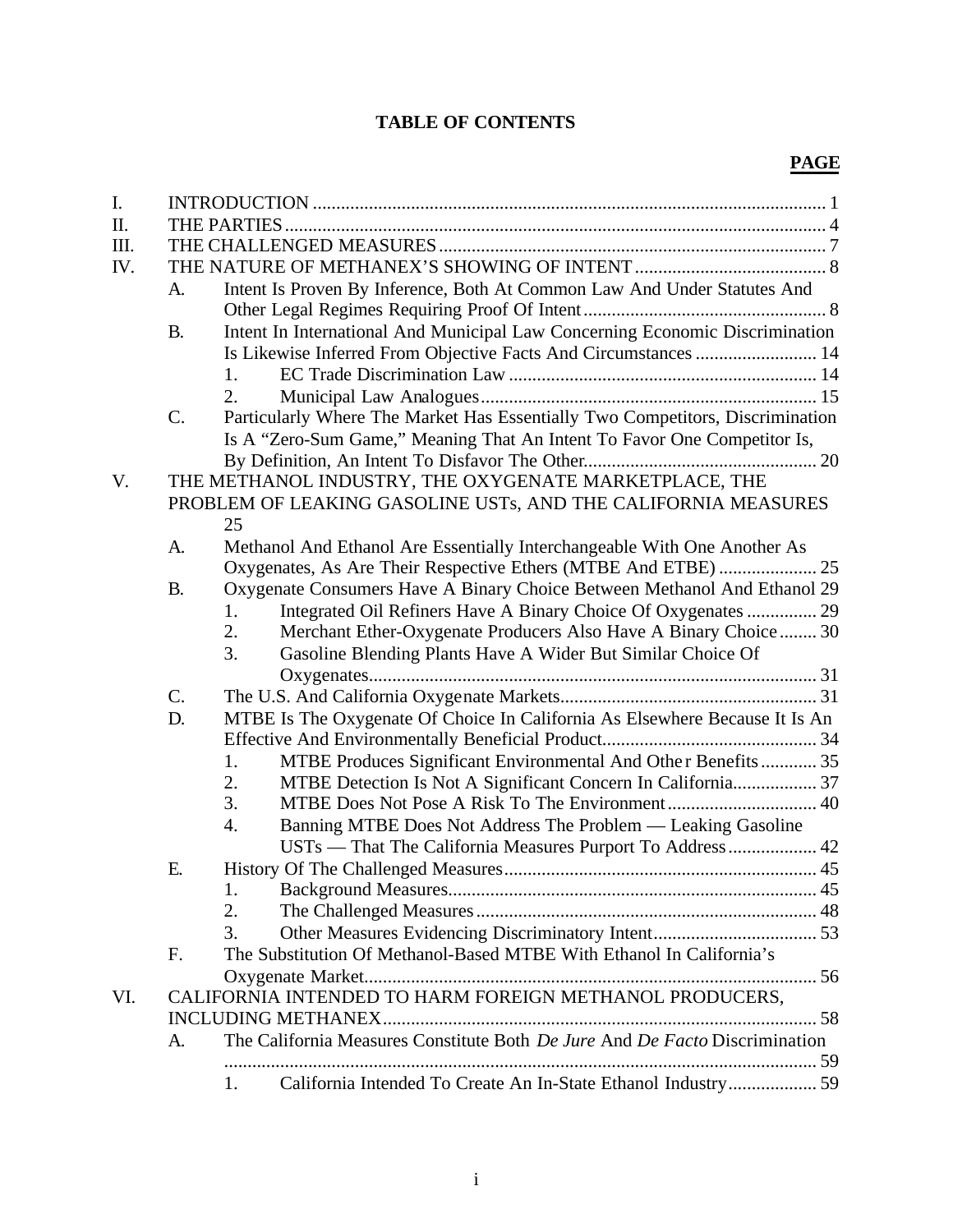|      |           | 2. | On Their Face, The California Measures Demonstrate That The Aims Of<br>California Were Impermissibly Protectionist And Are Thus De Jure |
|------|-----------|----|-----------------------------------------------------------------------------------------------------------------------------------------|
|      |           |    |                                                                                                                                         |
|      |           | 3. | Viewed In The Context Of The State's Long-Held Desire To Develop An<br>In-State Ethanol Industry, The Design Of The California Measures |
|      |           |    | Establishes De Facto Discrimination As Well As De Jure  66                                                                              |
|      | <b>B.</b> |    | Discriminatory Intent Can Be Inferred From The California Measures' Foreseen                                                            |
|      |           |    |                                                                                                                                         |
|      | C.        |    | Discriminatory Intent Is Evident In The United States' Traditional Protection Of                                                        |
|      |           |    |                                                                                                                                         |
|      | D.        |    | Discriminatory Intent Can Be Inferred From The Fact That MTBE - An                                                                      |
|      |           |    | Effective And Environmentally Beneficial Product — Was Banned, While                                                                    |
|      |           |    |                                                                                                                                         |
|      | Ε.        |    | Discriminatory Intent Can Be Inferred From The Role That ADM Played In                                                                  |
|      |           |    |                                                                                                                                         |
|      |           | 1. | Rather Than Compete On The Merits, ADM Has Secured Its Market                                                                           |
|      |           |    | Domination Through Political Contributions and Lobbying 83                                                                              |
|      |           | 2. | ADM And Its Partners In The Domestic Ethanol Industry Played An                                                                         |
|      |           |    | Important Role In Securing The Protectionist California Ban On Ethanol's                                                                |
|      |           |    |                                                                                                                                         |
|      | F.        |    | Discriminatory Intent Can Be Inferred From Analogous Cases In Which States                                                              |
|      |           |    | Have Disguised Economic Protectionism As Environmental Regulation 99                                                                    |
|      | G.        |    | California's Intent To Harm Foreign Methanol Producers Is Further Evidenced By                                                          |
|      |           |    | The United States' Nationalistic Bias Against The "Foreign" Methanol/MTBE                                                               |
|      |           |    |                                                                                                                                         |
|      |           | 1. | Intent To Harm Foreign Methanol Products Can Be Inferred From The                                                                       |
|      |           |    | Fact That Such Harm Was Probable and Foreseeable  109                                                                                   |
|      |           | 2. | Anti-Foreign Bias Against Methanol And MTBE Pervades National                                                                           |
|      |           | 3. |                                                                                                                                         |
|      |           |    | The Nationalistic Bias Has Been Spurred On By ADM And Others In The                                                                     |
|      |           | 4. | The Same Bias Pervades State-Level Policy Making As Well 116                                                                            |
| VII. |           |    |                                                                                                                                         |
|      | A.        |    |                                                                                                                                         |
|      |           | 1. | If Improper Intent Is The Limiting Principle Under Article 1101, Then The                                                               |
|      |           |    | Operative Intent For Purposes Of Article 1102 Must Be Intent To Deny                                                                    |
|      |           |    | National Treatment ("Discriminatory Intent"), Not Intent To Otherwise                                                                   |
|      |           |    |                                                                                                                                         |
|      |           | 2. | Article 1102 Expressly Limits The Class Of Investors And Investments                                                                    |
|      |           |    | Entitled To Protection To Those In "Like Circumstances" 122                                                                             |
|      |           | 3. |                                                                                                                                         |
|      |           | 4. | Methanex Is In "Like Circumstances" With Protected Domestic Ethanol                                                                     |
|      |           |    | Producers, But Has Not Received National Treatment 125                                                                                  |
|      |           | 5. | The Fact That A Measure May Also Discriminate Against Some "Like"                                                                       |
|      |           |    | Domestic Investors And Investments Does Not Excuse An Article 1102                                                                      |
|      |           |    |                                                                                                                                         |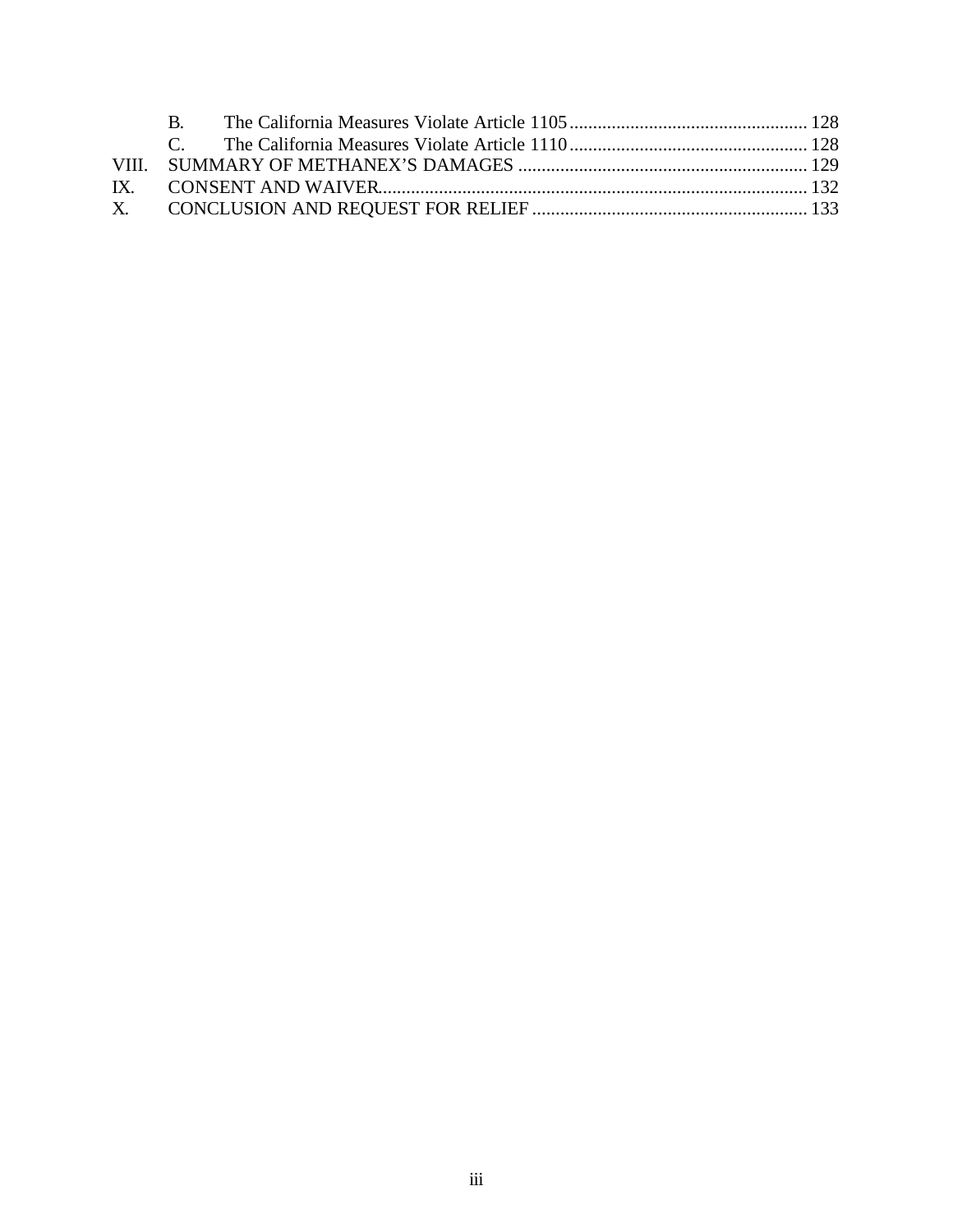## **GLOSSARY OF ACRONYMS**

| <b>ADM</b>    | <b>Archer Daniels Midland</b>                            |
|---------------|----------------------------------------------------------|
| AIT           | Canada's Agreement on Internal Trade                     |
| AMA           | <b>American Medical Association</b>                      |
| <b>API</b>    | American Petroleum Institute                             |
| <b>CAA</b>    | Clean Air Act                                            |
| <b>CAAA</b>   | Clean Air Act Amendments of 1990                         |
| Cal. EPA      | California Environmental Protection Agency               |
| <b>CARB</b>   | California Air Resources Board                           |
| CaRFG3        | California Phase 3 Reformulated Gasoline Regulations     |
| <b>CEC</b>    | California Energy Commission                             |
| <b>CEH</b>    | Chemical Economics Handbook-SRI International            |
| <b>CFTA</b>   | Canada-United States Free Trade Agreement                |
| <b>CIWMB</b>  | Cal. EPA, Integrated Waste Management Board              |
| EC            | <b>European Commission</b>                               |
| <b>EIA</b>    | United States Energy Information Administration          |
| <b>EPA</b>    | United States Environmental Protection Agency            |
| <b>ETBE</b>   | Ethyl tertiary butyl ether                               |
| <b>FTC</b>    | <b>Federal Trade Commission</b>                          |
| <b>GAO</b>    | United States Government Accounting Office               |
| <b>GATT</b>   | General Agreement on Tariffs and Trade                   |
| <b>GEC</b>    | Governors' Ethanol Coalition                             |
| <b>IEA</b>    | <b>International Energy Annual</b>                       |
| <b>IRAC</b>   | International Agency for Research on Cancer              |
| <b>LACMTA</b> | Los Angeles County Metropolitan Transportation Authority |
| <b>LUSTs</b>  | Leaking underground storage tanks                        |
| <b>MMT</b>    | Methylcyclopentadienyl manganese tricarbonyl             |
| <b>MTBE</b>   | Methyl tertiary butyl ether                              |
| <b>NAFTA</b>  | North American Free Trade Agreement                      |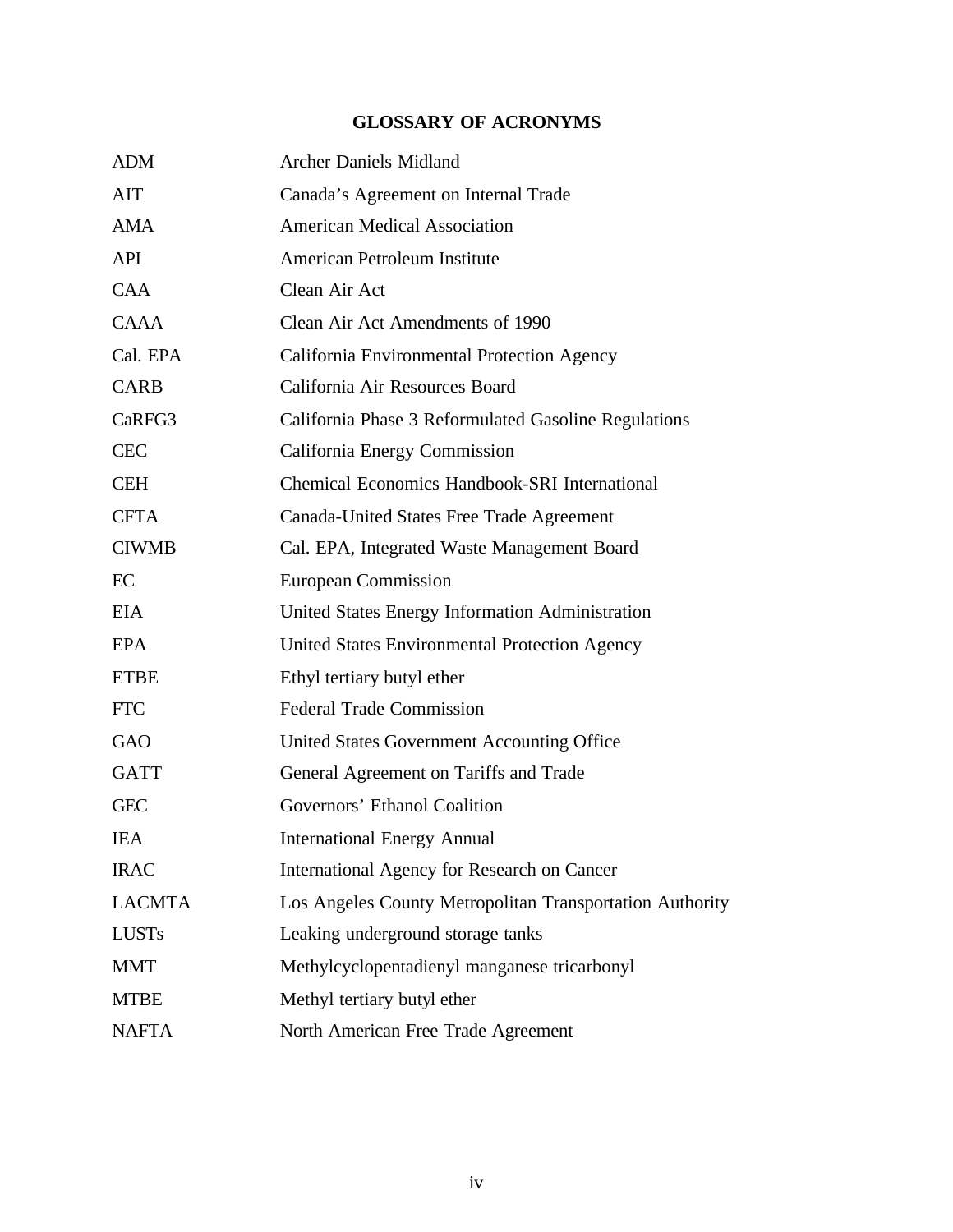| <b>NIEHS</b>          | National Institute for Environmental Health Sciences |
|-----------------------|------------------------------------------------------|
| <b>NO<sub>x</sub></b> | Nitrogen oxides                                      |
| <b>NRDC</b>           | <b>Natural Resources Defense Council</b>             |
| <b>NTP</b>            | <b>National Toxicology Program</b>                   |
| <b>PCB</b>            | Polychlorinated biphenyl                             |
| <b>RFA</b>            | Renewable Fuels Association                          |
| <b>RFG</b>            | <b>Reformulated Gasoline</b>                         |
| <b>RVP</b>            | <b>Reid Vapor Pressure</b>                           |
| <b>TAME</b>           | Tertiary-amyl methyl ether                           |
| BE                    | Tertiary-butyl alcohol                               |
| <b>TSE</b>            | <b>Toronto Stock Exchange</b>                        |
| <b>UC</b>             | University of California at Davis                    |
| <b>UCLA</b>           | University of California Los Angeles                 |
| <b>USDA</b>           | United States Department of Agriculture              |
| <b>USITC</b>          | <b>United States International Trade Commission</b>  |
| <b>USTs</b>           | Underground gasoline storage tanks                   |
| <b>WTO</b>            | World Trade Organization                             |
|                       |                                                      |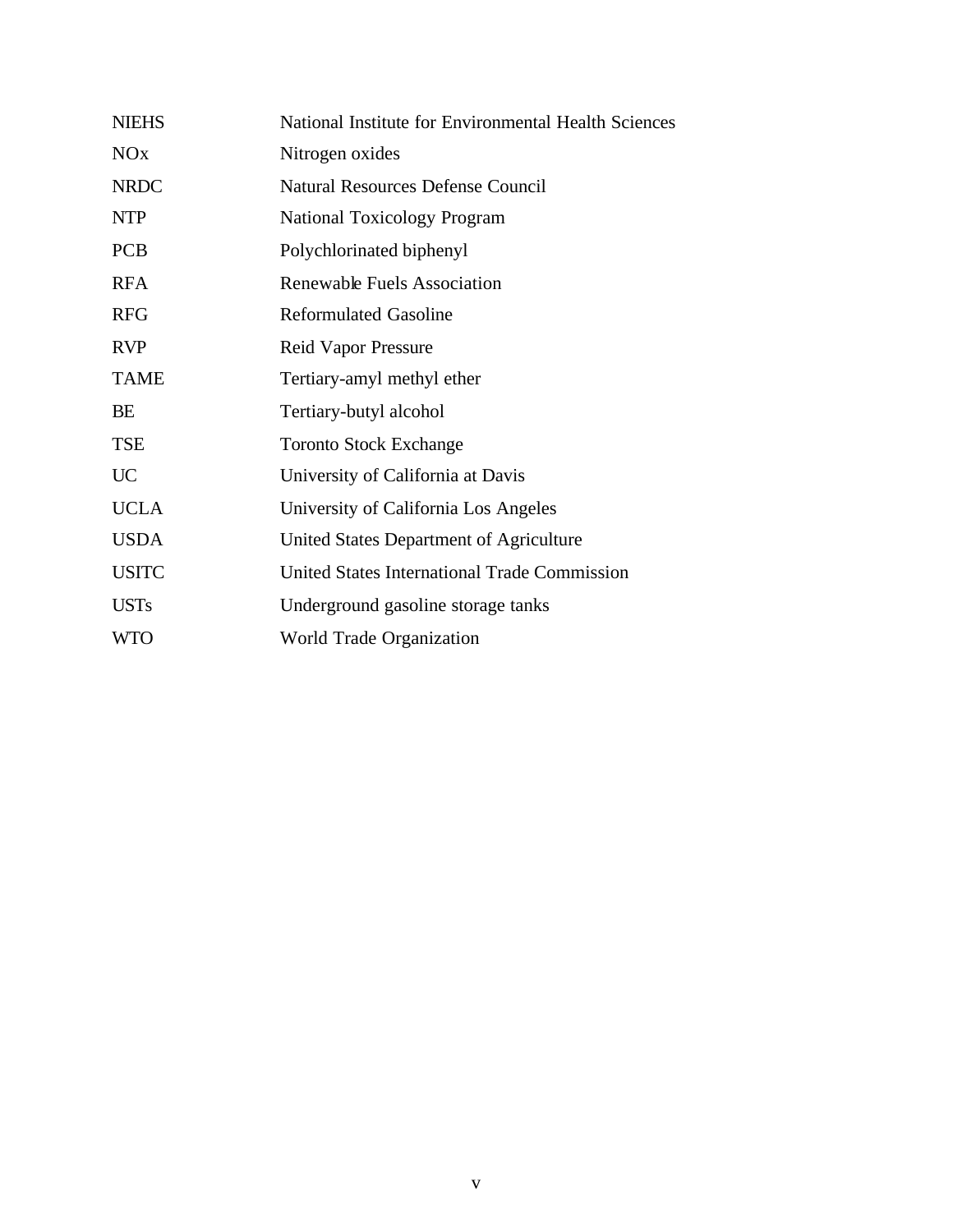#### **I. INTRODUCTION**

1. In its First Partial Award of August 7, 2002, the Tribunal rejected the United States' various admissibility objections. (*See* Aug. 7, 2002 Award ¶ 126.) It also concluded that "certain allegations" contained in Methanex's Draft Amended Claim, as supplemented in subsequent written and oral submissions, could establish the Tribunal's jurisdiction over Methanex's claims. (*See id.* ¶ 172(4).) In order to confirm its jurisdiction in this matter, the Tribunal directed Methanex to submit a "fresh pleading" together with evidence supporting its allegations.(*See id.* ¶¶ 161-66, 172(5).) Accordingly, Methanex respectfully submits this Second Amended Statement of Claim, along with accompanying evidential materials, with the understanding that this submission complies with the requirements set forth in the Partial Award.

2. Those evidentiary materials, as well as the legal authorities on which Methanex relies, are compiled in separate appendices. In addition, the Tribunal will find attached to this Second Amended Statement of Claim each of the following:

3. At Exhibit A to this Claim is the Second Affidavit of Michael Macdonald, Senior Officer of Methanex Corporation ("Macdonald Aff."). This affidavit describes Methanex's operations and the oxygenate industry, including the production and use of methanol, ethanol, MTBE, and ETBE. Mr. Macdonald's affidavit also makes clear the binary purchasing choice between methanol and ethanol for California's gasoline refiners, blenders, and distributors, and their near-universal decision to use methanol-based MTBE before the California measures tilted these markets to the exclusive benefit of ethanol. In addition, Mr. Macdonald's affidavit also describes California's decision, in its latest regulations, to prohibit the use of methanol as an oxygenate in California gasoline.

4. In addition, Methanex had intended to supply another factual affidavit from one of the California refiners affected by the California measures. That refiner, however, ultimately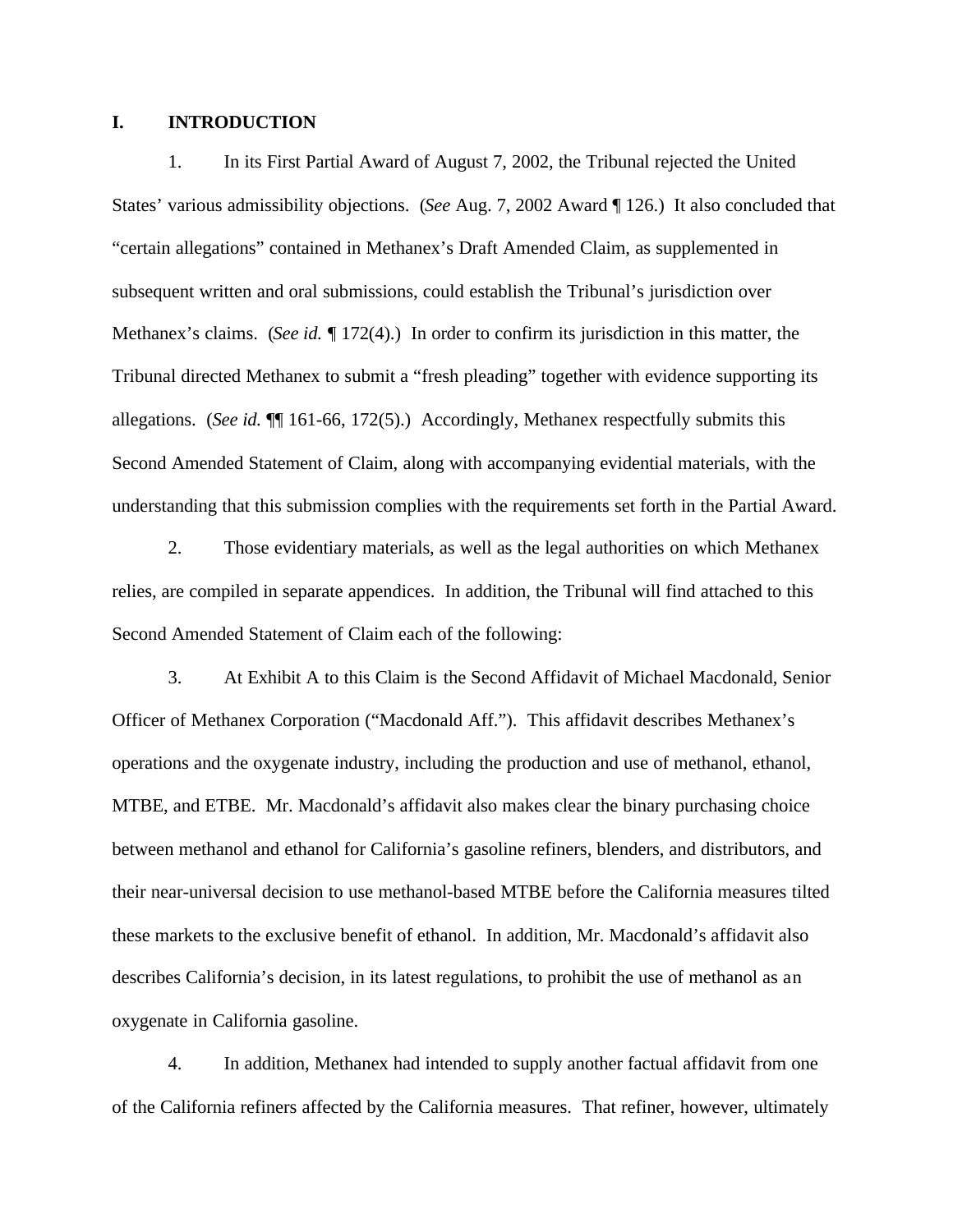declined to provide Methanex with that affidavit, informing Methanex's counsel that it had made that decision because the refiner feared retaliation by the State.

5. At Exhibit B is an affidavit by Robert Wright, Director of Government and Industry Relations for Methanex ("Wright Aff."). Mr. Wright's responsibilities include representing Methanex during legislative activities that may affect the methanol industry. His affidavit describes his involvement in the legislative activities that preceded the ban on the use of MTBE in California gasoline. In particular, Mr. Wright attests that, during that time period, a meeting took place in the office of the President *Pro Tempore* of the California Senate, Senator Burton, who told the attendees, which included representatives of the methanol and MTBE industry — including three representatives of Methanex — that they were, to paraphrase him, "out of luck." Mr. Wright avers that the President *Pro Tempore* left no uncertainty of his understanding that the intentions and effects of the MTBE prohibition were directed at, and intended to be felt by, the methanol and methanol-based MTBE industry, and that the President *Pro Tempore* specifically mentioned Methanex and the negative impact the MTBE ban would have on the company's stock price.

6. At Exhibit C is the expert opinion of Sir Robert Jennings, former President of the International Court of Justice, on the meaning of Article 1101(1) of NAFTA ("Jennings Op."). Sir Robert first observes that the "legally significant connection" requirements of Article 1101(1) cannot be considered in isolation from the substantive provisions of Chapter 11, which are the provisions of the greatest legal significance here. He further notes that, as mandated by Article 1131, account must also be taken of the full range of relevant international law, including both treaty law and judicial decisions. Specifically, Sir Robert suggests that WTO/GATT decisions,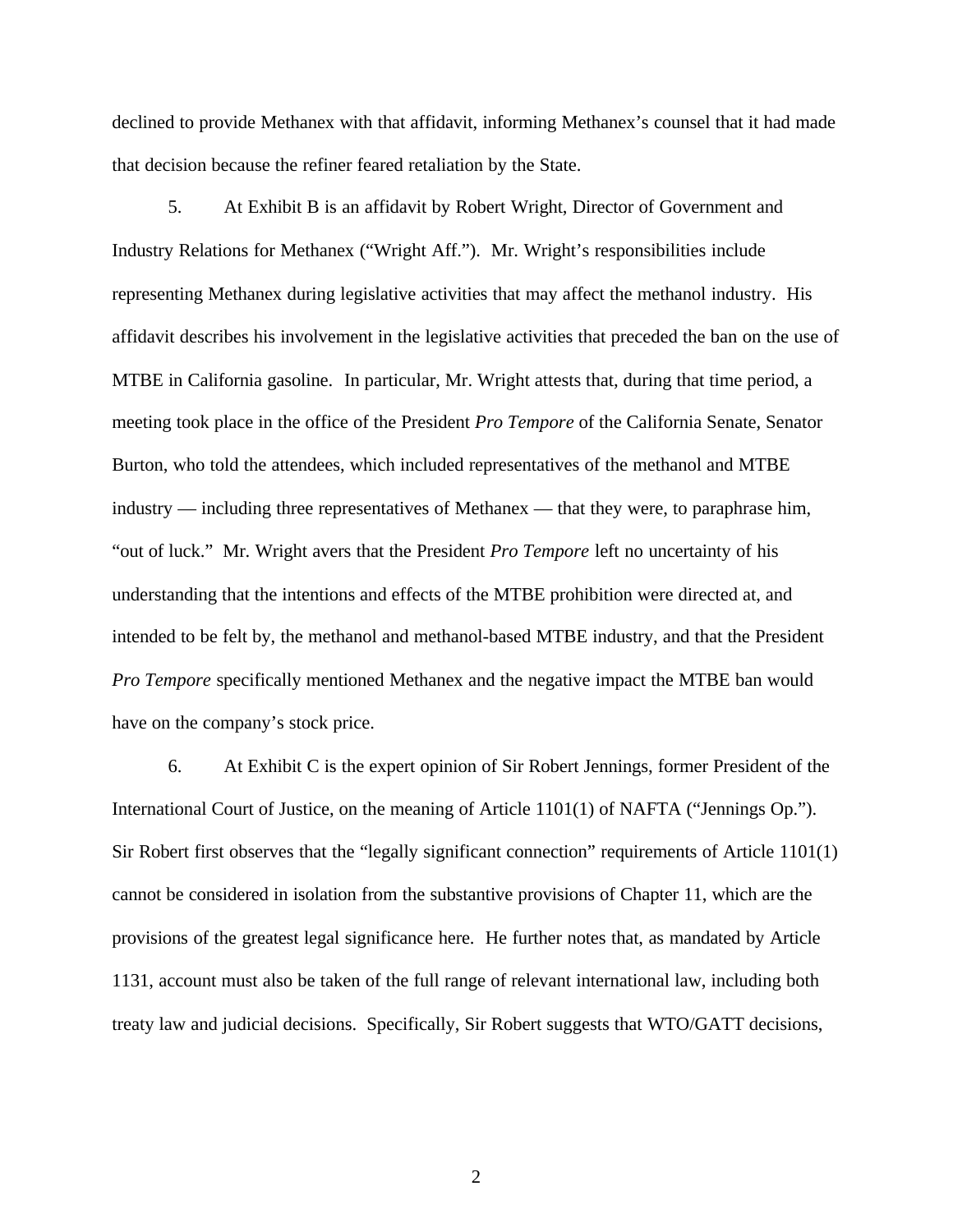as well as municipal competition law, constitute two particularly relevant bodies of direct precedent on questions of national treatment and discriminatory intent.

7. At Exhibit D is the expert opinion of Claus-Dieter Ehlermann, former Chairman of the Appellate Body of the World Trade Organization in 2001 and a member of that Body from 1995 to 2001 ("Ehlermann Op."). Professor Ehlermann's expert opinion covers the principle of nondiscrimination, or national treatment, and he concludes that there is a "like" relationship between methanol and ethanol within the meaning of the national-treatment provision of GATT. He also concludes that the California measures afford foreign products such as methanol "less favorable treatment" than domestic products such as ethanol, in violation of GATT's nationaltreatment requirements. Professor Ehlermann further states that intent is not necessary to a finding that GATT's national-treatment provision had been violated, although it is relevant to an analysis of the introductory clause of GATT's public policy exception. Professor Ehlermann concludes that where two products are in a "like" relationship, and consumer choice is essentially binary, disfavoring one of those products amounts to favoring the other.

8. At Exhibit E is an expert report prepared by Exponent, a scientific consulting company, which addresses the purported role of leaking underground gasoline storage tanks ("gasoline USTs") in relation to the California measures. The report, entitled *Evaluation of UST/LUST Status in California and MTBE in Drinking Water* (2002) ("*Exponent Report*"), is a detailed investigation into the present state of the gasoline UST situation in California. Exponent concludes that compliance in California with existing laws barring leaking gasoline USTs has improved, the number of new leaking gasoline USTs ("LUSTs") identified has decreased, and as a consequence (just as previous studies had predicted), MTBE is being detected in groundwater far less than before.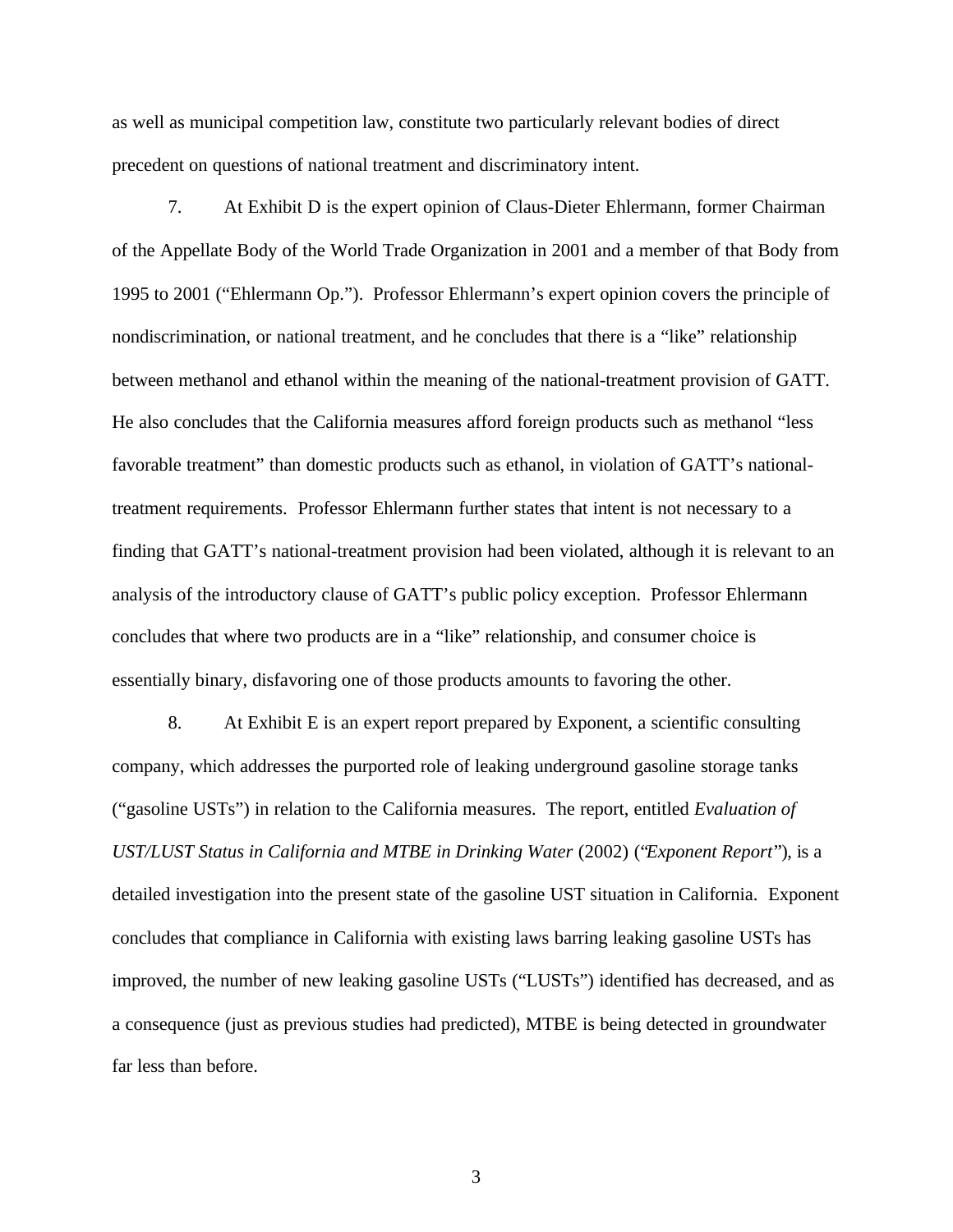9. At Exhibit F, in compliance with Articles 18 and 20 of the UNCITRAL Arbitration Rules and the Tribunal's Partial Award of Aug. 7, 2002, are Chapter 11 of NAFTA, which serves as the United States' offer to arbitrate; Methanex Corporation's Consent to Arbitrate and Waiver of Other Dispute Settlement Procedures, which serves as acceptance of that offer; and the Parties' names and addresses.

10. There is one fundamental aspect of this fresh statement of claim that is worth noting at the outset. Methanex has tried to make clear throughout that this is a straightforward dispute over an ordinary type of international wrong — economic protectionism — and not an effort to expand international guarantees in a way that would threaten nations' or states' ability to enact or enforce valid and nondiscriminatory environmental laws. An extensive body of both municipal and international case law demonstrates that the United States' efforts to protect its domestic ethanol industry from "foreign" competitors under the guise of environmental protection is a common type of impermissible treatment. Far from representing an abuse or an unwarranted extension of the Chapter 11 process, Methanex's refusal simply to accept the consequences of California's unlawful protectionism comports exactly with the investment guarantees Chapter 11 was meant to provide.

#### **II. THE PARTIES**

11. The Claimant, Methanex Corporation ("Methanex"), is a Canadian company originally incorporated under the laws of the Province of Alberta (Canada) and now continuing under Canada's *Business Corporations Act*. Headquartered in Vancouver, British Columbia, Canada, Methanex supplies methanol to manufacturers around the world for use in a wide variety of products and applications. Methanex is an investor protected by Chapter 11 of NAFTA.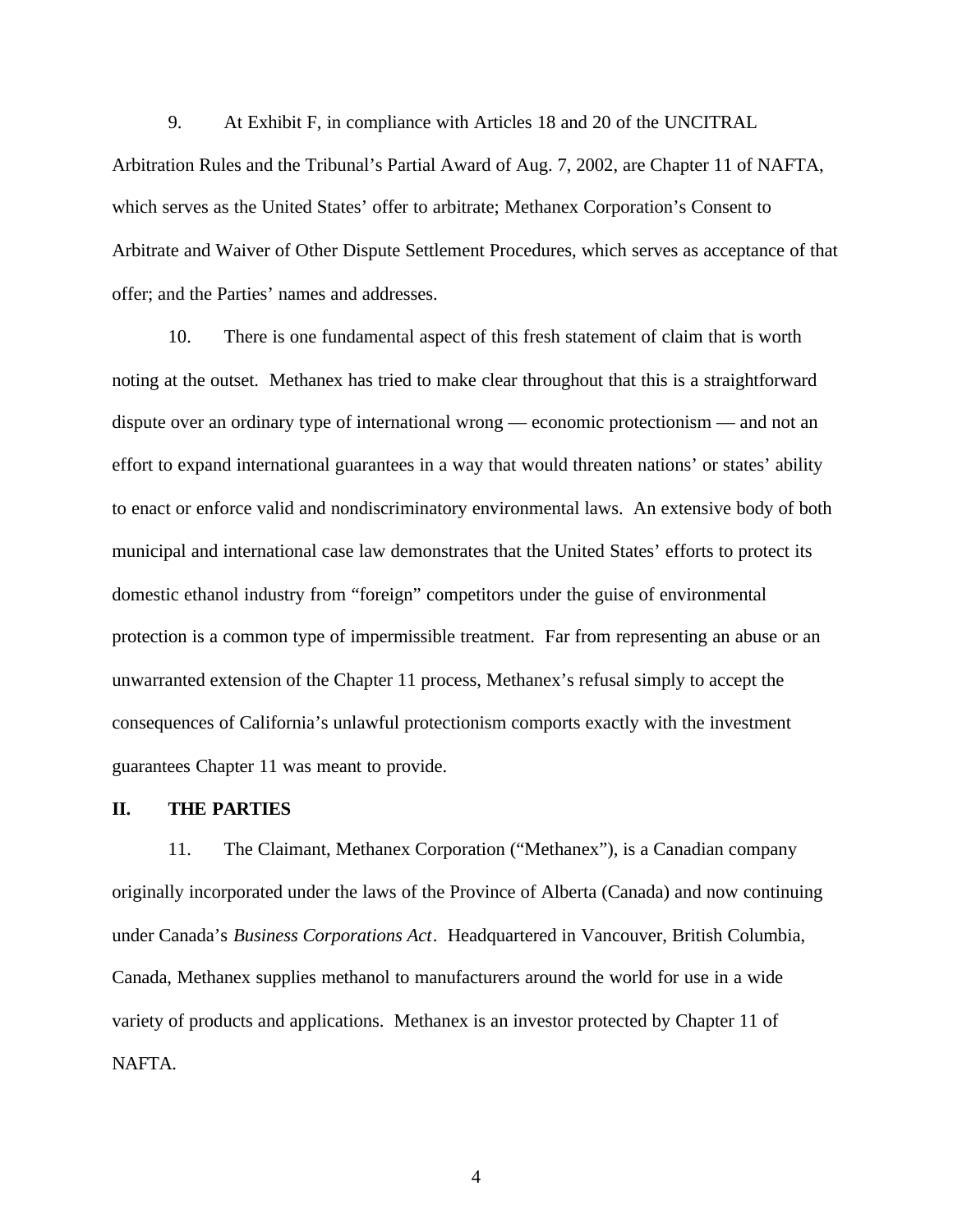12. Methanex's sole business is the production, transportation, and marketing of methanol, which is a liquid petrochemical made from feedstocks containing carbon and hydrogen. Methanol is a clean and reliable source of energy, and it is a leading candidate for many future fuel-cell applications. Methanol is also the essential oxygenating element of MTBE, a safe, clean, and economical gasoline component. Methanex "is the largest producer and marketer in the world, accounting for approximately 17% of global methanol capacity." Chemical Economics Handbook ("CEH") Marketing Research Report, *Methanol*, at 5 (July 2002) ("CEH Report, *Methanol*") (FA 15).<sup>1</sup> As of 2000, Methanex owned methanol production facilities around the world having an annual capacity of approximately 7.0 million tons. These plants were and are located in the United States, Canada, Chile and New Zealand, as well as, through joint venture agreements, in Trinidad and Tobago. *Id.* Methanex has no facilities in the Middle East; indeed, it is a stable, reliable and nearby supplier of energy to the United States. Roughly one-third of the methanol marketed by Methanex is utilized in the fuel sector, principally for use in the creation of MTBE, which has been extremely successful at reducing air pollution throughout North America and indeed the world.

13. Methanex Methanol Company ("Methanex U.S.") is a Texas general partnership of two U.S. corporations, Methanex, Inc. and Methanex Gulf Coast, Inc., both of which are incorporated under the laws of the State of Delaware. Methanex owns, indirectly, 100 percent of the shares of both partners.

14. Methanex U.S. markets methanol throughout North America, and maintains some inventory in the U.S. All shipments by Methanex and its subsidiaries in or to the United States are booked through Methanex U.S. Methanex ships its methanol directly from its wholly-owned

 $\overline{a}$ 

<sup>&</sup>lt;sup>1</sup> All references to factual materials are, for the Tribunal's convenience, hereafter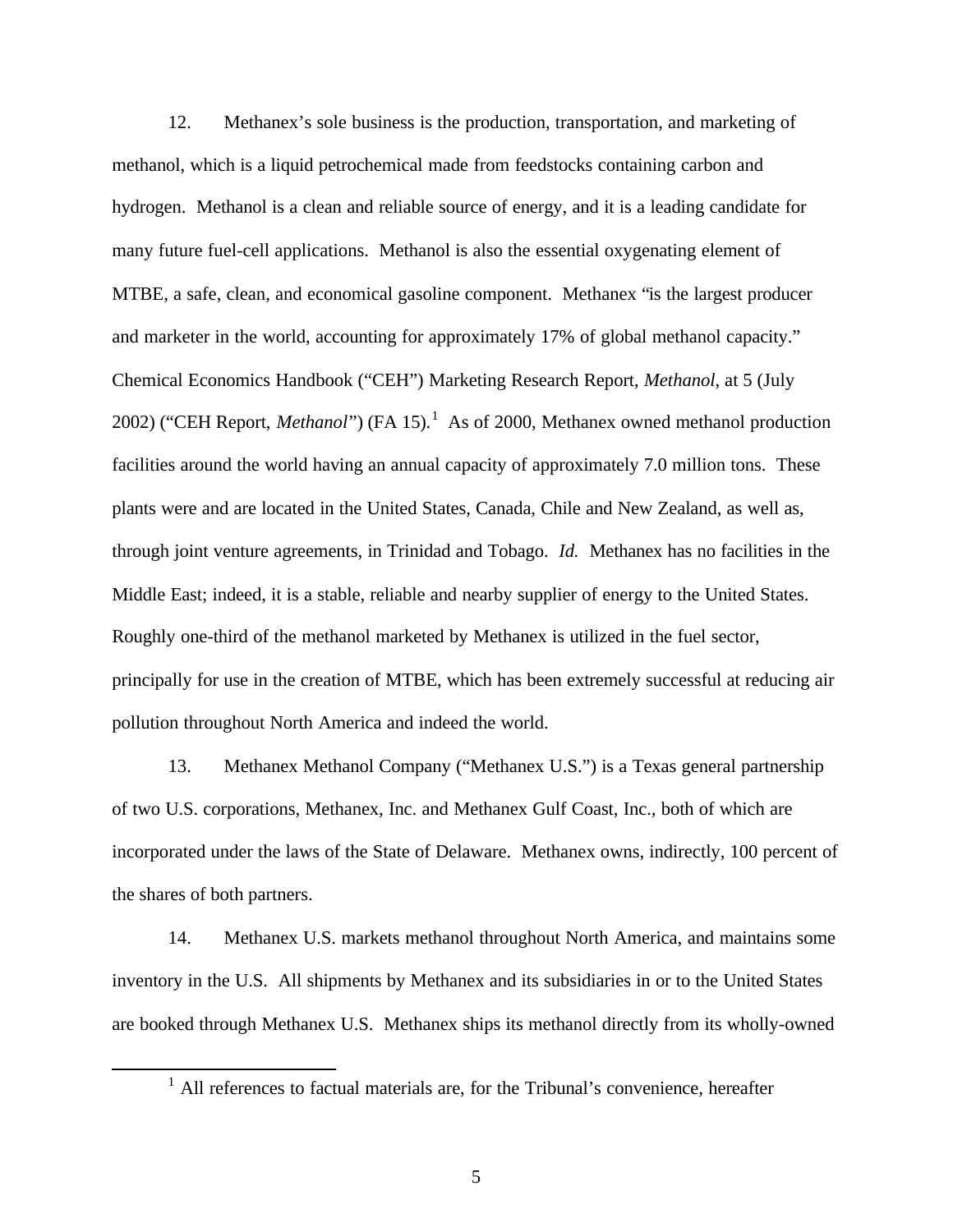Canadian plants into the United States for consumption by U.S. customers. When the Methanex Fortier plant in Louisiana (described below) was operating, many of the shipments for U.S. consumption originated there. Additional shipments for U.S. consumption originate at other Methanex production facilities around the world.

15. In 1998, Methanex U.S. sold 1,973,335 metric tons of methanol in the United States. Approximately forty percent of those methanol sales were made to third parties that use methanol for the production of MTBE. These 1998 shipments included approximately 130,000 metric tons of methanol that were shipped to California refineries for MTBE production. Notably, however, Methanex's shipments to California have been declining sharply since the enactment of the California measures at issue here — totaling only 99,973, 88,001, and 50,895 metric tons for the years 1999, 2000, and 2001, respectively. Some of these U.S. sales were shipped from Methanex's Canadian plants directly to U.S. customers.

16. Methanex Fortier, Inc. ("Methanex Fortier") is a U.S. corporation incorporated under the laws of the State of Delaware. Methanex indirectly owns 100 percent of the shares of Methanex Fortier. Methanex Fortier owns and operates, *inter alia,* a methanol production facility in the State of Louisiana that was temporarily idled in 1999 due to market conditions; that facility continues to be idle to this day. The California measures detailed herein, together with similar measures taken and threatened elsewhere in the United States, will continue and worsen a tendency toward oversupply in the methanol industry, further extending the idling of Methanex Fortier. In addition, the California measures, which bar methanol and methanol-based MTBE from the valuable California oxygenate marketplace, will depress the price of every gallon of methanol sold by Methanex U.S., and indeed every gallon of methanol sold worldwide.

(continued…)

followed by a reference to the factual appendices, as indicated by "FA\_\_."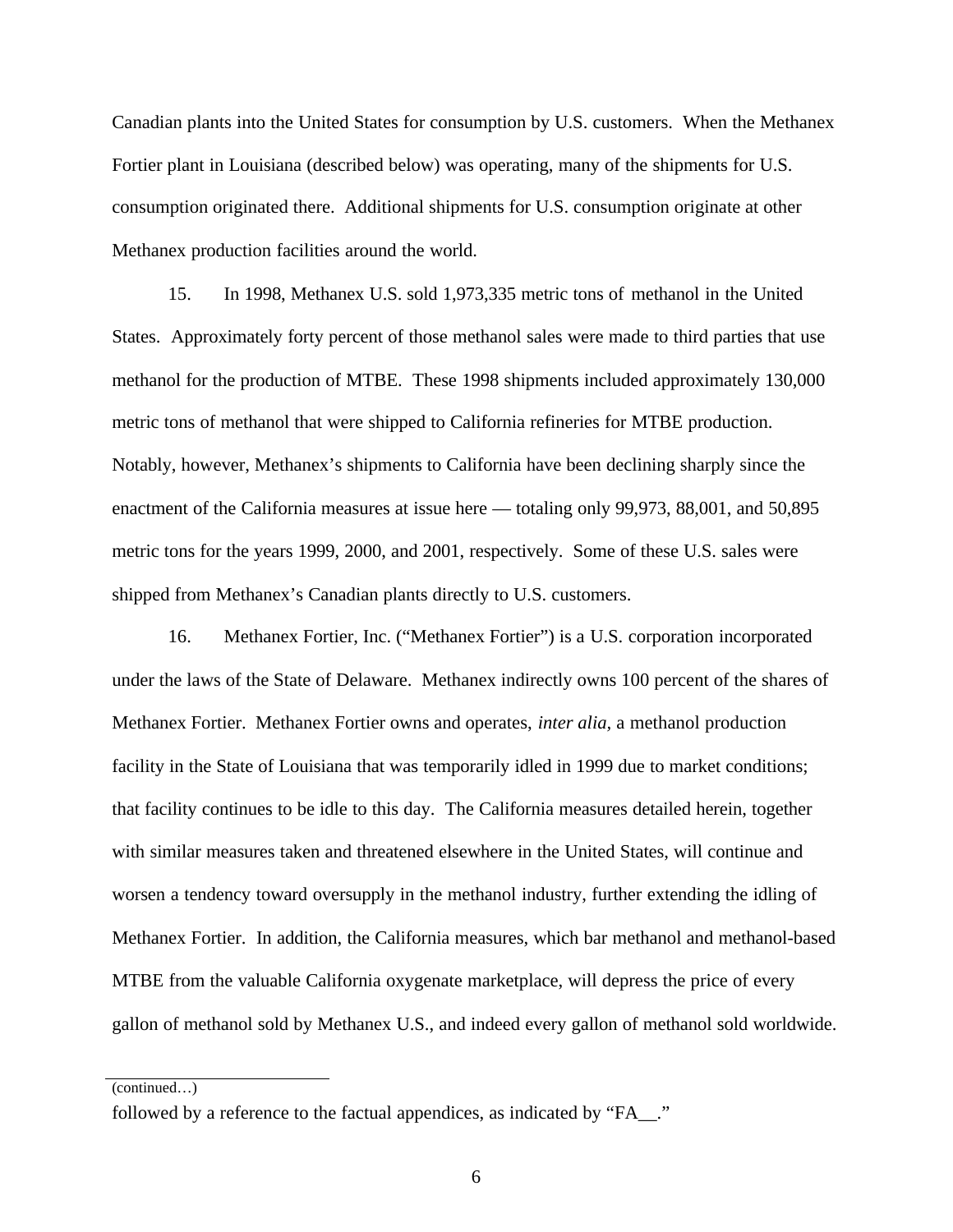17. Methanex U.S., Methanex Fortier, and their respective operations, goodwill, and market share, as well as Methanex's own goodwill and market share, are investments in the United States within the meaning of NAFTA Article 1139.

18. The Respondent United States of America is the governmental body that, under the provisions of NAFTA, is responsible for actions taken by the federal and state governments of the United States. Accordingly, it is liable for damages attributable to California's violations of NAFTA Chapter 11.

## **III. THE CHALLENGED MEASURES**

19. Methanex challenges two measures adopted by the State of California: California Executive Order D-5-99 and California Code of Regulations, title 13, § 2260 *et seq.* ("CaRFG3 Regulations").

20. California Executive Order D-5-99, enacted by California Governor Gray Davis on March 25, 1999, directed the California Air Resources Board ("CARB") to ban the use of methanol-based MTBE as an oxygenate in California gasoline effective December 31, 2002. Among other things, Executive Order D-5-99 also directed several state agencies to takes steps intended to create an in-state ethanol industry as the replacement for MTBE. In addition, the Executive Order required "prominent identification at the pump of gasoline containing MTBE" until the ban took full effect.

21. The Executive Order was ostensibly based on a 1998 study conducted by employees of the University of California at the direction of the California legislature. University of California-Davis, *Health & Envtl. Assessment of MTBE* (Nov. 1998) ("UC Report") (FAs 36-40). The study was one of a series of important events leading up to the measures that Methanex *is* challenging, and thus is highly relevant to Methanex's claims in these proceedings. *See* Section V(E)(1), below.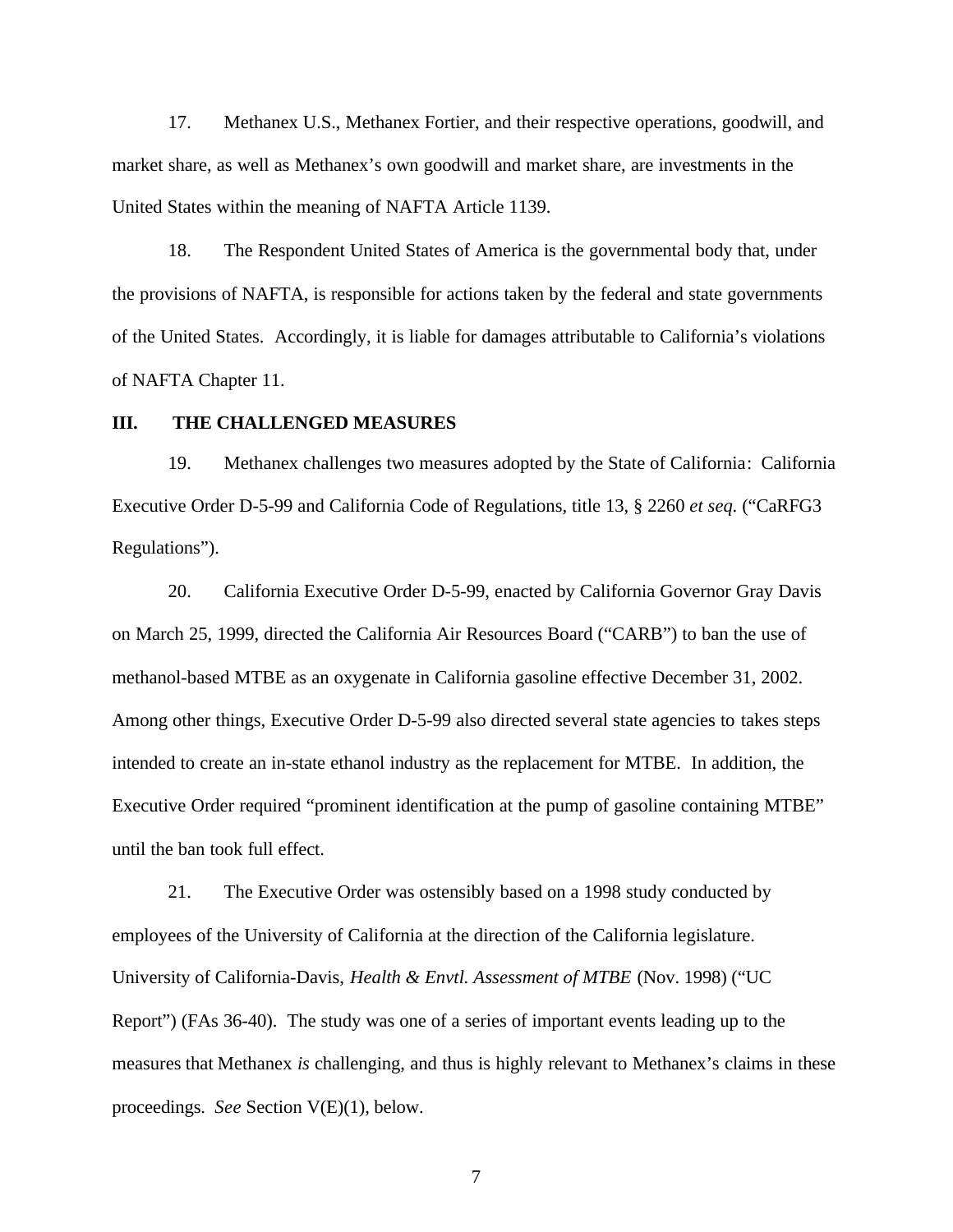22. The second measure that Methanex challenges is the set of CaRFG3 Regulations adopted by CARB on September 2, 2000, which implemented Executive Order D-5-99. In implementing Governor Davis' Executive Order, the CaRFG3 Regulations prohibited the use of MTBE as of December 31, 2002, and facilitated its accelerated removal from all California gasoline prior to that date. The CaRFG3 Regulations went beyond merely banning MTBE, however: They also provided that *only* ethanol, which is almost entirely a domestic U.S. product, could be used as an oxygenate in California gasoline. Consequently, the regulations banned not only MTBE, but methanol as well, from competing with ethanol in the California oxygenate market.

23. The United States is responsible for these California measures under NAFTA, *see* NAFTA Article 105, and under international law generally.

## **IV. THE NATURE OF METHANEX'S SHOWING OF INTENT**

24. In this section of its fresh pleading, Methanex provides an analysis of the law governing proof of impermissible intent.

## **A. Intent Is Proven By Inference, Both At Common Law And Under Statutes And Other Legal Regimes Requiring Proof Of Intent**

25. In a Year Book case dating to the fifteenth century, Chief Justice Brian said that it was "common knowledge that the thoughts of man shall not be tried, for the devil himself knoweth not the thought of man." Y.B. 7 Edw. IV, f. 2, pl. 2 (1477). Notwithstanding this ancient dictum, the days are long past when Chief Justice Brian's view held sway. In the words of a prominent U.S. appellate judge, Henry Friendly: "Now it is daily business for judges and juries to plumb 'the mainsprings of human conduct.'" *Prudential Ins. Co. of Am. v. Gray Mfg. Co.,* 328 F.2d 438, 444-45 (2d Cir. 1964) (quoting *Comm'r v. Duberstein,* 363 U.S. 278, 289 (1960)).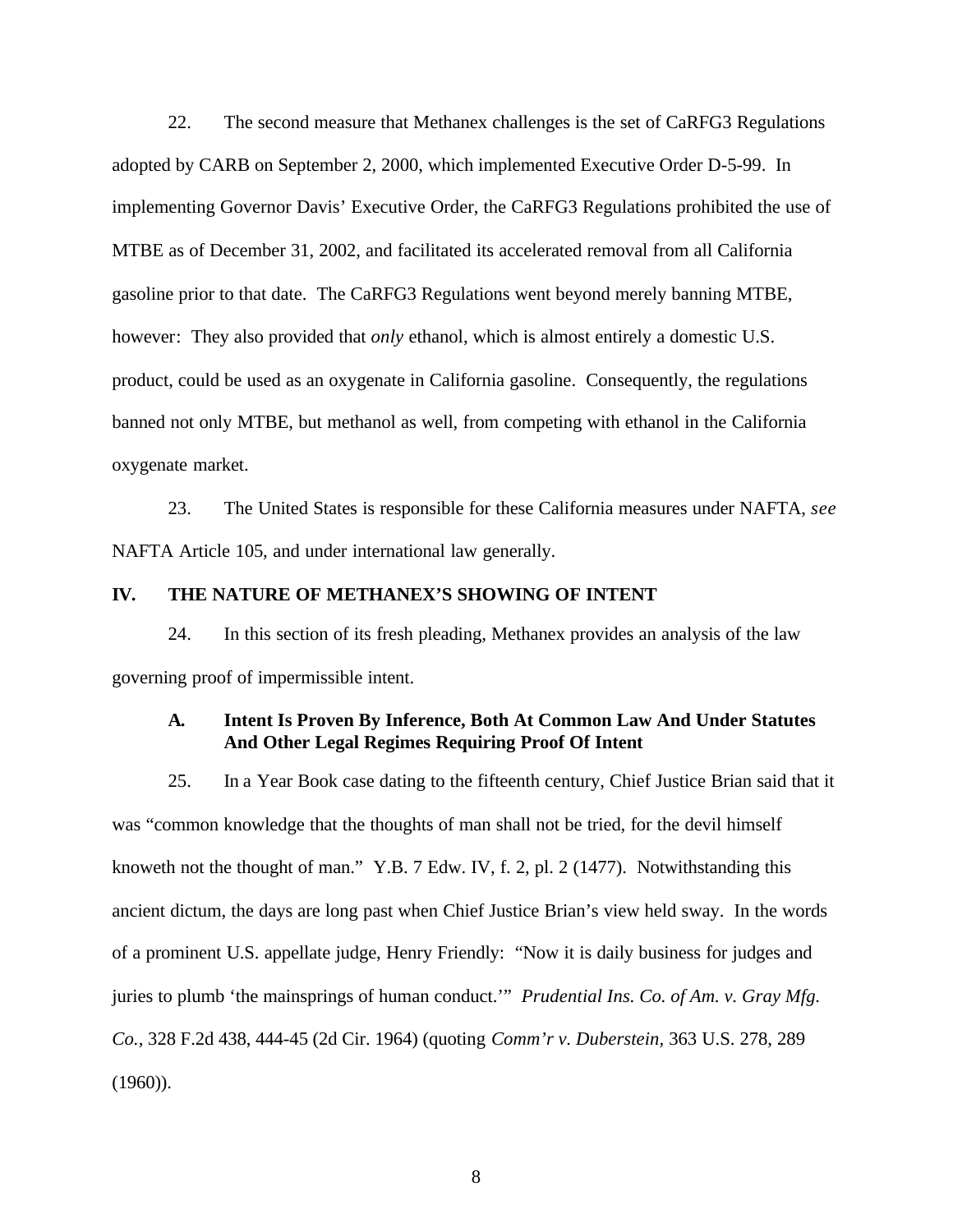26. Even so, Chief Justice Brian made a salient point about proof of intent: Direct proof of an actor's intent simply cannot be obtained. "'[T]he basic problem . . . is that "direct evidence" of intent cannot exist, at least in the sense of evidence which, if believed, would establish the ultimate issue of intent to discriminate.'" *Tyler v. Bethlehem Steel Corp.,* 958 F.2d 1176, 1183 (2d Cir. 1992) (quoting C. Sullivan, *Accounting for Price Waterhouse: Proving Disparate Treatment Under Title VII*, 56 Brook. L. Rev. 1107, 1138 (1991)). Finders of fact therefore recognize the need to resort to such inferential or circumstantial evidence because, in dealing with matters of intent, direct proof is rarely (if ever) available. *See, e.g.*, *Re Fording Coal Ltd. & U.S.W.A.*, 1998 C.L.A.S.J. 670412, at \*51 (B.C. 1998) ("As motive is subjective, it may be established by inference in the absence of specific proof of intent.") (internal quotation marks and citation omitted); *Anya v. Univ. of Oxford*, [2001] E.W.C.A. Civ. 405, at \*5 (C.A. 2001) (stating that a finding of intentional discrimination "will therefore usually depend on what inferences it is proper to draw from the primary facts found by the tribunal") (internal quotation marks and citation omitted); J. Wigmore, 2 *Evidence in Trials at Common Law* § 242, at 44 (1979) ("[I]ntent as a separate proposition for proof does not commonly exist.").

27. This is borne out in particular areas of the law. In criminal law, for example, every crime requires the combination of a particular *actus reus* (action) with a particular *mens rea* ("guilty mind"). Since many crimes (such as murder in the first or second degrees) require that the criminal act be done with a specific intent, the criminal law has adopted the understanding that "[i]ntent ordinarily may not be proved directly, because there is no way of fathoming or scrutinizing the operations of the human mind." *United States v. Chiantese*, 560 F.2d 1244, 1256 (5th Cir. 1977). Thus, in criminal cases, the government need not "introduce any extraordinary evidence that would conclusively demonstrate [the defendant's] state of mind.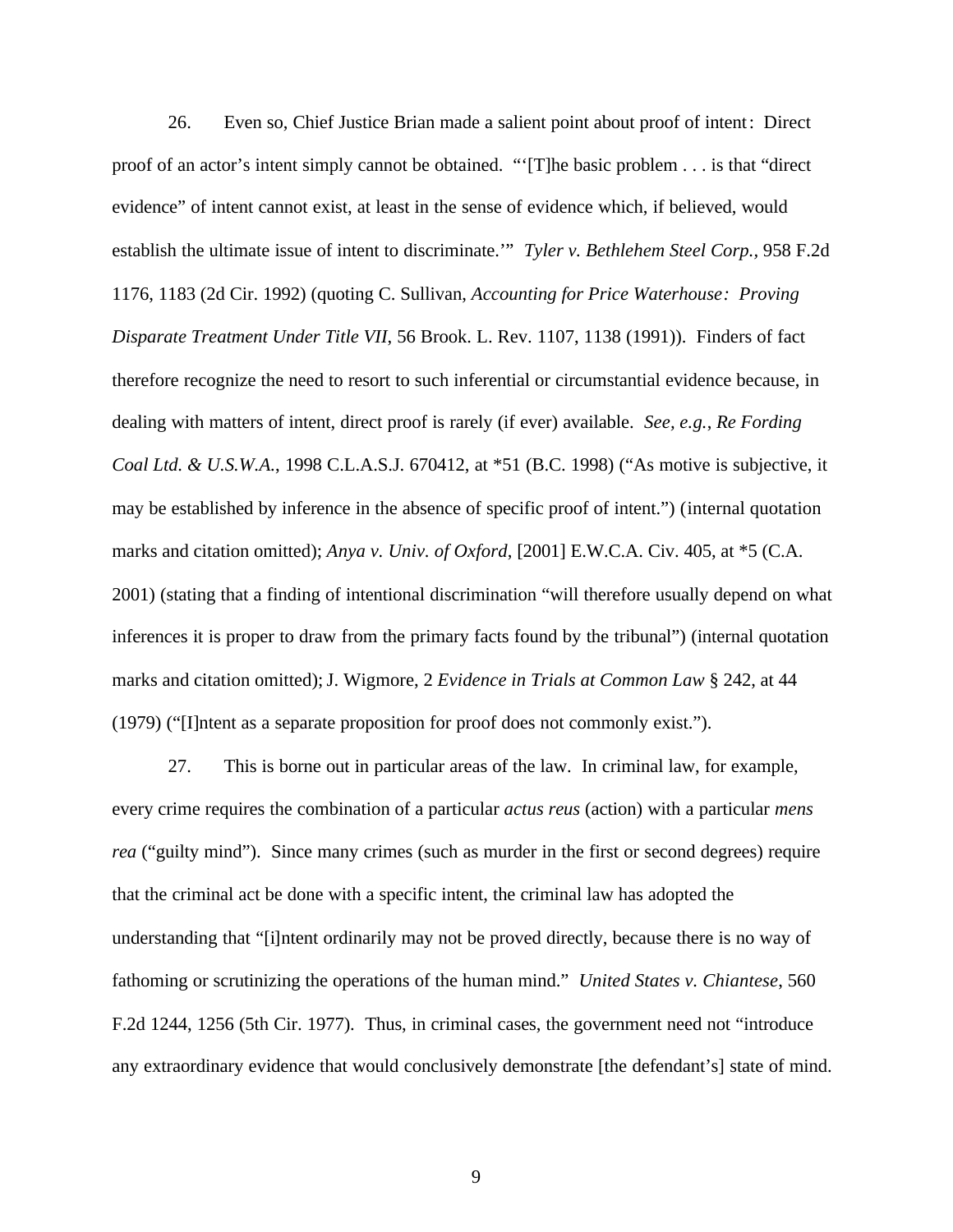Rather . . . the Government may prove [*mens rea*] by reference to facts and circumstances surrounding the case." *Liparota v. United States*, 471 U.S. 419, 434 (1985). Criminal intent may be inferred from "any statement made and [any act] done or omitted by the defendant, and all other facts and circumstances in evidence which indicate his state of mind." *Chiantese*, 560 F.2d at 1256.

28. In tort law, too, the finder of fact is generally left to infer the defendant's state of mind from the circumstantial evidence. In *Wilson v. Pringle*, [1986] Q.B. 237 (Ct. App. 1986), for example, the Court of Appeal recognized that the issue of hostile intent is a "question of fact . . . [that] may be imported from the circumstances." *Id.* at 253; *see also, e.g.*, *Prosser & Keeton on the Law of Torts* § 8, at 36 (5th ed. 1984).

29. These and other legal contexts where intent is relevant therefore recognize that "intent must be inferred from conduct of some sort," and that it is thus "permissible to draw usual reasonable inferences as to intent from the overt acts." *Cramer v. United States*, 325 U.S. 1, 31 (1945). So the law has recognized that, where an actor's intent is a critical element of a claim or defense, intent can — indeed, it must — be proven inferentially. The Tribunal recognized this important principle in its August 7, 2002 Partial Award (¶ 149) by "accept[ing] that it is open to Methanex to rely on reasonable inferences; and it may rely generally on circumstantial materials."

30. We sketch out here some basic principles relevant to the inferential "intent" inquiry that we urge the Tribunal to undertake.

31. Principle One : "The chief method of ascertaining a decisionmaker's motivation involves the drawing of inferences from his conduct," and that conduct is to be "viewed in the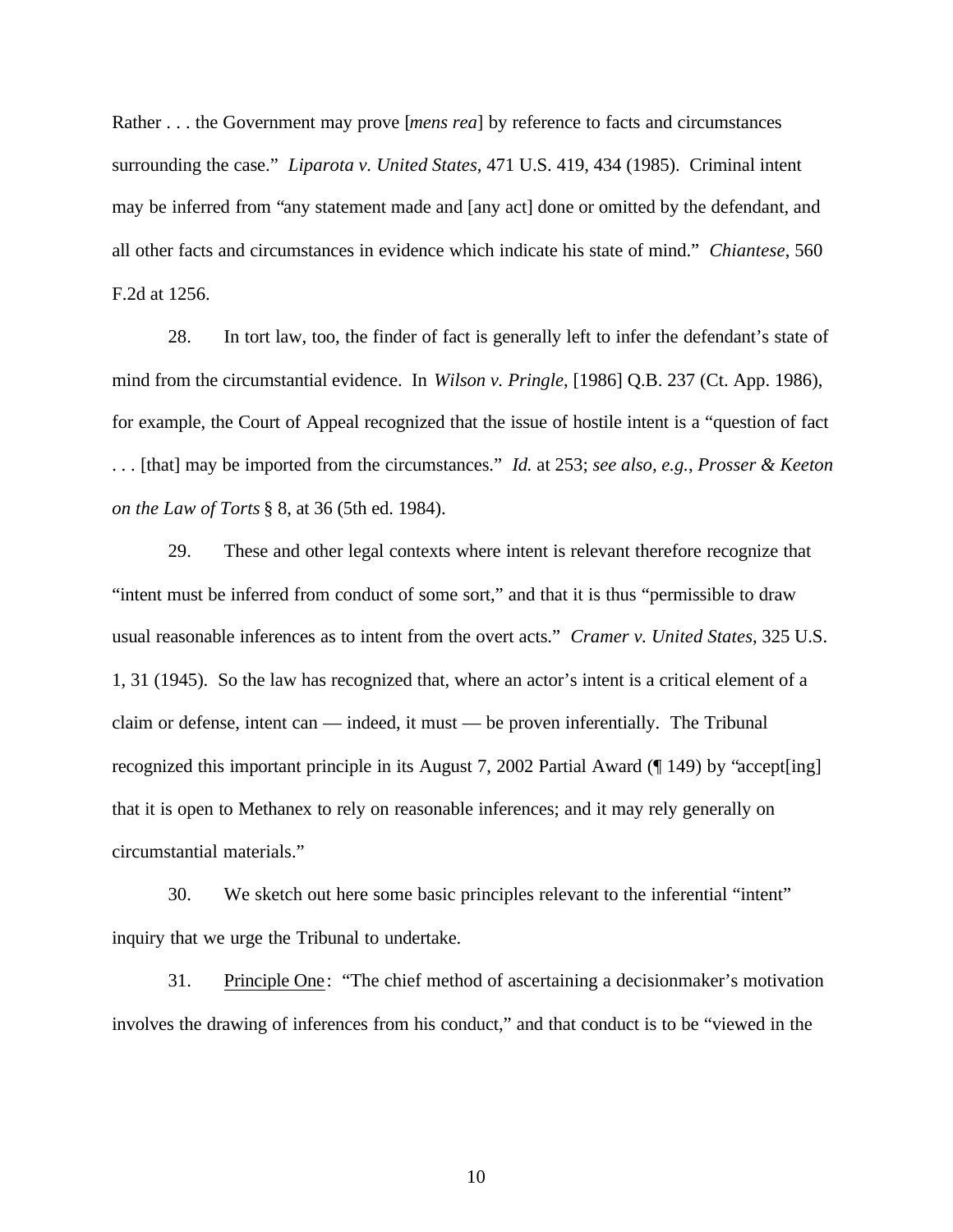context of antecedent and concurrent events and situations." P. Brest, *Palmer v. Thompson: An Approach to the Problem of Unconstitutional Legislative Motive*, 1971 Sup. Ct. Rev. 95, 120-21.

32. Principle Two: Even so, there will be cases where more direct evidence of the decisionmaker's intent will be uncovered during the course of a proceeding. In *S.D. Myers, Inc. v. Canada*, for example, the case of illegal discrimination under NAFTA Article 1102 was laid bare by the discovery of "smoking gun" evidence of intentional discrimination. *See S.D. Myers, Inc. v. Canada* (Partial Award) ¶ 169 (Nov. 13, 2000) (detailing statement of discriminatory intent by Canadian Minister of Environment, obtained through cross-examination of attendee at meeting where statement was made). It is also worth noting that the Chapter 11 Tribunal in that case concluded that: "Insofar as intent is concerned, the documentary record *as a whole* clearly indicates that the Interim Order and the Final Order were intended primarily to protect" the domestic industry "from U.S. competition." *S.D. Myers* (Partial Award) ¶ 194 (emphasis added). Of course, Methanex awaits its opportunity to avail itself of the procedures to obtain additional evidence that it and the United States previously agreed upon. (*See* Letter from V.V. Veeder, Q.C. to Christopher F. Dugan, Esq. et al. (Oct. 21, 2002) at 2.)

33. Principle Three: The general suitability of a given decision to its proffered purpose will shed considerable light on whether that decision was based on some improper motive. A "conscientious decisionmaker . . . considers the costs of a proposal, its conduciveness to the ends sought to be attained, and the availability of alternatives less costly to the community as a whole," but when "a decision obviously fails to reflect these considerations with respect to any legitimate objective [such failure] supports the inference that it was improperly motivated." Brest, *supra*, at 121-22. Similarly, evidence that a better solution was available to a decisionmaker and was not taken can also indicate the presence of illicit intent. *See, e.g.*, L.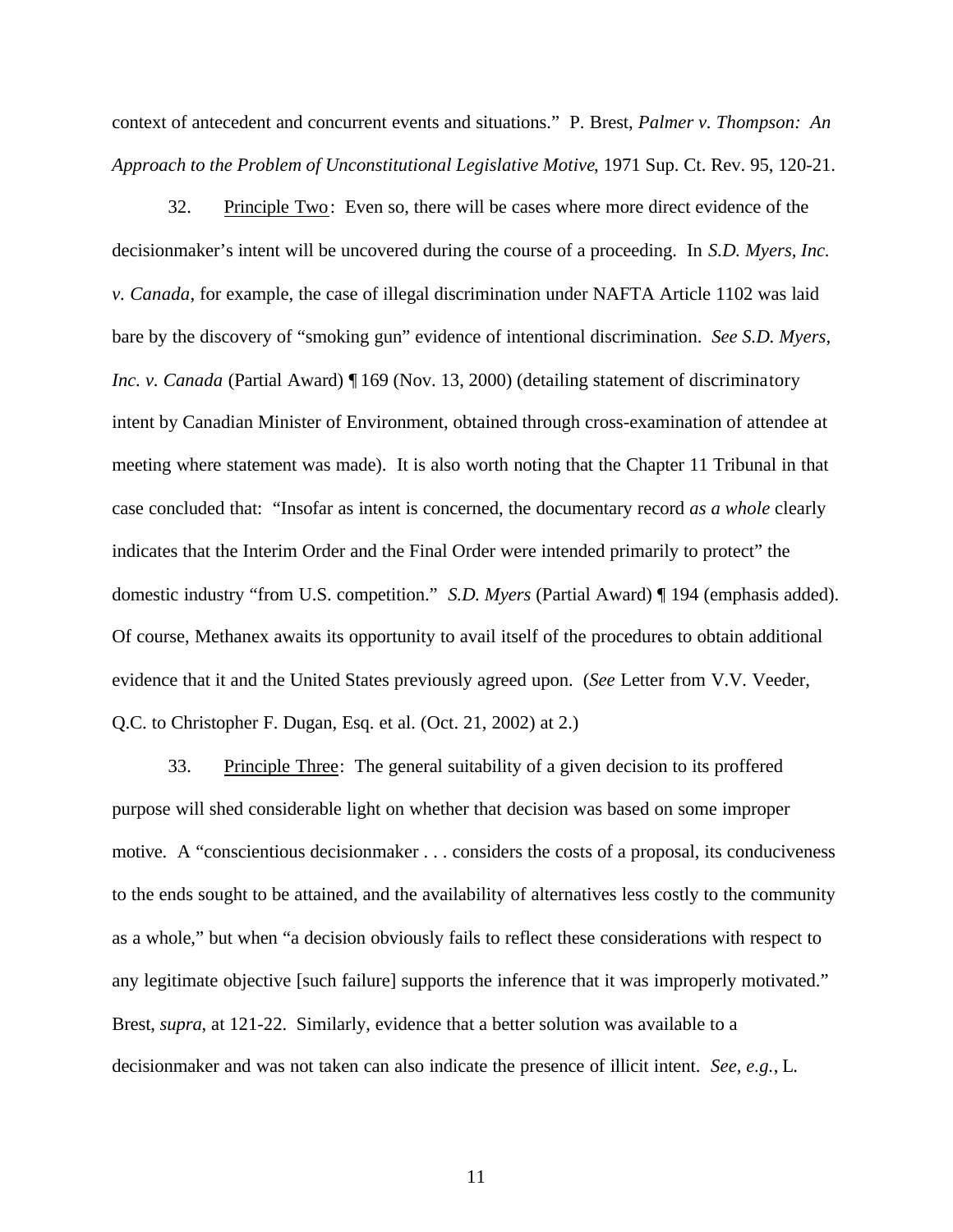Simon, *Racially Prejudiced Governmental Actions: A Motivation Theory of the Constitutional Ban Against Racial Discrimination*, 15 San Diego L. Rev. 1041, 1125 (1978) (noting, in the discrimination context, that "[p]roof of less imperfect means could well tip the scales if the plaintiff has produced other evidence of prejudice, as, for example, evidence of social context or legislative history").

34. Principle Four: Intent to cause harm will be inferred where that harm is the natural, probable, and foreseeable consequence of taking a particular action. "[W]here the known danger ceases to be only a foreseeable risk . . . and becomes in the mind of the actor a substantial certainty," the actor is presumed to have intended to cause that dangerous result. *Prosser & Keeton on Torts*, *supra*, § 8, at 36. Where the intent behind an executive or legislative enactment is at issue, courts and tribunals similarly presume that the executives or legislators at issue intended the edict to have the natural, probable, and foreseeable consequences that flow from it. *See, e.g.*, Note, *Reading the Mind of the School Board: Segregative Intent and the De Facto/De Jure Distinction*, 86 Yale L.J. 317, 328 n.57 (1976) (noting that "[t]he principle that an actor is held to intend the reasonably foreseeable results of his actions has impressive common law antecedents," and citing as examples H.L.A. Hart, *Punishment and Responsibility* 120-21 (1968); W. Prosser, *The Law of Torts* § 8 (4th ed. 1971); and Restatement (Second) of Torts § 8A, cmt. b (1965)).

35. Principle Five : When, as is often the case, a decision is motivated by a variety of factors, proof of an illicit motive will invalidate the decision even if the actor also had (or might have had) a permissible motive for doing the same act: "[I]t is incorrect to pose the question of motivation [as:] did the decisionmaker make this decision to serve legitimate or to serve illicit purposes . . . . It is entirely possible that he had both objectives in mind, but the rule should be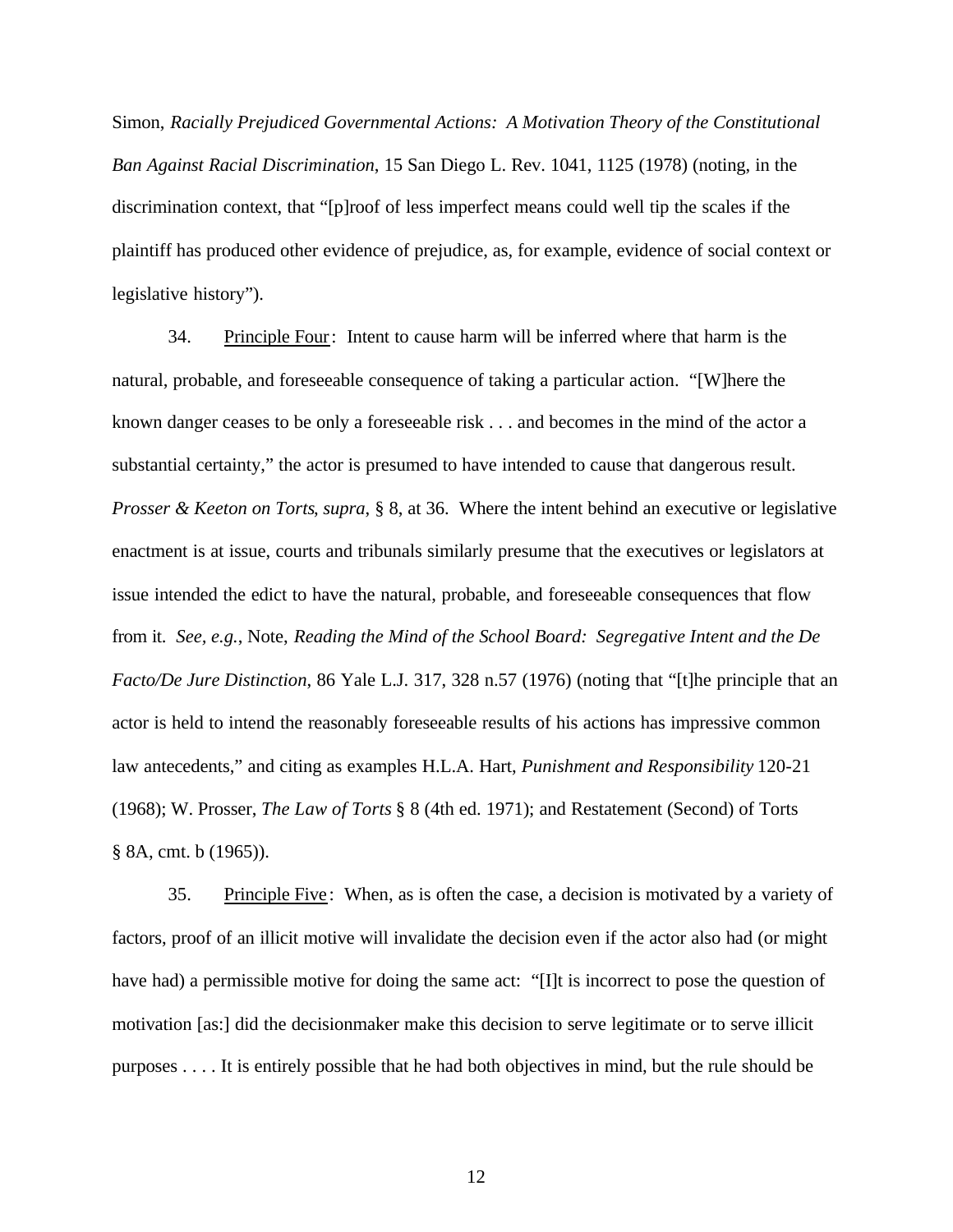invalidated if the illicit objective played any material role in the decision." Brest, *supra,* at 119 n.123.

36. Principle Six: Where the actor attempts to justify his act by claiming that a different, permissible intent actually motivated him, but the finder of fact concludes that the justification offered is unreasonable, the factfinder may naturally infer, from the unreasonableness of the proffered excuse itself, that the act was motivated by an impermissible intent. *See, e.g.*, *Chief Constable of West Yorkshire v. Vento*, [2001] IRLR 124, at \*7 (Employment Appeal Tribunal) ("Having found less favourable treatment, we are obliged to look to the respondent for an explanation of the treatment of the applicant. If we consider the explanation to be inadequate or unsatisfactory, it is legitimate for us to infer that discrimination was on grounds of sex.") (internal quotation marks and citation omitted); *Rex v. Rozolinsky*, 1 C.R. 89 (Quebec Court of King's Bench, Appeal Side 1946) (where defendant's explanation is not only not compatible with his innocence but is unreasonable and improbable, the charge must be held to have been proven); *Corfu Channel Case* (U.K. v. Albania), 1949 I.C.J. 4, 18 (Merits Judgment of Apr. 9) (holding that where the direct evidence of liability is in respondent's exclusive control, a claimant must "be allowed a more liberal recourse to inferences of fact and circumstantial evidence," and also concluding that the incredible nature of a denial serves as proof that the proposition denied is true); *Cheek v. United States,* 498 U.S. 192, 203-04 (1991) (noting that the more unreasonable the stated beliefs are, the more likely the jury is to infer invalid motive); *see also United States v. Urfer*, 287 F.3d 663, 665 (7th Cir. 2002) (Posner & Easterbrook, JJ.) (stating that reasonableness of belief is a factor for the jury to consider in determining an actor's intent); *United States v. Hilgeford*, 7 F.3d 1340, 1344 (7th Cir. 1993) (same).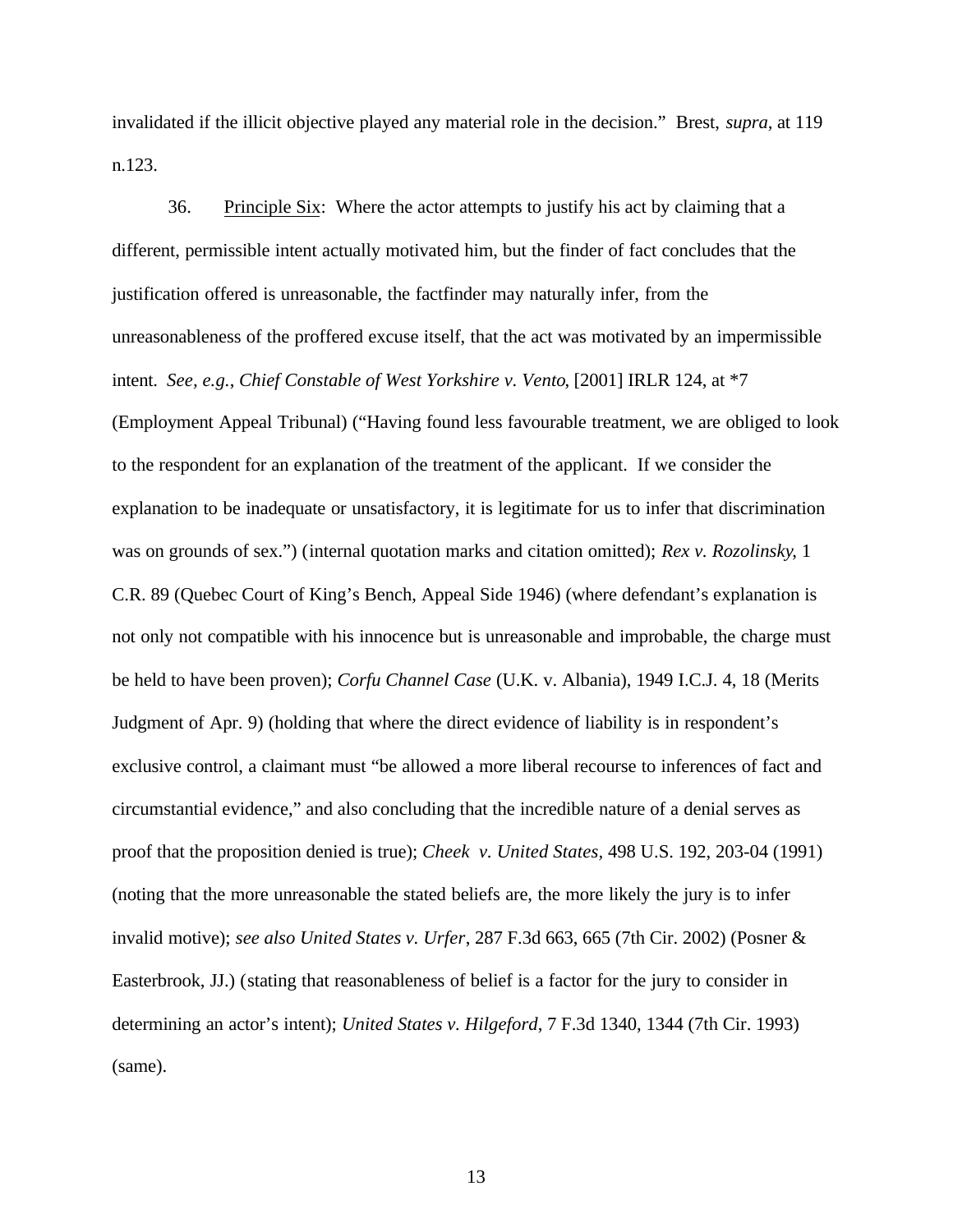**B. Intent In International And Municipal Law Concerning Economic Discrimination Is Likewise Inferred From Objective Facts And Circumstances**

37. These guiding principles find particular application for purposes of this case in areas of the law, both international and municipal, that guarantee free and fair competition.

## **1. EC Trade Discrimination Law**

38. The European Court of Justice infers discriminatory intent from the objective circumstances when applying the discrimination law of the European Communities. In *E.C. Commission v. Denmark*, for example, the Court invalidated a Danish law that applied one tax rate to aquavit and another, higher rate to virtually all other alcoholic beverages. *See* [1981] 2 C.M.L.R. 688 ¶ 37.

39. Although many of the imported alcoholic beverages which competed with aquavit in the Danish marketplace were very similar to aquavit in terms of ingredients and production processes, the law was drawn expressly to exclude the competitive imports from the favorable tax treatment accorded to aquavit. *See id.* ¶¶ 35-36. Yet Denmark denied that its system for taxing alcoholic beverages was protectionist because "the contested tax system makes no distinction between imported products and domestic products . . .[;] thus imported aquavit benefits from the rate of tax levied on domestic aquavit, whilst other domestic alcoholic beverages are subject to the same rate of tax as imported products." *Id.* ¶ 26.

40. But the Court had no trouble finding discriminatory or protectionist intent on these facts, even though the tax system contained no "formal distinction according to the origin of the products":

> Viewed by itself, the tax system introduced by the Danish legislation contains incontestable discriminatory or protective characteristics. Although it does not establish any formal distinction according to the origin of the products, it has been adjusted so that the bulk of the domestic production of spirits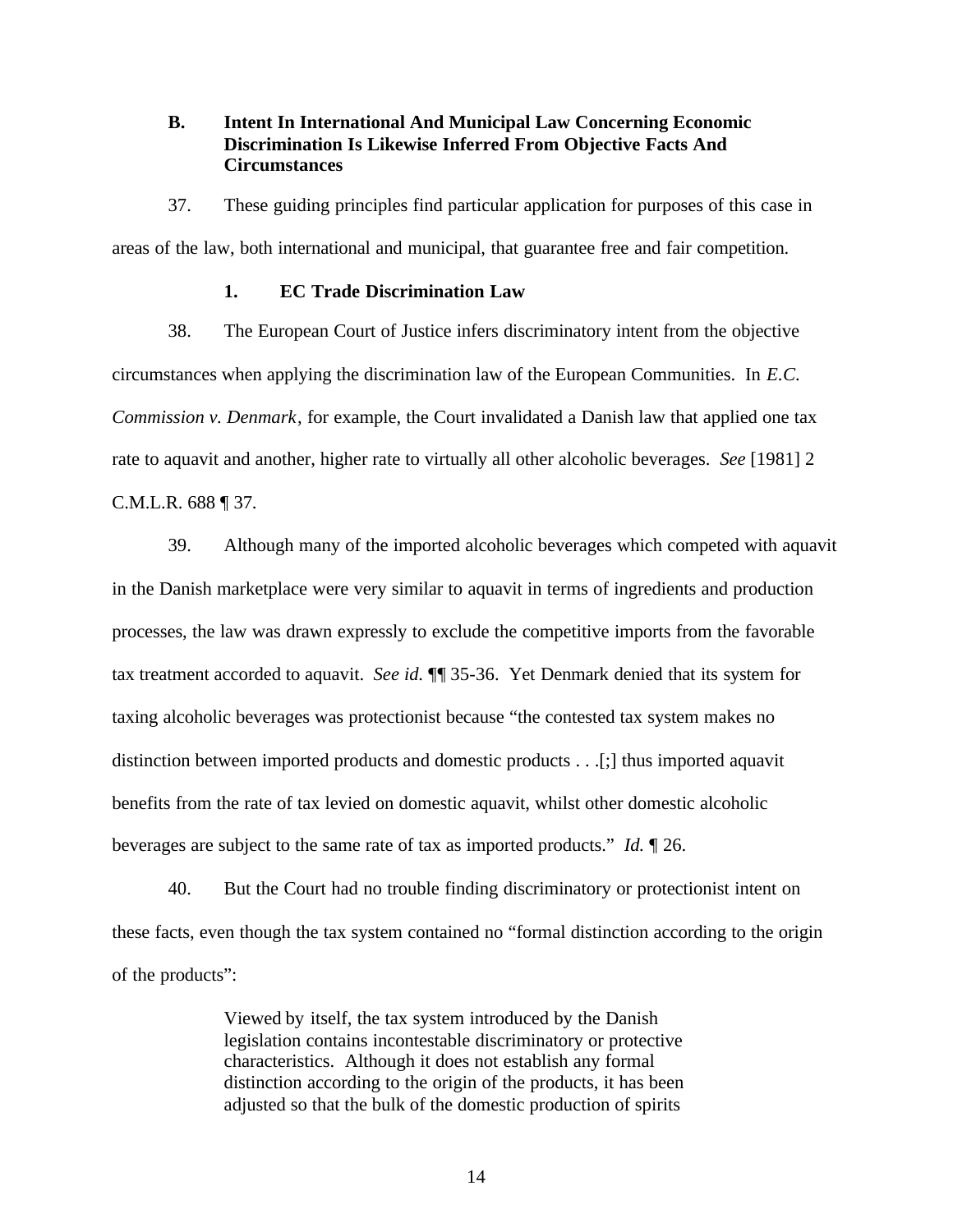comes within the most favourable tax category whereas almost all imported products come within the most heavily taxed category. These characteristics of the system are not obliterated by the fact that a very small fraction of imported spirits benefits from the most favourable rate of tax whereas, conversely, a certain proportion of domestic production comes within the same tax category as imported spirits. It therefore appears that the tax system is devised so that it largely benefits a typical domestic product and handicaps imported spirits to the same extent.

*Id.* ¶ 36; *see also id.* ¶¶ 18, 32.

## **2. Municipal Law Analogues**

#### **a) Dormant Commerce Clause**

41. The U.S. Constitution provides, in its Commerce Clause, that "[t]he Congress shall have Power . . . [t]o regulate Commerce with foreign Nations, and among the several States, and with the Indian Tribes." U.S. Const., art. I, § 8, cl. 3. The U.S. Supreme Court has interpreted this clause not only as providing a positive commerce-regulating power to the U.S. Congress, but also as having a "negative" or "dormant" component that forbids state protectionism or discrimination against commerce originating from outside the state in question. *See generally* L. Tribe, *American Constitutional Law* § 6-2 (3d ed. 2000).

42. Because "[a] finding that state legislation constitutes 'economic protectionism' may be made on the basis of either discriminatory purpose or discriminatory effect," *Bacchus Imports, Ltd. v. Dias*, 468 U.S. 263, 270 (1984) (internal citation marks omitted), the question of "discriminatory purpose" often arises in Dormant Commerce Clause jurisprudence. Consistent with general principles of proving intent, and the particular approaches of the international legal regimes discussed above, U.S. courts also regularly infer protectionist intent from surrounding circumstances for purposes of the "Dormant" Commerce Clause. As the U.S. Supreme Court has recognized, it is a "rare instance where a state artlessly discloses an avowed purpose to discriminate against interstate goods." *Dean Milk Co. v. Madison*, 340 U.S. 349, 354 (1951).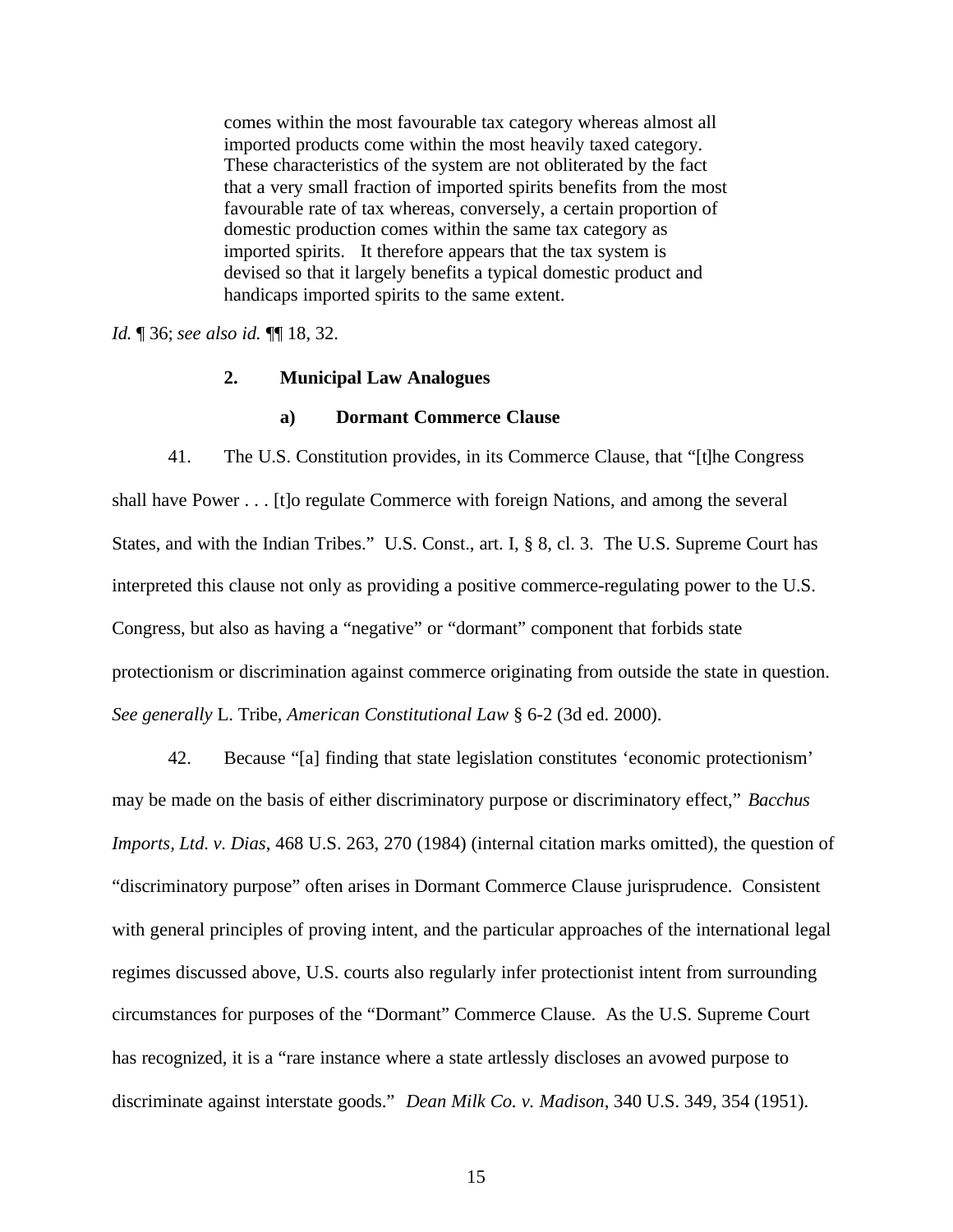Thus, courts reviewing state measures under the Dormant Commerce Clause claims are frequently able to find discriminatory intent from the surrounding circumstances.

43. Not surprisingly, one of the leading cases dealing with discriminatory (protectionist) intent involved a state taxation scheme that favored ethanol. In *New Energy Co. v. Limbach*, 486 U.S. 269 (1988), the U.S. Supreme Court reviewed an Ohio statute that treated ethanol as a preferred fuel. The Court began its opinion by describing the special, protected status that ethanol held in the U.S. economy: "The product was originally promoted as a means of achieving energy independence while providing a market for surplus corn . . . . Ethanol was, however (and continues to be), more expensive than gasoline, and the emergence of ethanol production on a commercial scale dates from enactment of the first federal subsidy, in the form of an exemption from federal motor fuel excise taxes, in 1978." *Id.* at 271.

44. The challenged Ohio law provided fuel dealers with an additional state tax credit for each gallon of Ohio-produced fuel ethanol they used. *Id.* The Ohio credit was available for the use of fuel ethanol produced in another state, but only if that state granted similar tax advantages to ethanol produced in Ohio. *See id.* Ohio argued that its preference for in-state ethanol — and its concomitant penalization of out-of-state ethanol — was justified, because it "encourages use of ethanol . . . to reduce harmful exhaust emissions, both in Ohio itself and in surrounding States whose polluted atmosphere may reach Ohio." *Id.* at 279. The Supreme Court recognized that "the protection of health is a legitimate state goal," and (for purposes of legal argument only) it was willing to "assume . . . that use of ethanol generally furthers it." *Id.*

45. But, the Court observed, it was able to infer protectionist intent from Ohio's asserted justification, because the explanation it offered the Court simply was not credible. *See id.* at 279, 280. As the Court said, "there is no reason to suppose that ethanol produced in a State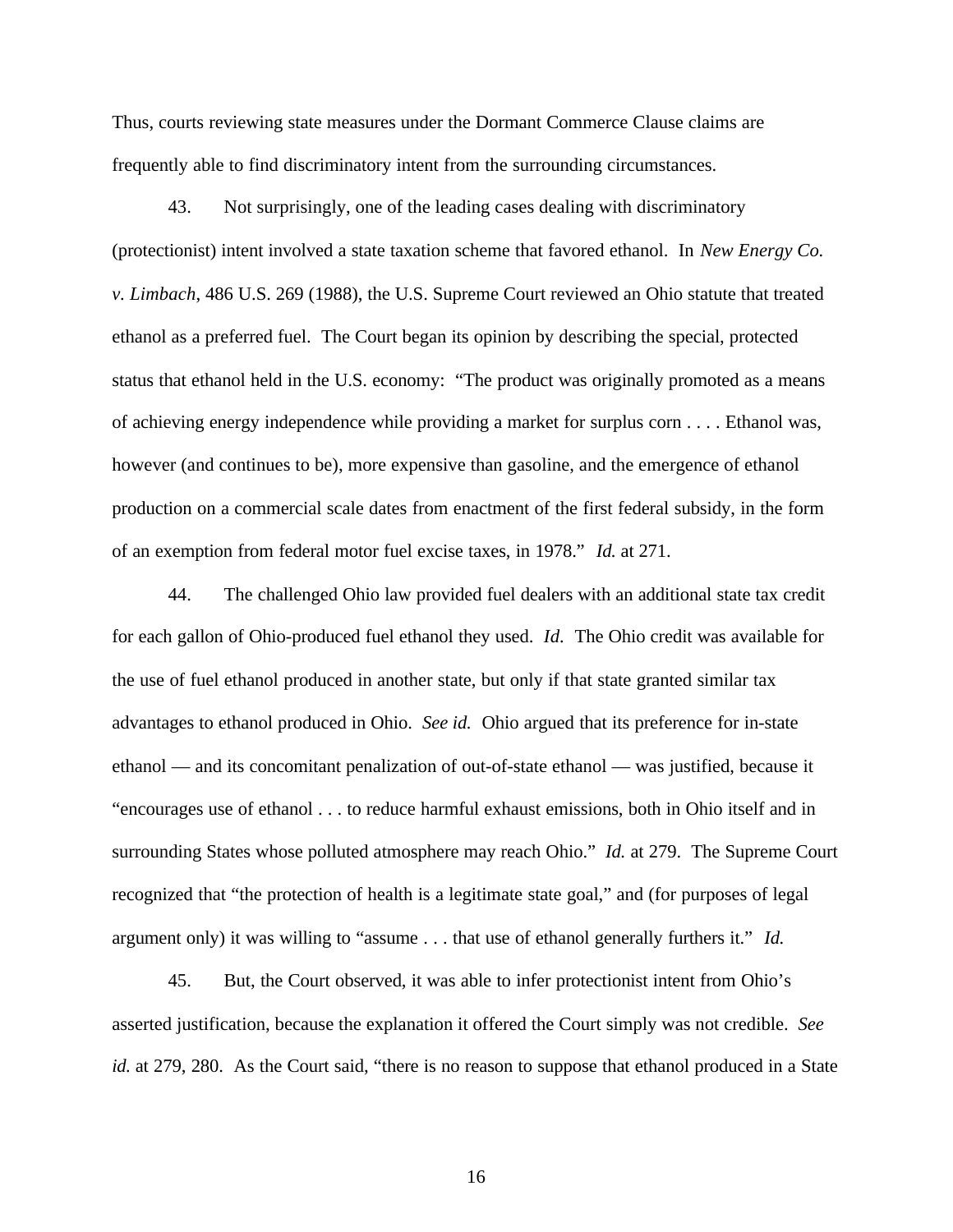that does not offer tax advantages to ethanol produced in Ohio" would not provide the same alleged health benefits as Ohio ethanol. *Id.* at 279. Based on this and similar objective facts, the Court concluded: "It could not be clearer that health is not the purpose of the [tax] provision, but is merely an occasional and accidental effect of achieving what is its purpose, favorable tax treatment for *Ohio*-produced ethanol." *Id.* (emphasis in original).

46. The U.S. Supreme Court followed a similar course to reach a similar conclusion in *Dean Milk Co. v. Madison*, *supra.* There, it reviewed a local ordinance that forbade the sale of milk within the city limits of Madison, Wisconsin, unless the milk had "been processed and bottled at an approved pasteurization plant within a radius of five miles from the central square of Madison." 340 U.S. at 350. The city claimed that the ordinance was a facially neutral public health measure intended to ensure the safety of its milk supply. *See id.* at 354.

47. The Court concluded, however, that the "practical effect" of the ordinance was to "exclude[] from distribution in Madison wholesome milk produced and pasteurized" out of state. *Id.* It then rejected the city's proffered public health excuse because the evidence showed that the city had considered and rejected a "reasonable nondiscriminatory alternative[]" recommended by both its own Health Commissioner and the "milk sanitarian of the Wisconsin State Board of Health." *Id.* at 354-56. Accordingly, the Court had no difficulty concluding that "[i]n thus erecting an economic barrier protecting a major local industry against competition from without the State, Madison plainly discriminates against interstate commerce." *Id.* at 354.<sup>2</sup>

 $\overline{a}$ 

<sup>&</sup>lt;sup>2</sup> This same analysis — and the same result — can be found in numerous U.S. Supreme Court cases stretching back over more than 125 years. *See, e.g.*, *Chemical Waste Mgmt., Inc. v. Hunt*, 504 U.S. 334, 346 (1992) (concluding that the evidence showed "an obvious effort to saddle those outside the State with most of the burden") (internal quotation marks and citation omitted); *Hunt v. Wash. State Apple Adver. Comm'n*, 432 U.S. 333, 352 (1977) (noting evidence of protectionist intent); *Foster-Fountain Packing Co. v. Haydel*, 278 U.S. 1, 10, 13 (1928) (same); *Railroad Co. v. Husen*, 95 U.S. 465 (1877) (same).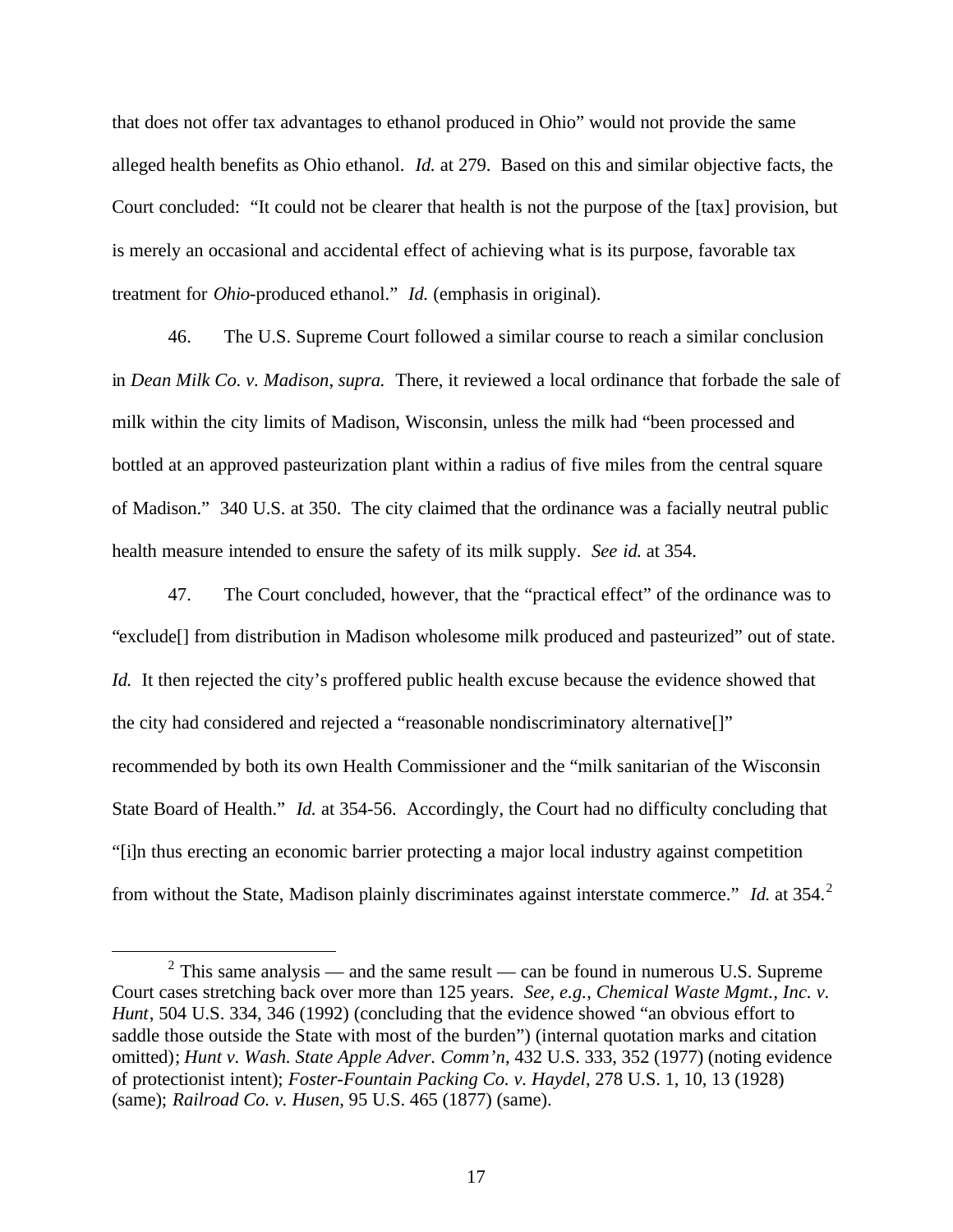48. In sum: As the U.S. Supreme Court has long recognized, "in whatever language a statute may be framed, its purpose must be determined by its natural and reasonable effect." *Railroad Co. v. Husen*, 95 U.S. 465, 472 (1877) (internal quotation marks and citation omitted). And where "[t]he reach of the statute [is] far beyond its professed object," the professed object of that statute will be found to be a "pretense." *Id.*

#### **b) Anti-Discrimination Law**

49. Municipal anti-discrimination law provides another useful analog for this case. Like NAFTA's Article 1102, municipal anti-discrimination law is designed to prevent, *inter alia*, government action that is based on unlawful biases.

50. As with all intent-based legal regimes, municipal anti-discrimination law cautions that "[i]t is important to bear in mind that it is unusual to find direct evidence of . . . discrimination." *Anya*, [2001] E.W.C.A. Civ. 405, at \*5 (internal quotation marks and citation omitted). Accordingly, municipal anti-discrimination law, including Canadian, English, and U.S. law, holds that "[a]s motive is subjective, it may be established by inference in the absence of specific proof of intent." *Id.* (internal quotation marks and citation omitted); *see also id.* (a finding of intentional discrimination "will therefore usually depend on what inferences it is proper to draw from the primary facts found by the tribunal"); *Re Fording Coal Ltd.*, 1998 C.L.A.S.J. 670412, at \*51 (internal quotation marks and citation omitted); *Reg'l Econ. Cmty. Action Program, Inc. v. Middletown*, 294 F.3d 35, 49 (2d Cir. 2002) ("Discriminatory intent may be inferred from the totality of the circumstances.") (internal quotation marks and citation omitted), *cert. denied*, 2002 WL 977157 (Oct. 7, 2002).

51. Where intentional discrimination is alleged, the relevant circumstances from which discrimination may be inferred include "[t]he historical background of the decision . . . particularly if it reveals a series of official actions taken for invidious purposes." *Vill. of*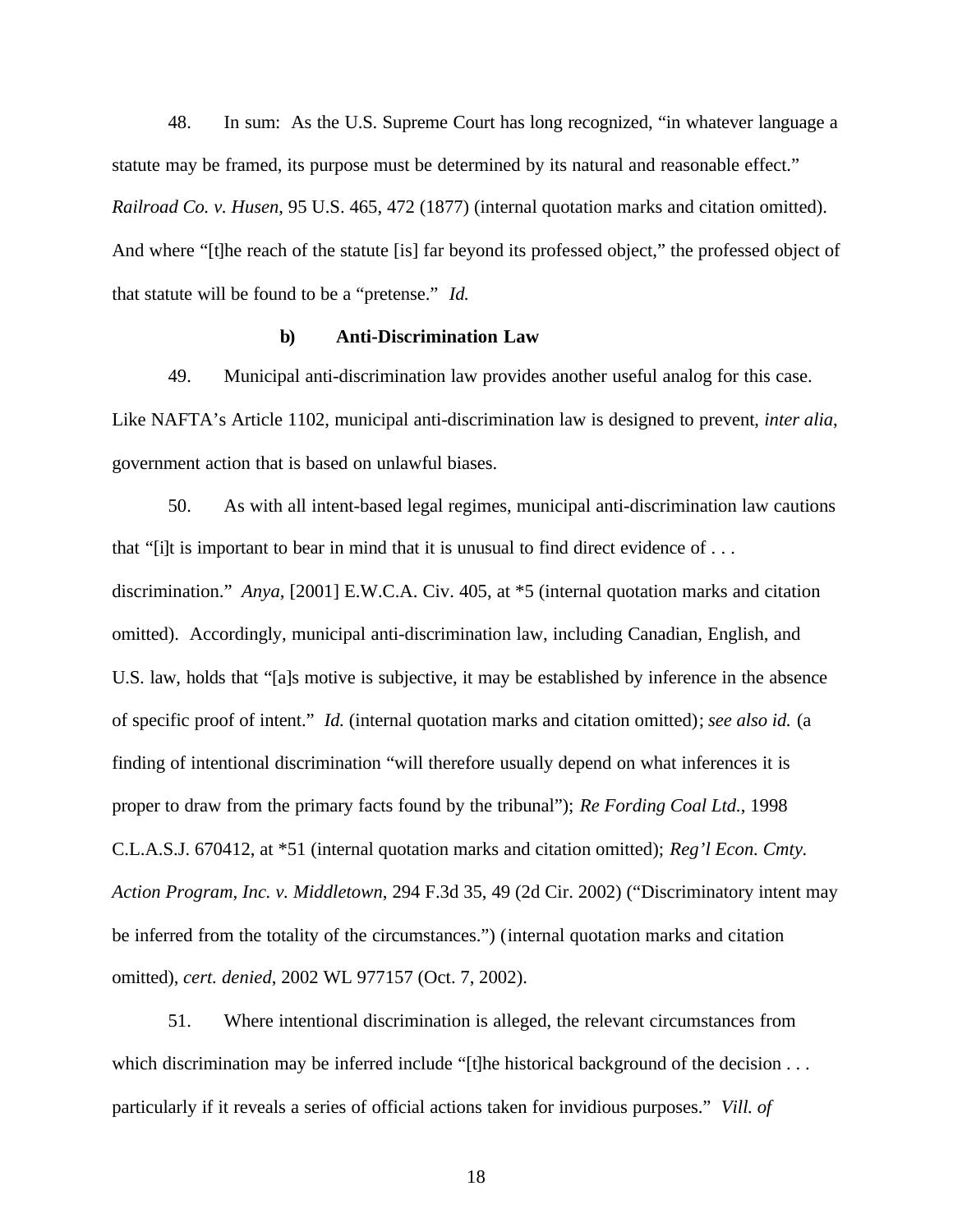*Arlington Heights v. Metro. Hous. Dev. Corp.*, 429 U.S. 252, 267 (1977). Similarly, "the specific sequence of events leading up to a challenged decision [and] contemporary statements by members of the decisionmaking body" may also be relevant. *Middletown*, 294 F.3d at 49 (internal quotation marks and citation omitted). Other pertinent factors include, but are by no means limited to: disproportionately discriminatory impacts; patterns that cannot be explained by discrimination-neutral terms; departures from standard procedures; and the measure's legislative history. *See, e.g.*, *Vill. of Arlington Heights*, 429 U.S. at 266-68.

#### **c) Competition/Antitrust Laws**

52. Municipal competition and antitrust laws also provide a particularly relevant legal context upon which to draw: Like NAFTA generally and Article 1102 in particular, such laws are designed to achieve both economic fairness and efficiency by ensuring equality of competitive opportunity. *See, e.g.*, *Associated Gen. Contractors of Cal., Inc. v. Cal. State Council of Carpenters*, 459 U.S. 519, 538 n.38 (1983) (noting that the purpose of the U.S. antitrust laws is to protect "the freedom to compete").

53. Like virtually every other area of the law, competition and antitrust law also recognizes that "[i]ntent is rarely established by direct evidence; almost invariably, it is established by circumstantial evidence." *Consol. Gas Co. v. City Gas Co.*, 912 F.2d 1262, 1285 (11th Cir. 1990) (opinion of Johnson, J., concurring in part and dissenting in part), *vacated as moot*, 931 F.2d 710 (11th Cir. 1991); *see also United States v. United States Gypsum Co.*, 438 U.S. 422, 435 (1978) (wrongful intent "must be established by evidence and inferences drawn therefrom"); *Dir. of Investigation & Research v. NutraSweet Co.*, 32 C.P.R. (3d) 1, \*35-\*36 (Competition Tribune 1990) ("In most situations, of course, the purpose of a particular act will have to be inferred from the circumstances surrounding it.").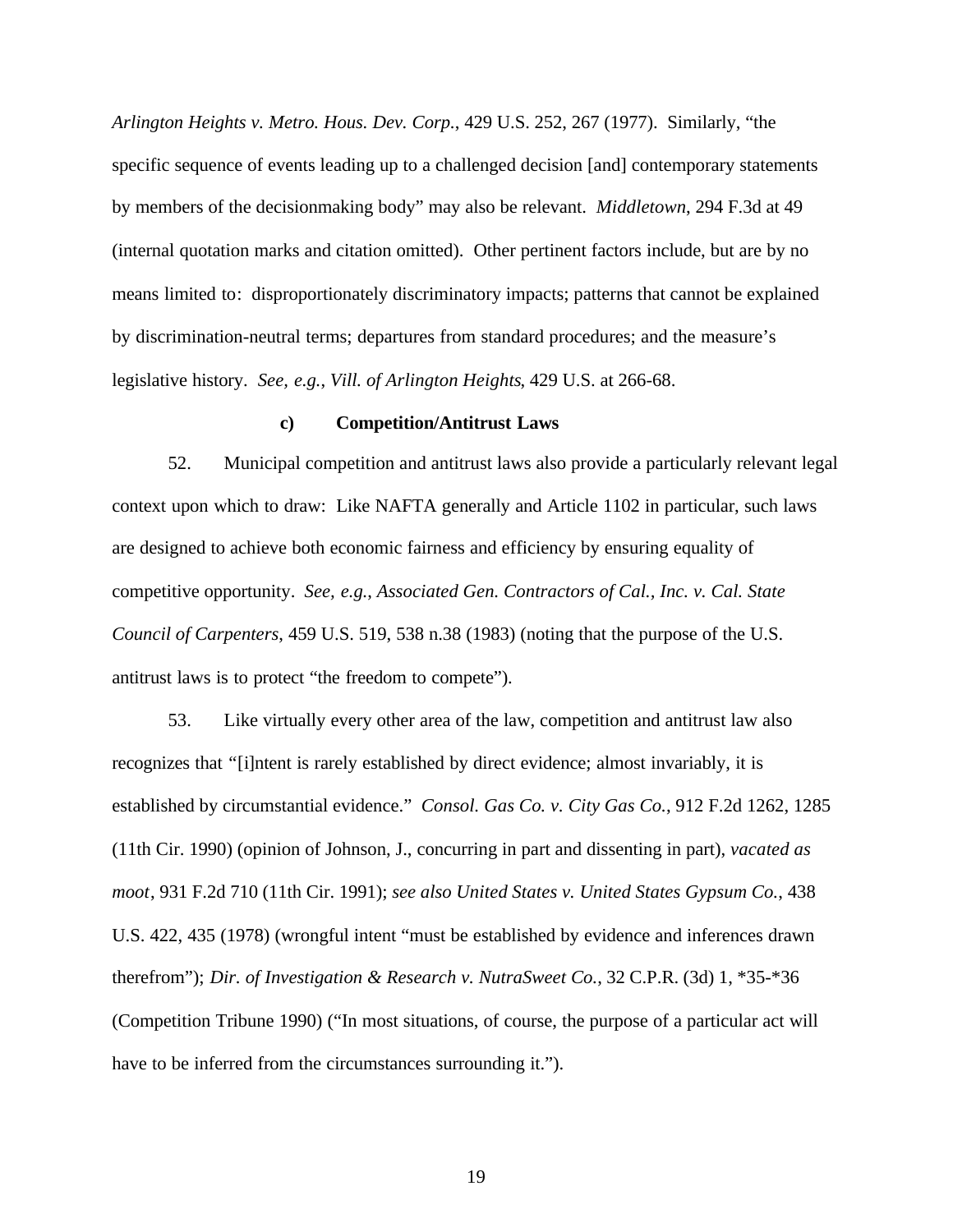54. Importantly, evidence that an action has been "undertaken with knowledge of its probable consequences" can establish the intent to cause those consequences. *United States Gypsum*, 438 U.S. at 444. This principle is recognized around the world. *See, e.g.*, *NutraSweet Co.*, 32 C.P.R. (3d) 1, at \*35 ("a corporation can be taken to intend the necessary and foreseeable consequences of its acts"); *Dir. of Investigation & Research v. Laidlaw Waste Systems Ltd.*, 40 C.P.R. 3d 289, 342 (Competition Tribune 1992) (anticompetitive "intention is almost impossible of proof in many cases involving corporate entities unless one stumbles upon what is known as a 'smoking gun'"); *Napp Pharm. Holdings Ltd. v. Dir. Gen. of Fair Trading*, 64 B.M.L.R. 165 ¶ 456 (2002) ("[T]he fact that certain consequences are plainly foreseeable is an element from which the requisite intention may be inferred.").

55. But anticompetitive intent can also be inferred from a virtually unlimited range of other circumstances as well. *See, e.g.*, *Twin City Sportservice, Inc. v. Charles O. Finley & Co.*, 676 F.2d 1291, 1309 (9th Cir. 1982) (inferring intent to fix prices from, among other things, the defendant's "repeated use of lavish loans, advances, and cash payments . . . to secure long-term contracts and contract extensions").

## **C. Particularly Where The Market Has Essentially Two Competitors, Discrimination Is A "Zero-Sum Game," Meaning That An Intent To Favor One Competitor Is, By Definition, An Intent To Disfavor The Other**

56. All anti-discrimination legal regimes recognize that an intent to favor one competitor demonstrates, by definition, an intent to harm the unfavored competitors. This is so true as to be a virtual tautology: A state-imposed benefit to one competitor, or class of competitors, functions as a burden on all competitors who are not provided with the benefit, and the natural and foreseeable consequence of benefiting one competitor is a harm to the nonfavored competitors. Application of this principle in this case should cause the Tribunal to conclude that evidence that California and its officials intended to benefit the ethanol industry,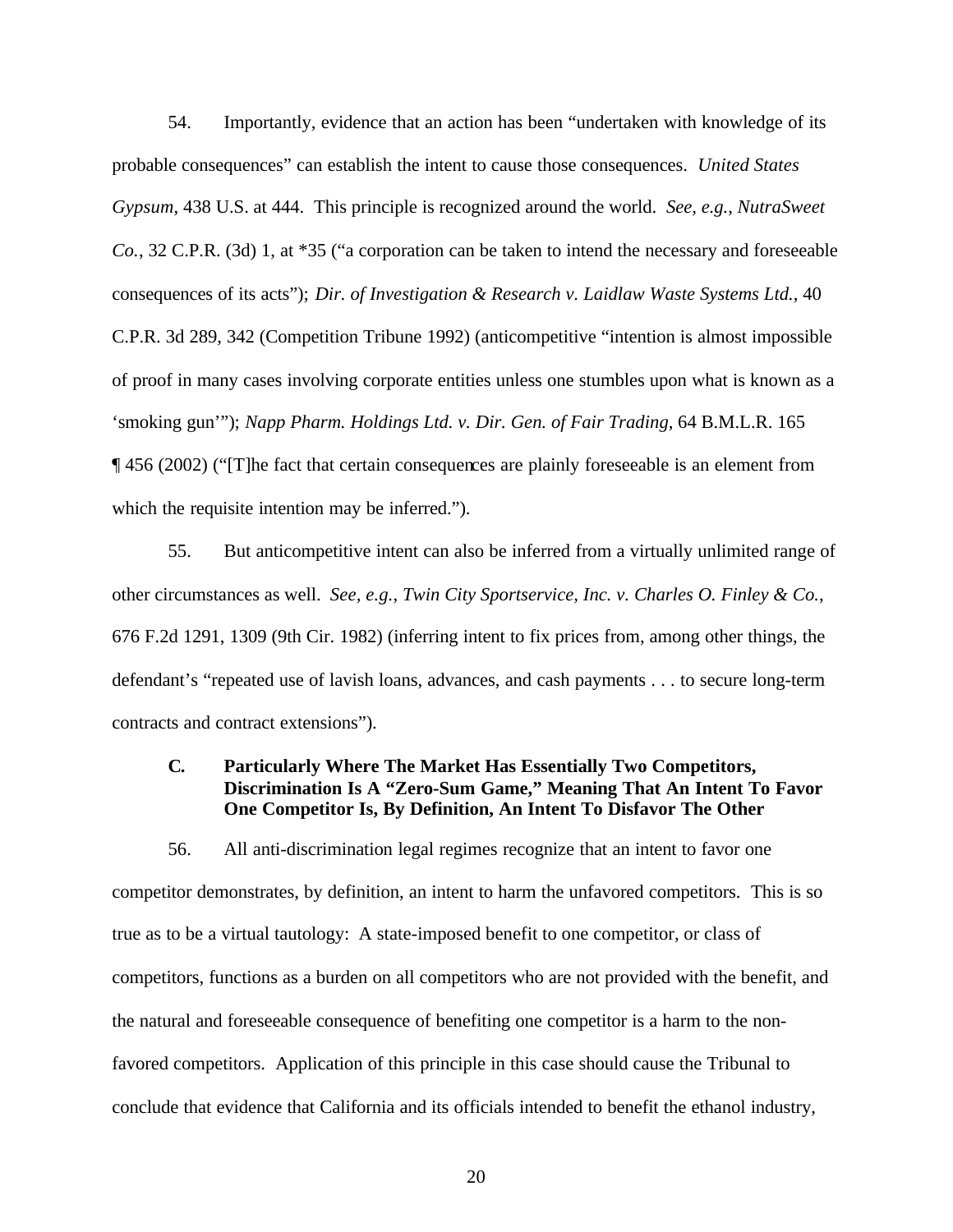without more, also demonstrates that California intended to harm ethanol's competitors methanol, methanol-based MTBE, and Methanex.

57. While this inferential rule applies in all cases alleging discrimination of any kind and among any number of competitors, it has particular evidential force in the context of this case, where essentially only two competing products are vying for the same customers in the same market — where there are only two competitors, an advantage to one is achieved only at an opposite and equal disadvantage to the other. Thus, it makes no difference whether the evidence shows an intent to favor one competitor rather than an intent to disfavor the other, because the intent to aid one competitor necessarily establishes the intent to disfavor the other. Notwithstanding this inferential rule, the evidence in this case is more than sufficient to establish a specific intent to disfavor foreign investors and their investments, not just to favor their domestic competitors. *See* Section VI, below.

58. The United States conceded exactly that point at the July 2001 hearings when it described the "foundation" of Methanex's intentional discrimination claim as an allegation of "intent to benefit the U.S. domestic ethanol industry." (July 12, 2001 Tr. at 303:18-20.) As the United States correctly noted, that "makes sense, because why would California have any interest in injuring foreign-owned producers — foreign-owned suppliers of products or services, if not to benefit the U.S. domestic ethanol industry. . . . If it's not to benefit domestic ethanol producers, then why would there be any intent to discriminate against anybody else?" (*Id.* at 303:20-304:7.)

59. The WTO Appellate Body confirmed the point in *European Communities — Measures Affecting Asbestos and Asbestos-Containing Products*, Appellate Body Report, WT/DS135/AB/R ¶ 100 (Mar. 12, 2001). "[I]f there is 'less favorable treatment' of the group of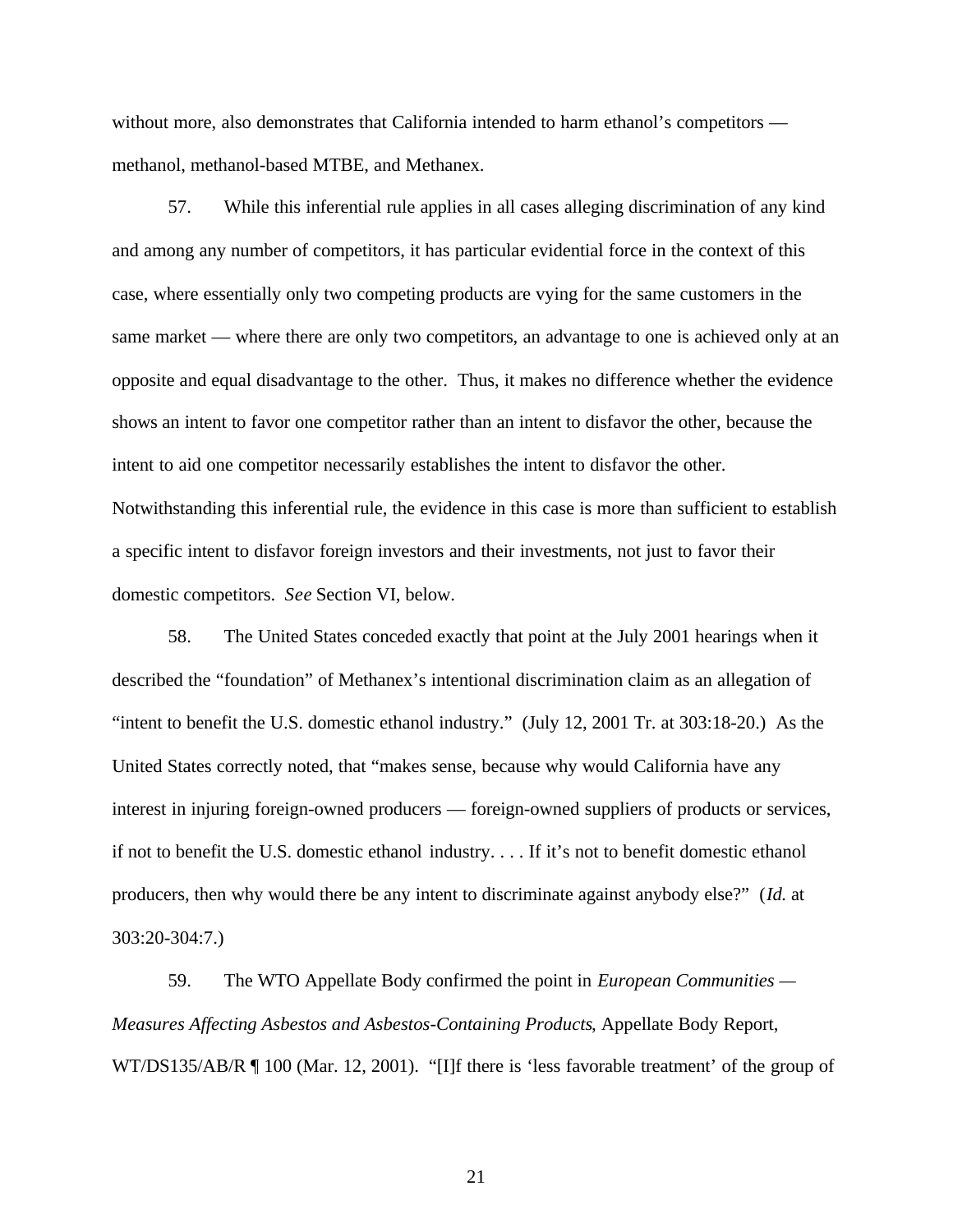'like' imported products, there is, conversely, 'protection' of the group of 'like' domestic products." *Id.* ¶ 100. Professor Ehlermann similarly notes both the logic and inevitability of the conclusion. (*See* Ehlermann Op. ¶¶ 107-08 (Ex. D).)

60. The U.S. Supreme Court has confirmed the same point in the analogous context of the U.S. Constitution's "Dormant" Commerce Clause, discussed above. Like NAFTA generally, and Article 1102 specifically, "[t]his 'negative' aspect of the Commerce Clause prohibits economic protectionism — that is, regulatory measures designed to benefit in-state economic interests by burdening out-of-state competitors." *New Energy Co.*, 486 U.S. at 273 (citation omitted). As the quoted language demonstrates, a "design[]" to "benefit in-state economic interests" can only be accomplished by having the concomitant design to "burden[] out-of-state competitors." *Id.*

61. This principle — that an intent to benefit the favored class is the same as an intent to burden the unfavored class — found particular application in *Bacchus Imports, Ltd. v. Dias*, 468 U.S. 263 (1984), a highly analogous Dormant Commerce Clause case. There, the U.S. Supreme Court struck down a Hawaii tax law which exempted two locally produced liquors from a general Hawaii tax that was applied to all other alcoholic beverages originating in state and out of state. Hawaii had argued that it did not intend to discriminate against products from out of state; it merely intended to favor domestic products, urging that "there was no discriminatory intent on the part of the [state] legislature because 'the exemptions in question were not enacted to discriminate against foreign products, but rather, to promote a local industry.'" *Id.* at 273 (citation omitted).

62. The Court quickly rejected that argument as a verbal distinction having no legal significance: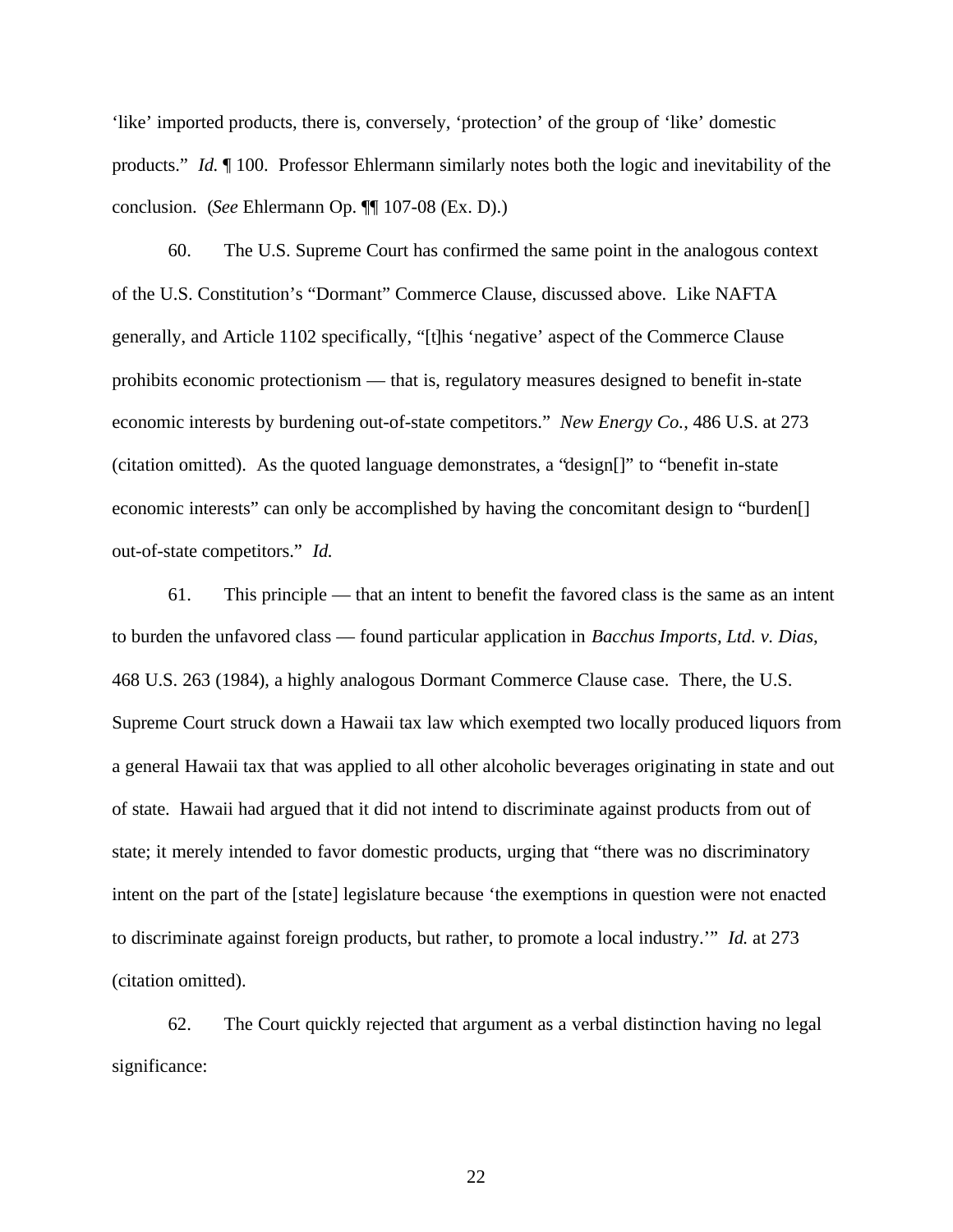If we were to accept that justification, we would have little occasion ever to find a statute unconstitutionally discriminatory. Virtually every discriminatory statute allocates benefits or burdens unequally; *each can be viewed as conferring a benefit on one party and a detriment on the other, in either an absolute or relative sense. The determination of constitutionality does not depend upon whether one focuses upon the benefited or the burdened party.* A discrimination claim, by its nature, requires a comparison of the two classifications, and it could always be said that there was no intent to impose a burden on one party, but rather the intent to confer a benefit on the other. Consequently, it is irrelevant to the Commerce Clause inquiry that the motivation of the legislature was the desire to aid the makers of the locally produced beverage rather than to harm out-of-state producers.

*Id.* (emphasis added).

63. A leading constitutional scholar, Professor Laurence Tribe, has recognized this

principle as an unexceptional one. In his treatise *American Constitutional Law,* Professor Tribe

concludes that "benefit[ing] in-state economic interests" and "burdening out-of-state

competitors" are the same thing in the context of "economic protectionism." Tribe, *supra*, § 6-6,

at 1066.

64. Indeed, the United States has itself embraced the same principle in trade

proceedings involving national treatment. In *Japan — Measures Affecting Consumer*

*Photographic Film and Paper*, for instance, the United States argued:

Regardless of whether Japan sought to hinder imports or merely help domestic producers, the direct consequences of its actions were to diminish opportunities for foreign photographic material manufactures to distribute their products. . . . [B]y creating distribution channels open exclusively to domestic manufacturers, Japan intentionally enhanced competitive opportunities for domestic manufacturers to the detriment of imports.

Panel Report, WT/DS44/R ¶ 7.2 (1998); *see also European Communities — Trade Description of Sardines*, Panel Report, WT/DS231/R/Corr.1 ¶¶ 7.44-7.46 (May 29, 2002) (Corrigendum June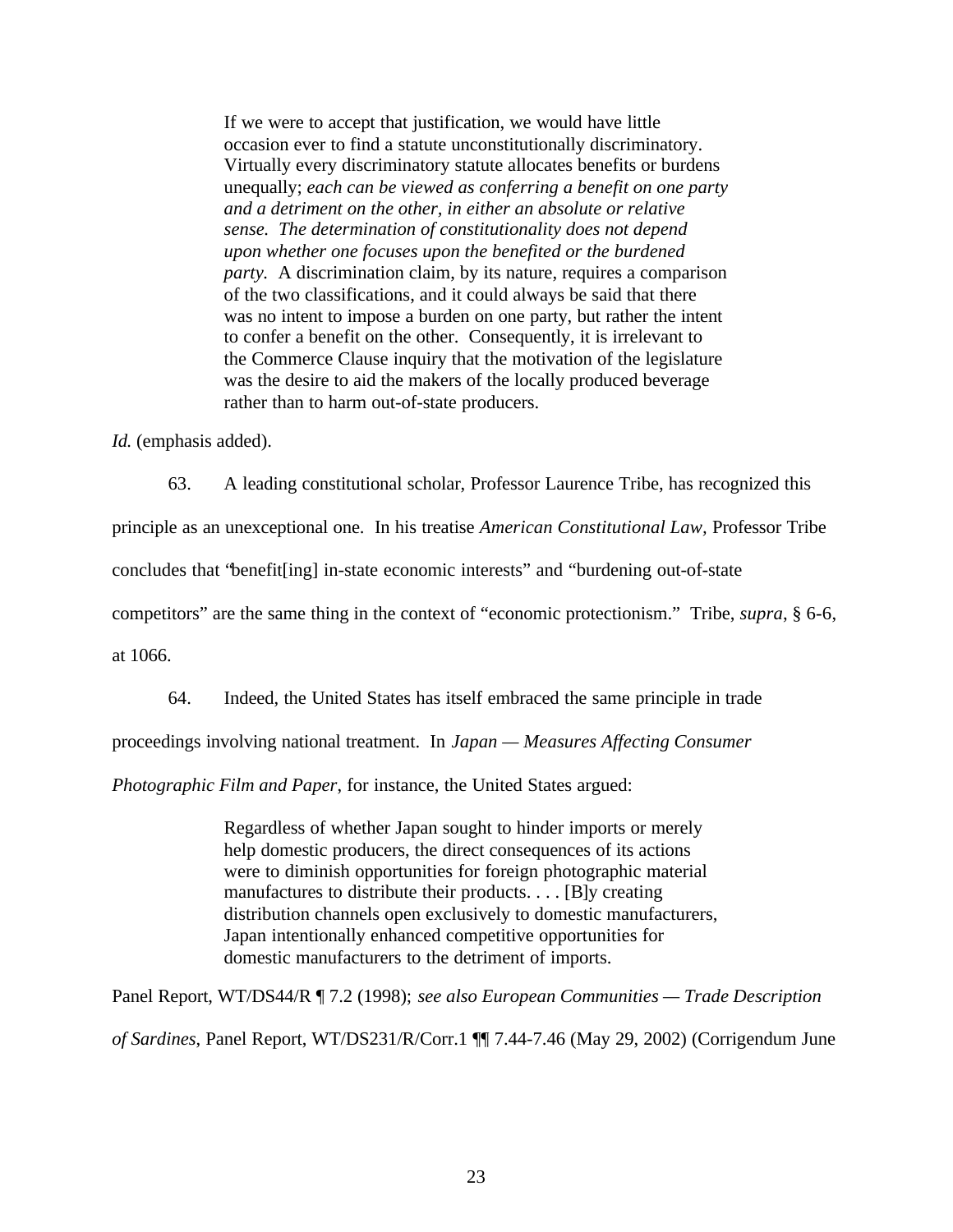10, 2002) (noting that not only the express purposes, but also the corresponding negative implications of State action must be taken into consideration).

65. Another analogy from municipal discrimination law makes the point perfectly clear: An employer who has a hundred positions to fill decides that he will only consider white (or male) applicants. As a matter of practical common sense, no one would ever believe that an employer who only intended to favor white (or male) applicants had no intention of disfavoring black (or female) ones. The U.S. courts have acknowledged that an intent to provide "favorable treatment" to the members of one group is, by definition, an intent to deny "equal protection" to nonmembers of that group. *McNamara v. Chicago*, 138 F.3d 1219, 1222 (7th Cir. 1998). As the U.S. Supreme Court held in *Richmond v. J.A. Croson Co.*, 488 U.S. 469 (1989), a case involving an admittedly intentional program designed to set aside government contracts to benefit certain minorities, such a program necessarily "denies certain [non-minority] citizens the opportunity to compete." *Id.* at 493.

66. In sum: Intent to favor and intent to disfavor are simply opposite sides of the same coin where discrimination is concerned. Because the U.S. measures are, on their face, intended to favor domestic ethanol producers and only domestic ethanol producers, they by definition intend to harm  $-i.e.,$  to deny national treatment to  $-$  domestic ethanol's foreign competitors. Even without more, the Tribunal's required showing of intent to favor and intent to harm would be evidentially satisfied. But as we set forth in detail below, there is much more evidence of California's intent to favor the largely domestic ethanol industry, and its intent to harm its mostly foreign competitors (including Methanex), than just that.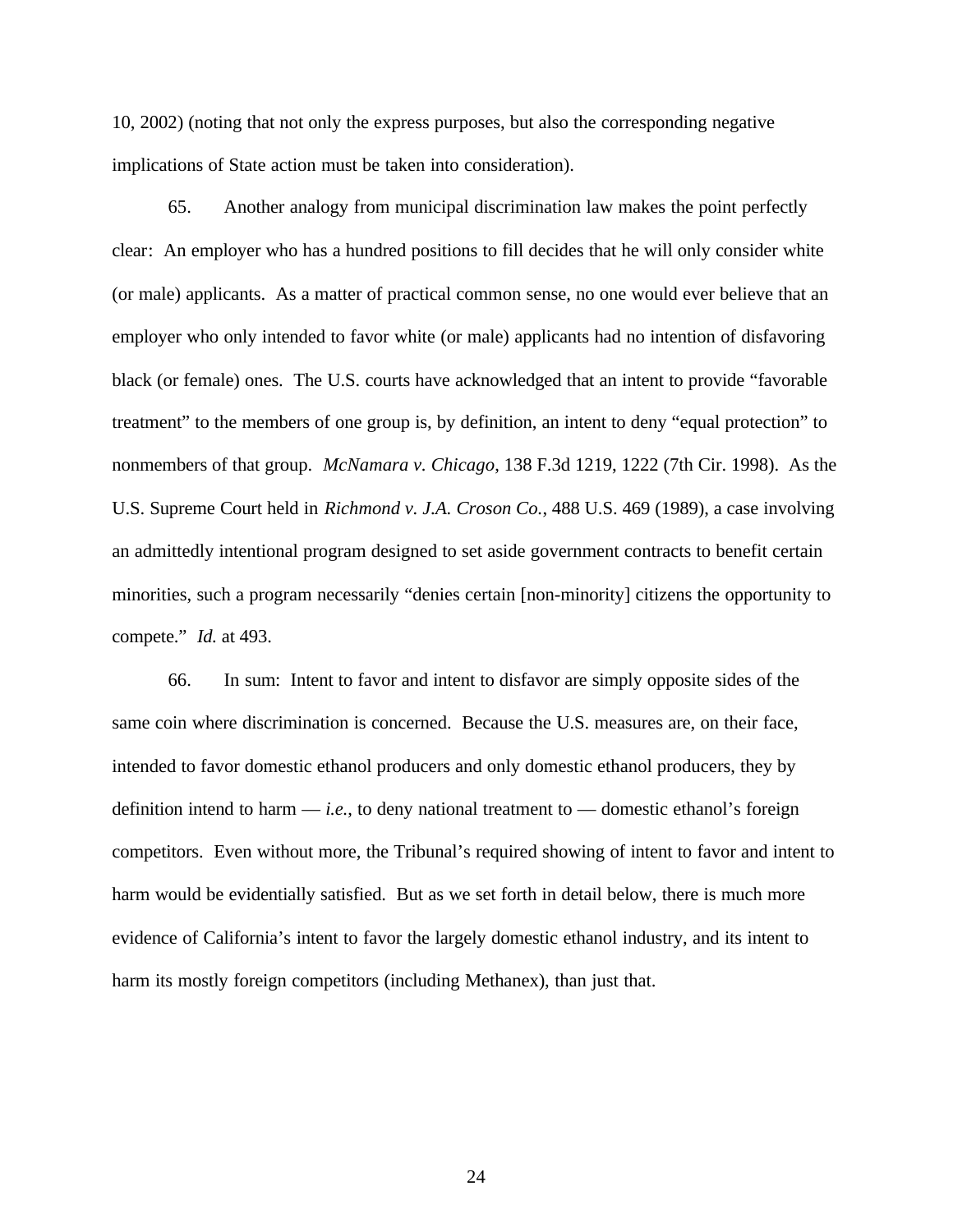## **V. THE METHANOL INDUSTRY, THE OXYGENATE MARKETPLACE, THE PROBLEM OF LEAKING GASOLINE USTs, AND THE CALIFORNIA MEASURES**

67. The following factual synopsis explains the nature and use of methanol and MTBE (and its ethanol and ethanol-based competitors) as oxygenates; explores the nature of the U.S. and California marketplaces for oxygenates, including the direct competition there between methanol and ethanol; describes the limited market choices available to oil refiners, merchant oxygenate producers, and gasoline blenders; outlines the status of MTBE as "the oxygenate of choice in California" (despite the heavy subsidies and other governmental protections granted solely to ethanol); and concludes with the history of the two California measures at issue.

## **A. Methanol And Ethanol Are Essentially Interchangeable With One Another As Oxygenates, As Are Their Respective Ethers (MTBE And ETBE)**

68. Under relevant U.S. law, "[o]xygenate means any substance which, when added to gasoline, increases the oxygen content of that gasoline." 40 C.F.R. § 80.2.Oxygenates are very effective anti-pollutants because they make gasoline burn more cleanly. *See* U.S. Energy Information Administration ("EIA"), *International Energy Annual 1999*, Glossary, at 260 (Feb. 2001) ("EIA Glossary") (FA 17). "Oxygenates contribute to improved combustion, thereby reducing CO and hydrocarbon emissions in motor vehicle exhaust." California Air Resources Board ("CARB"), *An Overview of the Use of Oxygenates in Gasoline*, at 16 (Sept. 1998) (FA 3).

69. As a result of the U.S. Congress' passage of the Clean Air Act Amendments of 1990 ("CAAA"), 104 Stat. 2399 (1990) ("1990 CAAA"), the U.S. Environmental Protection Agency ("EPA") mandates the use of oxygenated gasoline in areas with heavy air pollution, including many areas in California. *See* 40 C.F.R. § 80 *et seq*. Although other chemicals could also be used, the most "common" chemicals added to make oxygenated gasoline are ethanol, methanol, methyl tertiary butyl ether ("MTBE"), ethyl tertiary butyl ether ("ETBE"), tertiary-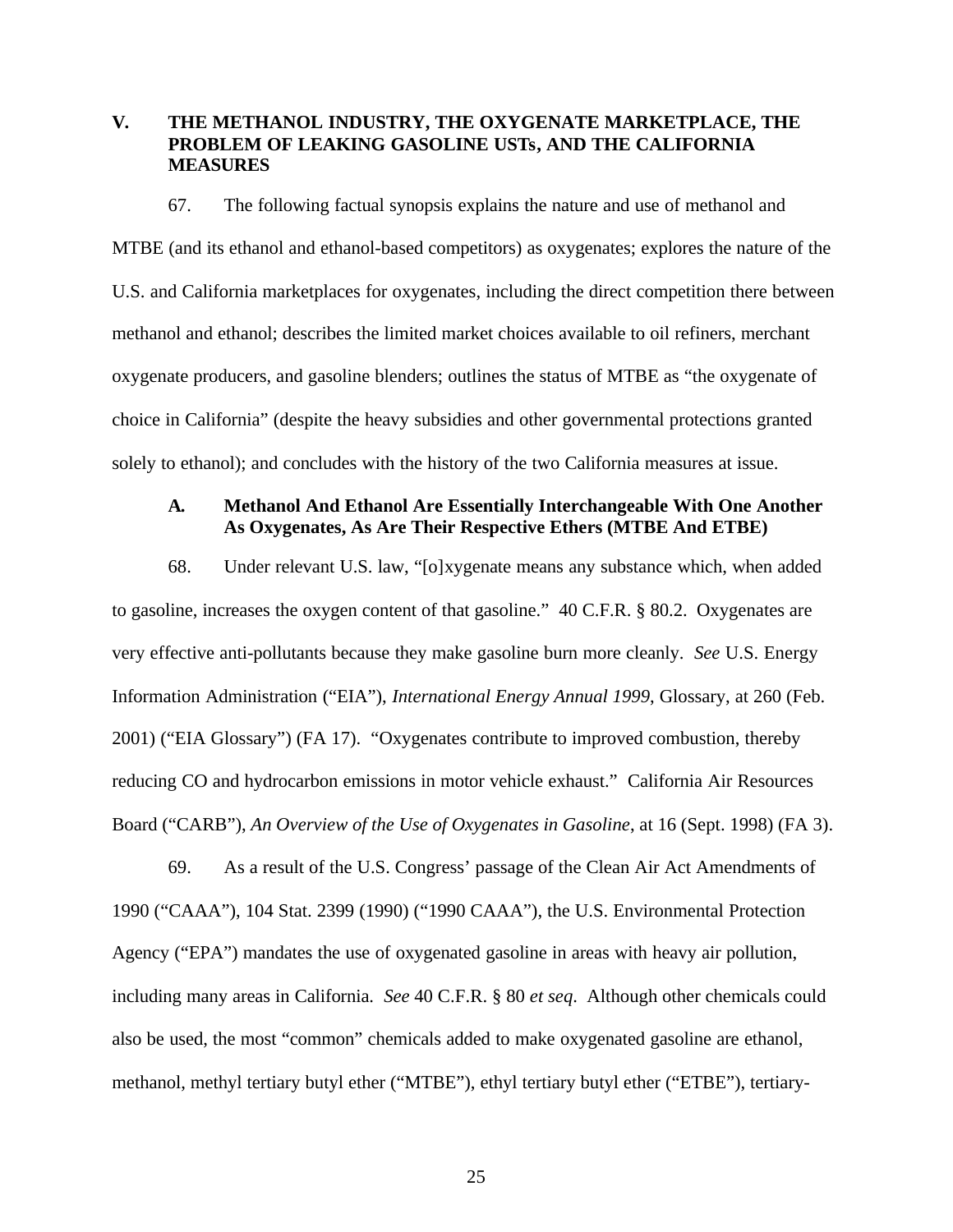Butyl Alcohol ("TBA"), and tertiary-Amyl Methyl Ether ("TAME"). EIA Glossary, at 260 (FA 17); CEH Marketing Research Report, *Gasoline Octane Improvers/Oxygenates*, at 10 (May 2002) ("CEH Report, *Gasoline Octane Improvers/Oxygenates*") (FA 14).

70. As the United States recognized when it enacted the 1990 CAAA, both methanol and ethanol can be used directly as oxygenates. For example, the legislative history of the 1990 CAAA states: "'Among the changes made will be the addition of oxygenates produced from ethanol and *methanol* — non-crude oil fuel additives.'" *Clean Air Act Amendments of 1990: Senate Debate,* Pub. L. No. 101-549, 104 Stat. 2399, *reprinted in* 1990 CAAA Leg. Hist. 731, 972 (quoting U.S. EPA, "The New Clean Air Act and Energy: Fuel Switching Under the Clean Air Act Amendments," (Sept. 12, 1990)) (*appended to* Sen. Baucus' remarks) (emphasis added)). Elsewhere, the legislative record acknowledges: "There are several fuels that can be blended with gasoline to form oxygenated fuels, including ethanol, ETBE (an ethanol derivative), *methanol*, and MTBE (a methanol derivative)." *Clean Air Act Amendments of 1990: House Debate,* Pub. L. No. 101-549, 104 Stat. 2399, *reprinted in* 1990 CAAA Leg. Hist. 2446, 2516 (emphasis added); *see also* Regulation of Fuels and Fuel Additives: Renewable Oxygenate Requirement for Reformulated Gasoline, 59 Fed. Reg. 39,258, 39,260 (Aug. 2, 1994) (codified at 40 C.F.R. pt. 80) (discussing a "proposed renewable oxygenate requirement . . . defined in the proposal as ethanol and *methanol* from renewable sources, and their ether derivatives") (emphasis added); *Clean Air Act Amendments of 1990: House Debate*, *supra*, 1990 CAAA Leg. Hist. at 2518 ("Another potential oxygenated blend is a methanol/gasoline blend. Like ethanol, methanol can be splash blended with gasoline.").

71. Methanol and ethanol are both alcohols; the methanol molecule and the ethanol molecule differ only by the presence of one additional carbon group in the ethanol molecule. *See*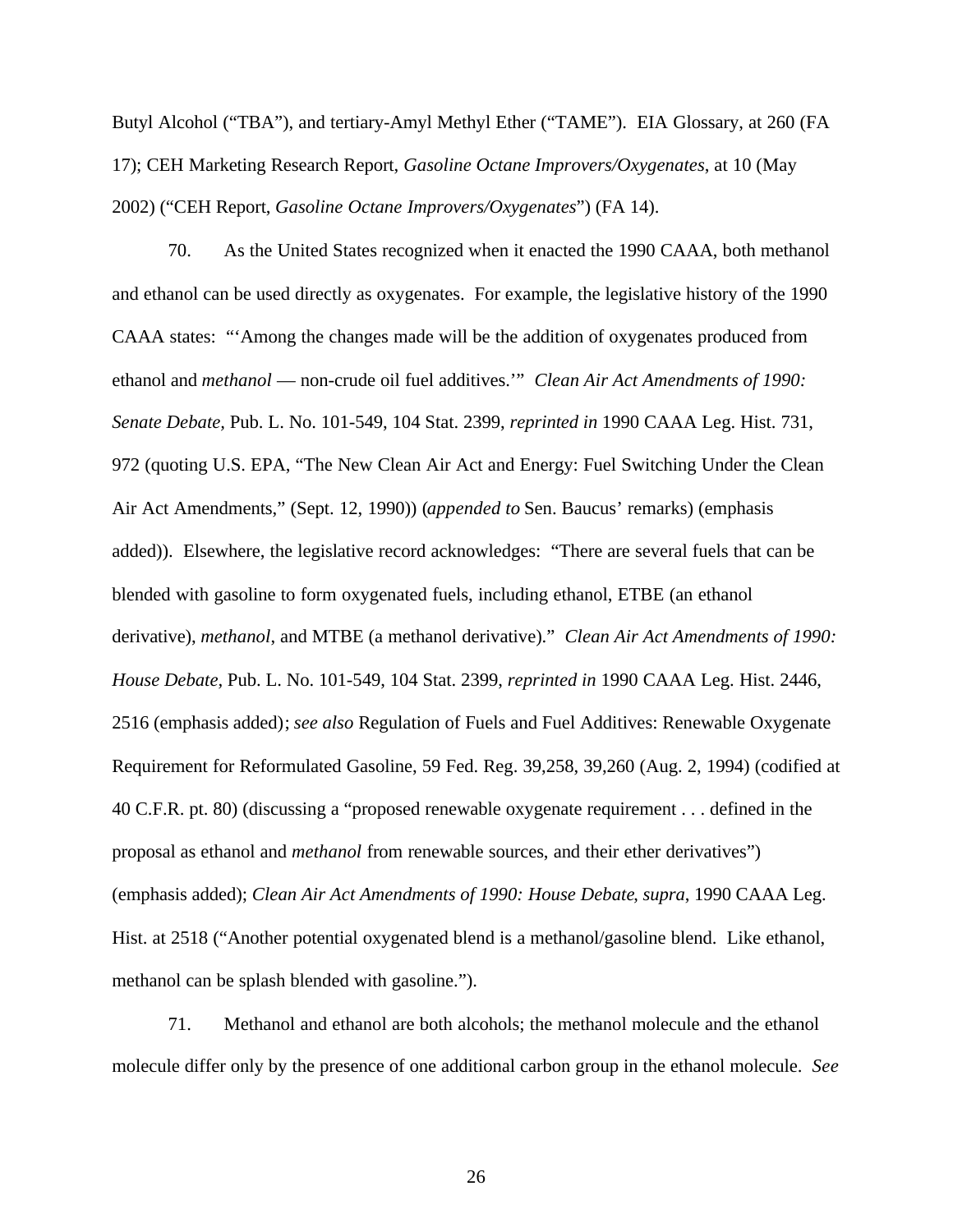CARB, *An Overview of the Use of Oxygenates in Gasoline* at 16, 19 (FA 3). Methanol is generally produced from natural gas; ethanol is derived primarily from corn, an agricultural commodity for which the United States is, by far, the world's largest producer. *See* U.S. Int'l Trade Comm'n, *Methyl Tertiary-Butyl Ether (MTBE): Conditions Affecting the Domestic Industry*, Investigation No. 332-404, at 3-37, D-1 (Sept. 1999) ("USITC") (FA 42); *World Corn Production, Consumption and Stocks*, *available at* http://www.corn.org/web/wcornprd.htm (last visited Oct. 24, 2002) (FA 178).

72. Alternatively, both methanol or ethanol can be used as a feedstock to produce a derivative ether oxygenate — MTBE and ETBE, respectively. CARB, *An Overview of the Use of Oxygenates in Gasoline*, at 22 (FA 3); USITC, at 3-36 (FA 42). MTBE and ETBE are not alcohols. Rather, they are ethers derived by using their respective alcohol feedstocks as their starting ingredients and reacting them with isobutylene, which is a captive by-product of the gasoline refining process. In either case, it is the alcohol — methanol or ethanol — that adds the oxygenate component to the final product. (Macdonald Aff. ¶ 10.) The purpose of reacting the alcohol oxygenate with isobutylene is to create properties that make the final product easier to transport, store, and use in gasoline than alcohols. (*Id.*) Thus, in essence, isobutylene serves as a convenient delivery device for methanol's oxygen, eliminating the handling and volatility problems (described below) caused by alcohol oxygenates.

73. The production process for MTBE and ETBE is essentially identical; the single basic difference between MTBE and ETBE production is whether methanol or ethanol is the starting ingredient. For this reason, plants producing MTBE could easily be converted to produce ETBE if that were necessary, USITC, at 3-41 (FA 42), and have in fact been so converted. (Macdonald Aff. ¶ 10.) However, a production plant that was set up to manufacture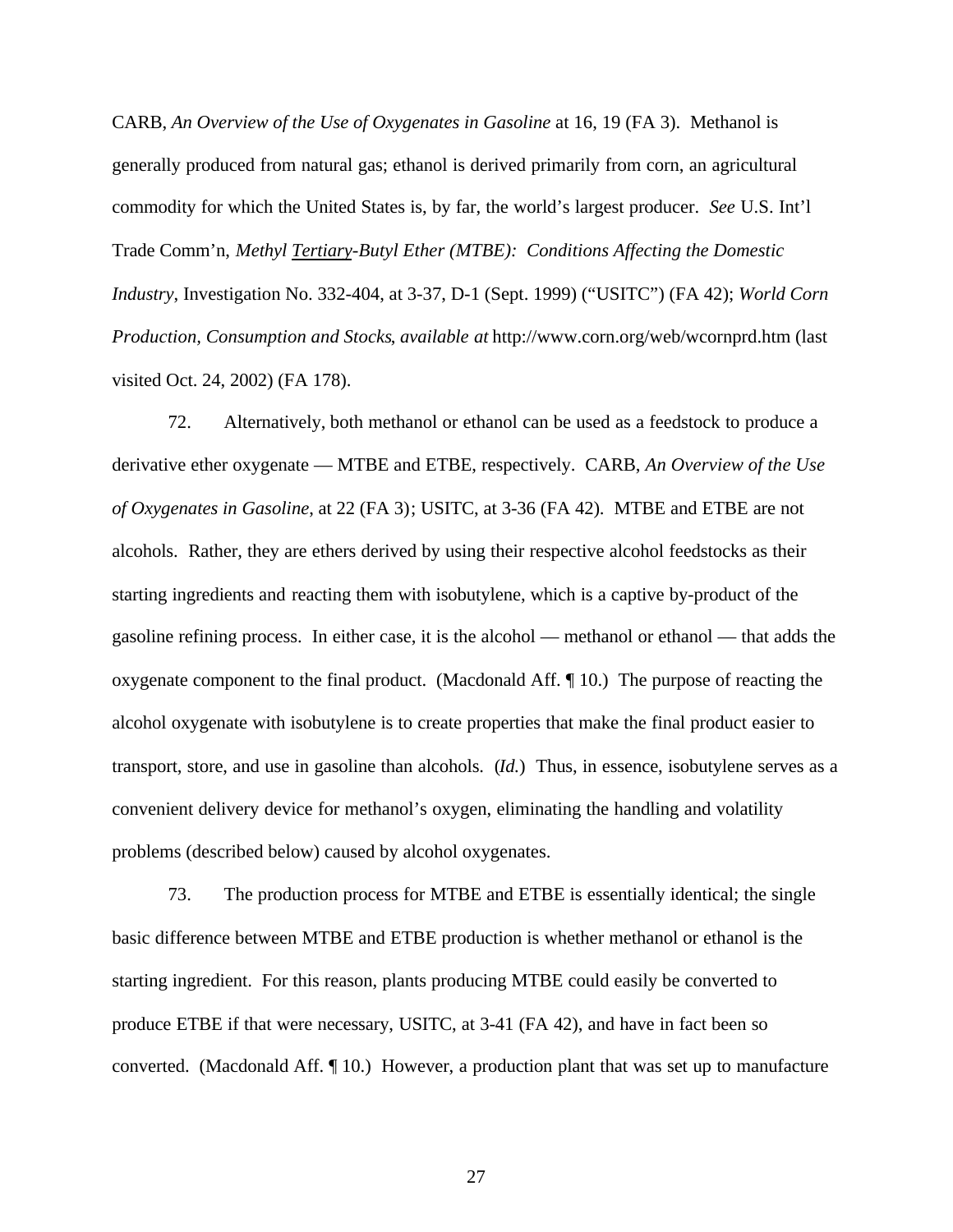MTBE could not be reconstructed to produce ethanol, for the simple reason that because of the differences in the physical properties of alcohols and ethers, the infrastructure and production processes needed to produce and transport ethers are vastly different from those needed to produce alcohols. (*Id.* ¶¶ 11, 13.)

74. Alcohols are more difficult to handle and store than ether oxygenates. Water dissolves much more readily in alcohols (like ethanol and methanol) than it does in hydrocarbons and ethers, creating an alcohol/water mixture that separates from the gasoline. American Petroleum Institute, *Alcohols: A Technical Assessment of Their Application as Fuels*, at 23 (Pub. No. 4261, July 1976) ("API — *Alcohols*") (FA 1). In fact, less than one-half of one percent water contamination will cause methanol and ethanol to separate from gasoline, and "[g]asoline as conventionally transported . . . is exposed to water in volumes often *greater* than 1 percent." *Id.* at 9, 23 (emphasis added). Additionally, alcohols are more corrosive than hydrocarbons and ethers to the metals, plastics and certain other materials present in the existing gasoline distribution system. *See id.* at 23.

75. As a result, using alcohols as oxygenates instead of ethers requires one of two things. Either gasoline production and distribution systems must be altered to exclude water and replace materials that might corrode more rapidly in the presence of alcohol, or an entirely separate distribution system must be used. *See id.* To date, gasoline refiners and distributors have generally chosen the latter option when using alcohols as oxygenates: Alcohol oxygenates are separately transported to gasoline distribution terminals, where those alcohols are "splash blend[ing]" with gasoline to create a final reformulated gasoline product; the final reformulated gasoline product is then trucked to retail outlets. *See* Bd. on Energy & Envtl. Sys., Comm'n on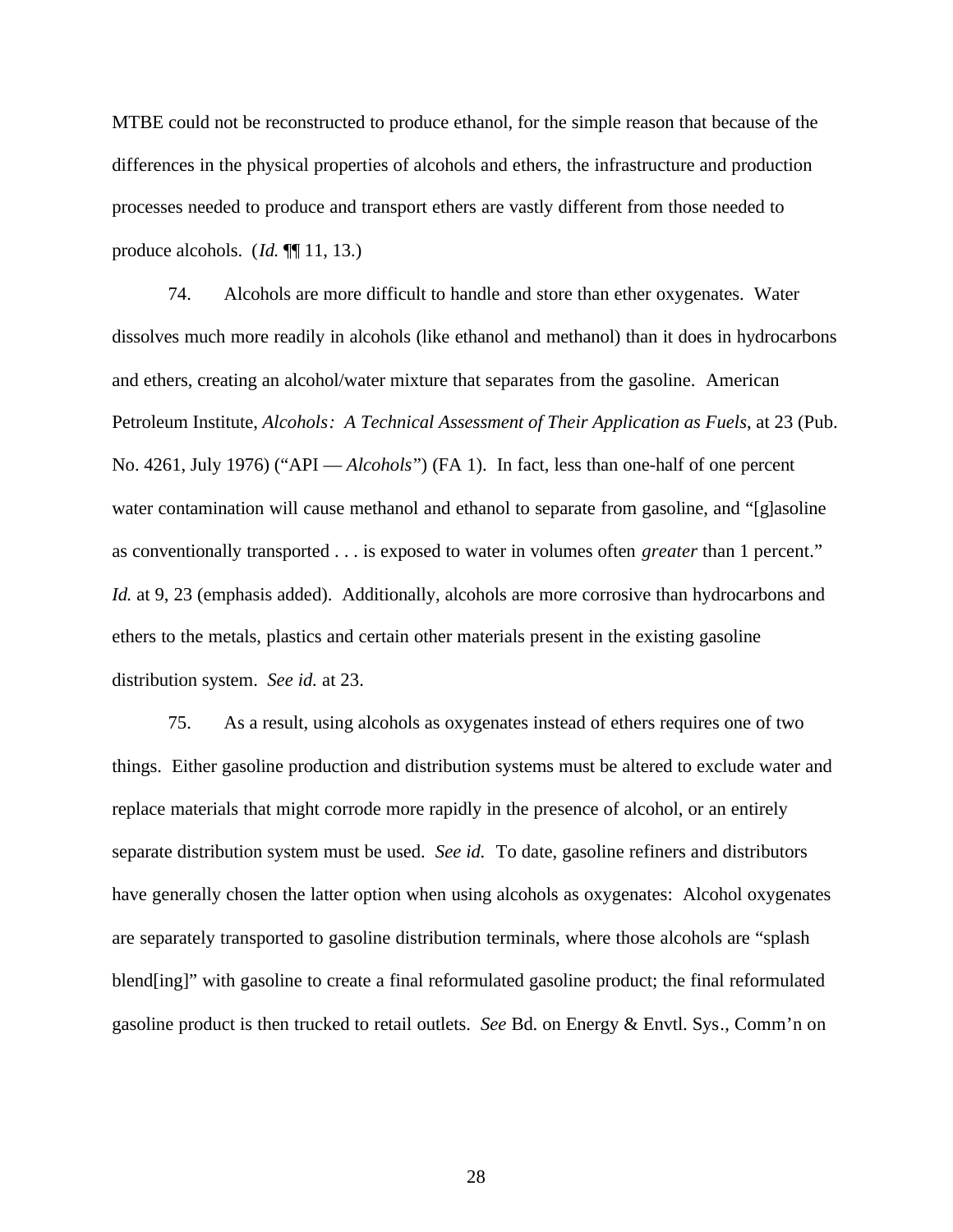Eng'g & Technical Sys., Nat'l Research Council, *Review of the Research Strategy for Biomass-Derived Transportation Fuels*, App. D, at 45 (FA 69).

76. For purposes of analyzing the competition in the marketplace, the most important points are these. *First*, once the necessary infrastructure is in place for using an alcohol oxygenate, either methanol or ethanol could be used. *Second*, no matter which type of oxygenate is used — methanol, ethanol, MTBE or ETBE — it is the methanol or ethanol that provides the oxygenating capability. Thus, whether methanol and ethanol are added at the same or different points in the gasoline production process is irrelevant to the competition between them.

## **B. Oxygenate Consumers Have A Binary Choice Between Methanol And Ethanol**

77. As discussed above, gasoline refiners and distributors blend oxygenates with gasoline in order to produce reformulated gasoline. The methods for producing oxygenates and blending them into gasoline vary depending upon the type of oxygenate used and, more critically, the type of oxygenate consumer. There are three significant groups of oxygenate consumers: integrated oil refineries, merchant ether-oxygenate producers, and wholesale gasoline blenders. Methanol and ethanol compete with each other for the business of each of these groups of customers.

#### **1. Integrated Oil Refiners Have A Binary Choice Of Oxygenates**

78. Integrated oil refiners are petroleum refiners that have vertically integrated the production and blending of oxygenates into their core petroleum refining operations. *See* USITC, at 3-1 to 3-2 (FA 42); EIA, *Petroleum Supply Annual 1999*, at 166, 173 (FA 19); (Macdonald Aff. ¶ 13). These refiners typically combine their captive stream of isobutylene with methanol or ethanol to produce MTBE or ETBE, respectively, and blend the oxygenate ether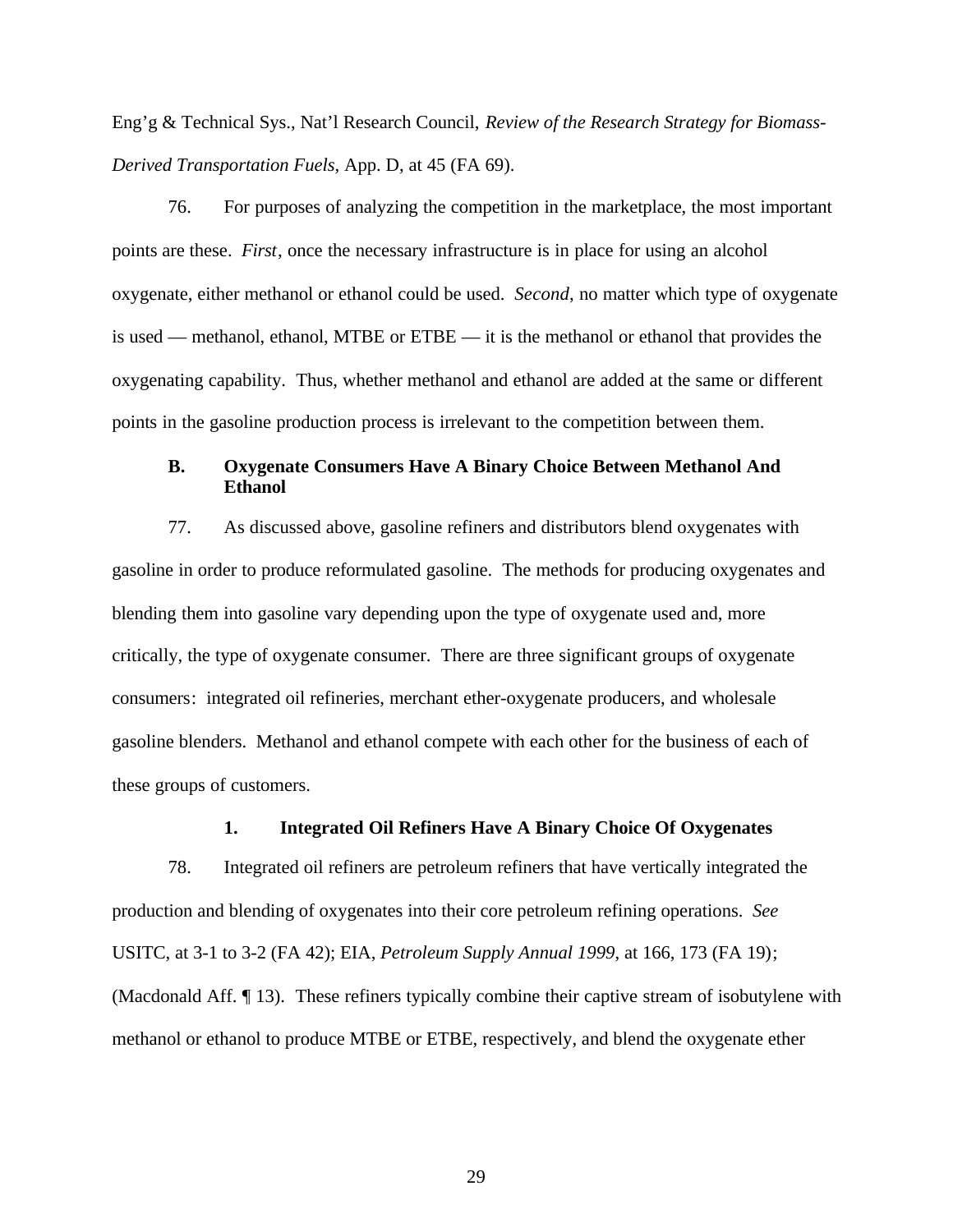with gasoline to create the final reformulated gasoline product. EIA, *MTBE Production Economics*, at 3 (last modified Apr. 5, 2001) (FA 18).

79. Instead of producing MTBE or ETBE, these refiners could also choose to "splash blend[]" an alcohol oxygenate into gasoline at their distribution terminals. (Macdonald Aff. ¶9.) But for the California measures, either ethanol or methanol could be used for splash blending, subject to their individual technical requirements. (*Id.*) In short, whether these integrated oil refiners use an alcohol oxygenate, or opt to produce their own ether-based oxygenate, they have a binary choice: buying methanol, or buying ethanol. Because these refineries have been prohibited from using MTBE or methanol as oxygenates, they must obviously stop purchasing methanol and instead buy ethanol.

80. For example, the current contract between Methanex U.S. and Valero, an integrated oil refiner in California, anticipates California's ban of MTBE, providing Valero shall, "upon prompt notice to [Methanex], have the right in its sole discretion to restrict or cease acceptance of an amount of [methanol] which, on a percentage basis, represents the reduction in demand for [Valero's] MTBE," when this reduction in demand is caused by a law that "has caused an adverse effect on [Valero's] production of or demand for MTBE in California." Sales Contract between Methanex Methanol Co. and Valero Refining & Marketing Co. art. 10.0 (Dec. 1, 2001) (attached to Macdonald Aff. at Tab 1). Thus, the California MTBE ban will cause Valero to stop buying methanol from Methanex and instead buy ethanol.

#### **2. Merchant Ether-Oxygenate Producers Also Have A Binary Choice**

81. Merchant ether-oxygenate producers have the same binary choice between methanol and ethanol. Typically, these merchant plants produce isobutylene from butane (because they do not themselves produce a captive stream of isobutylene), and then react that isobutylene with methanol to produce MTBE. *See* EIA*, MTBE Production Economics*, at 3 (FA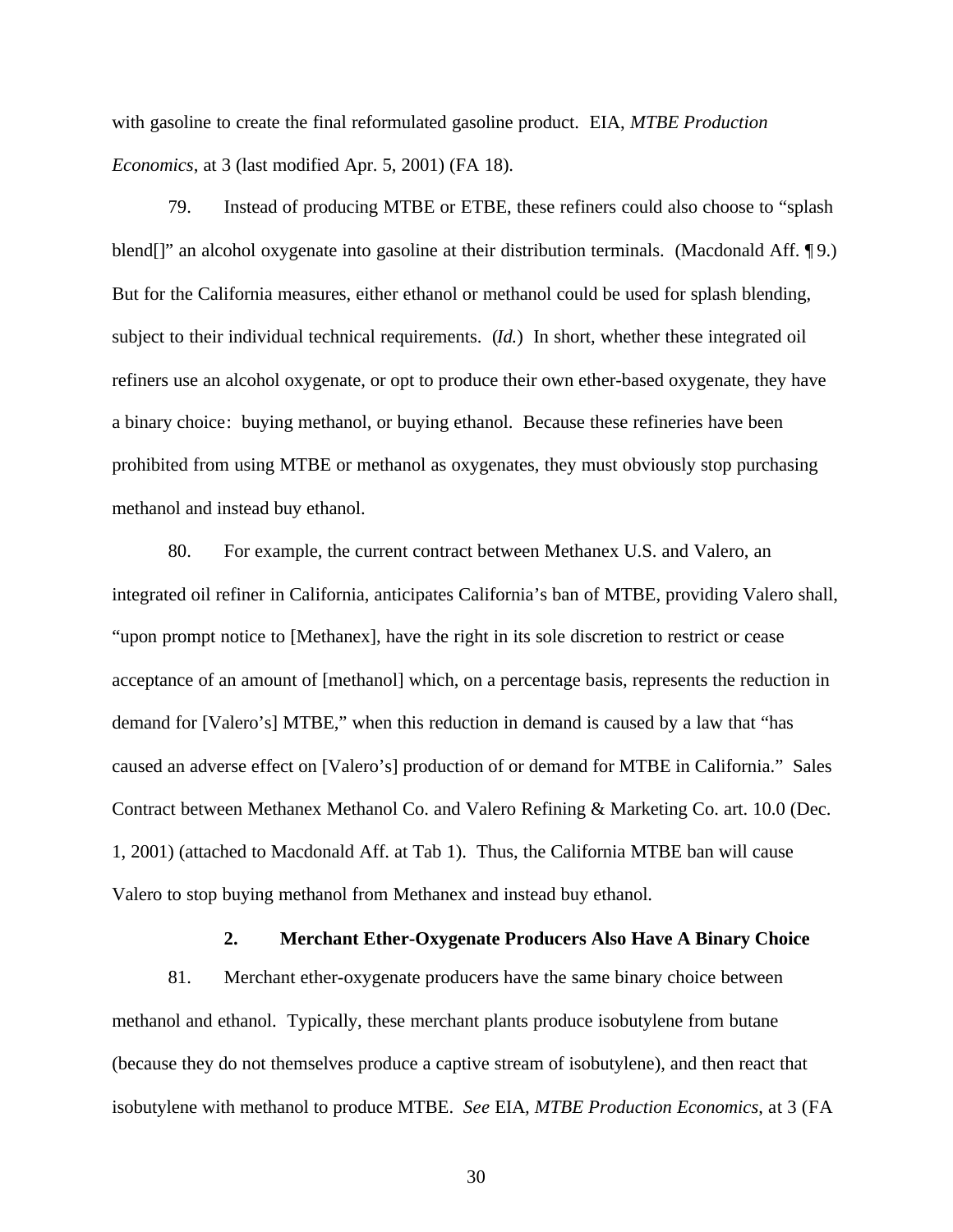18). Like integrated refiners, these merchant plants also have the choice of buying ethanol to make ETBE rather than buying methanol to make MTBE. Prior to the California measures, these merchant producers historically chose to buy methanol. As a result, methanol producers like Methanex compete directly — not indirectly — with ethanol producers to supply U.S. and California ether-oxygenate producers. (Macdonald Aff. ¶¶ 15, 25-27.)

## **3. Gasoline Blending Plants Have A Wider But Similar Choice Of Oxygenates**

82. Gasoline blending plants and distributors do not themselves produce oxygenates. Rather, they purchase oxygenates made by others and then blend them with their own gasoline. Gasoline blending plants in California have relied primarily on methanol-based MTBE as the oxygenate of choice, California Energy Commission ("CEC"), *Supply and Cost of Alternatives to MTBE in Gasoline*, at 1 (Feb. 1999) ("CEC, *Supply and Cost Report 1999*") (FA 9), purchasing MTBE from merchant MTBE producers. Nevertheless, under the U.S. Clean Air Act, they have had the theoretical option of buying an alcohol oxygenate — either ethanol or methanol — and splash-blending it with their gasoline at the distribution terminal.

83. Historically, then, this class of oxygenate consumer has also had a choice between buying methanol-based MTBE or ethanol-based ETBE, or a choice between methanol or ethanol. But the California measures are now eliminating that choice — indeed, they are eliminating all competition and creating a monopoly for ethanol in the marketplace. Methanol producers are directly and foreseeably harmed by this intentional shift to an ethanol monopoly.

### **C. The U.S. And California Oxygenate Markets**

84. Before the ban was announced, the result of these binary choices was that U.S. and California oxygenate consumers overwhelmingly made methanol the oxygenating compound of choice, primarily in the form of methanol-based MTBE: "Although several compounds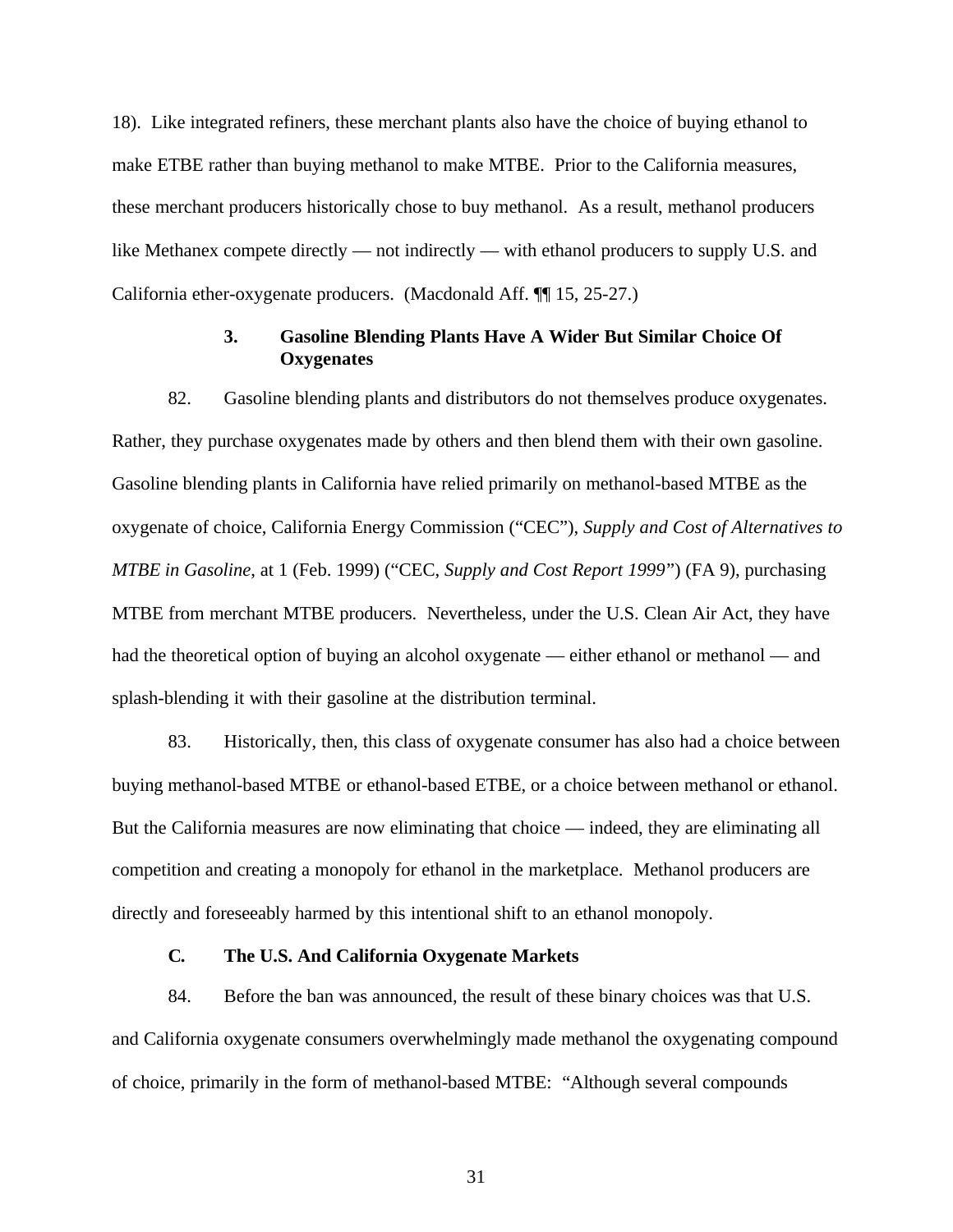compete with MTBE — most notably ethanol in the United States — MTBE is the primary oxygenated compound for use in RFG [reformulated gasoline]." CEH Report, *Gasoline Octane Improvers/Oxygenates*, at 6 (FA 14); *see also* Section V(A), above. In 1999, the United States consumed 12,467 thousand metric tons of MTBE. CEH Report, *Gasoline Octane Improvers/Oxygenates*, at 40 (FA 14). By comparison, the United States consumed only 4,672 thousand metric tons of ethanol for use as both an oxygenate and as a fuel extender. *See* CEH Marketing Research Report, *Ethyl Alcohol*, at 34 (May 2002) ("CEH Report, *Ethyl Alcohol*") (FA 13). MTBE's dominance of the U.S. oxygenate market, despite ethanol's heavy subsidies and other government protections, has in turn created a substantial demand for methanol approximately 3,344 thousand metric tons in 1999 alone. As the world's largest producer and marketer of methanol, Methanex, through Methanex U.S., sells a significant percentage of the methanol used as a feed stock in the production of U.S. domestic and imported MTBE. Thus, the California measures not only reduced U.S. demand for Methanex's only product, it reduced global demand for that commodity as well.

85. In most respects, the California oxygenate market mirrors the larger U.S. market. However, some critical differences do exist. Most importantly, while the United States does have a domestic methanol industry, California does not — there are no methanol production plants located anywhere in California. *See* CEH Report, *Methanol*, at 12-14 (FA 15). Indeed, only a small amount of the methanol directly consumed in California from 1993 to 2001 — an average of 20.2 thousand metric tons — was produced anywhere in the United States. *See* California Market Data Table, *Methanol* (FA 149).

86. Most of the methanol consumed in California during that same period came from Canada. Of the 185.5 thousand metric tons of methanol per year consumed in California over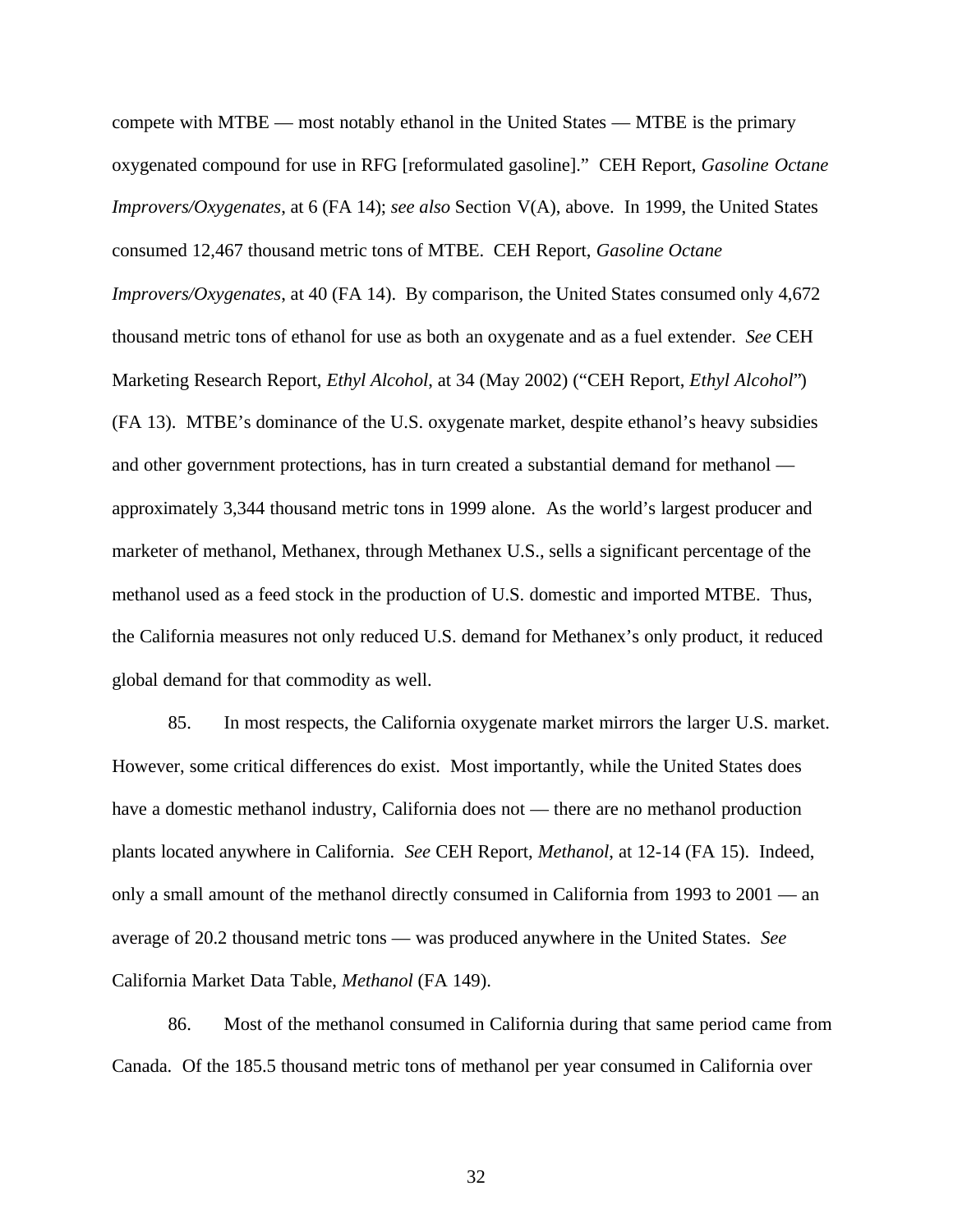that span, 134.2 thousand metric tons (or seventy-two percent of that California consumption) were produced in Canada. *Id.* The average amount of methanol imported to California from anywhere outside the United States in that timeframe was 165.3 thousand metric tons; thus, Canadian methanol imports accounted for eighty-one percent of all direct methanol imports to California. *Id.* Only 20.2 thousand metric tons of methanol, per year, came from U.S.-produced methanol sources. Methanex was the largest supplier to the California marketplace for methanol. (Macdonald Aff. ¶ 23.)

87. California also differs from the larger U.S. market in that the state has historically had no significant ethanol industry within its borders. CEC, *Costs and Benefits of a Biomass-to-Ethanol Production Industry in California*, at II-11 to II-13 (2001) ("CEC, *Biomass-to-Ethanol Report 2001*") (FA 7). In fact, most of the U.S. ethanol industry is located in the nation's Midwest, where — not coincidentally — the bulk of both U.S. grain production and state-level ethanol protectionism have until recently been concentrated.

88. As in the greater national market, methanol-based MTBE has long been "the oxygenate of choice" in California. Cal. EPA, *Briefing Paper on MTBE*, at 1 (Apr. 24, 1997) (updated Sept. 3, 1998) ("Cal. EPA, *MTBE Paper*") (FA 10). Because of California's size, and the 1990 CAAAs' requirement that oxygenated gasoline be used in certain pollution-affected areas, California was not merely one state out of fifty, but accounts for a large and critical share of demand in the MTBE market. At the time of the 1999 California MTBE ban, California used "over 100,000 barrels of MTBE daily; representing over one third of total U.S. consumption and almost 25 percent of the worldwide market." *See* Strikkers, *The Unintended Consequence of Reformulated Gasoline*, at 1, *available at* http://www.epp.cmu.edu/csir/papers/stikkersgasoline.pdf (citing M. McCoy, *California MTBE Ban Hits Chemical Makers*, Chemical &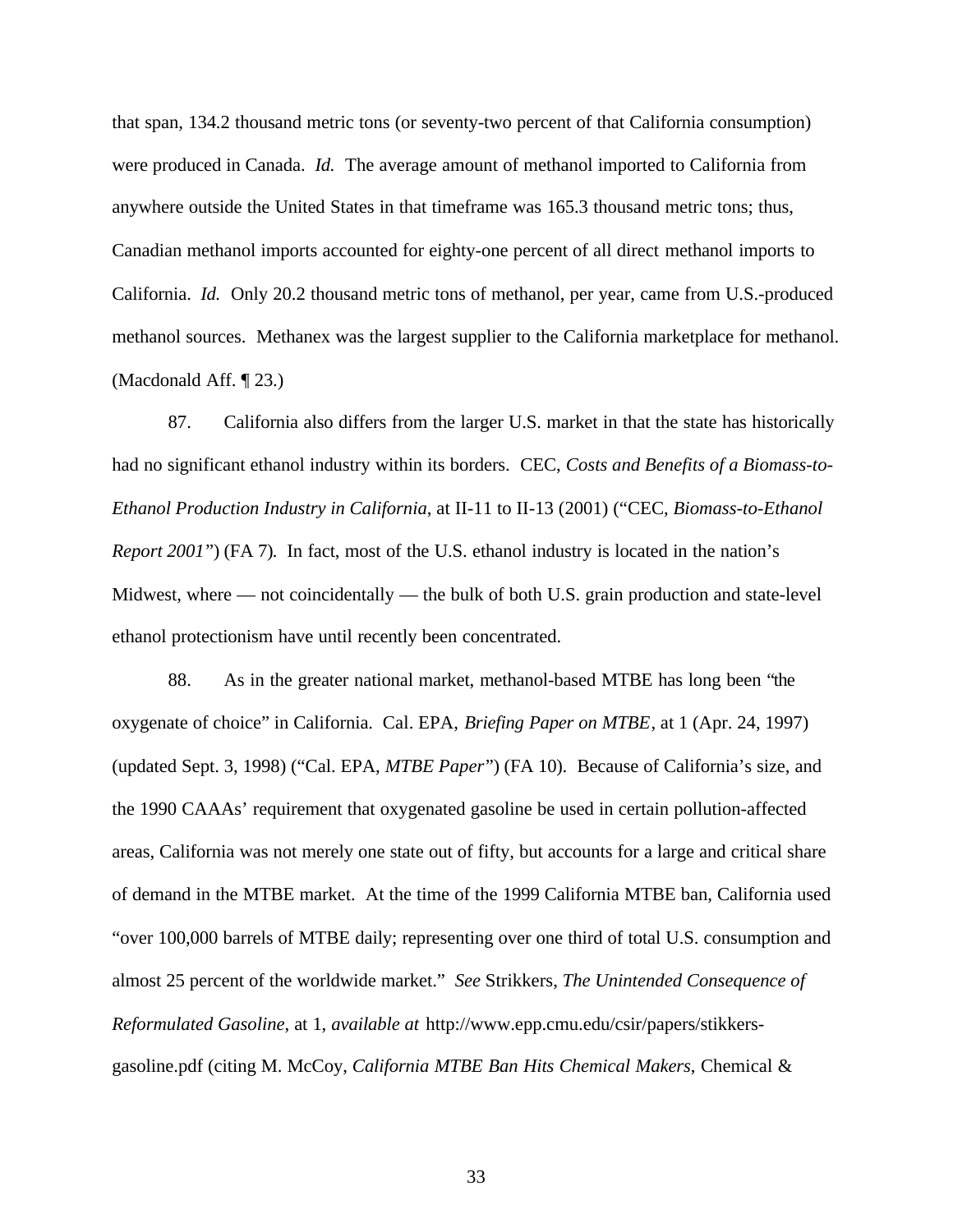Eng'g News, Apr. 5, 1999, at 9) (FA 35); *see also* CEH Report, *Methanol*, at 6 (reporting that California is the leading consumer of MTBE in the United States) (FA 15). As elsewhere, "[i]n California, most refiners have designed their refineries around the ability to use MTBE to meet state and federal requirements for oxygenated and reformulated gasoline and to provide the desired gasoline volumes." CARB, *An Overview of the Use of Oxygenates in Gasoline*, at 5 (FA 3).

# **D. MTBE Is The Oxygenate Of Choice In California As Elsewhere Because It Is An Effective And Environmentally Beneficial Product**

89. There is no question that MTBE has been effective in reducing pollution. It is largely responsible for substantial reductions in air pollution in California cities, and replaces many of the undesirable and toxic chemicals that were once used in the production of gasoline. These and other environmentally beneficial characteristics are among the primary factors that have made MTBE the oxygenate of choice in markets where free and fair trade is allowed. California's stated concerns over MTBE have nothing to do with its effectiveness as an oxygenate. Rather, they result from poor regulation of underground gasoline storage tanks, which have allowed not just MTBE, but many other chemicals to escape into the environment via gasoline leaks. Yet, current research shows that the leakage problems, once speculated by California to be vast and frequent, have been minor and contained.

90. Despite the presence of many other pollutants in California's drinking water (described above), California banned only MTBE. California's singling out of MTBE raises serious doubts about the true intent behind its MTBE ban and eventual creation of an ethanol monopoly. If, as California acknowledged, the true problem was leaking gasoline USTs, then it was irrational to ban only one component of the reformulated gasoline contained in those tanks — MTBE — while allowing dangerous (indeed, lethal) components — such as benzene, a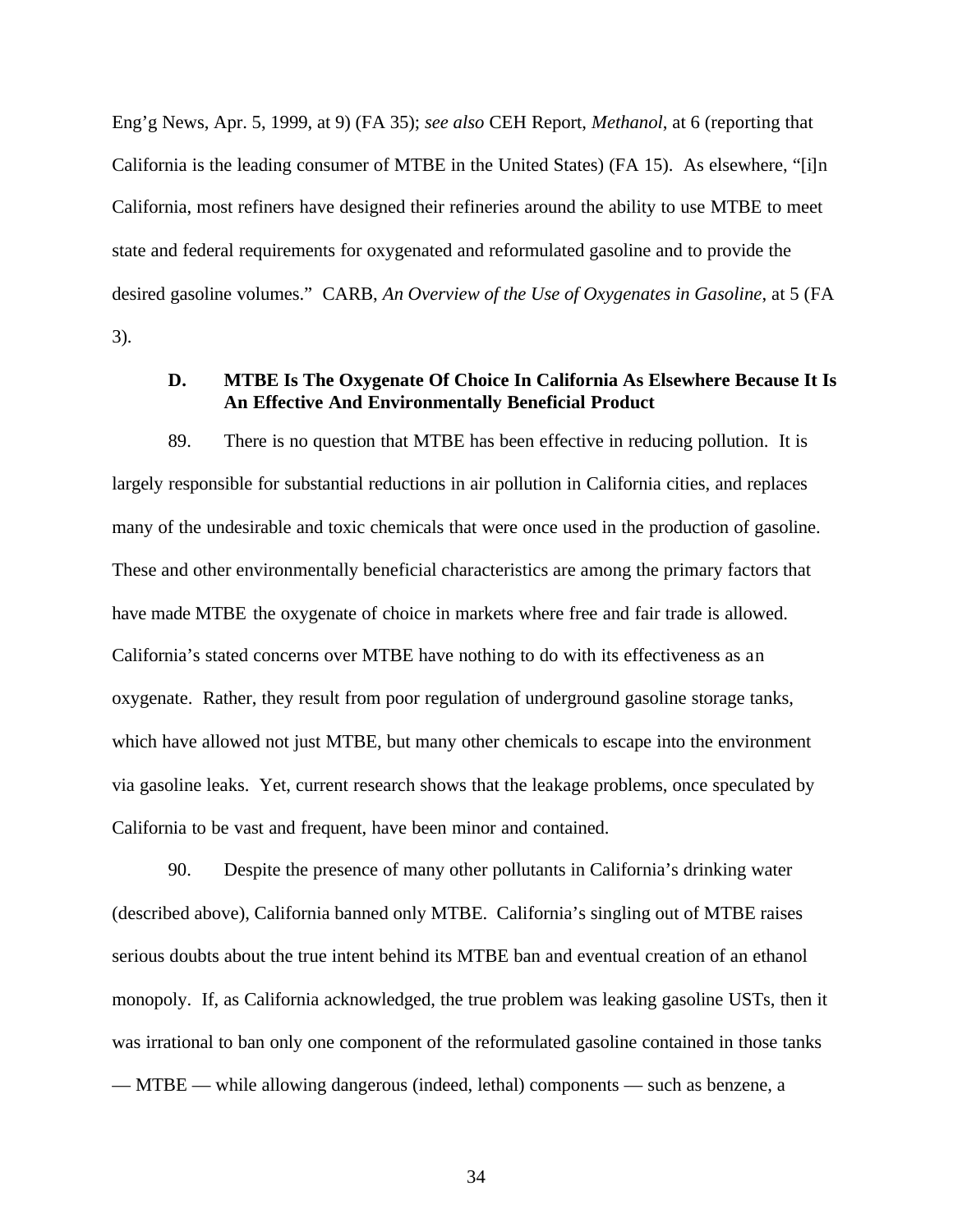known carcinogen — to continue to contaminate California's drinking water. California's reaction to the leaks thus has a very suspect relationship to the leakage problem it was claiming to solve.

### **1. MTBE Produces Significant Environmental And Other Benefits**

91. MTBE has significantly decreased air pollution by improving the combustion of gasoline and reducing the carbon monoxide and hydrocarbons in automobile exhaust. (Macdonald Aff. ¶¶ 7, 18.) Using MTBE, California's "Cleaner Burning Gasoline program [has] reduced ozone levels in Southern California and Sacramento by 10 percent and 12 percent, respectively." Cal. EPA, *MTBE Paper*, at 8 (FA 10). MTBE also "allow[s] refiners to use MTBE to replace undesirable and toxic components previously used to increase octane . . . and reduce[s] gasoline's tendency to evaporate." *The Unintended Consequence of Reformulated Gasoline*, at 6 (FA 35). Indeed, "[t]he air quality benefits achieved from the widespread use of reformulated gasoline containing MTBE have been associated with significant reductions in cancer and non-cancer risks in California and elsewhere." *Exponent Report*, at 1 (Ex. E).

92. In 1997 and 1998, the California Environmental Protection Agency ("Cal. EPA") summed up the "many favorable properties" of MTBE:

> Because of MTBE's many favorable properties, including its high octane rating, beneficial dilution effect on undesirable gasoline components, ease of mixing with gasoline, and ease in distribution, this chemical has become the oxygenate of choice by refineries manufacturing federal RFG and California Cleaner Burning Gasoline. Refiners have basically designed their refineries around the ability to use MTBE to meet reformulated gasoline requirements. . . . *no other oxygenate has MTBE's unique combination of price and supply, gasoline blending, and transportation properties.*

Cal. EPA, *MTBE Paper*, at 1, 4 (emphasis added) (FA 10); *see also id.* at 7; *The Unintended Consequence of Reformulated Gasoline*, at 7 (FA 35) ("[MTBE has remained] the oxygenate of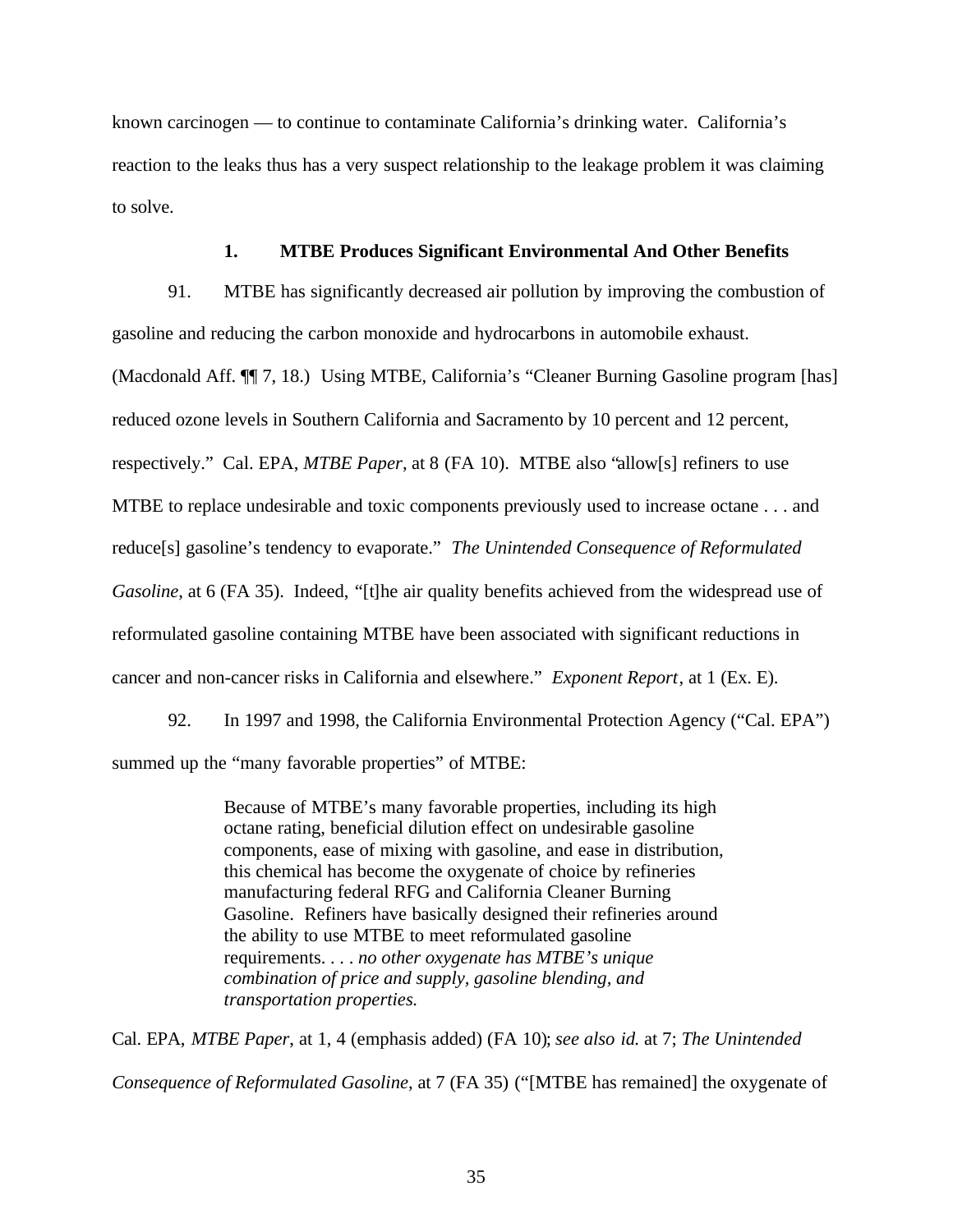choice because of several distinct advantages that it has when compared to ethanol. Among these are its high octane rating and ability to readily mix with gasoline."). Other notable advantages of MTBE "are that it can be made from refinery byproducts and does not separate easily from gasoline when transported in pipelines." *The Unintended Consequence of Reformulated Gasoline*, at 7 (FA 35).

93. Compared to MTBE, however, ethanol is plainly an inferior product, both environmentally and economically. Ethanol

> has several undesirable properties as a gasoline additive. Ethanol results in higher VOC emissions from gasoline, and the higher volatility of ethanol makes it harder to meet summertime evaporative emissions criteria for RFG. In order to compensate for the higher volatility of ethanol, while maintaining performance characteristics such as cold weather starting, the "base" gasoline blend stock must be adjusted. This adjustment is costly and increases the production cost of the resulting RFG.

G. Rausser, *Social Costs of an MTBE Ban in California*, Prepared Statement for the House Comm. on Government Reform Subcomm. on Energy Policy, National Resources and Regulatory Affairs, at 6 (Apr. 23, 2002) (FA 75). In addition, "MTBE is approximately 23 percent cheaper to produce than ethanol, despite the fact that ethanol receives tax credits while MTBE does not." *Id.* ETBE is even less cost-effective because its ethanol content is too low to take full advantage of current tax subsidies, while also providing refiners with less flexibility in meeting reformulated gasoline requirements. CARB, *An Overview of the Use of Oxygenates in Gasoline*, at 12, 20 (FA 3).

94. In sum: MTBE's technical advantages, its superior pollution-reducing properties, and "the low cost to produce MTBE ([even without] tax subsidies)," combined to secure its place (in the untitled marketplace) as "the oxygenate of choice." *The Unintended Consequence of Reformulated Gasoline*, at 6, 16 (FA 35).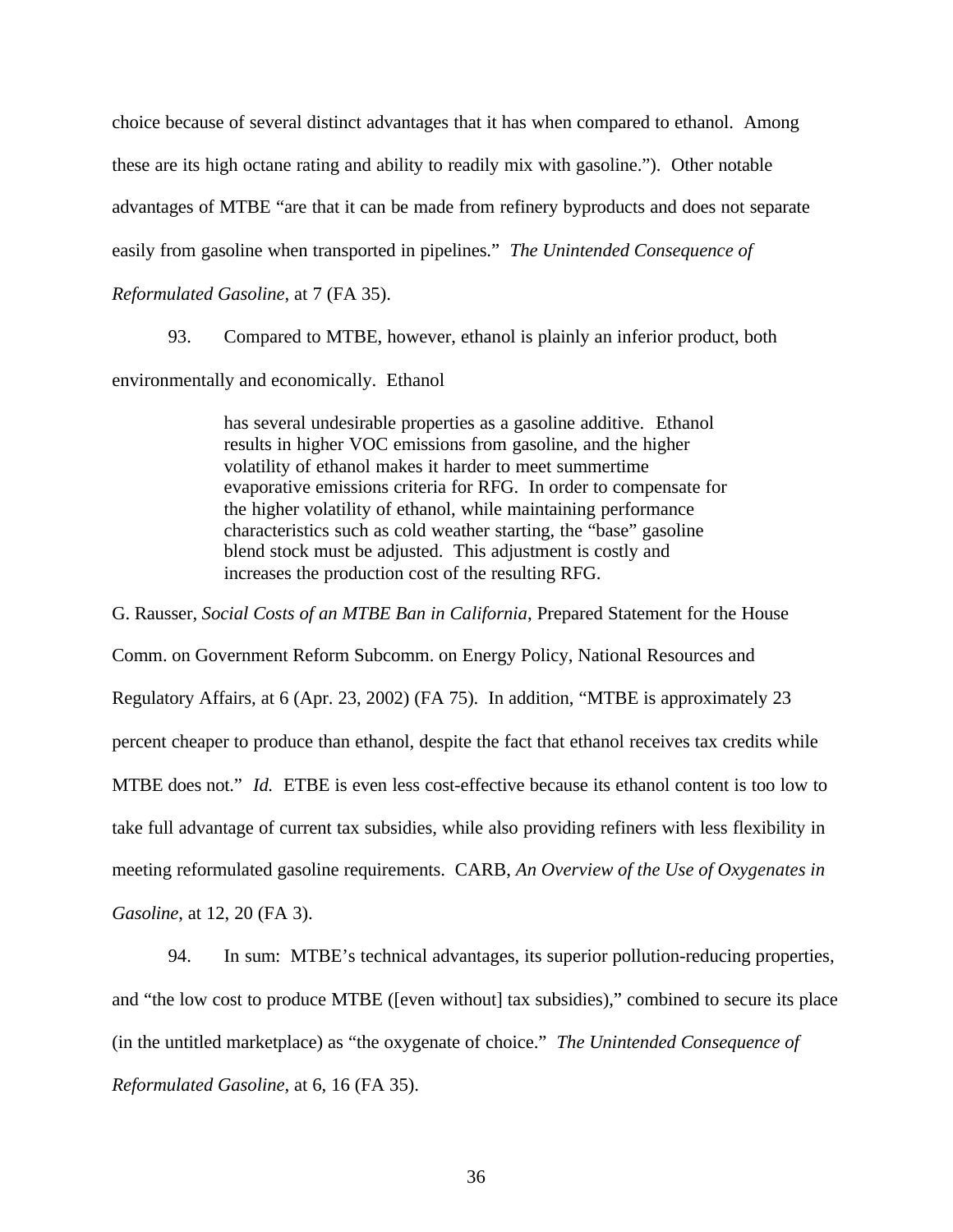#### **2. MTBE Detection Is Not A Significant Concern In California**

95. The California measures, including the absolute ban on MTBE, have been defended as an appropriate response to past detections of MTBE in the water supply where gasoline USTs were leaking. But such detection was not widespread, and, as the Exponent Report concludes, has not significantly impacted California's drinking water: "[T]he detection frequency of MTBE has been fairly low since widespread sampling began in 1995, and measured concentrations of MTBE in drinking water have generally not exceeded health- or aestheticbased standards established in California." *Exponent Report*, Executive Summary, at xv (Ex. E). The MTBE report of November 1998 prepared by employees of the University of California at Davis, which is discussed in detail below, similarly recognized the minimal presence of MTBE: "We estimate that 0.3 percent to 1.2 percent of public water supply wells (65 to 165 wells) in the State have detectable levels of MTBE." UC Report, Vol. IV, *Impact of MTBE on California Groundwater*, at 62 (FA 39A).

96. Perhaps most tellingly, at about the time Governor Davis ordered it banned, MTBE did not even appear on California's list of the twenty-three contaminants found most frequently in the state's drinking water. *See* Natural Resources Defense Council ("NRDC"), *California's Contaminated Groundwater: Is the State Minding the Store?*, Table 4, at 18 (Apr. 2001) ("*California's Contaminated Groundwater*") (citing data collected by the California Department of Health Services for October 1999 to October 2000) (FA 30). In fact, as this table demonstrates, many chemical contaminants — including known carcinogens such as benzene (which is found in every gallon of gasoline) as well as arsenic and chloride — were and continue to be "found more often and at greater concentrations in drinking water than MTBE." *Exponent Report*, Executive Summary, at xv (Ex. E).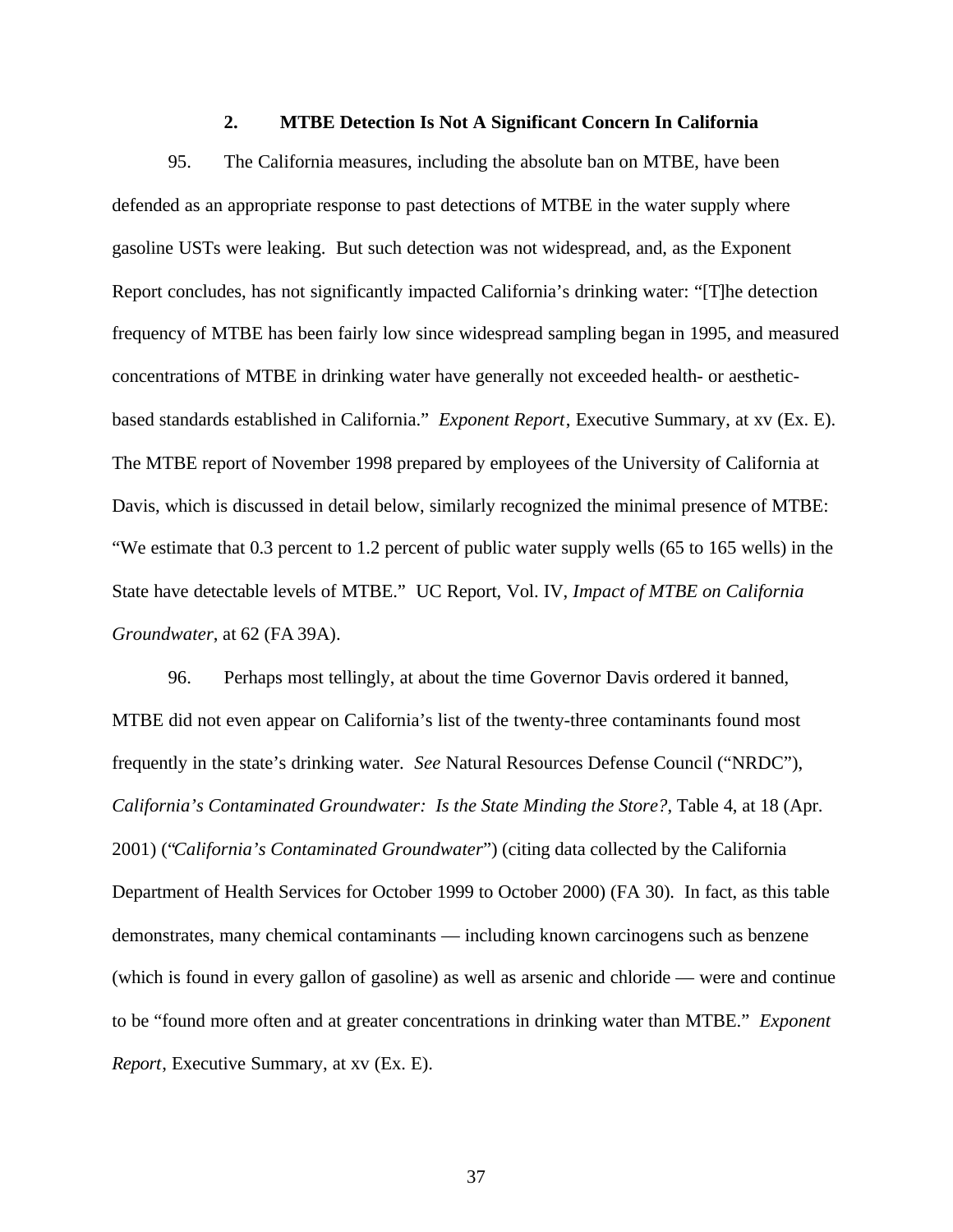### TABLE 4

#### **Contaminants Detected Above Maximum Contaminant Levels**

The Department of Health Services compiles water quality data from drinking water sources across the state. It also sets drinking water standards (MCLs) for many contaminants. This table shows those contaminants in groundwater wells that were most often detected exceeding their MCLs between October 1999 to October 2000.

Source: Department of Health Services Drinking Water database (October 1999-October 2000); as compiled by LFR Lavina-Fricke.

| Contaminant                      | Number of samples that exceeded<br>the MCL for this contaminant |
|----------------------------------|-----------------------------------------------------------------|
| Nitrate (as NO <sub>2</sub> )    | 1812                                                            |
| Manganese                        | 989                                                             |
| Trichloroethylene                | 650                                                             |
| Dibromochloropropane (DBCP)      | 582                                                             |
| Tetrachloroethylene              | 591                                                             |
| Iron                             | 394                                                             |
| Carbon Tetrachloride             | 249                                                             |
| Fluoride (temperature dependent) | 243                                                             |
| Gross Alpha                      | 197                                                             |
| Turbidity, Laboratory            | 114                                                             |
| Nitrate + Nitrite (as N)         | 108                                                             |
| Color                            | 91                                                              |
| Uranium                          | 89                                                              |
| Ethylene Dibromide (EDB)         | 55                                                              |
| <b>TDS</b>                       | 52                                                              |
| 1,1-Dichloroethylene             | 49                                                              |
| 1,2-Dichloroethane               | 38                                                              |
| Odor Threshold                   | 36                                                              |
| Chloride                         | 35                                                              |
| Arsenic                          | 32                                                              |
| Benzene                          | 27                                                              |
| Specific Conductance             | 23                                                              |
| Sulfate                          | 22                                                              |

NRDC, California's Contaminated Groundwater, Table 4, at 18 (FA 30).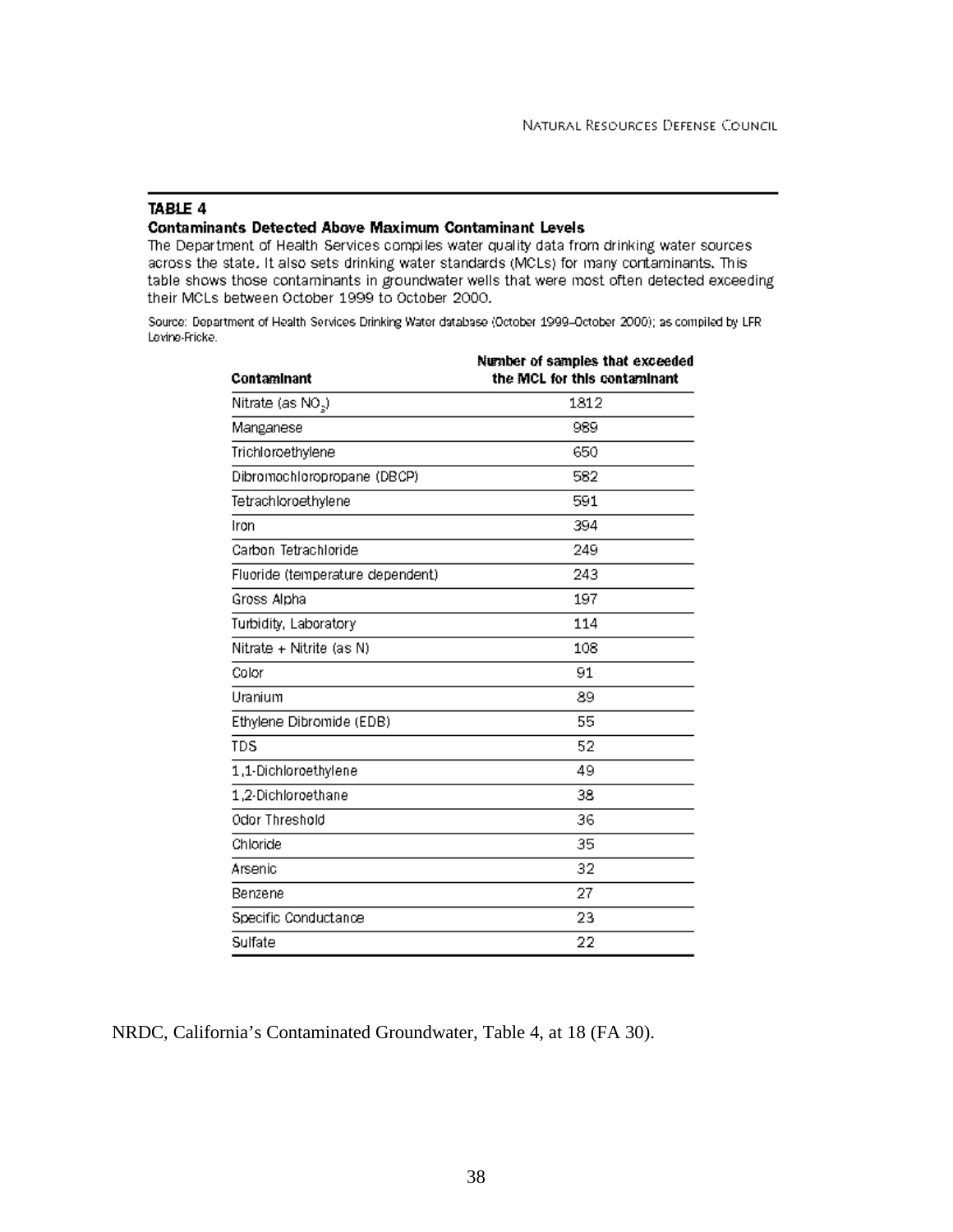97. A separate study conducted by Exponent scientists similarly found that, despite the media hype, MTBE detections in California's water resources were infrequent, and did not appear to pose any significant health risks, particularly as compared to other gasoline components:

> Despite media reports about widespread MTBE contamination of drinking water supplies in California, this chemical is detected in only ~1% of all sampled drinking water sources, and detected concentrations of MTBE do not routinely exceed the state's primary MCL [maximum concentration level] of 13 ug/L.

> > \* \* \*

These findings suggest that the intense efforts to regulate or decrease exposures to certain chemicals, such as MTBE, may result in few health benefits, given the relatively low detection frequency and toxicity of this chemical.

P. Williams *et al.*, *Comparative Risk Analysis of Six Volatile Organic Compounds in California Drinking Water,* Environ. Science & Technol., Sept. 26, 2002, at G (FA 44).

98. Additionally, California officials always recognized that the problem of MTBE leakage would remedy itself once California brought its leaking gasoline USTs into compliance with federal regulations. Indeed, Winston Hickox, Secretary of the California EPA, urged a delay in the MTBE ban by noting that the problem of gasoline leakage and thus MTBE detection "was being corrected through the much-improved UST management programs now in effect." *Exponent Report*, Executive Summary, at xiii (Ex. E); *see also* Cal. EPA, *MTBE Paper*, at 18 (FA 10) ("Upon completion of the [tank upgrades] program, the leaking of gasoline components, including MTBE, into soil and ground water should greatly diminish."). In fact, the UC Report itself reached the same conclusion, calculating that upgrading underground storage tanks would reduce gasoline leaks into groundwater by up to ninety-seven percent. UC Report, Vol. IV,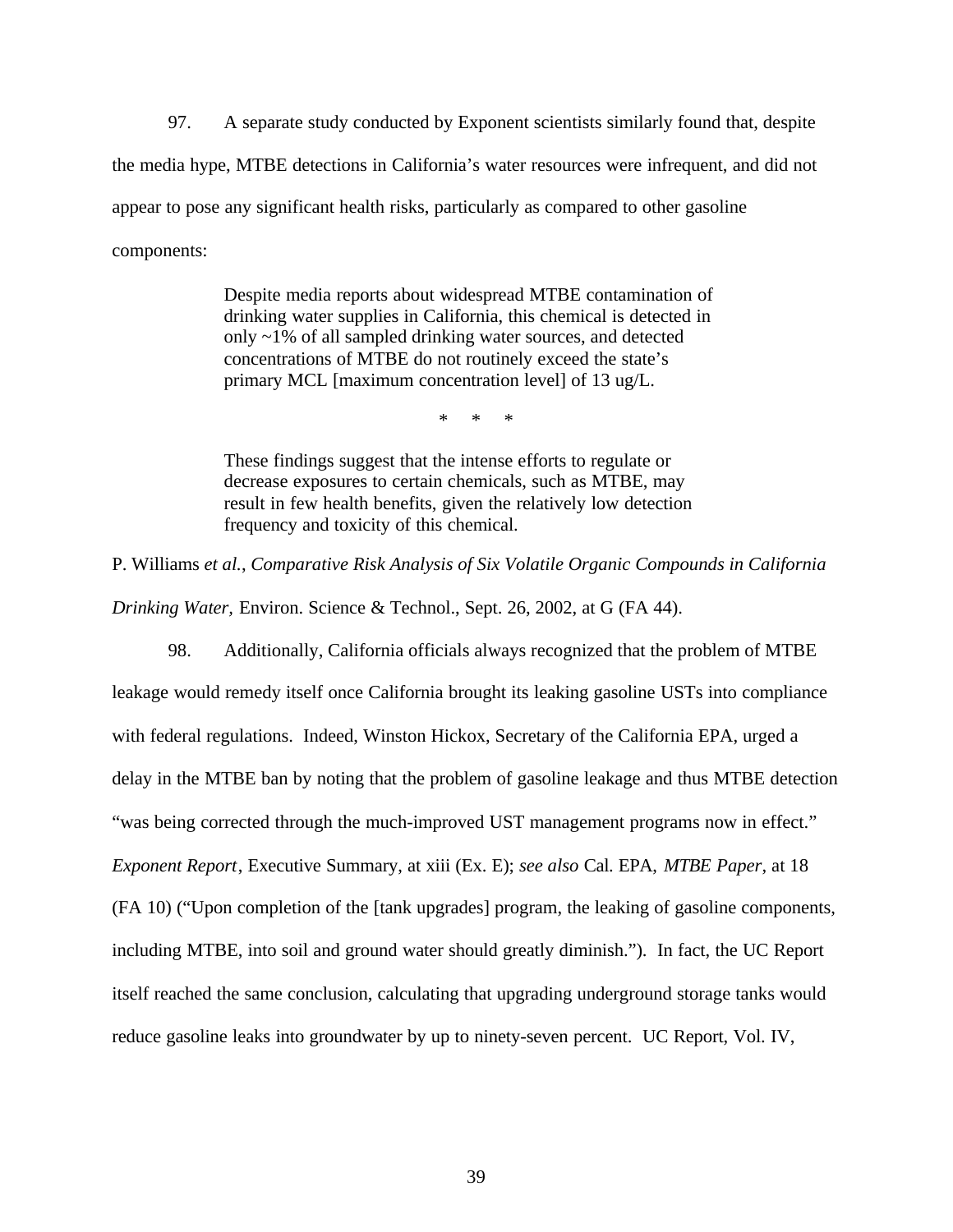*Leaking Underground Storage Tanks (USTs) as Point Sources of MTBE to Groundwater and Related MTBE-UST Compatibility Issues*, at 2 (FA 39B).

99. Ultimately, MTBE detection in California's water supply proved to be uncommon, in contrast to initial, perhaps intentionally hysterical estimates. *See* Section VI(G), below (summarizing the "hysteria created by ADM and conservative talk show hosts" in their efforts to displace MTBE with ethanol). Some of those initial estimates were contained in the UC Report. But, since that study was published in 1998, several subsequent studies have concluded that "future MTBE contamination of groundwater and surface waters in California is likely to be much less severe than predicted by the UC researchers." M. Pirnie, *Water Quality Impacts of MTBE: An Update Since the Release of the UC Report*, Executive Summary, at 2 (Aug. 2001) (FA 31). In fact, an April 2002 report quoted California Energy Commission analyst Gordon Schremp as concluding that "[t]he frequency of MTBE showing up in wells is a lot less than anticipated in the UC [Report]," and that the "University of California research in 1998 projected that annual water-cleanup bills could reach \$1.5 billion if MTBE were kept in gasoline, but . . . that by using new assumptions gleaned from four years of MTBE experience, cleanup costs would be less than one-sixth of that figure." S. Mehta, *MTBE Phaseout Cost in Billions, Analyst Says*, L.A. Times, Apr. 20, 2002, at B12 (FA 115).

100. In short, "recent investigations indicate that new UST standards, along with programs that limit the use of watercraft with two-stroke engines, are producing substantial reductions in petroleum releases, indicating that banning MTBE use to prevent its release to the environment is superfluous." *Exponent Report*, Executive Summary, at xiii (Ex. E).

#### **3. MTBE Does Not Pose A Risk To The Environment**

101. Many government authorities, including agencies in Germany and within the European Community, have determined that banning MTBE because of its infrequent detection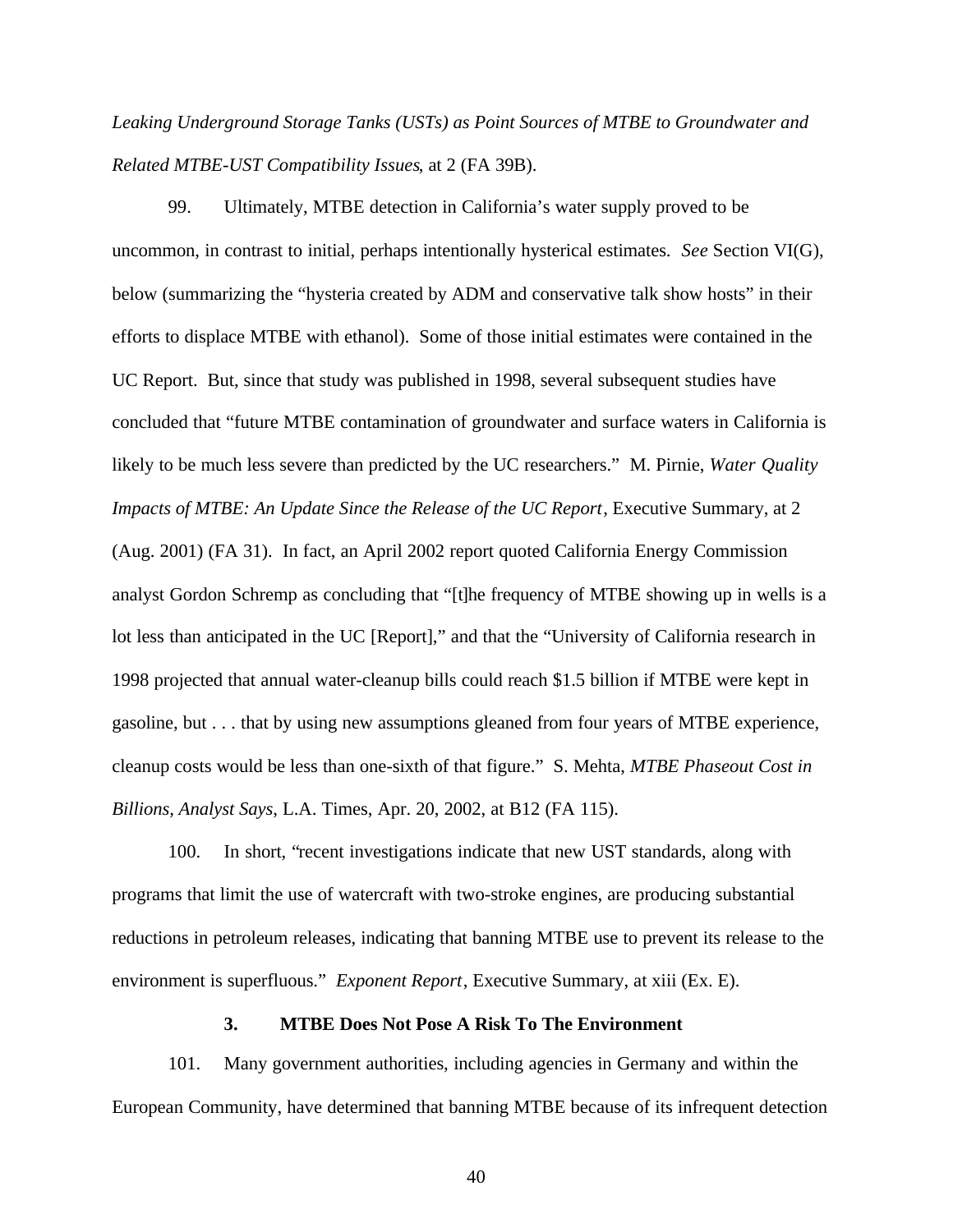in drinking water would not benefit the environment. For example, as a result of "increasing concern in certain areas of the US [a probable reference to California] over the use of MTBE in gasoline supplies," the German Environmental Protection Agency ("German EPA") "was asked June 9, 1999 to prepare a paper on the possible toxicological and ecological risks of the additive." International Fuel Quality Center Special Report: *German EPA Position Paper on MTBE* (1999) (FA 25). The German EPA ultimately concluded that "MTBE is an important component for the production of gasoline. . . . [and that t]here was no risk established for the environment from the use of MTBE in fuels in Germany, nor is such a risk expected to occur in the future." *Id.*

102. The European Commission reached exactly the same conclusion. The European Commission Working Group on the Classification and Labelling of Dangerous Substances ("EC Working Group"), "reached agreement not to classify [MTBE] as dangerous for the environment." *See* European Comm'n, *Draft Summary Record*, Meeting of the Commission Working Group on the Classification and Labelling of Dangerous Substances, at 20 (Jan. 8, 2001) (FA 21). And, after conducting a thorough and extensive risk assessment of MTBE, the EC concluded that it should not recommend a ban. *See* European Chemicals Bureau, *European Union Risk Assessment Report, Tert-Butyl Methyl Ether ("MTBE")*, at 246-47 (Final Report 2002) (FA 20). Consequently, MTBE will continue to be used throughout Europe to reduce air pollution. Thus:

> Clearly, the direction being taken by the U.S., and California in particular, runs counter to the approach being taken to reduce gasoline releases in the rest of the world. Influenced variously by powerful lobbies and intensive press coverage, many policy makers in the U.S. are attempting to eliminate the use of MTBE in gasoline, while their counterparts in Europe, Asia, and other parts of the world support its continued use, with strict UST regulations.

*Exponent Report*, at 24 (Ex. E).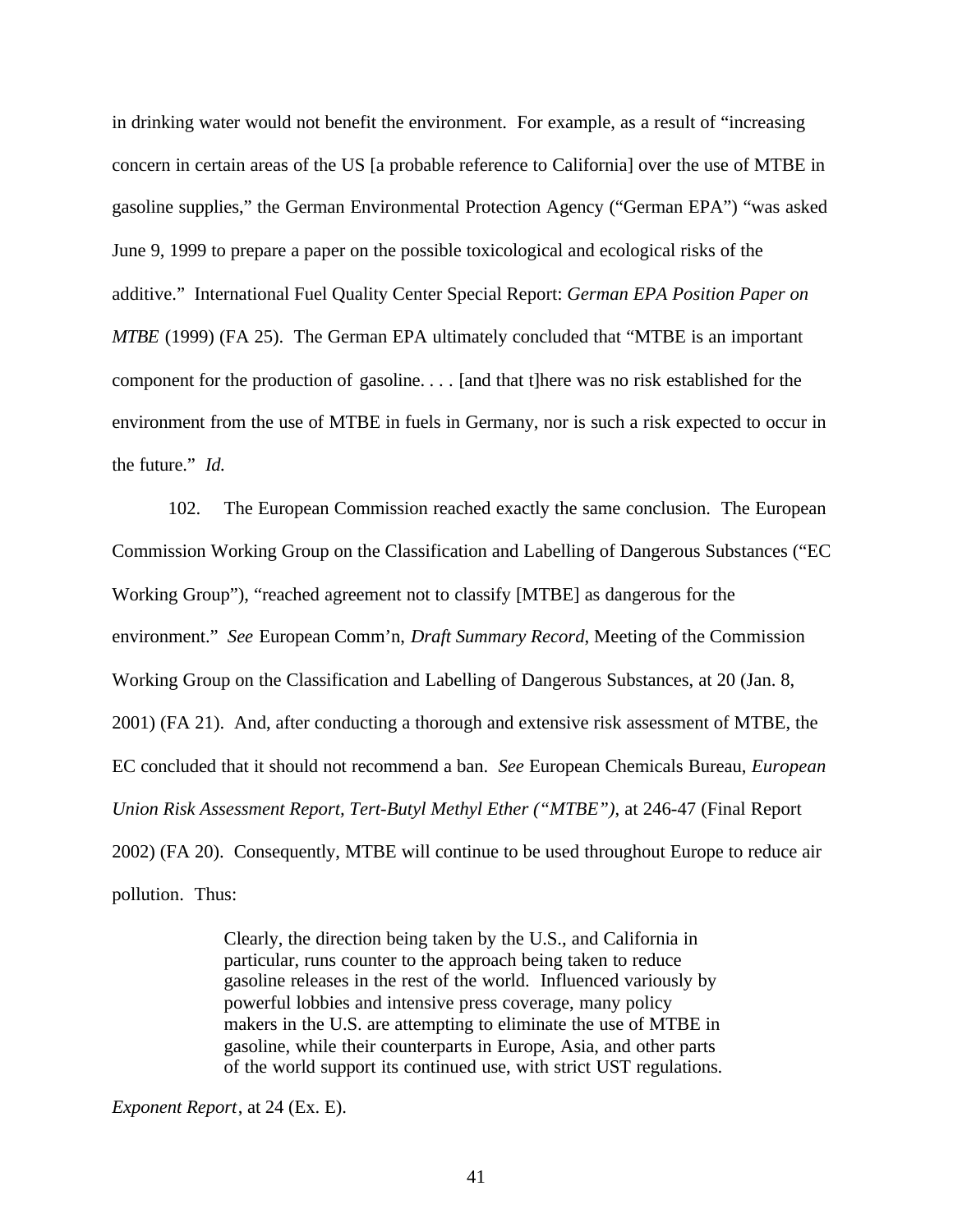## **4. Banning MTBE Does Not Address The Problem — Leaking Gasoline USTs — That The California Measures Purport To Address**

103. Had California truly been concerned about the leaking of dangerous chemicals into groundwater, all it had to do was fully enforce existing federal and state gasoline UST laws. *See* Underground Storage Tanks; Technical Requirements, 53 Fed. Reg. 37,082 (Sept. 23, 1988) (codified at 40 C.F.R. § 280); Cal. Health & Safety Code §§ 25280-25299 (Jan. 1, 1998); *see also* Methanex Corp., *California's Failure to Enforce Its Regulations Concerning Underground Storage Tanks: A Submission To The Commission On Environmental Cooperation Pursuant To Article 14 Of The North American Agreement On Environmental Cooperation*, at 1 ("*Methanex CEC Subm.*") (FA 28). Banning MTBE from gasoline, while allowing gasoline containing ethanol, benzene, and other dangerous chemicals to continue to leak from gasoline USTs into drinking water, was simply an illegitimate way to address what California itself recognized as the actual problem.

104. There is no question that failure to enforce federal and state UST laws was the true problem, or that California and its officials knew this at the time the State enacted the measures at issue here. As California's State Auditor acknowledged in December 1998:

> Health Services and the state and regional boards are not making certain that public water system operators, storage tank owners or operators, and regulatory agencies responsible for detecting and cleaning up chemical contamination are doing their jobs. Not only does the State regulate underground storage tanks ineffectively, it has failed in some instances to aggressively enforce the State's Safe Drinking Water Act and the laws governing underground storage tanks. Specifically, Health Services, the regional boards, and local agencies have not adequately enforced laws that require prompt follow-up monitoring for chemical findings and contaminated sites, notified the public about chemicals found in drinking water, and managed the complete cleanup of chemical contamination of groundwater.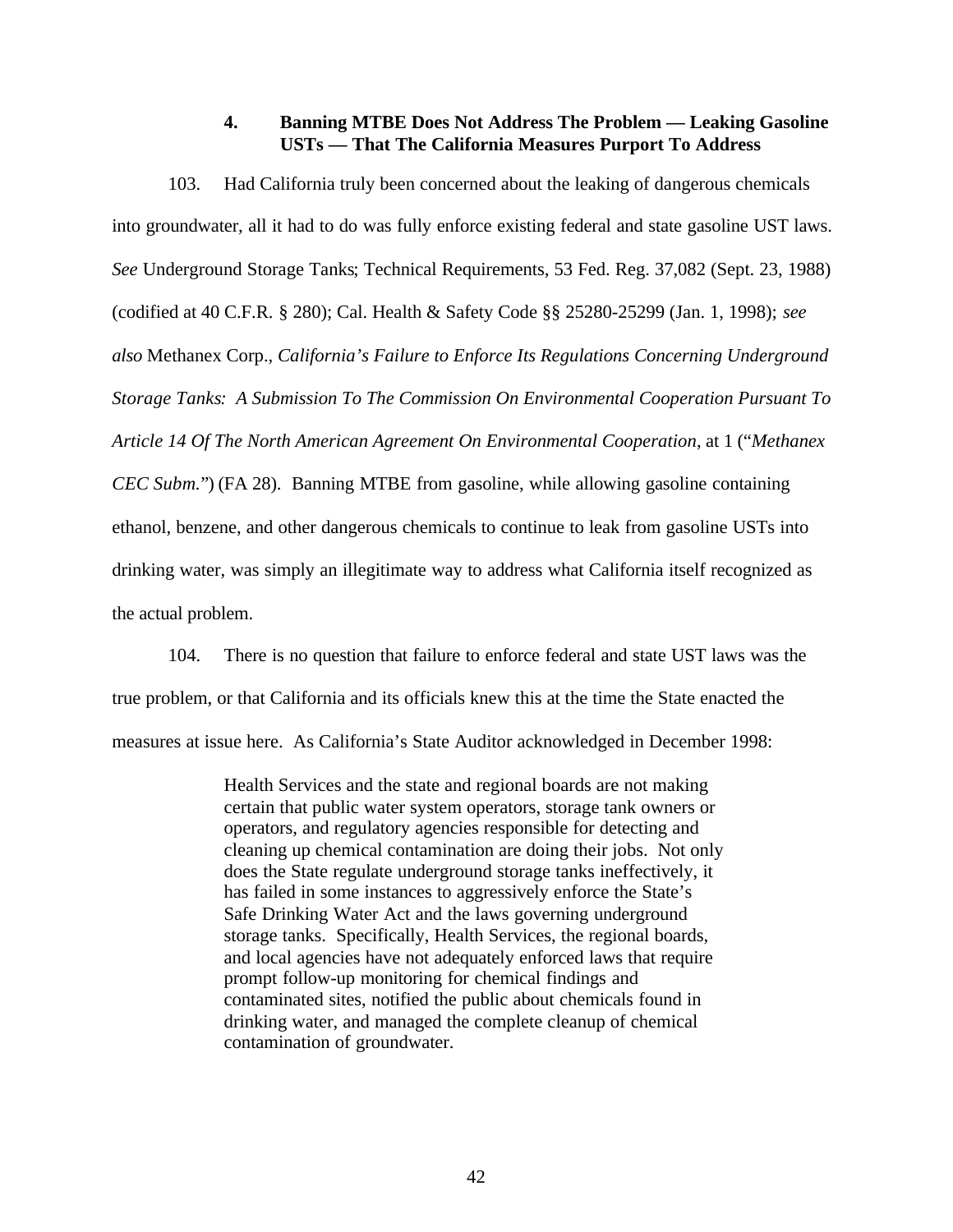California State Auditor, *California's Drinking Water: State and Local Agencies Need to Provide Leadership to Address Contamination of Groundwater by Gasoline Components and* Additives, Summary of Report No. 98112 (Dec. 1998) (FA 12);<sup>3</sup> see generally Methanex CEC *Subm.* (summarizing evidence and consequences of California's failure to adequately regulate its gasoline USTs) (FA 28).

105. The California measures did not focus on the persistent problem of leaking tanks. This is best illustrated by the fact that ethanol, to which California has now granted the oxygenate monopoly, has also been detected in California's water supply. *See* A. Bourelle, *Ethanol — the Solution to MTBE or Another Problem?*, Tahoe Daily Tribune, Mar. 24, 2000 (reporting that ethanol was detected in groundwater in Tahoe, California, and noting that "[ethanol] moves 'a tad faster' than MTBE") (FA 80). As the Exponent Report succinctly concludes: "[T]he primary issue in ameliorating the effects of MTBE on groundwater and surface water is the adequacy of the UST standards and other regulations geared toward preventing gasoline releases (and the rigor with which they are enforced)." *Exponent Report*, Executive Summary, at xiii (Ex. E).

106. The statistics tell the same story. In 1998, when concerns over MTBE detections were at their highest, nearly half of California's 60,000 USTs were out of compliance with federal [and state] law. *Id*. at 8. Today, greater than ninety-five percent of California's USTs are finally in compliance with those laws. *Id.* And, as expected, this "[v]astly improved management of USTs since 1998 in California . . . appears to be having the desired effect of

 $\overline{a}$ 

 $3$  The other primary source of MTBE in California's water sources was two-stroke engines used in many watercraft, a problem California has moved to address. *See Exponent Report*, at 12 (Ex. E).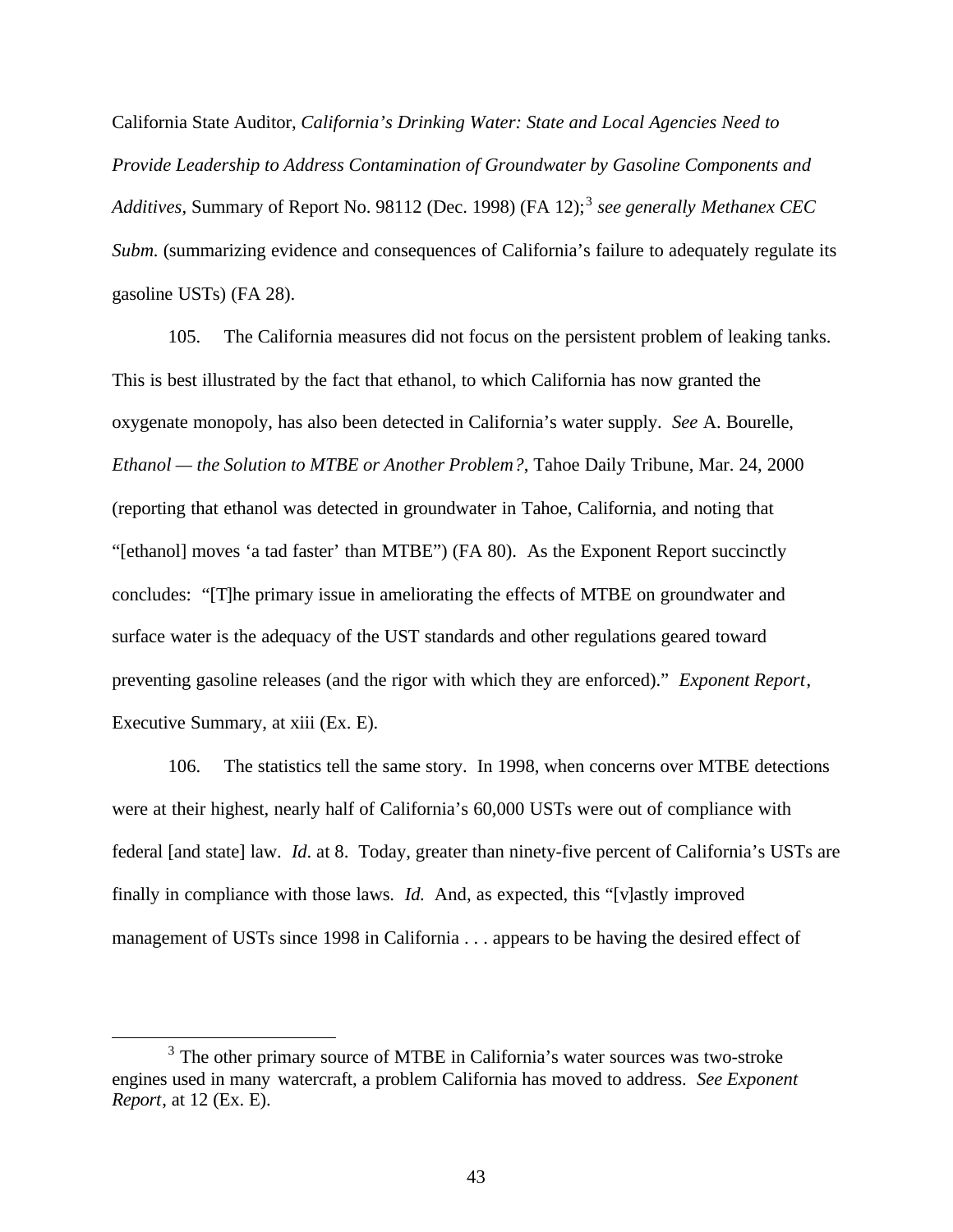reducing petroleum releases to the environment, with the concomitant effect of reducing MTBE contamination of groundwater resources." *Id.*, Executive Summary, at xv.

107. It is also significant that California decided to proceed with the MTBE ban despite the fact that bringing its leaking gasoline USTs into compliance with federal and state law was the far less costly option. Indeed, California itself projected that the cost of the MTBE ban to California consumers would be huge, and that an immediate MTBE ban could be "dire for consumers and catastrophic for California's economy." *See* CEC, *Alternatives to MTBE*, at 3 (FA 9).

108. The CEC, *Alternatives to MTBE* study further found that if MTBE were banned after three years, as California in fact chose to do, and ethanol were used as the substitute oxygenate for MTBE, then the ban would still be "costly," with an increase in the cost of gasoline to California consumers of as much as \$991 million per year. *Id.* at 6. Indeed, the CEC study recognized that ethanol — which was ultimately chosen as the sole oxygenate for California —was "the most expensive of the alternative oxygenates." *Id.* at 19. The UC Report also estimated — based on a 1998 draft of the above CEC Study — that the cost to California consumers of banning MTBE, and using ethanol instead, would be as much as \$608 million if a ten percent ethanol blend were used. UC Report, Vol. V, *An Integral Cost-Benefit Analysis of Gasoline Formulations Meeting California Phase II Reformulated Gasoline Requirements*, at 22 ("*UC Report: Cost-Benefit Analysis*") (FA 40G). Thus, the projected cost of banning MTBE for California's gasoline consumers was between as much as \$608 million and \$991 million per year.

109. The cost of remedying leaking gasoline USTs — which was required by law in any case — was far less. The UC Report estimated that, even adding the fixed costs of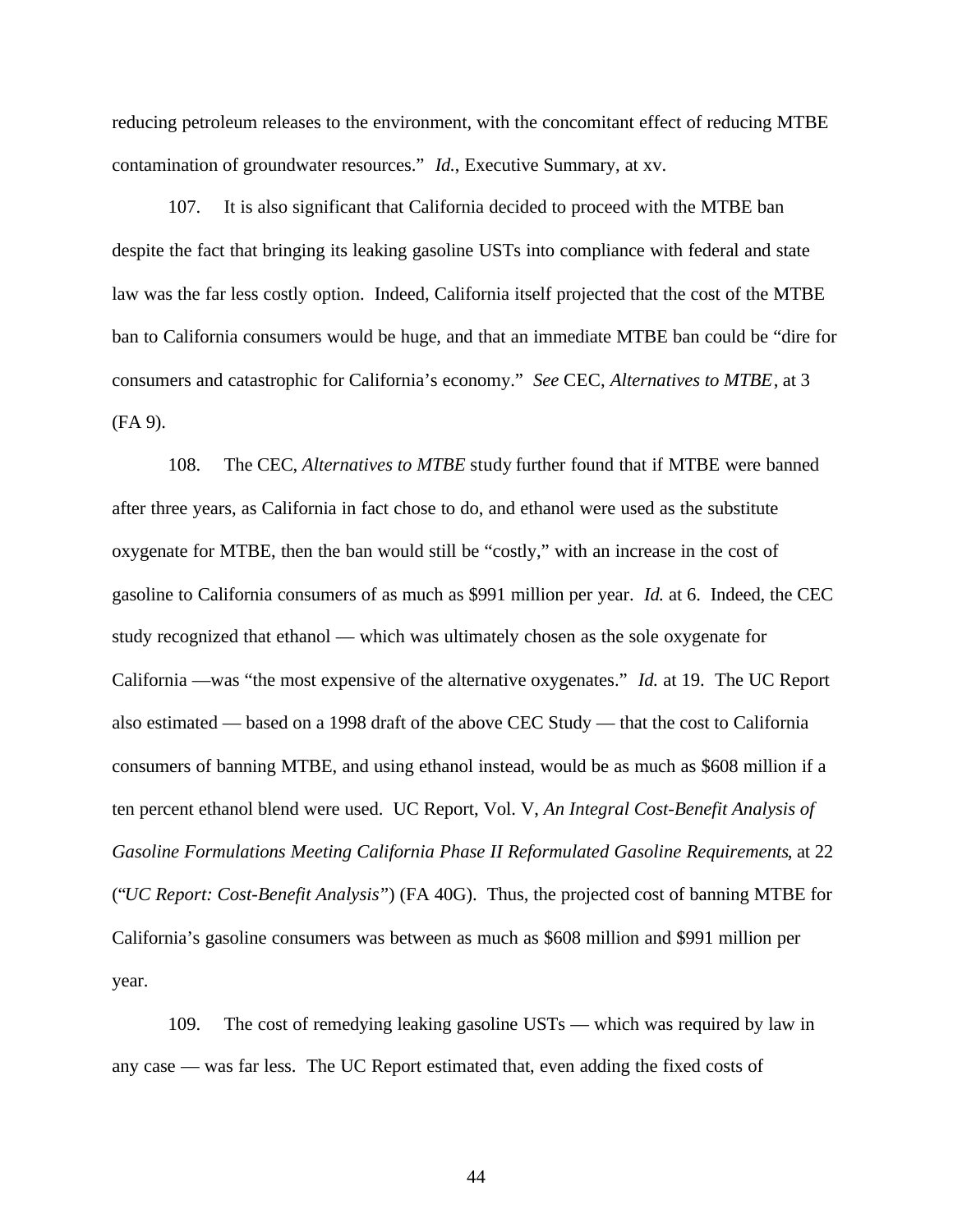remedying the effects of past leaks to the cost of remedying any future leaks that might occur, the total cost was "between \$7 million and \$370 million." *Id.* at 28-29; *see also* SRI Consulting, *A Review and Evaluation of the University of California's Report, Health and Environmental Assessment of MTBE*, at 16 (Feb. 1999) (noting that "any costs related to the clean-up of MTBE that is already in the environment will be incurred, regardless of the decision [to ban MTBE] by the state") (FA 34). Moreover, the study acknowledged that this \$370 million figure would be an overestimate, since "technological improvements in leak prevention, detection, and monitoring . . . could result in very low annual costs. . . ." *UC Report: Cost-Benefit Analysis*, at 28 (FA 40G). But even accepting the higher \$370 million per year figure, California was still undertaking a ban that would double (and perhaps triple) the cost of simply fixing its leaking gasoline USTs — and still would not prevent any of the truly harmful components of gasoline from leaking into its groundwater.

110. The fact that California chose this irrational course of action demonstrates California's intent to effectuate a discriminatory transfer of the oxygenate market from methanol and MTBE producers to ethanol producers.

### **E. History Of The Challenged Measures**

### **1. Background Measures**

111. On October 9, 1997, despite the generally isolated nature of the MTBE detections and the larger cause of which MTBE was only a part, the California Legislature passed a law directing UC-Davis to conduct a "thorough and objective" and "academically sound" study and assessment of the human health and environmental benefits and risks, if any, associated with the use of methanol-based MTBE. Senate Bill 521 (1997) ("S.B. 521").That law, S.B. 521, also required a comparative study of the risks and benefits of MTBE's competitors — ethanol, ETBE, and TAME.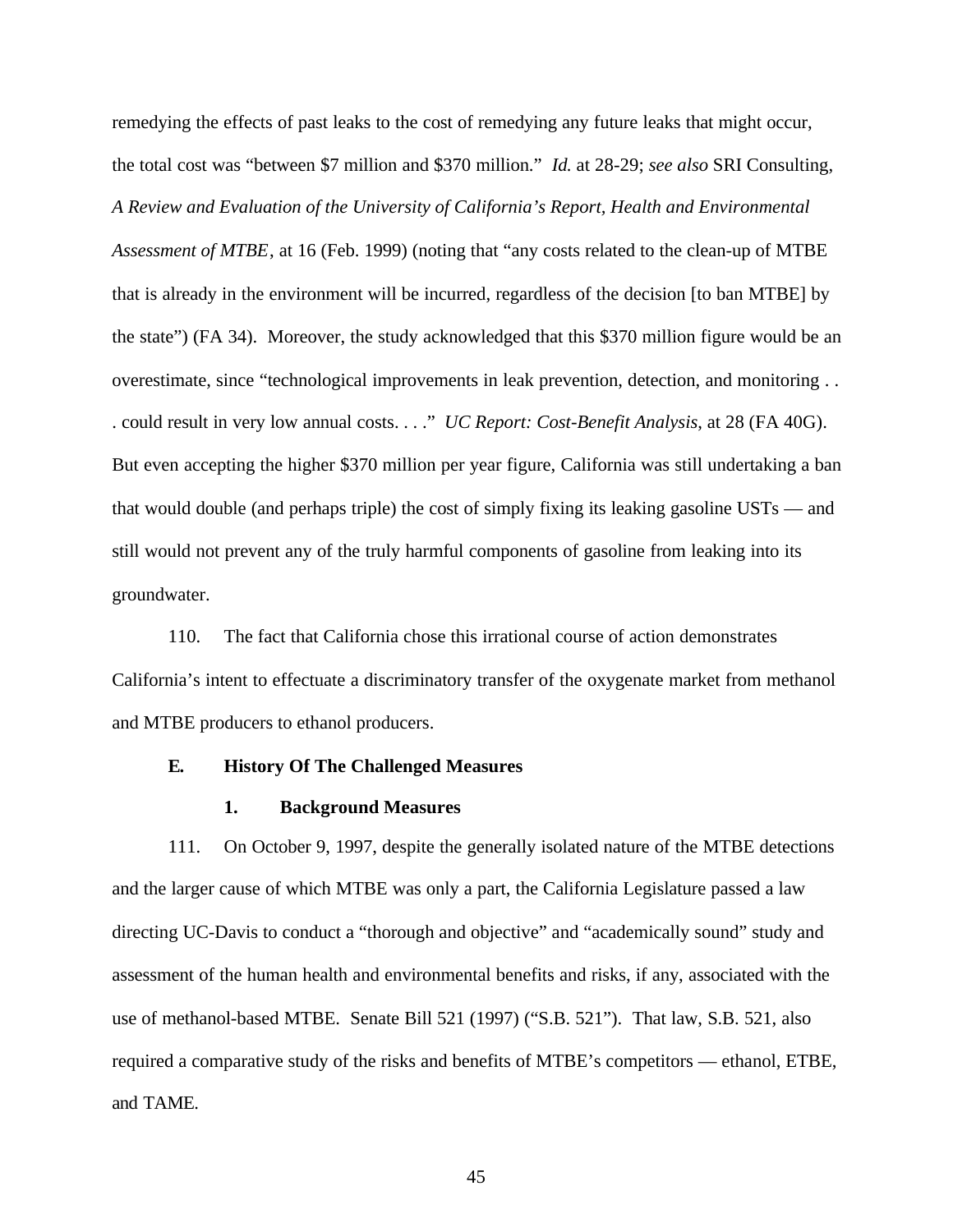112. Despite mandating a thorough and comparative evaluation, the California Legislature appropriated only \$500,000 for that study, which proved inadequate to properly fund the assigned work. As the Report's authors themselves admitted, "[t]his wasn't a very well funded study." Cal. EPA, *Public Hearing to Accept Public Testimony on the University of California's Report on the Health and Environmental Assessment of Methyl Tertiary-Butyl Ether (MTBE)*, at 40:13-14 (Tr. Feb. 19, 1999) ("*Feb. 19, 1999 Public Hearing*") (FA 46). But even aside from the problem of inadequate funding, the authors also acknowledged that they were not given enough time to *do the full comparative analysis with which they were charged. See, e.g.*, *Feb. 19, 1999 Public Hearing*, at 53:23-54:4 (one author acknowledging that the team did not have enough time to "do any kind of comparative analysis in terms of the likely movement of ethanols and oxygenate[s] as opposed to MTBE") (FA 46).

113. Despite its inadequacies, it is nonetheless worth noting what the UC Report did and did not find — as well as what it ignored. *First*, the Report concluded that concerns over the impact of MTBE use on human health were perhaps "plausible" but could not be "substantiated." UC Report, Vol. V, *MTBE: Evaluation of Management Options for Water Supply and Ecosystem Impacts*, at 8 (FA 40B). *Second*, it found that the "[t]oxicity of MTBE to [fish and] other aquatic organisms is very low." *Id.* at 9; *see also* UC Report, Vol. III, *Toxicity of MTBE to Freshwater Organisms*, at 6 (concluding same) (FA 38C). *Third*, it found that MTBE use in gasoline did not adversely affect the materials used in gasoline USTs, and thus did not increase the likelihood or prevalence of leaks. *See* UC Report, Vol. IV, *Leaking Underground Storage Tanks (USTs) As Point Sources of MTBE to Groundwater and Related MTBE-UST Compatibility Issues*, at 2 (FA 39B). *Fourth*, the report "concluded that MTBE does not [negatively] affect the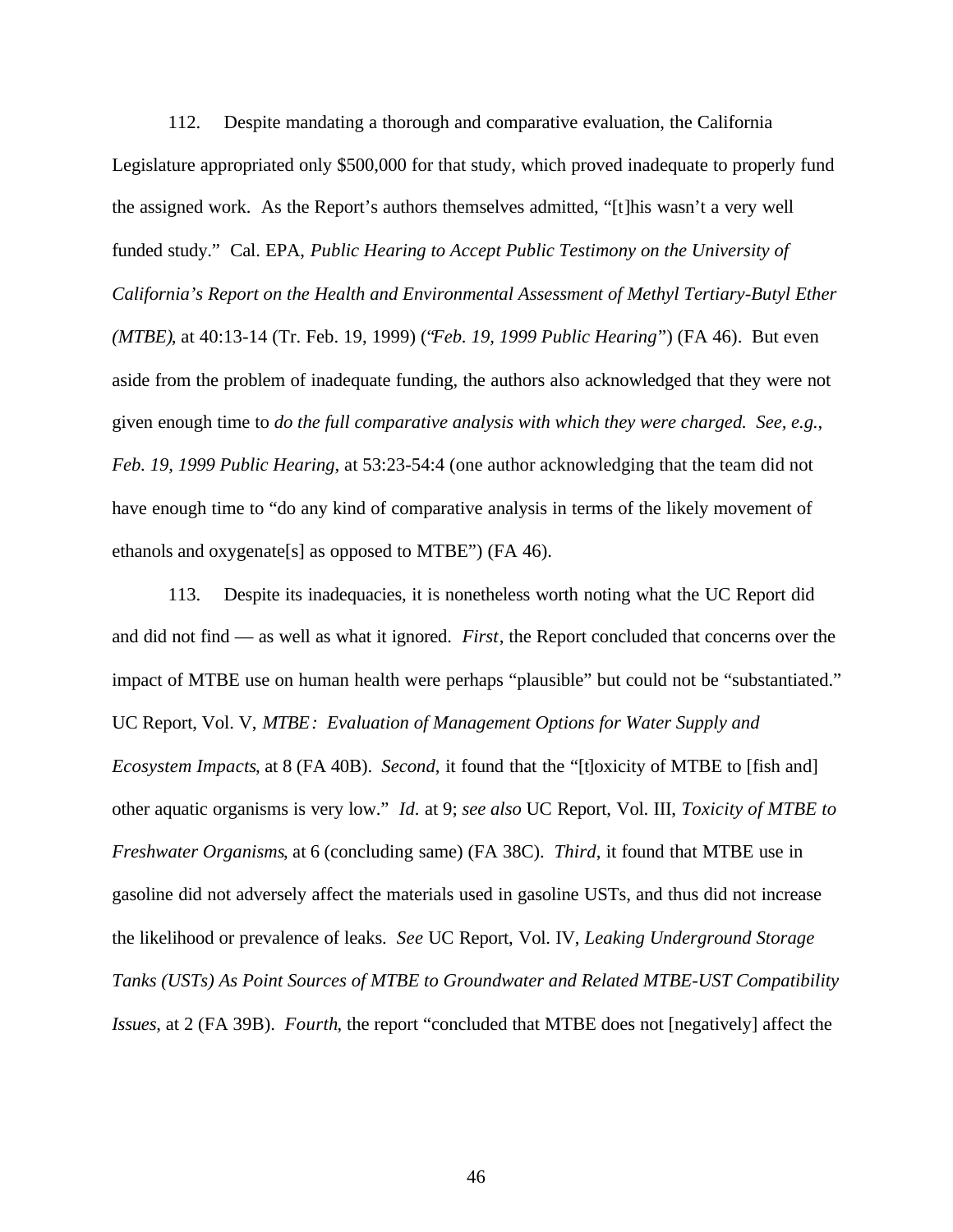performance or longevity of the vehicle." UC Report, Vol. III, *Effects of Oxygenates on Vehicle System Components*, at 9 (FA 38B).

114. The UC Report also made a number of notable findings with regard to replacing MTBE with ethanol. It found that "[r]eplacing MTBE with Ethanol may not change the need to treat water supplies contaminated with oxygenates and therefore would not alleviate all the *perceived* problems of MTBE." UC Report, Vol. V, *MTBE: Evaluation of Management Options for Water Supply and Ecosystem Impacts*, at 28 (emphasis added) (FA 40B); *see also* UC Report, Vol. III, *Evaluation of Automotive MTBE Combustion Byproducts*, Executive Summary, at 3 (similar) (FA 38A).

115. It also found that "[t]he ambient concentrations of acetaldehyde and formaldehyde, both air toxics and known carcinogens, are expected to increase if ethanol is substituted for MTBE as the oxygenate of choice." UC Report, Vol. I, *Summary & Recommendations* § 2.3, at 19 (FA 36); *see also* Cal. EPA, *Public Hearing to Accept Public Testimony on the University of California's Report on the Health and Environmental Assessment of Methyl Tertiary-Butyl Ether (MTBE)*, at 31:22-32:12 (Tr. Feb. 23, 1999) ("*Feb. 23, 1999 Public Hearing*") (identifying some of the risks associated with ethanol) (FA 47).

116. Accordingly, the Report repeatedly cautioned that it was "crucial" that ethanol or any other "substitutes for MTBE be further evaluated before they are widely used as substitutes for MTBE. *To replace MTBE with an untested substitute would compound the current problem.*" UC Report, Vol. I, *Summary & Recommendations* § 3.11, at 28 (emphasis added) (FA 36); *see also id.*, Vol. II, *An Evaluation of the Scientific Peer-Reviewed Research and Literature on the Human Health Effects of MTBE, its Metabolites, Combustion Products and Substitute Compounds*, at 141 ("*An Evaluation of the Scientific Peer-Reviewed Research & Literature*")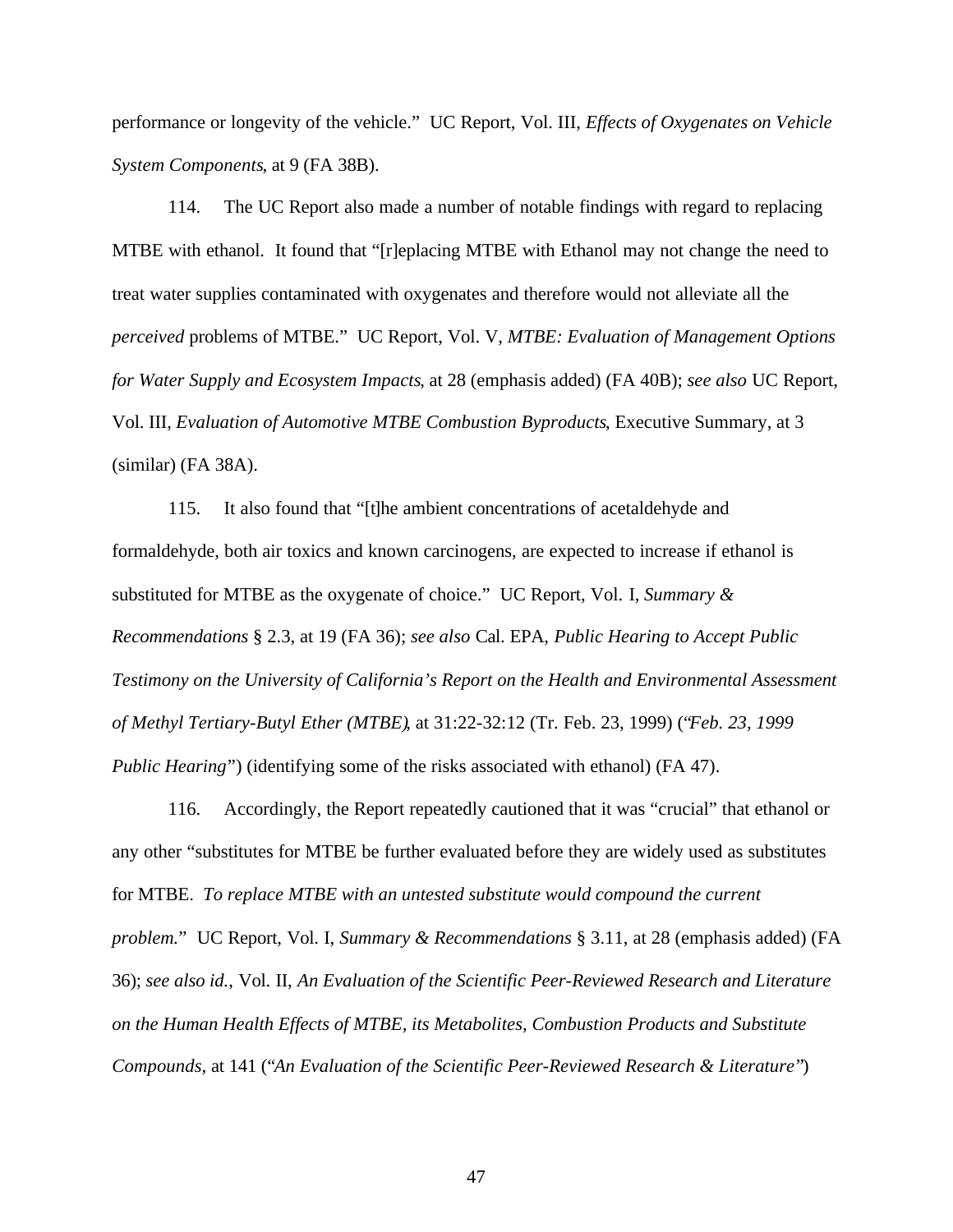(noting that "further attention is warranted due to ethanol's" potential health effects) (FA 37); *id.* at 163 (reiterating need for "serious evaluations of" ethanol use); *Feb. 23, 1999 Public Hearing*, at 31:19-32:12 ("We have to be very careful . . . We don't want to rush to ethanol . . . . We know that ethanol may or may not be a good substitute [for MTBE], but we need to find out whether the toxicity [of ethanol] that I have alluded to have significance in terms of humans.") (FA 47).

117. The Report did conclude that, from a purely economic perspective, the net costs associated with oxygenated gasoline were lower for ethanol than MTBE. *See UC Report: An Integral Cost-Benefit Analysis*, *Meeting California Phase II Reformulated Gasoline*

*Requirements*, at 45 (FA 40G). But this conclusion is most telling for what it chose to ignore in evaluating the costs, it did not account for "[t]he recently extended federal ethanol subsidy," nor did it take into consideration additional tax incentives offered by California for in-state ethanol production. *Id.* at 20. In fact, the Report's authors repeatedly recommended additional "government subsidies" to promote development of an in-state ethanol industry. *Id.* at 38-39; *see also id.* at 2. Although it mentioned these subsidies and incentives, the Report completely ignored their real and very substantial costs when calculating the relative costs of using ethanol. *See, e.g.*, *id.* at 3, 7, 19-22.

#### **2. The Challenged Measures**

118. On March 25, 1999, only weeks after the public hearings on the UC Report, California Governor Gray Davis issued Executive Order D-5-99. This Order purported to be grounded in the findings of the UC Report, even though that report was admittedly rushed and underfunded, and was — on its face — equivocal at best about the safety and efficacy of ethanol as an oxygenate. Although the Executive Order expressly recognized that the cause of the purported environmental threat was "*leaking underground fuel storage tanks*," it nevertheless paid little heed to the underlying cause of the problem and instead mandated "the removal of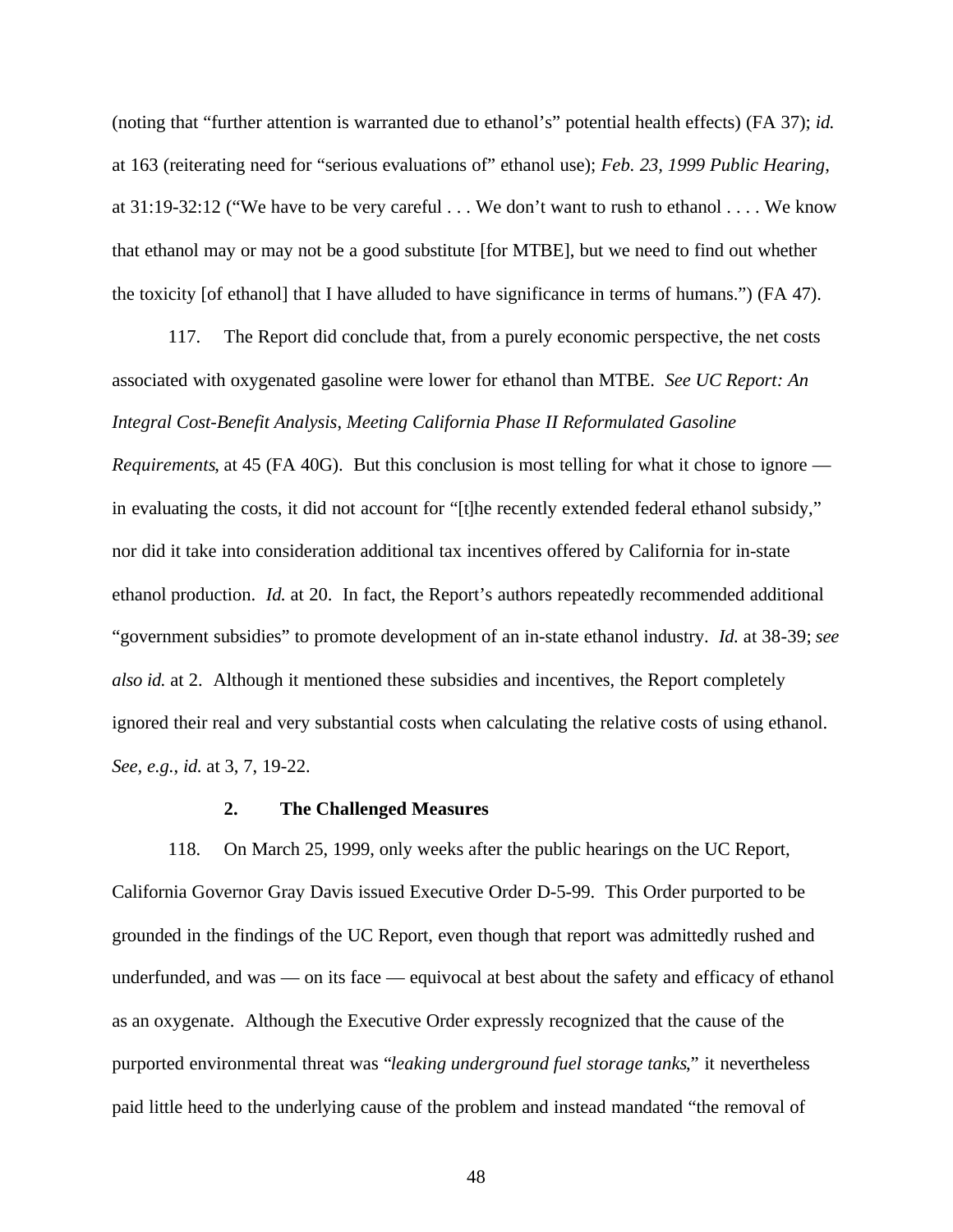MTBE from gasoline at the earliest possible date, but not later than December 31, 2002." Exec. Order D-5-99 (emphasis added). The Executive Order also required the California Air Resources Board, whose members are appointed by the Governor, to develop new regulations governing the future oxygenate content of reformulated gasoline in California. *Id.* ¶ 6; *see also* Cal. Health & Safety Code § 39510(b) (establishing composition and authority of the Board). Notably, the Executive Order did not impose any limitations on the use of ETBE (even though ETBE shares the same characteristics that were purportedly of such concern for MTBE), or on ethanol (even though ethanol use raises its own health and environmental concerns). Thus, not only did the California measures discriminate in favor of domestic ethanol and against MTBE generally, it also carried that same discrimination into the more specific ether segment of the oxygenate market.

119. Beyond the ordered ban on MTBE, the Order also imposed a labeling requirement on all MTBE-containing gasoline sold prior to the effective date of the ban. It required "prominent identification at the pump of gasoline containing MTBE." Exec. Order D-5-99 ¶ 7; *see also* Cal. Code Regs. tit. 13, § 2273 (implementing labeling requirement). Although the labeling requirement was imposed "[i]n order that consumers can make an informed choice on the type of gasoline they purchase," the Order did not require labeling for gasoline containing ethanol or any other toxins. Exec. Order D-5-99 ¶ 7.

120. The Executive Order went far beyond purporting to address environmental and health issues, however — it also ordered the California Energy Commission to begin the development of a California ethanol industry, *and only an ethanol industry*. *See id.* ¶¶ 10-11. Among other things, the Order mandated state-funded studies of ethanol, *and only ethanol*, to assess the health and environmental risks of using it to replace methanol-based MTBE. *Id.* ¶ 10.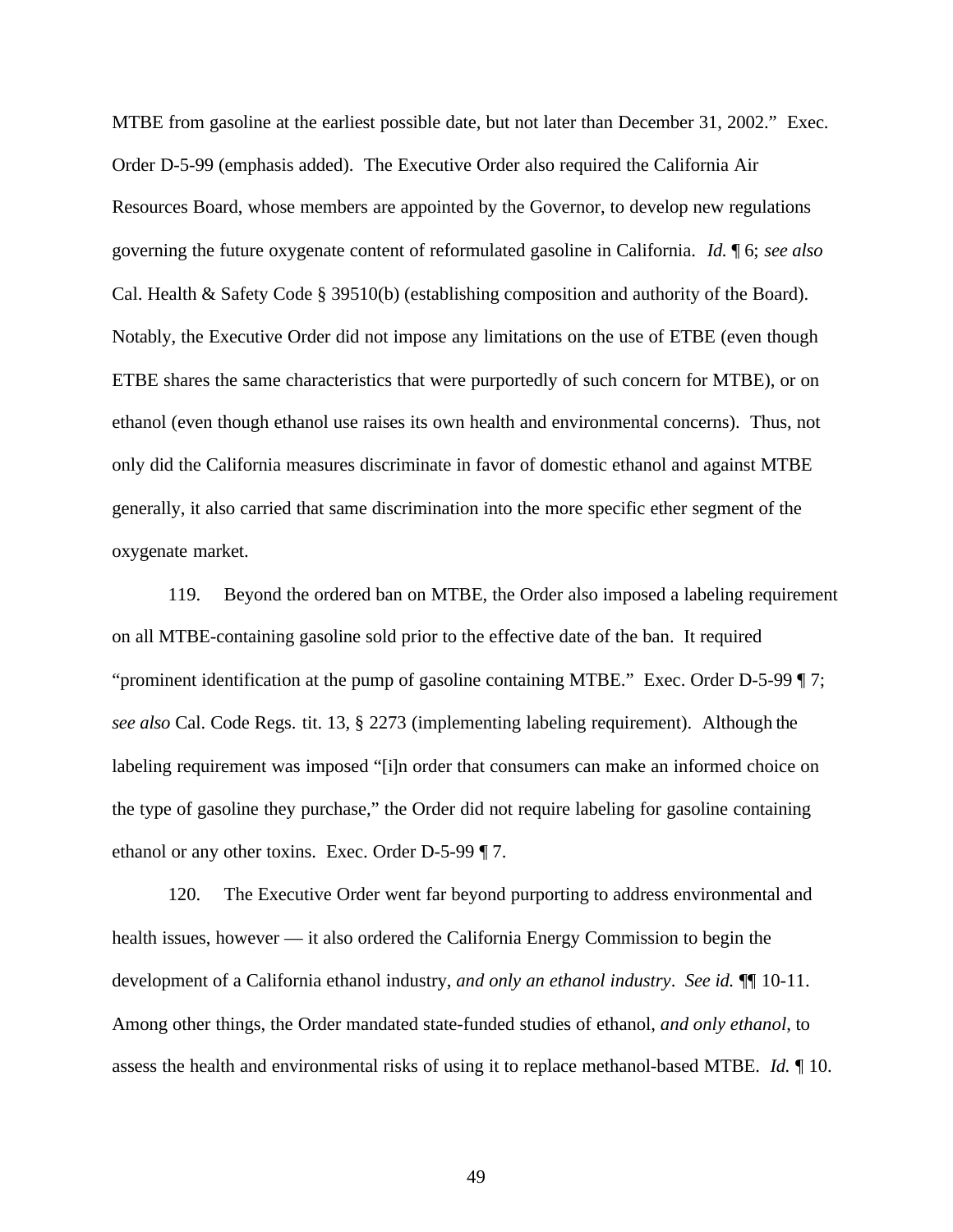All other alternative oxygenates were simply ignored. This was a curious choice for the Governor to make, in light of the UC Report's caution that "[w]e don't want to rush to ethanol." *Feb. 23, 1999 Public Hearing*, at 31:20 (testimony of Dr. Froines of UCLA) (FA 47). Yet the Governor did just that.

121. As it was ordered to do, the California Air Resources Board ("CARB") adopted regulations that went into effect on September 2, 2000. *See* Cal. Code Regs. tit. 13, § 2260 *et seq.* ("CaRFG3 Regulations"). These regulations implemented the Executive Order by prohibiting the use of MTBE, as of December 31, 2002, in California gasoline and facilitating the removal of MTBE prior to December 31, 2002. *See id.*; *see also* Cal. Code Regs. tit. 13, § 2261(b)(3) (providing for "Early Compliance with the CaRFG Phase 3 Standards Before December 31, 2002"). Indeed, the expressly stated "intent" of the drafters was to ban, *inter alia*, all "alcohols other than ethanol." *See* Cal. EPA, Air Resources Board, *Resolution 99-39 Hearing*, Attach. B, at 2 (Dec. 9, 1999) (noting that "[t]he originally proposed regulatory language inadvertently failed to reflect staff's intent . . . that the prohibition apply to alcohols other than ethanol  $\ldots$ ") (FA 45).

122. CARB's latest amendments to the CaRFG3 regulations, which are to be adopted in December 2002, expressly identify methanol as one of the alternatives to ethanol that are currently banned from use after December 31, 2003. *See* CARB, Proposed Regulation Order: Amendments to the California Phase 3 Gasoline (CaRFG3) Regulations to Refine the Prohibitions of MTBE and Specified Other Oxygenates in California Gasoline Starting Dec. 31, 2003, App. A, § 2262.6(c), at 5 (Oct. 25, 2002). Thus, the regulations ban methanol from competing directly with ethanol not only in the ether segment of the oxygenate market, but in the "splash blending" area of the market as well.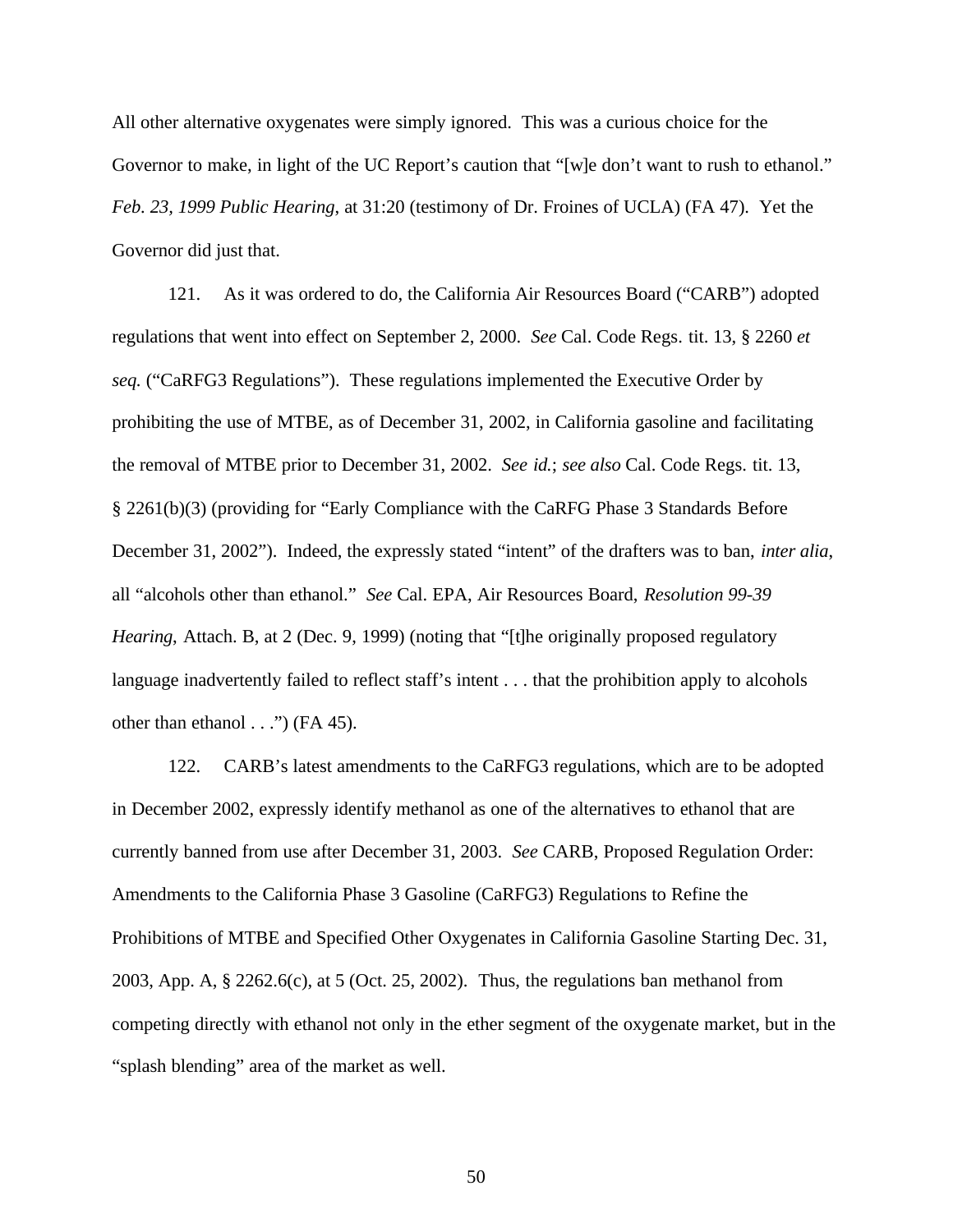123. To accommodate ethanol, however, two other significant changes to the prior regulations were made. *First*, the oxygen-content limit was raised from 3.5 percent to 3.7 percent by weight. *See* CEC, *Biomass-to-Ethanol Report 1999*, at II-7 (FA 8). The old limit of 3.5 wt. percent was established to prevent harmful increases in NOx emissions, but it also prevented refiners and blenders from adding enough ethanol to their gasoline to take full advantage of the federal ethanol tax subsidy. The new limit of 3.7 wt. percent, of course, allowed refiners and blenders to add the maximum amount of ethanol necessary to take full advantage of the subsidy. *See id.* Second, the new regulations raised the Reid Vapor Pressure ("RVP") limit for reformulated gasoline just enough to "allow refiners flexibility to blend ethanol at higher RVP than possible" under the old regulations. *Id.* "In the case of ethanol and methanol, splash blending raises the volatility of the fuel mixture by roughly 1 psi and so increases evaporative hydrocarbon emissions." *Clean Air Act Amendments of 1990: House Debate,* Pub. L. No. 101-549, *supra*, *reprinted in* 1990 CAA Leg. Hist. at 2518 ("Clean Air Facts" prepared by Congressman Waxman's staff).

124. These two measures, Executive Order D-5-99 and the CaRFG3 Regulations, form the basis of Methanex's claims in this arbitration. Both have the effect, as well as the express intent, of protecting the U.S. domestic ethanol industry from competition.

125. The advent of Governor Davis' administration and the California measures marked a sharp change in California's once-neutral state policy towards fuels and oxygenates. Prior to Executive Order D-5-99 and the new CaRFG3 regulations, California had followed a rigorously fair and neutral policy toward fuel types and technologies. In a speech delivered less than a year before Executive Order D-5-99, the Chairman of the CEC proclaimed that "Commission and California Air Resources Board policies are fuel-neutral — we do not support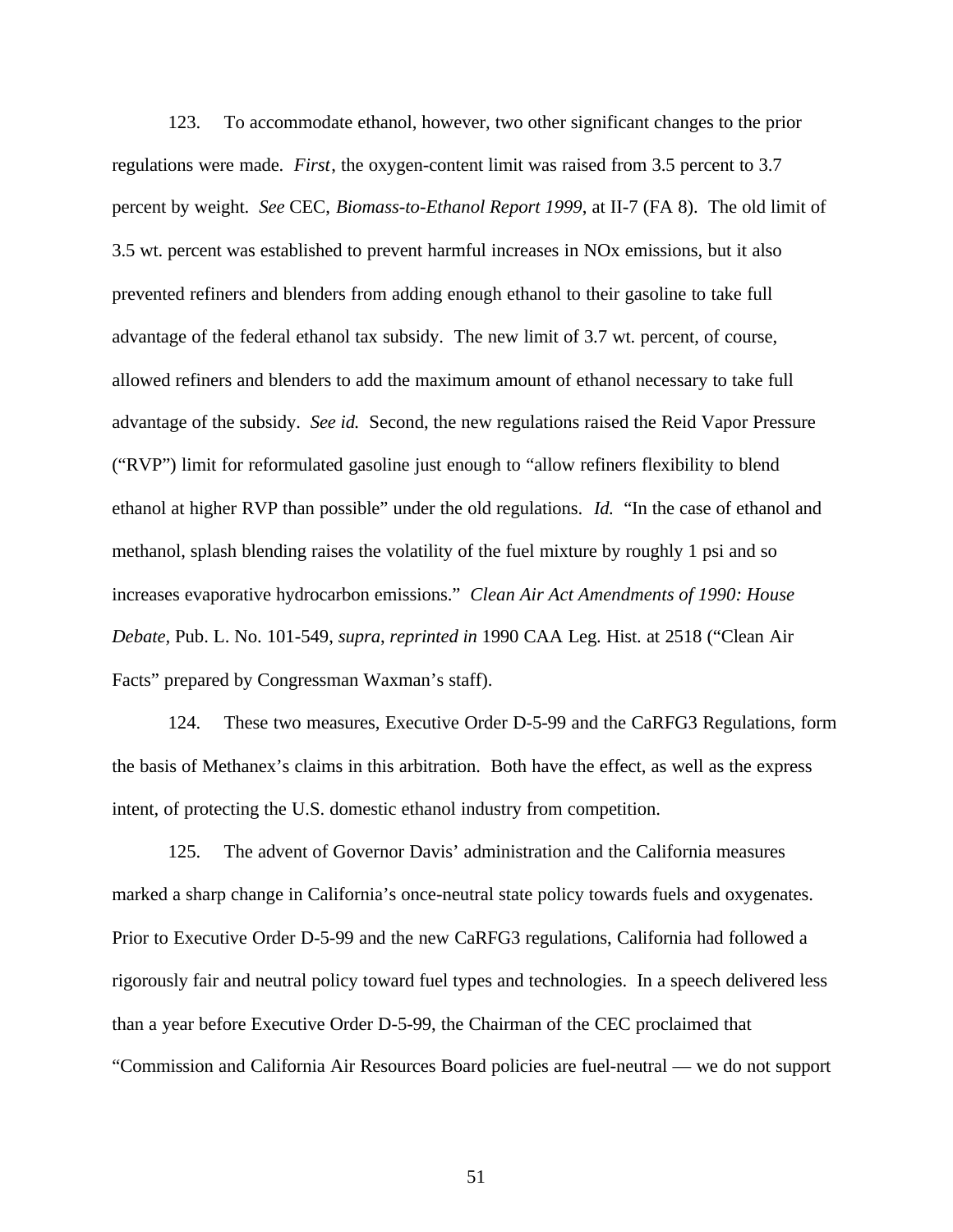any one fuel type or technology over another." William J. Keese, Speech at the Fuel Ethanol in the 21st Century Conference, *Challenges and Opportunities for Biomass Fuels in California*, Sec. IV (Apr. 2, 1998), *available at* http://www.energy.ca.gov/papers/98-04-

02 keese ethanol.html (last visited Nov. 1, 2002) (FA 72). Chairman Keese went on to caution members of the domestic ethanol industry that "[w]hile all alternative transportation fuels are candidates under an 'equal opportunity' fuel neutral policy," ethanol had a long way to go before it could "win out over others" in a competition on the merits. *Id*

126. Governor Davis' predecessor, Governor Pete Wilson, had previously vetoed a bill intended to exempt ethanol from the restrictions imposed on all other oxygenates. In so doing, Governor Wilson responsibly detected, and laid bare, that bill's effort to give ethanol a "market advantage" over all other oxygenates:

> "This legislation, while purporting to provide access to the market, seeks to enhance the advantage of this product (ethanol). There are no regulatory barriers to its use, and state law should not be used as a means to achieve market advantage, especially when the consequences will foul our air."

Corn Refiners Association, Corn Capsules, *California Governor Vetoes Oxygenate Bill* (Oct. 5, 1998) (quoting Governor Wilson's Veto Announcement), *available at* http://www.corn.org/web/cc\_1098.htm (last visited Nov. 1, 2002) (FA 89). Under Governor Wilson's leadership, the state even intervened in a lawsuit challenging the U.S. EPA's attempt to impose a national ethanol mandate, concluding that an ethanol requirement would result in "irreparable injury to the health and welfare of California citizens and to the environment." Cal. EPA, *Strock Files Environmental Position in Ethanol Case*, P.R. Newswire, Aug. 1, 1994 (internal citation omitted) (FA 84). That presumably explains why ADM was so interested and financially invested — in having Governor Davis elected.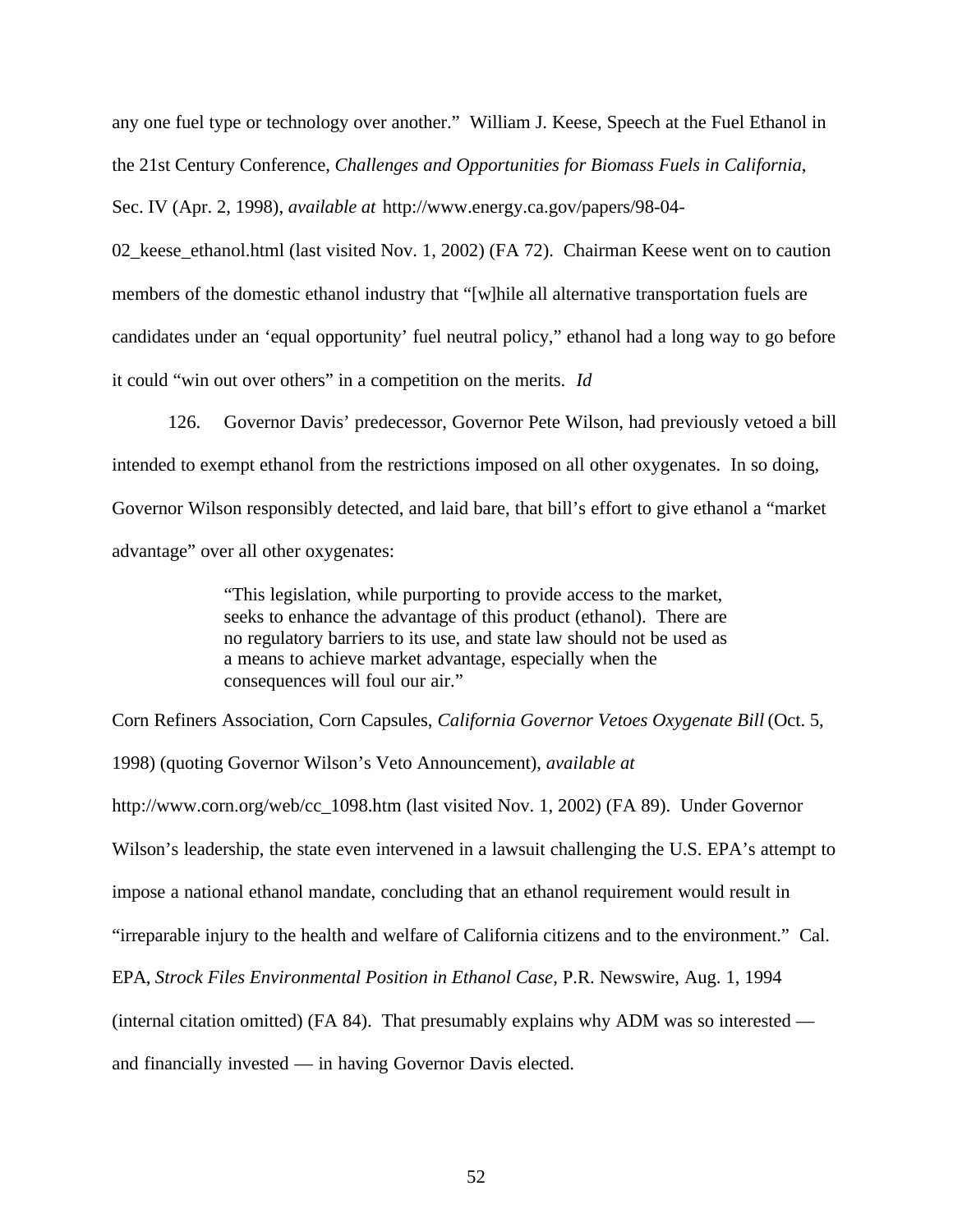127. Obviously, California's "'equal opportunity' fuel neutral policy" ended with Governor Davis' Executive Order D-5-99 and the subsequent regulations it ordered. Now, far from requiring ethanol to compete with either methanol or methanol-based MTBE on the merits, California has used "'state law … as a means to achieve market advantage.'" Corn Refiners Ass'n, *supra* (quoting Governor Wilson's Veto Announcement).

### **3. Other Measures Evidencing Discriminatory Intent**

## **a) Waiver Request**

128. California recognized from the outset that its schedule for handing over the state's entire oxygenate market to domestic ethanol exceeded ethanol's capacity to provide the necessary supply. Consequently, California asked the U.S. federal government for a waiver from the reformulated gasoline program mandated by the Clean Air Act Amendments. *See* Letter from Gov. Davis to Carol M. Browner, Administrator, U.S. EPA (Apr. 12, 1999) (FA 62). In other words, California — having granted a monopoly to ethanol on ostensibly "environmental" grounds — nonetheless sought an order from the U.S. EPA that would have allowed gasoline with no oxygenate at all to be sold in California, principally because the domestic ethanol industry was not yet capable of assuming its monopoly

129. As the state explained in its waiver request:

If MTBE is completely phased out of California gasoline in about three years and the federal RFG oxygen mandate is not waived, California refiners would need as much as 75,000 barrels a day of ethanol per day to meet demand according to the CEC Report. The United States produces about 80,000 barrels per day of ethanol to meet current demand for all uses, with another 30,000 barrels per day of spare production currently idle. California will have to compete with other states if ethanol demand increases dramatically.

Cal. EPA, *Basis for Waiver of the Federal Reformulated Gasoline Requirement for Year-Round Oxygenated Gasoline in California*, at \*5 ("*Basis for Waiver*"), *available at*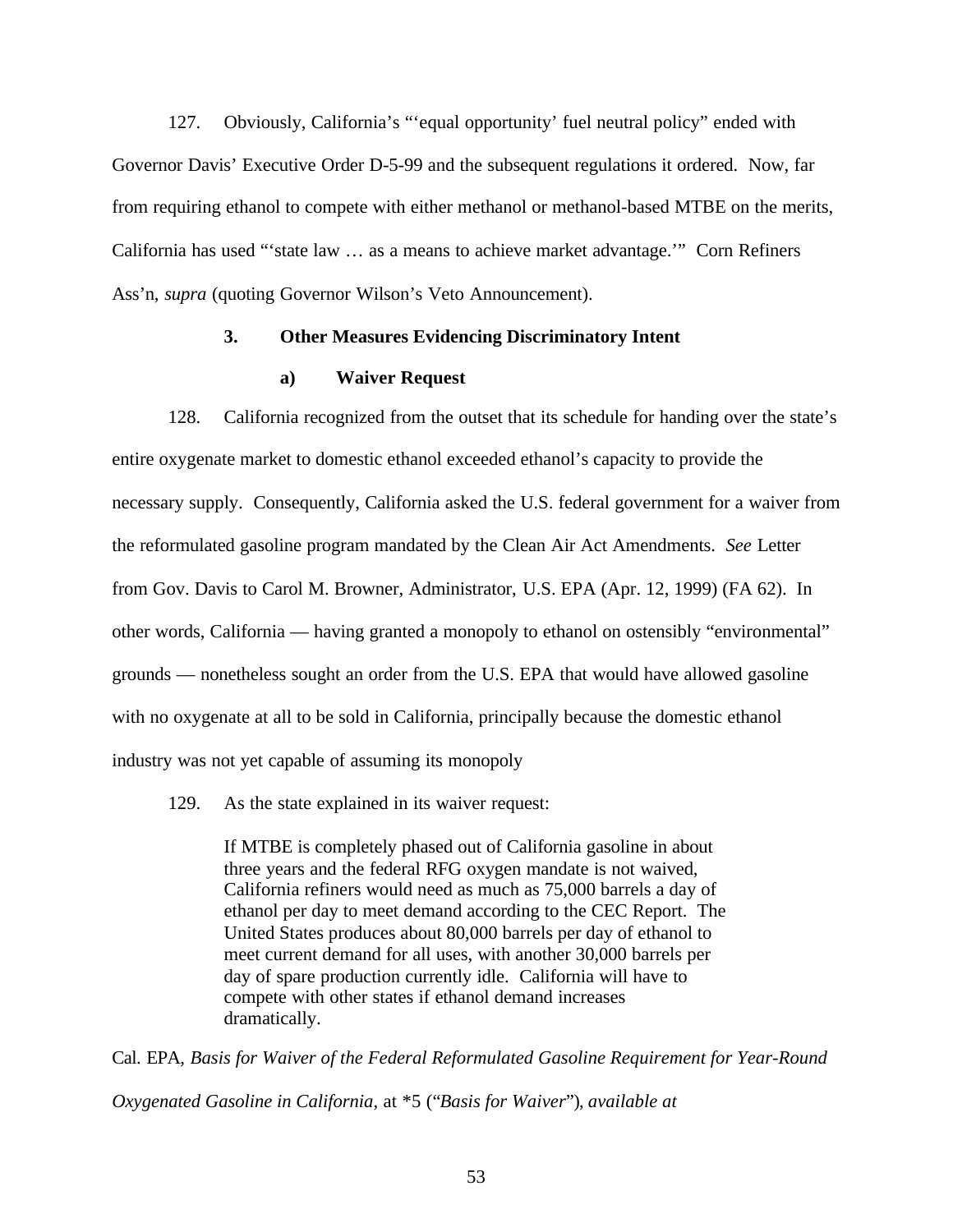http://www.calepa.ca.gov/Programs/mtbe/O2Waiver.htm (last visited Nov. 1, 2002).

California's own words thus demonstrate that it *knew* that a "complete phase-out" of MTBE

would hand the entire California oxygenate market to ethanol — even though the CaRFG3

regulations had not officially accomplished that handover yet.

130. California's waiver request also left no doubt that the U.S. ethanol industry would

be the primary beneficiary of the MTBE ban, *even with the waiver*:

One final aspect of an oxygen waiver bears emphasis—even with a waiver of the federal RFG oxygen mandate, *a significant portion of California gasoline would still contain ethanol* . . . .

. . .

[E]ven without an oxygen mandate, ethanol as the most likely oxygenate substitute for MTBE would be expected to be in widespread use in California because of the continuing wintertime oxygenates requirements in the Los Angeles area and the octane benefits provided by ethanol.

*Basis for Waiver*, at \*4, \*7 (emphasis in original).

131. Even though it would still be the primary beneficiary of the MTBE ban, the U.S.

ethanol industry bitterly opposed the waiver. *See, e.g.*, Press Release, Nebraska Corn Board,

*Call to Action: White House Considering Compromise on California Waiver* (Apr. 4, 2001),

*available at* http://www.nebraskacorn.org/news/2001/etha\_call.html ("[t]ell [the White House]

that corn growers will be irreparably harmed if the California waiver is granted . . . .") (FA 121);

News Release, Office of U.S. Congressman Tom Latham (Iowa), *Latham Jumps to Action to*

*Expand Ethanol Use* (Feb. 15, 2001), *available at*

http://www.house.gov/latham/PR2001/PR0215.htm (releasing letter to Christie Todd Whitman,

the new Administrator of the EPA, asking that she deny California's waiver request and

encourage the state to replace MTBE with ethanol) (FA 124). Despite having the entire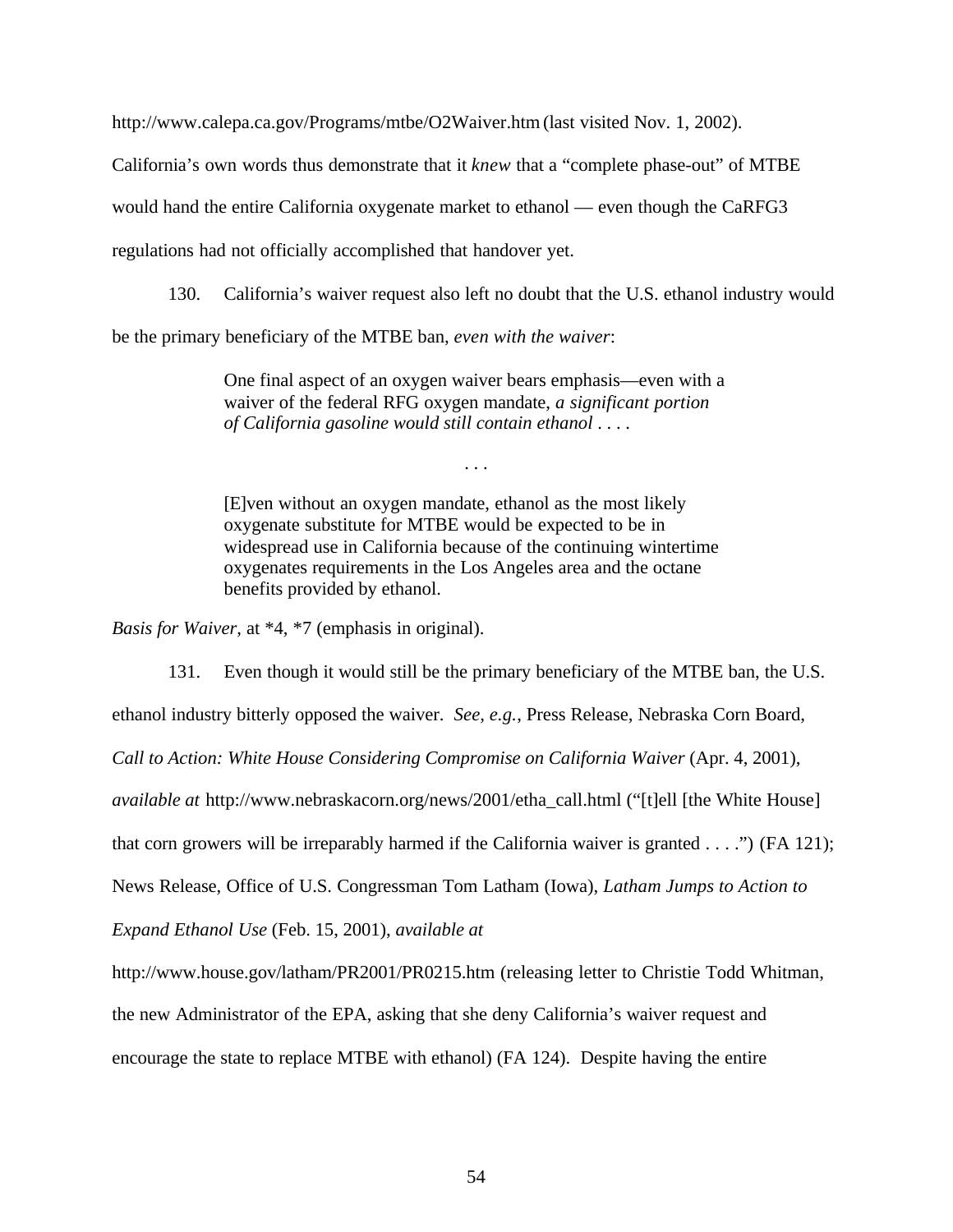California oxygenate market handed over to it, the domestic ethanol industry still demanded even more government promotion and protection.

132. On June 12, 2001, the U.S. EPA denied California's waiver request. K. Sissell, *EPA Denies California Waiver*, Chemical Week; June 20, 2001, at 9 (internal citation omitted) (FA 138). The denial of the waiver was a victory for the ethanol industry. Todd Sneller, Administrator of the Nebraska Ethanol Board, stated: "This is very good news for ethanol advocates, consumers and grain producers. This decision clears the way for a rapid increase in ethanol production capacity at existing plants and improves the prospects for financing new plants." *See EPA Denies California Oxygenate Waiver After 2 Plus Years*, Oxy-Fuel News, June 18, 2001, at \*4 (internal citation omitted) (FA 91).

### **b) California Executive Order D-52-02 Extending The Deadline For The MTBE Ban**

133. As a result of the EPA's denial of California's waiver request, the state was forced to delay the MTBE phase-out to avoid the price and supply shocks that would otherwise result from the handover of the oxygenate market to ethanol. On March 14, 2002, Governor Davis issued Executive Order D-52-02, which postponed for one year the prohibitions on using methanol-based MTBE in California gasoline. The state again recognized the benefit to ethanol that would be worked by the ban on MTBE, noting that "in order to comply with the federal requirements and also eliminate use of MTBE, California would need to import up to 900 million gallons of ethanol per year[.]" Exec. Order D-52-02. The state ultimately concluded that "the current production, transportation and distribution of ethanol is insufficient to allow California to meet federal requirements and eliminate use of MTBE on January 1, 2003[.]" *Id.*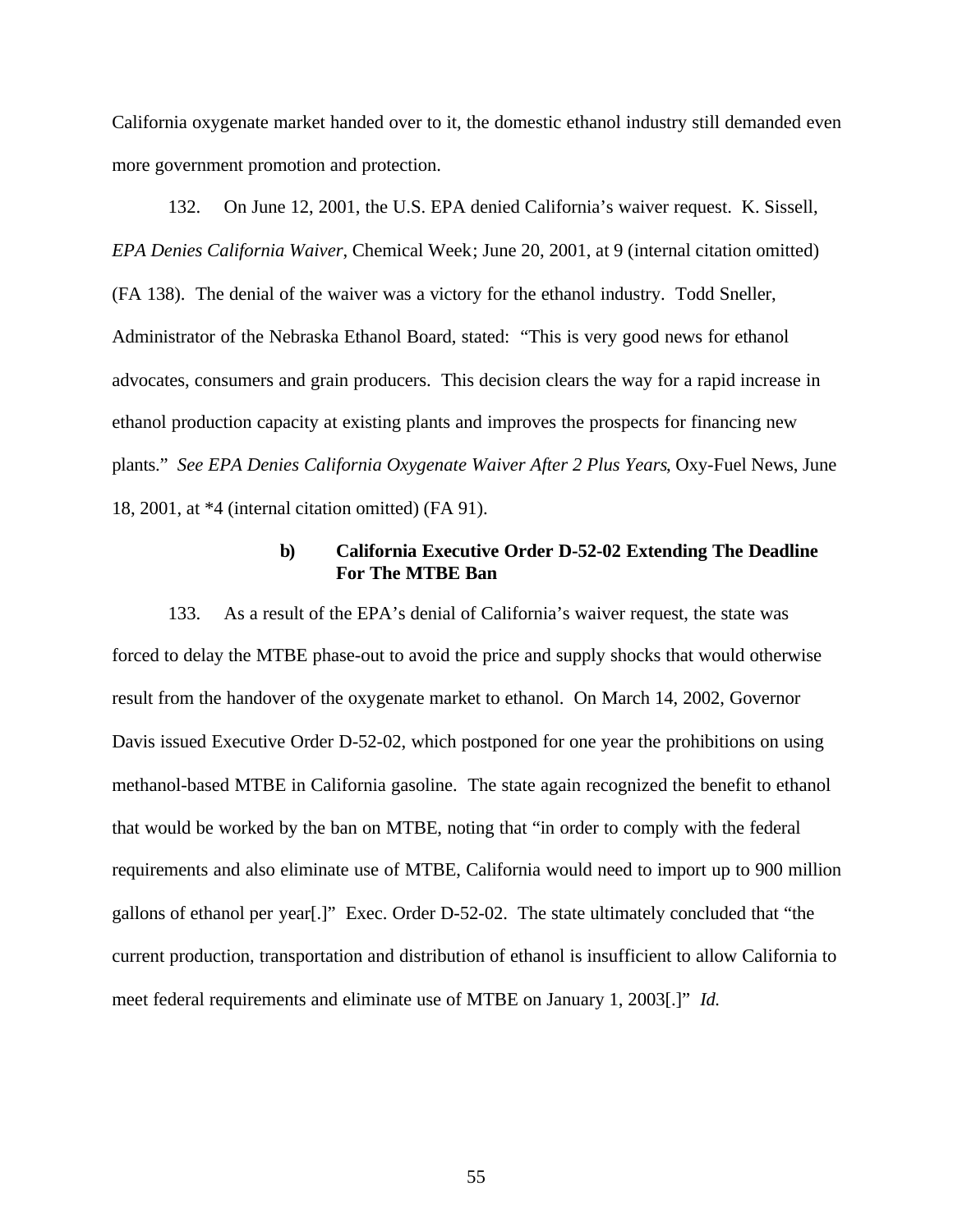# **F. The Substitution Of Methanol-Based MTBE With Ethanol In California's Oxygenate Market**

134. The California measures have already caused significant shifts in California's oxygenate market. For instance, some of California's largest refiners have already announced that they will phase-out MTBE entirely in favor of ethanol throughout the state by the end of 2002, even though the California measures would allow MTBE to be used through 2003.

135. British Petroleum ("BP"), California's largest gasoline supplier, announced in May 2002 that it would replace MTBE entirely with ethanol by 2003. *See MTBE: BP to Complete Calif. Ethanol Switch by 2003*, Greenwire, Vol. 10, No. 9, May 3, 2002 (FA 112).

136. Similarly, "Houston-based Shell Oil, California's second-largest gasoline supplier behind BP, announced in June that it would phase out the use of MTBE by the end of the year and replace it with ethanol." *Shell to phase out MTBE in California ahead of deadline*, Nat'l Petroleum News, Vol. 94, No. 9, Aug. 1, 2002, at 52 ("With the announcement, both Shell and BP plan to eliminate MTBE a year ahead of Governor Gray Davis' phase-out deadline. Phillips Petroleum already blends more than 80 percent of its gas with ethanol. Together, the three companies account for 55 percent of state gasoline sales.") (FA 136).

### 137. Lastly,

ExxonMobil became the fourth and latest — out of the five largest — gas retailers in California to commit to accelerating the use of ethanol in that giant market. By early next year, more than 60 percent of the gasoline sold in the state will be blended with ethanol. The replacement of MTBE with ethanol in California should create a *new* 500-million-gallon a year market [for ethanol]. That's almost a year ahead of the scheduled MTBE phase-out.

GEC, Letter/Speeches American Coalition for Ethanol Annual Meeting, *A Once in a Lifetime Opportunity*, Speech by Nebraska Gov. Mike Johanns (July 18, 2002) (emphasis added)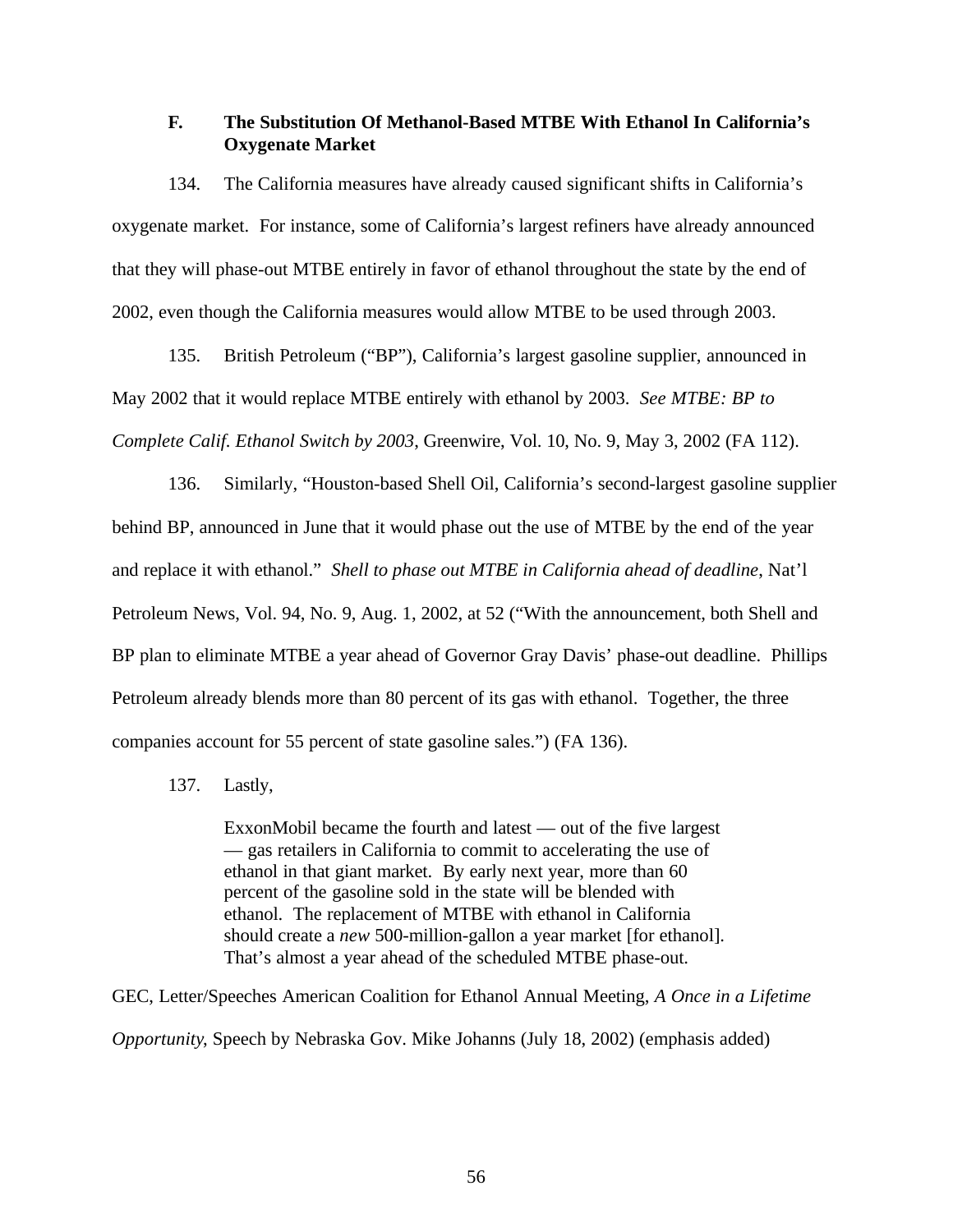(transcript *available at* http://www.ethanol-gec.org/speeches/07182002.htm) (last visited Nov. 1, 2002) (FA 71).

138. Integrated oil refineries account for approximately fifty percent of methanolbased MTBE production and consumption in the United States and California. EIA, *EIA-819M Monthly Oxygenate Telephone Report: Monthly Methyl Tertiary Butyl Ether (MTBE) Production by Merchant and Captive Plants*, App. B (Mar. 2001) (FA 16); USITC at 3-2 (FA 42). Over the last several years, Methanex has supplied methanol to at least *five* integrated oil refineries in California. (Macdonald Aff. ¶ 23.) (Ex A). Sales to integrated oil refineries account for 100 percent of Methanex's business in California. (*Id.*)

139. Methanex has been forced to reduce its exposure to MTBE-producing refiners in California in anticipation of the eventual loss of this market that is mandated by California measures. As of the date of this fresh pleading, Methanex does, however, still retain some of this business, and Attachment 1 to the Macdonald Affidavit contains one such current methanol sales contract, which, as discussed above, releases the refiner from its contractual obligations to Methanex in the event that demand for MTBE is affected by changing laws or regulations, such as the challenged measures here. (Ex. A). Methanex is thus directly impacted by the State of California's MTBE and ethanol regulations.

\* \* \* \*

140. What all of this demonstrates is that methanol, a mostly foreign commodity, is now in the process of being excluded from the California oxygenate marketplace — both *qua* methanol and in the form of MTBE — and its market share is being handed over to the domestic ethanol industry. These consequences were clearly harmful, and clearly intended by the California measures. What is more, the California measures were claimed to be grounded in the UC Report, which not only recognized that leaking gasoline USTs were the real problem faced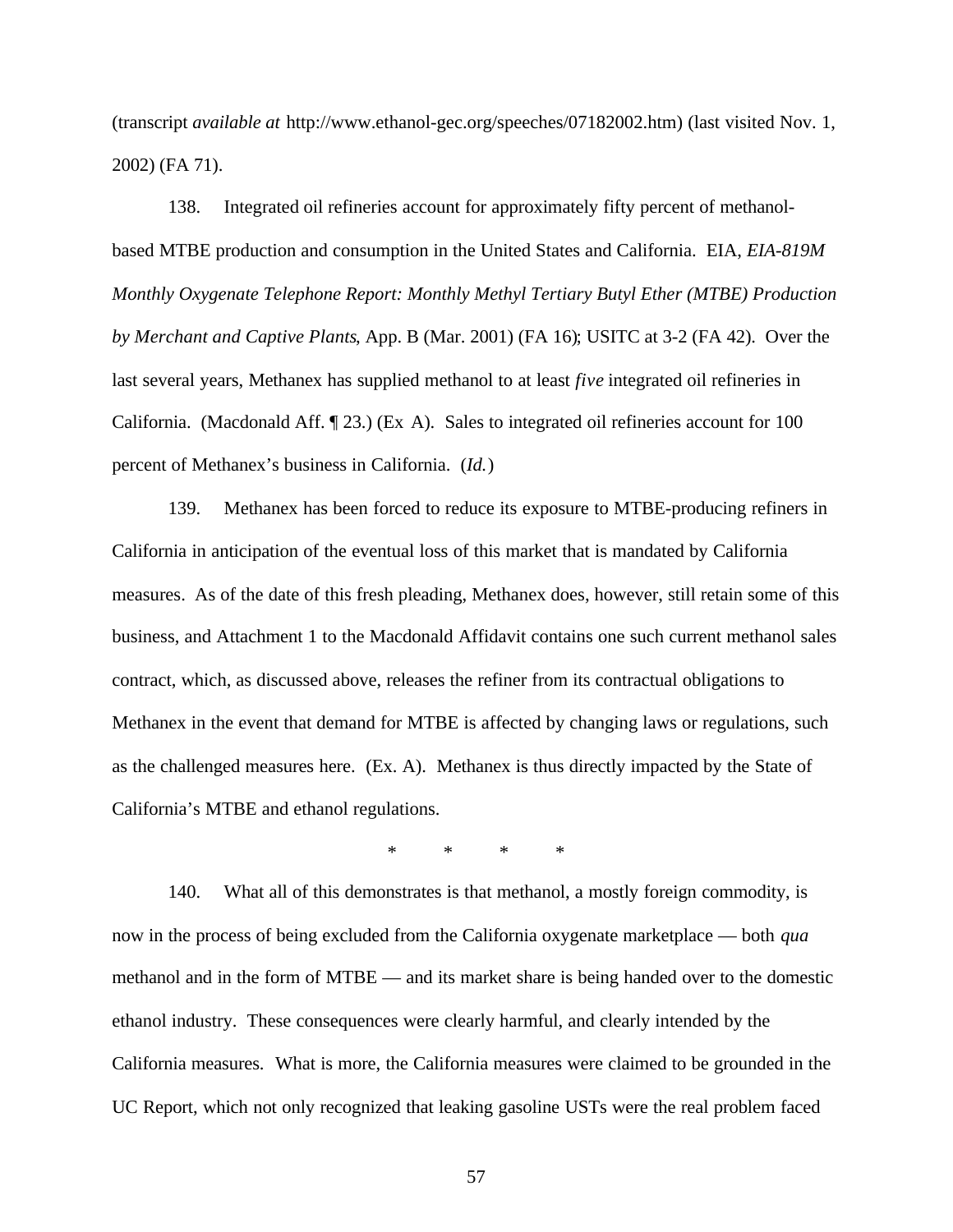by California, but was also rushed, incomplete, and *did not support* the California measures that were ultimately taken in purported reliance on that Report.

141. Why did this curious result occur? Section VI, below, demonstrates that the California measures came about because California intended rank protectionism of ethanol, and concomitant punishment of methanol, methanol-based MTBE, and indeed Methanex itself. These showings not only unlock the "gate" of NAFTA Article 1101; they also unlock the mystery of why the California measures, despite their dubious efficacy and even more dubious scientific basis, continue to exist as the MTBE "problem" fades away.

# **VI. CALIFORNIA INTENDED TO HARM FOREIGN METHANOL PRODUCERS, INCLUDING METHANEX**

142. In its August 7, 2002 Partial Award, the Tribunal ruled that Methanex's fresh pleading should meet the "essential requirements of alleging facts establishing a legally significant connection between the US measures, Methanex and its investments." (Aug. 7, 2002 Award ¶ 150.)

143. Specifically, the evidence and circumstances described below — and the reasonable inferences that flow from them — establish, *inter alia,* that California, in enacting the complained of measures, (1) intended to create a local ethanol industry (where no significant one had previously existed); (2) intended to benefit the U.S. ethanol industry; (3) intended to accomplish those goals by banning ethanol's competition — namely methanol and MTBE from the California oxygenate marketplace; (4) were motivated to protect ethanol in part by political and financial inducements (not, however, bribes) provided by the U.S. ethanol industry; and (5) intended because of nationalistic biases, both inherent and overt, to discriminate against and thereby harm Methanex and all foreign methanol producers.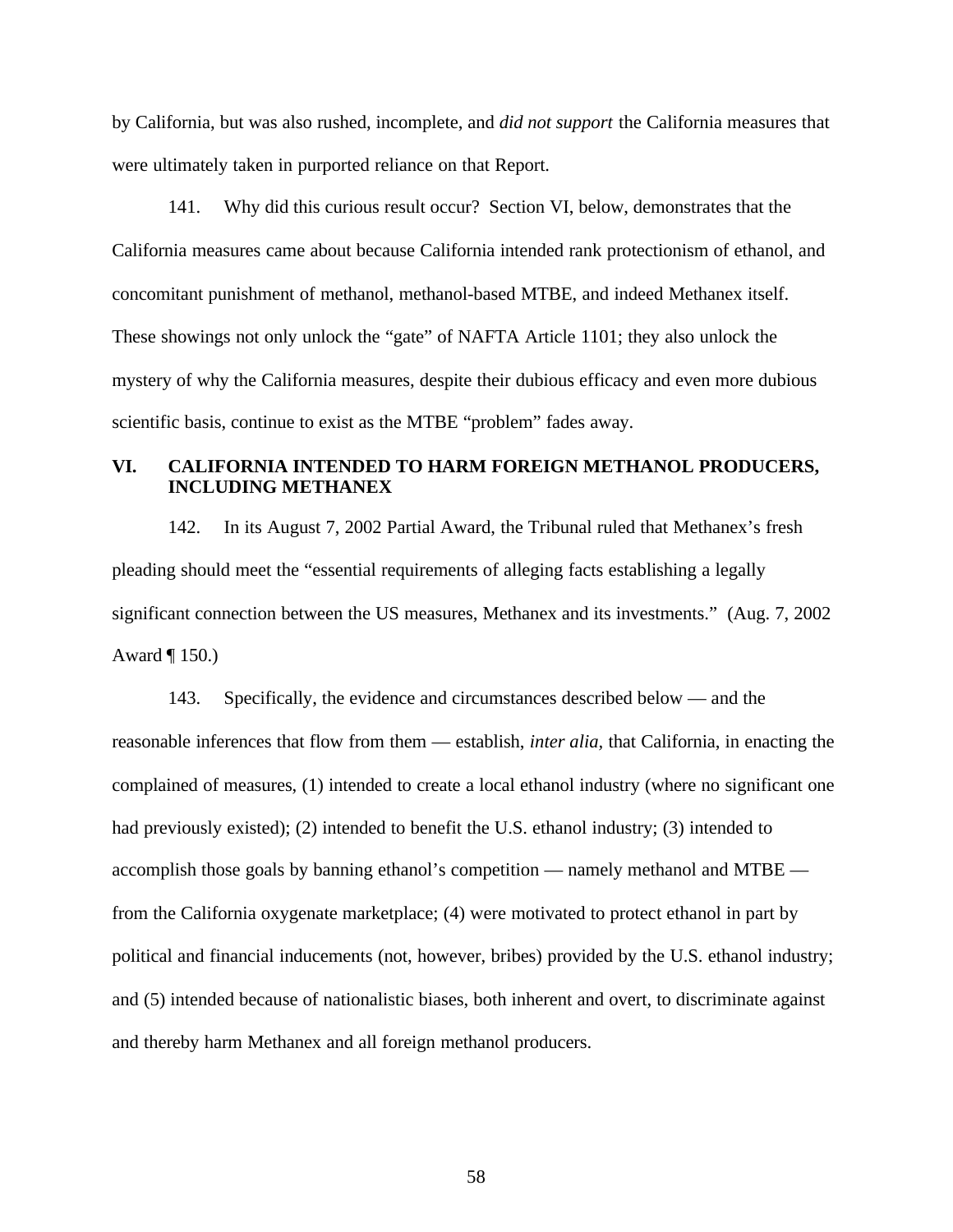144. Each of these propositions is supported by the facts that are now of record in this case, and by the reasonable inferences that can be drawn from those facts. In a number of instances, the Tribunal can draw the appropriate inferences from the fundamental unreasonableness or incredibility of the contrary justifications that have been offered to refute them — *e.g.,* California's claim that its MTBE and methanol bans, which created an ethanol monopoly, while continuing to allow benzene and other poisonous chemicals to leak into groundwater, was motivated solely by environmental and not protectionist interests.

145. Methanex respectfully submits that the evidence and inferences discussed herein more than satisfy the jurisdictional requirements set forth in NAFTA Article 1101. However, Methanex has not yet been afforded the opportunity to take evidence pursuant to the procedures agreed upon by the parties. Thus, we also set forth below the relationship of Methanex's pending requests for additional evidence to the facts that are currently of record.

## **A. The California Measures Constitute Both** *De Jure* **And** *De Facto* **Discrimination**

#### **1. California Intended To Create An In-State Ethanol Industry**

146. California has been trying — without success — to develop an in-state ethanol industry for two decades. *See, e.g.*, Cal. Food & Agric. Code § 502 (1983) (establishing ethanol development incentives) (repealed Stats. 1984, Ch. 268, § 16.91). Its stated motivations for attempting to do so have been (i) to reduce the increasing economic and environmental costs of disposing of the State's biomass waste, most notably excess rice straw (a byproduct of the state's rice-growing farms); and (ii) to develop an in-state ethanol industry in order to generate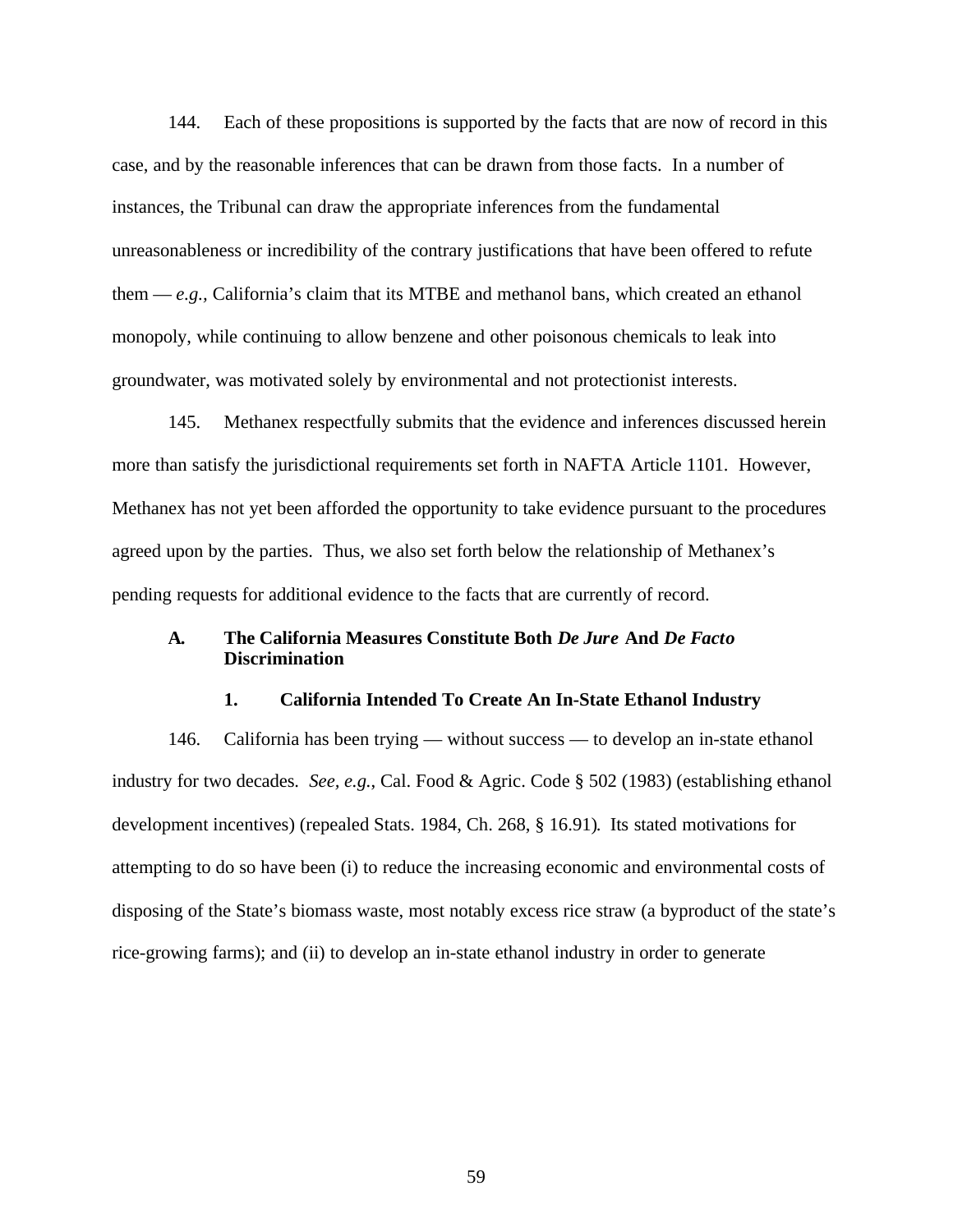substantial economic benefits for the State, especially from employment in the fragile rural and agricultural sectors of its economy. <sup>4</sup>

147. From 1980 to 1983, the CEC undertook numerous ethanol production projects, only to conclude that each was not viable because of "economic, technical, and environmental factors." CEC, *Biomass-to-Ethanol Report 2001*, at 9 (2001) (FA 7). The California Department of Food and Agriculture also administered a grant and loan program for ethanol projects, but has funded only one active project which, in turn, generates only a small amount of fuel ethanol per year. *Id.* Several other California agencies have also conducted ethanol research and demonstration projects over the past decade. *See, e.g.*, *id.* (describing California Department of Food and Agriculture's project on energy crops, the Quincy Library Group's project on using forest products as feedstock, the California Integrated Waste Management Board's project on using agricultural and forest residues as feedstock and the CEC's development of a demonstration plant with bench-scale ethanol production processing in 1997). None resulted in any significant or economical ethanol production to challenge other oxygenates, or ethanol imported from the Midwest, in the California oxygenate market.

148. Although California fully recognized what it stood to gain by establishing and protecting an in-state ethanol industry, the out-of-state ethanol lobby freely offered frequent and less than subtle reminders. In the spring of 1999, Kansas Governor Bill Graves, then-Chair of the Governors' Ethanol Coalition ("GEC"), and Iowa Governor Thomas Vilsack, then-Vice

 $\overline{a}$ 

<sup>4</sup> *See* Cal. EPA, Integrated Waste Management Board ("CIWMB"), *Feasibility Study on the Expanded Use of Agricultural and Forest Waste in Commercial Products* (Jan. 1999) (FA 11); W.J. Keese, *The Growing Importance of Biomass*, Cal. Biodiversity News, Vol. 5, No. 4, Summer 1998, *available at* http://www.energy.ca.gov/papers/98-09-03\_keese\_biomass.html (last visited Nov. 1, 2002) (article by CEC Chairman stressing importance of potential fuel alcohol use for state's excess biomass from forestry, agriculture, and solid waste) (FA 109).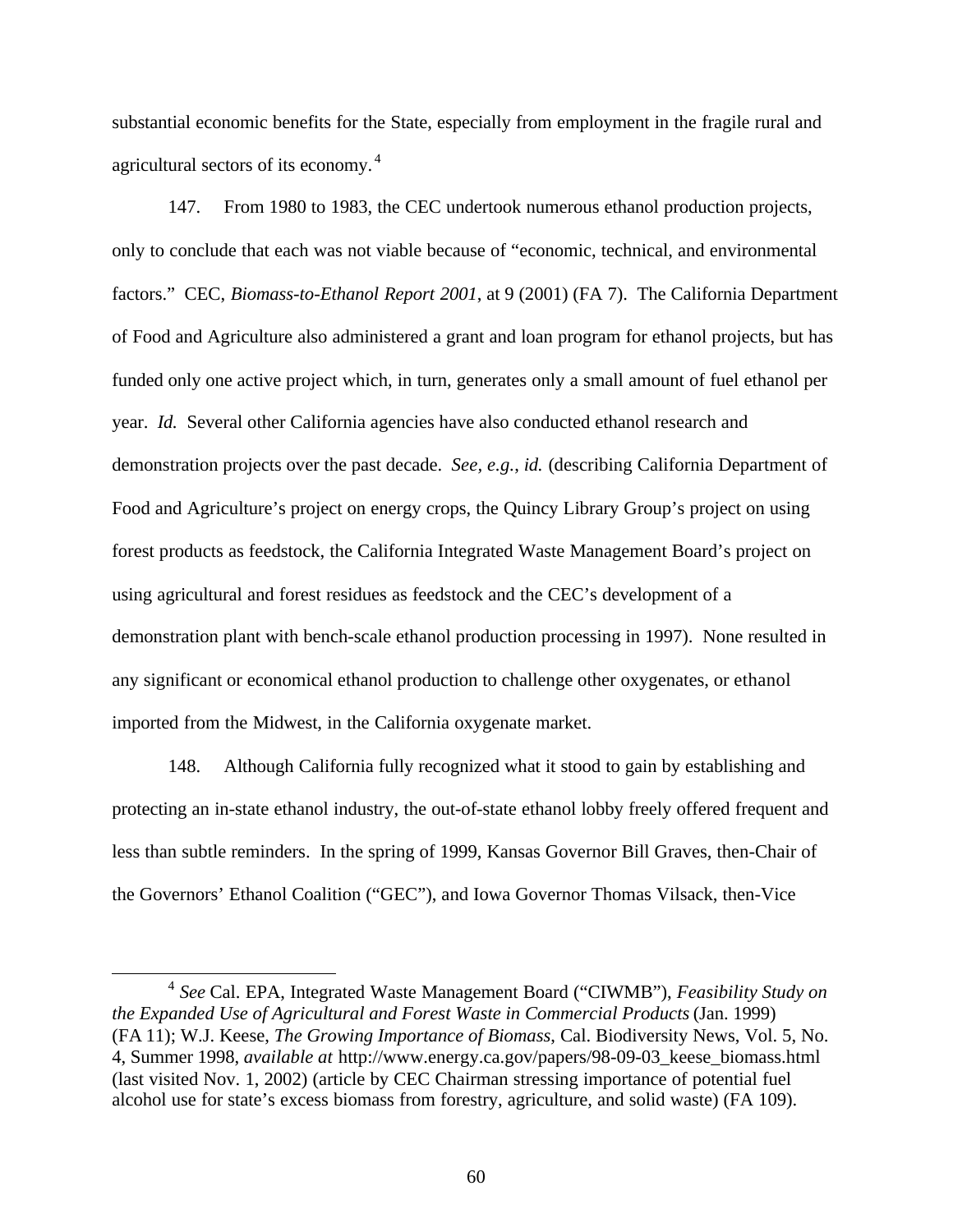Chair, sent the newly-elected Governor Davis a letter asking to meet with him concerning his pending decision on what to do about MTBE in California. The letter stated, in pertinent part:

> We know that you must soon make several critical decisions regarding the use of MTBE and alternative oxygenates in California's Cleaner Burning Gasoline Program . . . To provide you with a different perspective, Governor Vilsack together with Nebraska Governor Mike Johanns, Chair of the Coalition's Marketing Committee, would welcome the opportunity to visit with you in Sacramento and to discuss with you the benefits that ethanol has afforded to each of our states. *These benefits could be enjoyed by California as well*.

GEC, *Coalition Governors Offer to Meet with California Governor*, *available at*

http://www.ethanol-gec.org/spring99/index.htm (last visited Nov. 1, 2002) (internal citation omitted) (FA 102).

149. Nonetheless, the same dismal economic prospects that have kept ethanol from competing on the merits elsewhere in the United States (*see* Section V(C), above) have left it unable to compete on the merits in California as well. During public hearings on the prospect of replacing MTBE with ethanol, a spokesman for one company involved in "risk assessment" for ethanol investors noted that, despite "having worked for probably 20 or 30 investment banks on [financing] these kind of" biomass-to-fuel projects, there was still "no existing plant" to show for *twelve years* of effort. Cal. Envtl. Policy Council, Public Hearing, *Meeting to Consider Staff Reports on the Environmental Fate and Transport and Potential Health Effects of Using Ethanol in California Reformulated Gasoline*, at \*68-\*69 (Tr. Jan. 18, 2000) (comments of L. Forrest) (FA 51).

150. As that spokesman went on to explain, a local California ethanol industry could not succeed unless a "long-term market" could be "assur[ed]":

> [T]he number one barrier to creating that industry is the assurance of a long-term market for ethanol here in California. Assurance: I can be very specific on that. It requires the investment folks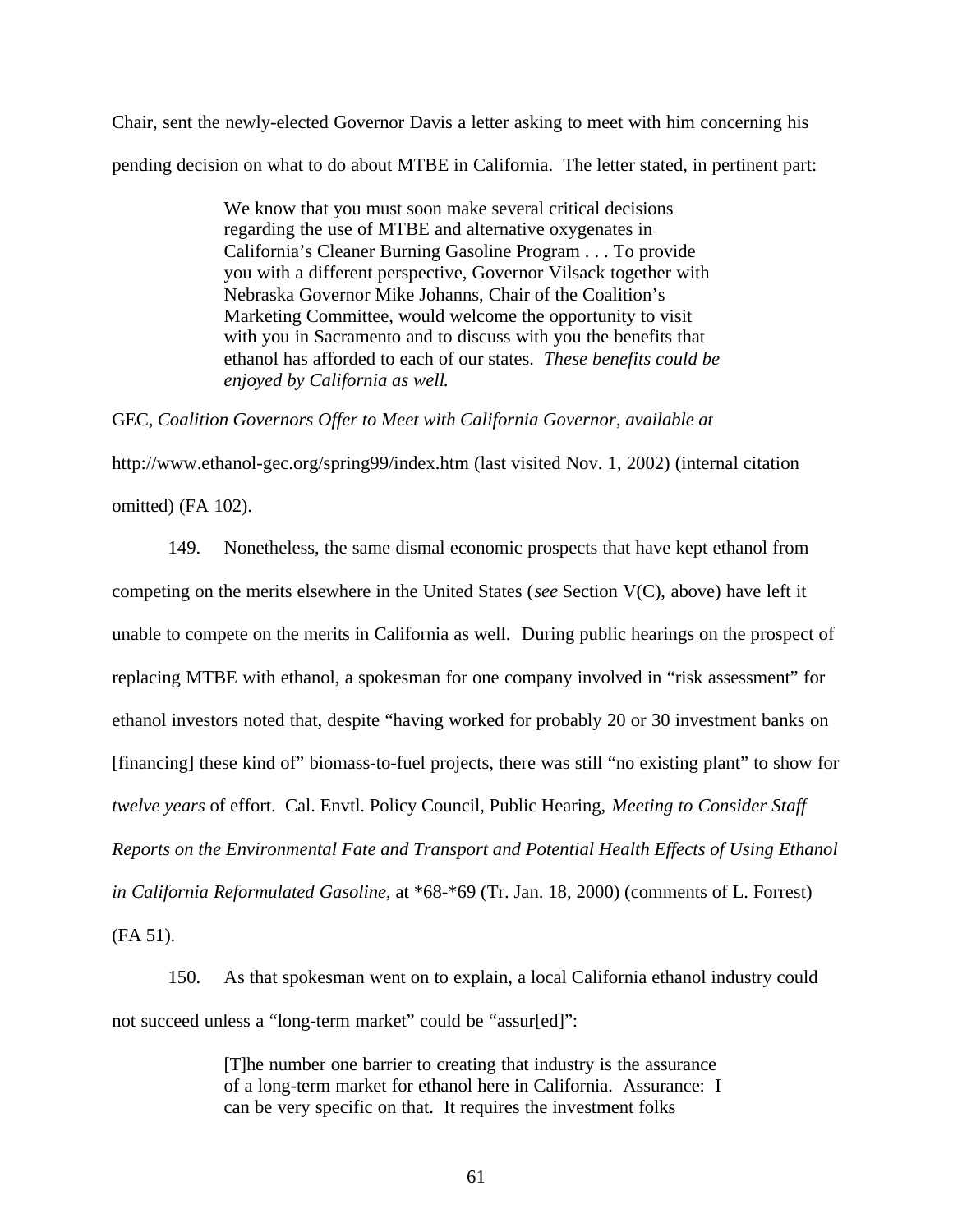looking down the road and seeing a market for somewhere in the reasonable ten-year period, which is a tough, tough barrier for creating a biomassed ethanol industry in California.

*Id.* at \*69.

151. Another speaker at those public hearings, the manager of a company that had not yet been able to build a proposed ethanol plant despite a grant from California, similarly complained that investors needed "to have a long-term market" to get "project financing for these first-of-a-kind technologies." *Id.* at \*70 (comments of N. Sumait, Manager for Arkenol Holdings).

152. California's leaking gasoline USTs gave the state a pretext for creating the previously-nonexistent ethanol market that the ethanol lobby coveted, as well as the in-state ethanol industry that California had been unsuccessfully trying to create. California accomplished these protectionist ends by banning all of ethanol's competitors, instead of the obvious, neutral option of addressing the underlying problem by eliminating leaking gasoline USTs. *See* CEC, *Biomass-to-Ethanol Report 2001*, at 2-3 ("The driving force for in-state ethanol production is the impending phase out of MTBE by December 31, 2002.") (FA 8); Public Hearing Before the California Energy Resources Conservation and Development Commission Fuels and Transportation Committee, *Evaluation of Biomass-to-Ethanol Fuel Potential in California*, at 147:20-22 (Tr. Sept. 10, 1999) ("*Biomass-to-Ethanol Hearing, Sept. 1999*") (statement of L. Forrest, TSS Consultants) ("[T]he only reason that all of us are even here today is there's a phaseout going on of MTBE.") (FA 48); CARB & Cal. Dep't of Food & Agric., *Rice Straw Burning: 1999 Report to the Legislature*, Executive Summary, at \*3 (updated Nov. 21, 2000) ("*Rice Straw Report 1999*") ("A new opportunity for the use of rice straw may result with the phase out of methyl tertiary butyl ether (MTBE) in California's gasoline.") (FA 6); CEC, *Biomass-to-Ethanol Hearing, Sept. 1999*, at 37:21-23 (statement of Dr. James D. Kerstetter,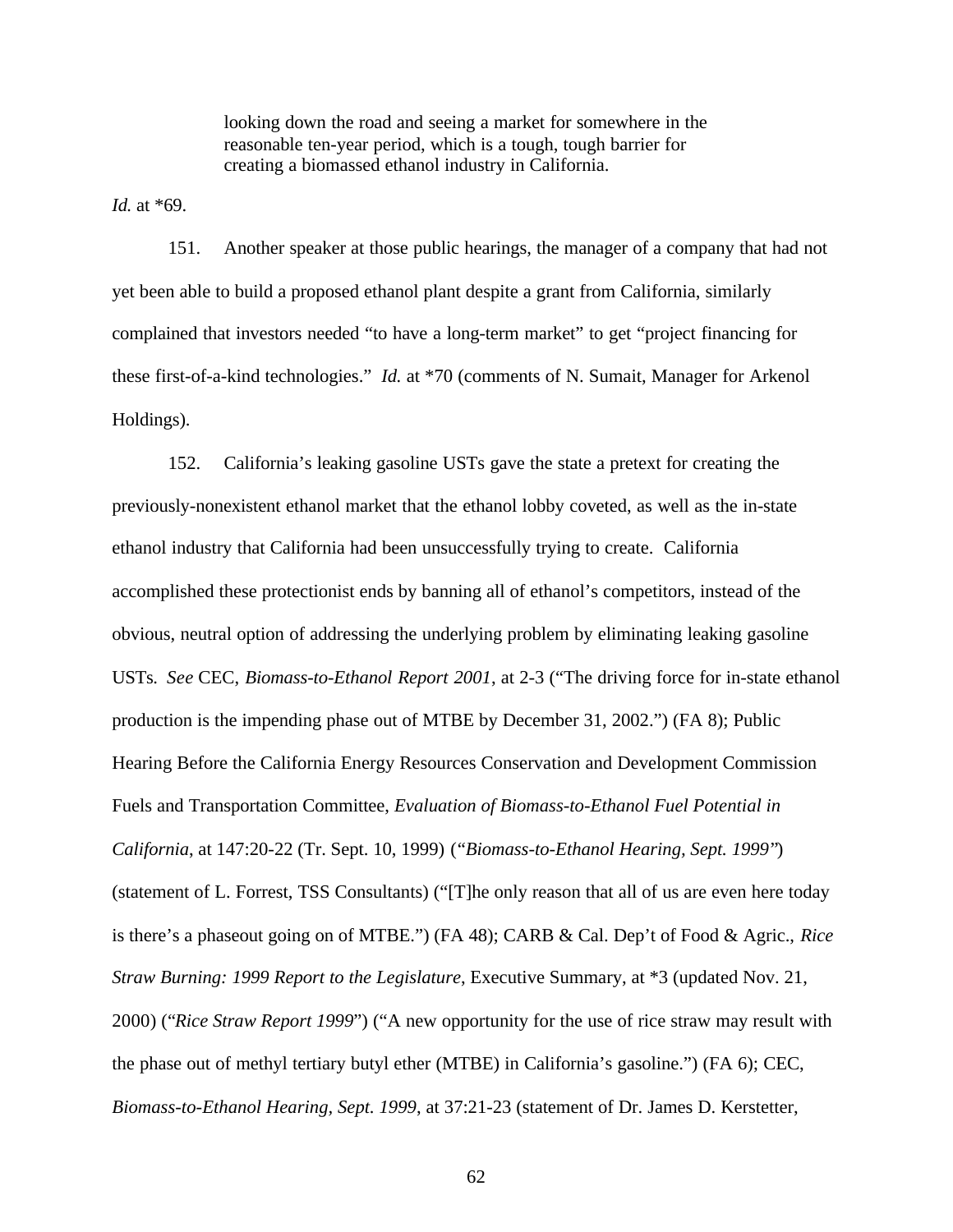Washington State University) ("You need viable markets. If you're going to have a successful system you need markets. Somebody has to buy your product.") (FA 48).

153. The pre-ban conduct of state officials also makes it expressly clear that California foresaw and thus intended the damage the disputed measures have caused MTBE and methanol investors generally, and Methanex specifically. Even before Executive Order D-5-99 was enacted, State Senator and ADM-meeting participant John Burton pointedly advised a room full of Methanex, methanol, and MTBE representatives that, so far as the "MTBE issue" was concerned, they were "[out of luck]." (Wright Aff. ¶ 13.) He further advised them that the damage to Methanex was certain, "[I]f one wanted to benefit from the direction in which MTBE was headed, they could sell Methanex stock short." (*Id.*)

154. There is no doubt that California itself intended to benefit from the ban. Since banning MTBE and methanol from competing with ethanol, the State of California has diverted substantial public resources to the development of its local ethanol industry. Indeed, the Executive Order banning MTBE specifically required state agencies to take steps intended to "foster . . . biomass ethanol development in California." Exec. Order D-5-99 ¶ 11. Already, the CEC has provided initial funding for three ethanol development projects that could produce 44 million gallons of ethanol a year by 2004. *See* CEC, *Biomass-to-Ethanol Report 1999*, at ES-3, II-14-15 (describing the Gridley, Collins Pine, and Arkenol ethanol projects) (FA 8). The Rice Straw Demonstration Project Grant Fund, a California grant program established to develop commercial uses for rice straw, has also funded projects to commercialize rice straw as a feedstock for producing ethanol. *See* CARB & Cal. Dep't Food & Agric., *2001 Report to the Legislature: Progress Report on the Phase-Down and the 1998-2000 Pause in the Phase-Down of Rice Straw Burning in the Sacramento Valley Air Basin*, at 15 (Aug. 2001) ("*Rice Straw*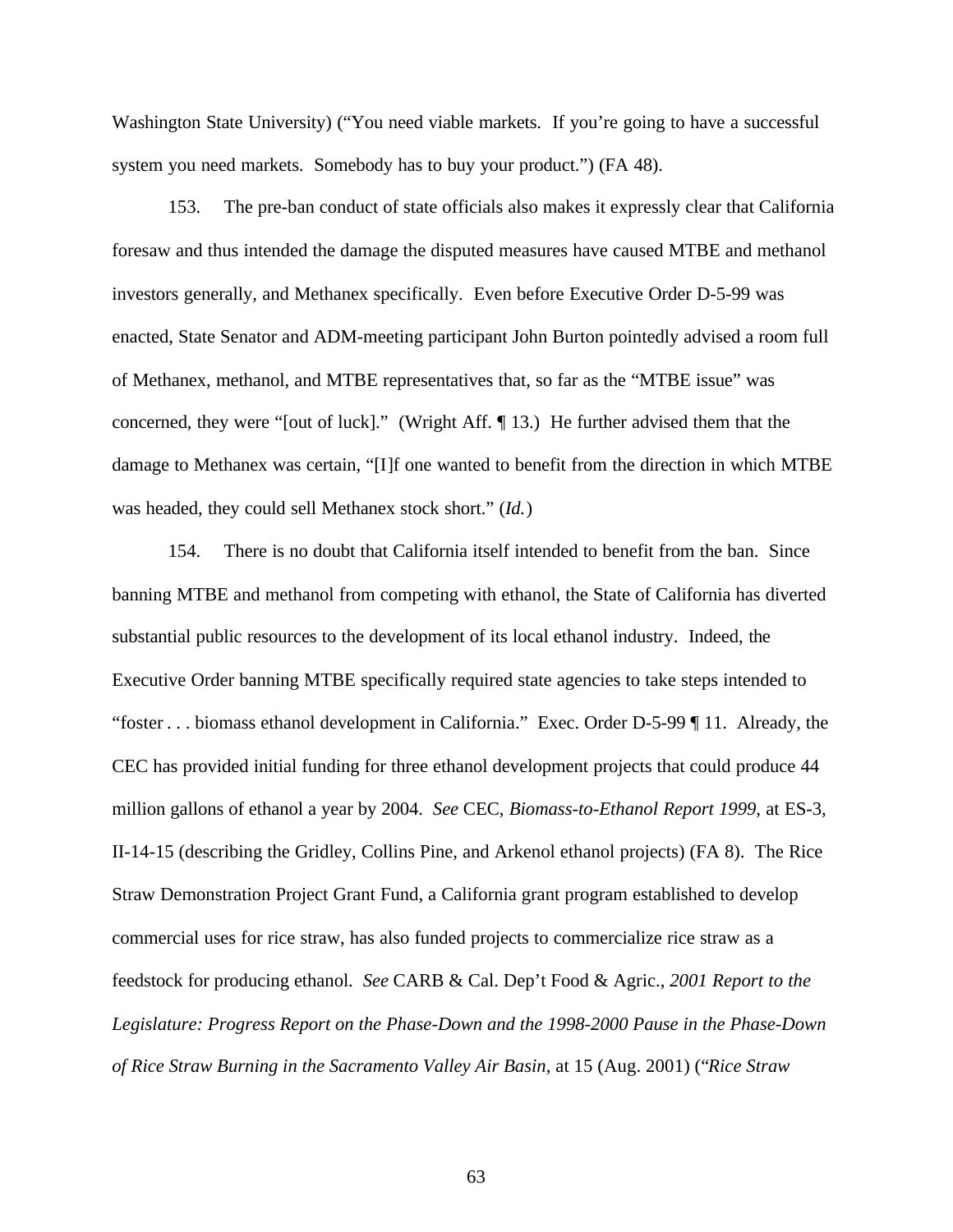*Report 2001*") (describing Arkenol Holdings, L.L.C. and Rice Straw Cooperative projects) (FA 5); *see also* Senate Bill 318 (limiting rice straw burning to 200,000 acres annually for three years starting September 1998); Cal. Health & Safety Code §§ 39750-39753 (authorizing the Rice Straw Demonstration Project Grant Fund).

155. On February 21, 2002, California State Senator Costa introduced Senate Bill 1728, which would appropriate \$25 million per year until 2010 to fund a \$.40 per gallon production incentive "to foster the development of new in-state production facilities to produce ethanol for use as an additive in California transportation fuel." S.B. 1728, Legislative Counsel's Digest, at 1. The bill also states that it is the "goal of the State of California to create an industry that can supply at least 50 percent of the ethanol needed for use in California transportation fuel by 2010." S.B. 1728.

156. The overt purpose of all these efforts, one official in charge of the effort has explained, is straightforwardly protectionist: to "capture [the] economic and environmental benefits [of the switch to ethanol] for California's citizens." Pat Perez, Project Manager for the CEC's Biomass-Ethanol Project, *Speech to the 23rd Symposium on Biotechnology for Fuels and Chemicals*, at \*4 (May 8, 2001) ("Speech to the 23rd Symposium") *available at* http://www.energy.ca.gov/papers/2001-05-08\_Perez\_Ethanol.ppt (last visited Nov. 1, 2002) (FA 74).

157. James D. Boyd, a Commissioner of the five-member CEC and the presiding member of the Transportation Fuels Committee, which has jurisdiction over fuel additives, has succinctly explained the protectionist motives behind California's switch to ethanol — "we like to think of our own":

> [There are] issues that need to be explored . . . such as, you know, how to increase the domestic supply of ethanol, and vis-à-vis being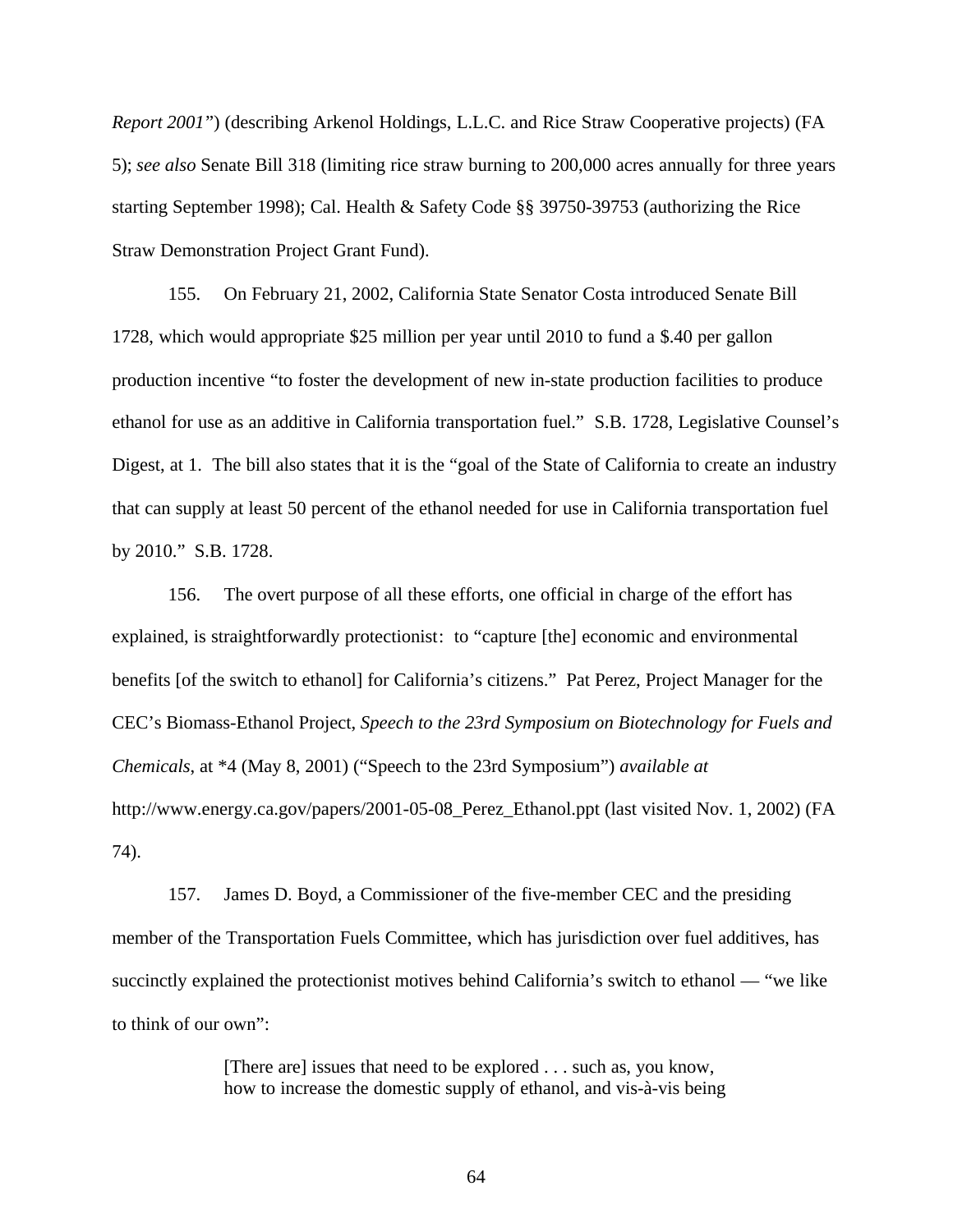dependent on out of state ethanol. I mean, you do hear me refer to the nation State of California, *and we like to think of our own,* and a lot of work's gone forward on that.

Public Workshop Before the California Energy Resources Conservation and Development Commission, Fuels and Transportation Committee, *Possible Impacts of MTBE Phase-Out on Gasoline Supplies*, at 230:16-23 (Feb. 19, 2002) ("*Feb. 19, 2002 Workshop*") (emphasis added) (FA 50). California estimates the economic benefits of the ethanol monopoly alone to be "\$1 billion over [a] 20-year period, *assuming state government incentives totaling \$500 million for a 200 million gallon per year industry*." Perez, *Speech to the 23rd Symposium*, at \*5 (emphasis added) (FA 74).

# **2. On Their Face, The California Measures Demonstrate That The Aims Of California Were Impermissibly Protectionist And Are Thus** *De Jure* **Discriminatory**

158. There can be no dispute that the California measures were intended to favor and protect the ethanol industry, which in the United States is almost entirely a domestic industry, and one that exists solely because of government protection. By its express terms, Executive Order D-5-99 mandated steps to foster development of a domestic ethanol industry in California, *and only an ethanol industry*, to help replace MTBE. *See* Exec. Order D-5-99 ¶ 11. Moreover, the Executive Order called for such steps even though the UC Report on which it was purportedly based had not evaluated the environmental risks associated with ethanol — as the legislation authorizing the study required. *See* S.B. 521 § 3(c)(1) (requiring UC-Davis to compare the risks and benefits of MTBE to the risks and benefits of ETBE, TAME (another oxygenate produced with methanol) and ethanol). Having failed to adequately study the alternatives, the UC Report could not have provided any basis for the California measures' conclusion that ethanol was better than MTBE, or was the best replacement for MTBE. *Compare United States — Import Prohibition of Certain Shrimp & Shrimp Products*, Appellate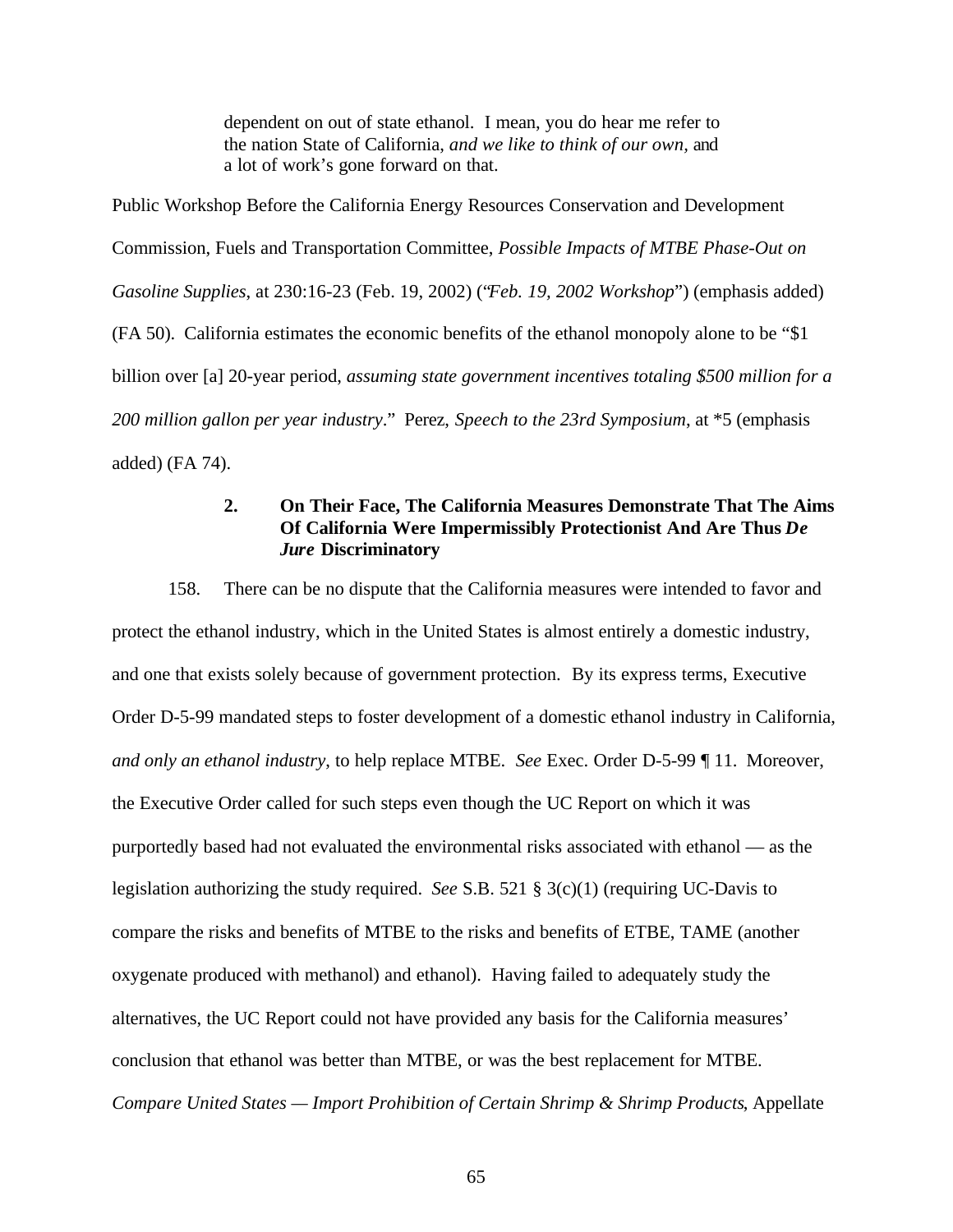Body Report, WT/DS58/AB/R ¶¶ 167, 172, 176 (1998) (United States' decision to act unilaterally despite "explicit statutory direction" to pursue multilateral negotiation supported finding of "unjustifiable discrimination").

159. Moreover, the Executive Order did not require or even authorize the study of methanol or any other alternative to ethanol, even though methanol could have been substituted for MTBE rather than ethanol. In fact, in terms of available and demonstrated supply, methanol could have been substituted more readily than ethanol. But rather than allow methanol to compete with ethanol as a replacement for MTBE, California ordered the MTBE ban delayed to give domestic ethanol producers sufficient time to develop the necessary capacity to capture 100 percent of the oxygenate marketplace. See Exec. Order D-52-02.

160. Similarly, the regulations implementing the ban named ethanol, and only ethanol, as the replacement for MTBE. See Cal. Code Regs. tit. 13, § 2262.6(c). Under those regulations, no other oxygenate could be added to California gasoline unless and until "a multimedia evaluation" had been conducted and approved. That evaluation had been undertaken at taxpayer expense for ethanol (with questionable — at best — results), but not for methanol or any other potential alternative. See CARB, Proposed California Phase 3 Reformulated Gasoline Regulations: Final Statement of Reasons, at 7-14 (June 2000).

161. In short, the California measures on their face demonstrate that they were intended to create and favor a California ethanol industry, and to prevent MTBE, methanol or any other alternative oxygenate from competing with it.

# **3. Viewed In The Context Of The State's Long-Held Desire To Develop An In-State Ethanol Industry, The Design Of The California Measures Establishes** *De Facto* **Discrimination As Well As** *De Jure*

162. In addition to their facial favoritism of ethanol, the CaRFG3 regulations altered the rules of competition to favor ethanol in two other important ways. *First*, as discussed above,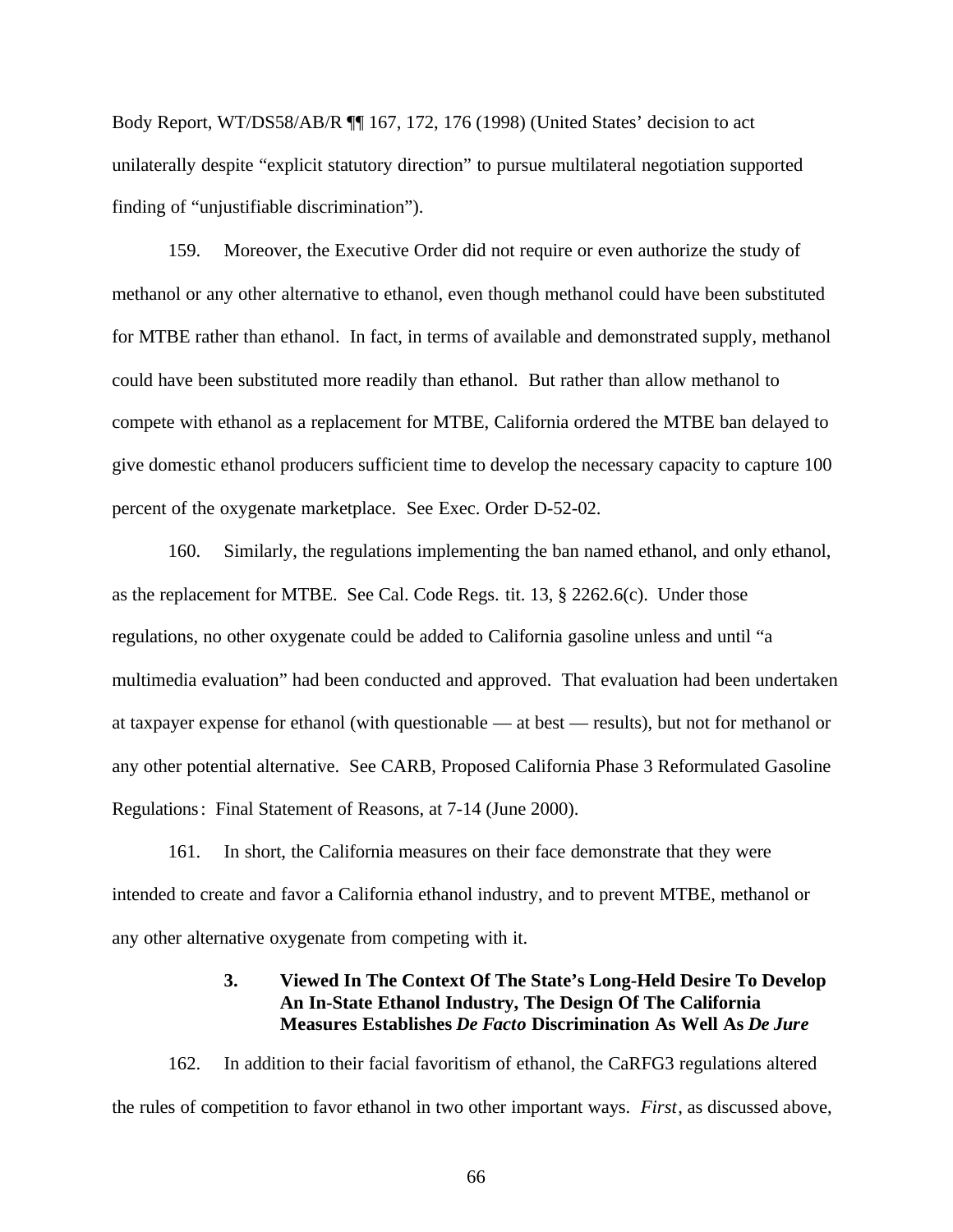they raised the oxygen-content limits to give ethanol greater tax advantages. *See* Section V(E), above. The old limits, imposed to prevent an increase in harmful NOx emissions, required refiners and blenders to make reformulated gasoline with ten-percent-ethanol content by volume to take full advantage of federal tax subsidies. *See* CEC, *Biomass-to-Ethanol Report 1999,* at II-3, II-7 (FA 8)*. Second*, the new regulations raised the Reid Vapor Pressure ("RVP") limit imposed to limit air pollution caused when gasoline evaporates — just enough to "allow refiners flexibility to blend ethanol at higher RVP than possible" under the old regulations. *Id.* at II-7. California did not accommodate methanol in the same way.

163. The European Court of Justice inferred protectionist intent under similar circumstances in *E.C. Commission v. Denmark*. As discussed above, Denmark had bestowed favored tax status on aquavit, a traditional national drink "manufactured from neutral alcohol with the addition of vegetable flavourings." *See* [1981] 2 C.M.L.R. 688, 691 (Opinion of the Advocate General). To ensure that *only* aquavit received the favorable treatment, Denmark expressly defined it as a "beverage [that] must not be in the nature of" other beverages made from neutral alcohol such as "gin, vodka, [and] geneva." *Id.* at 692. Although Denmark argued that its criteria for excluding other beverages made from neutral alcohol were not based on their origin, the court found it "necessary to assume that those products [which were primarily produced outside Denmark] have been listed expressly among the spirits subject to a higher rate of tax precisely because of their similarity." *Id.* at 702. Here, too, it is "necessary to assume that" California revised its reformulated gasoline regulations to allow the use of ethanol but not methanol "precisely because of" methanol's similarity to and ability to compete with ethanol.

164. It also bears repeating that, prior to enacting the measures at issue in this case, California's oxygenate policy had always been "fuel-neutral." *See* Section V(E), above (quoting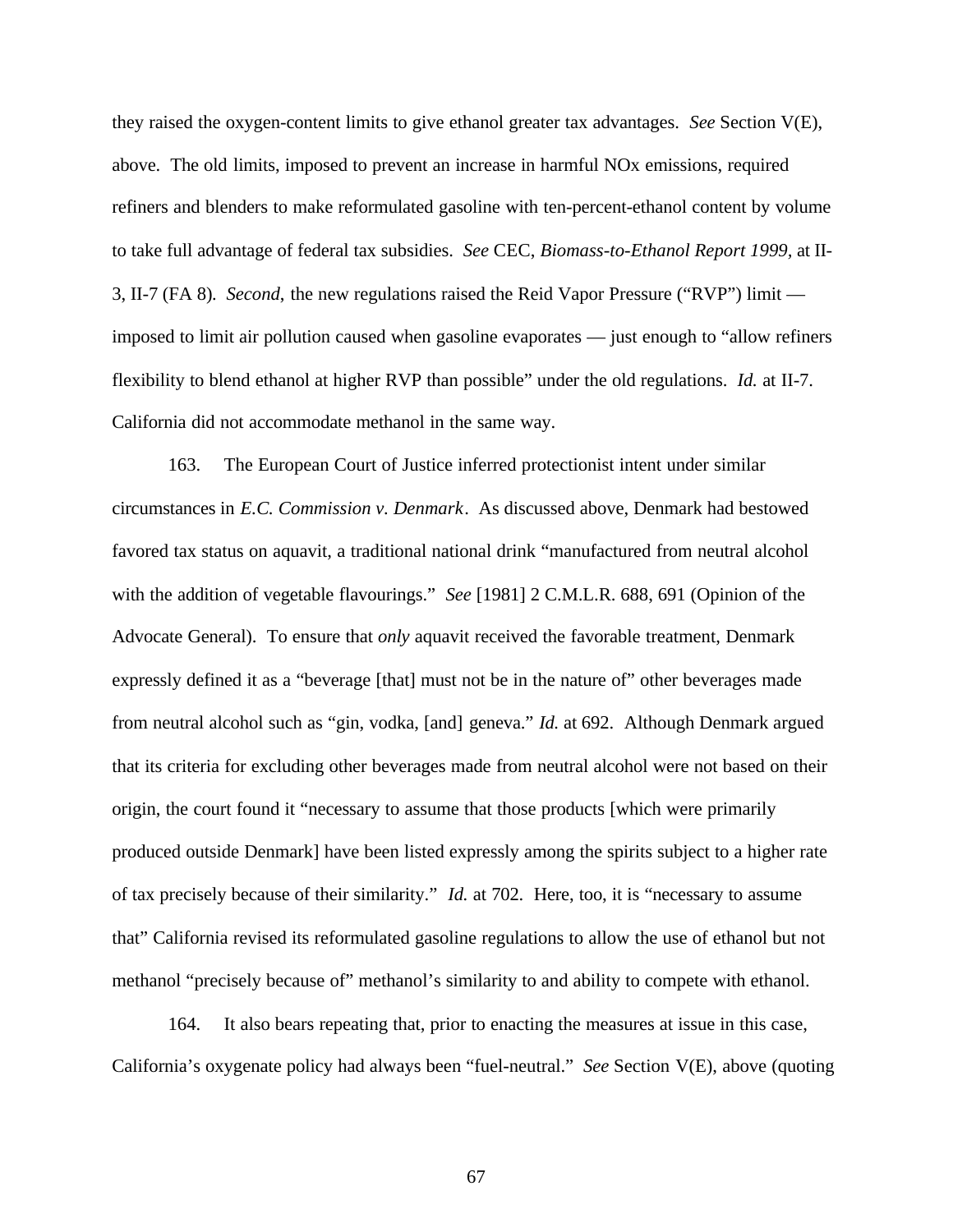W. Keese, then-Chairman of the CEC). California's decision to ban not only MTBE, but also methanol and all other potential competitors to ethanol, marks a complete reversal of field from that longstanding policy of fairness and evenhanded treatment. Such stark departures from longstanding practice further support an inference of discriminatory intent. *See, e.g.*, *Aspen Skiing Co. v. Aspen Highlands Skiing Corp.*, 472 U.S. 585, 603 (1985) (stating that "an important change in a [long-established] pattern" supports an inference of monopolistic intent).

165. Moreover, all of these decisions were made against the background of California's express desire and overt efforts to create an in-state ethanol industry for its own economic benefit. It is therefore fair to conclude, from this evidence, that California was motivated by an illicit protectionist intent when it endeavored to ban all competition for ethanol because of ostensible environmental concerns. The desire to protect nascent or financially troubled in-state industries is never a legitimate justification for "economic protectionism." *See Bacchus Imports*, 468 U.S. at 272.<sup>5</sup>

### **B. Discriminatory Intent Can Be Inferred From The California Measures' Foreseen Disparate Impact On Foreign Investors And Their Investments.**

166. The inevitable and undeniably foreseeable consequence of the California measures was the elimination of all foreign-owned competition to ethanol. Protectionist intent can be inferred from that foreseeability alone. *See, e.g.*, *United States Gypsum*, 438 U.S. at 444 (stating that action "undertaken with knowledge of its probable consequences" is inferred to have been intended to cause those consequences); *NutraSweet Co.*, 32 C.P.R. (3d) at \*35 (same); *Napp Pharm. Holdings* 64 B.M.L.R. ¶ 456 (same).

 $\overline{a}$ 

<sup>&</sup>lt;sup>5</sup> One can fairly infer, from the above discussion, that Executive Order D-5-99, and the implementing California regulations were intended to favor the domestic ethanol industry. Methanex's request for witness testimony from those individuals intimately involved in, as well as for documents informing, the development of these measures will shed further light on their underlying intent.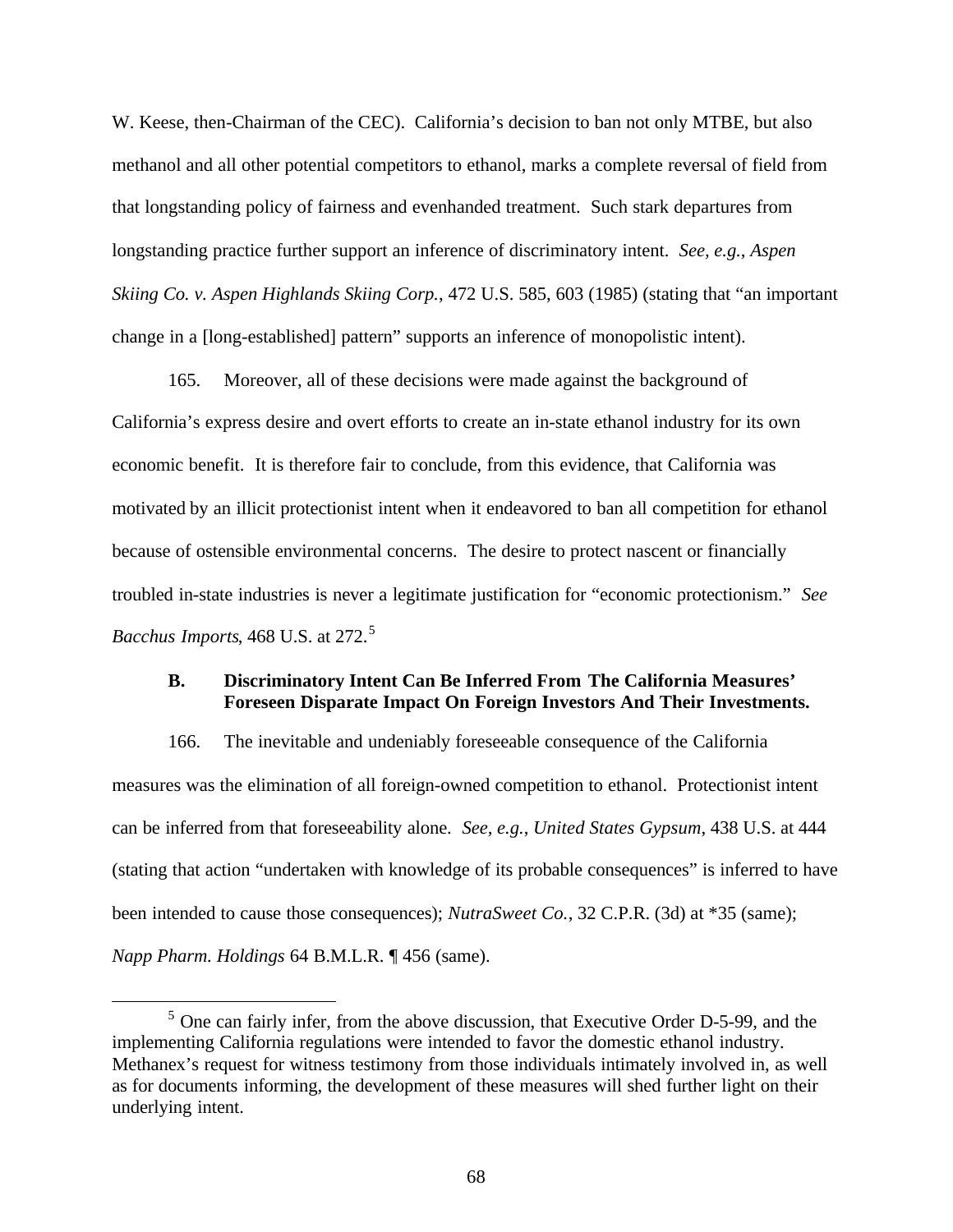167. Ethanol consumed in California (as with ethanol consumed elsewhere in the United States) is supplied almost exclusively by domestic investors and their investments. Methanol, on the other hand, is supplied largely — and in California almost *exclusively* — by foreign investors and their investments. Consequently, although the California measures appeared to apply to foreign and domestic investors alike, their benefit was felt by domestic investors alone, while their costs were borne mostly by foreign investors. And as another NAFTA Chapter 11 Tribunal has recognized, one of the important "factors [that] should be taken into account" when evaluating a discrimination claim is "whether the practical effect of the measure is to create a disproportionate benefit for nationals over non nationals." *S.D. Myers* (Partial Award) ¶ 252. Indeed, such a disproportionate impact gives rise to a strong inference of discriminatory purpose. *See, e.g.*, *Washington v. Davis*, 426 U.S. 229, 242 (1976) ("Necessarily, an invidious discriminatory purpose may often be inferred from the totality of the relevant facts, including the fact, if it is true, that the law bears more heavily on one race than another.")

168. The United States has previously recognized that protectionist intent can be readily inferred from measures having such a strikingly disparate impact on like foreign and domestic producers. In the *EEC Animal Feed Proteins* case, the United States correctly pointed out that "the import orientation of the [challenged] measures was clearly illustrated by the fact that over 95 percent of the" burden fell on imports. *EEC — Measures on Animal Feed Proteins*, Panel Report L/4599 ¶ 3.27 (adopted Mar. 14, 1978).

169. Numerous GATT and WTO tribunals have likewise found unlawful protectionism by inferring it from similar circumstances. In *Chile — Taxes on Alcoholic Beverages*, the panel found "the most persuasive evidence" that Chile's tax system protected domestic products "to be that roughly 75% of domestic production will enjoy the lowest tax rate and that over 95% of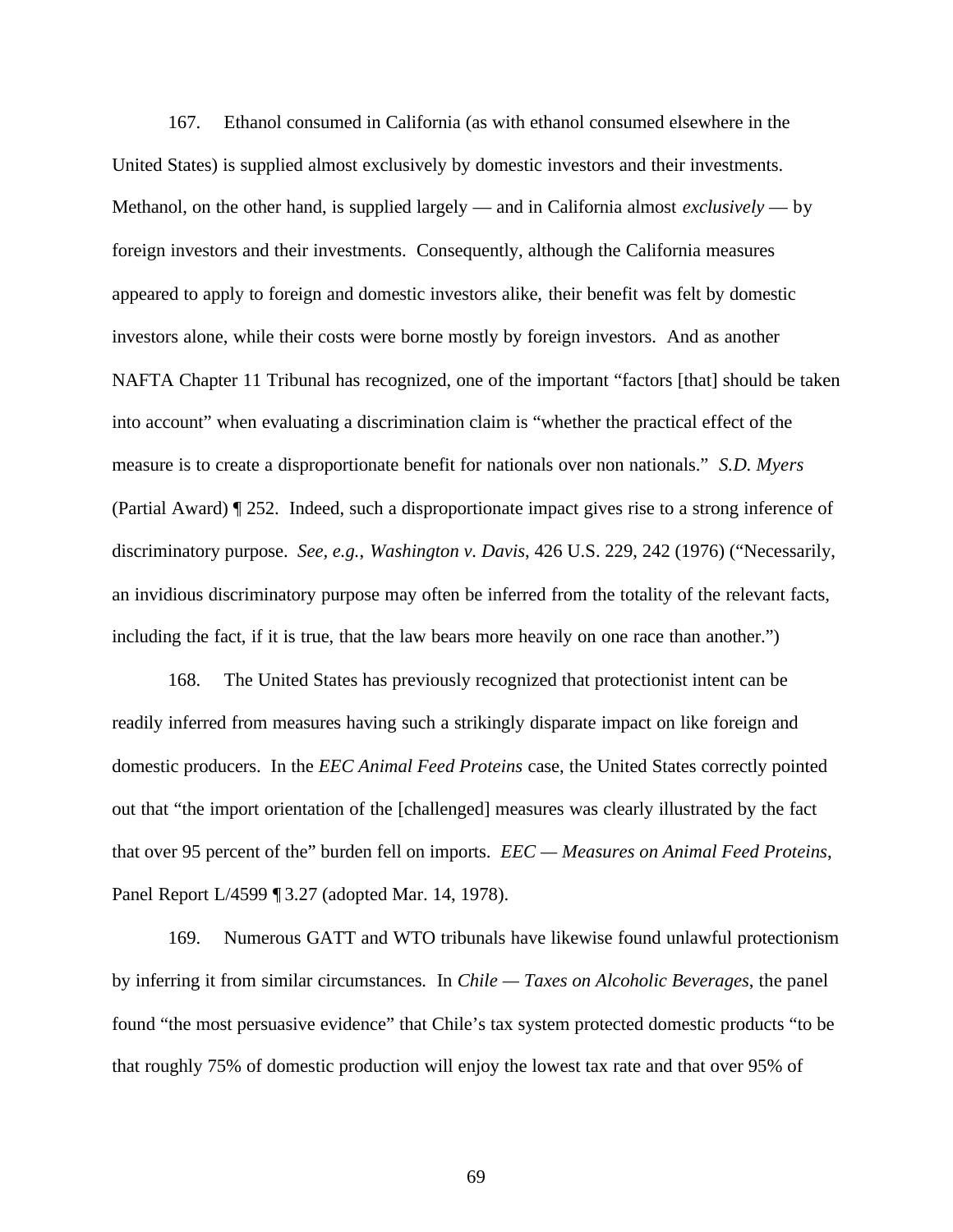current (and potential) imports will be taxed at the highest rate . . . ." *Chile — Taxes on Alcoholic Beverages*, Panel Report, WT/DS87/R, WT/DS110/R ¶ 7.158 (June 15, 1999).

170. Similarly, in *Korea — Taxes on Alcoholic Beverages*, WT/DC75/R, the panel found that Korea's tax system "has very large differences in levels of taxation" on directly competitive or substitutable imports as compared to soju, the favored domestic product. *Korea — Taxes on Alcoholic Beverages*, Panel Report, WT/DC75/R ¶ 10.101 (1998). As subsequently affirmed by the Appellate Body, that difference was "large enough . . . to support [] a finding . . . that it was applied so as to afford protection." *Id.*; *see also* Appellate Body Report, WT/D575/R, WT/DS84/R  $\P$  146-54 (Jan. 18, 1999). Just as with ethanol here, there was "virtually no imported soju so the beneficiaries of this structure are almost exclusively domestic producers." *Korea — Taxes on Alcoholic Beverages*, Panel Report ¶ 10.102.

171. The European Communities' regulation of its interstate commerce is to similar effect. As noted in *E.C. Commission v. Denmark*, the European Court of Justice had no difficulty perceiving protectionist intent in the fact that, although Denmark's liquor-taxing system "does not establish any formal distinction according to the origin of the products, it has been adjusted so that the bulk of the domestic production of spirits comes within the most favourable tax category whereas almost all imported products come within the most heavily taxed category." *E.C. Comm'n v. Denmark* , [1981] 2 C.M.L.R. 703 ¶ 36.

172. Here, too, the California measures — particularly changes in the reformulated gasoline regulations made to accommodate ethanol but not methanol — have "been adjusted so that the bulk" of their benefit flows to domestic ethanol investors, while all of ethanol's foreign competitors are barred from the market. It is more than reasonable to infer that this disparate and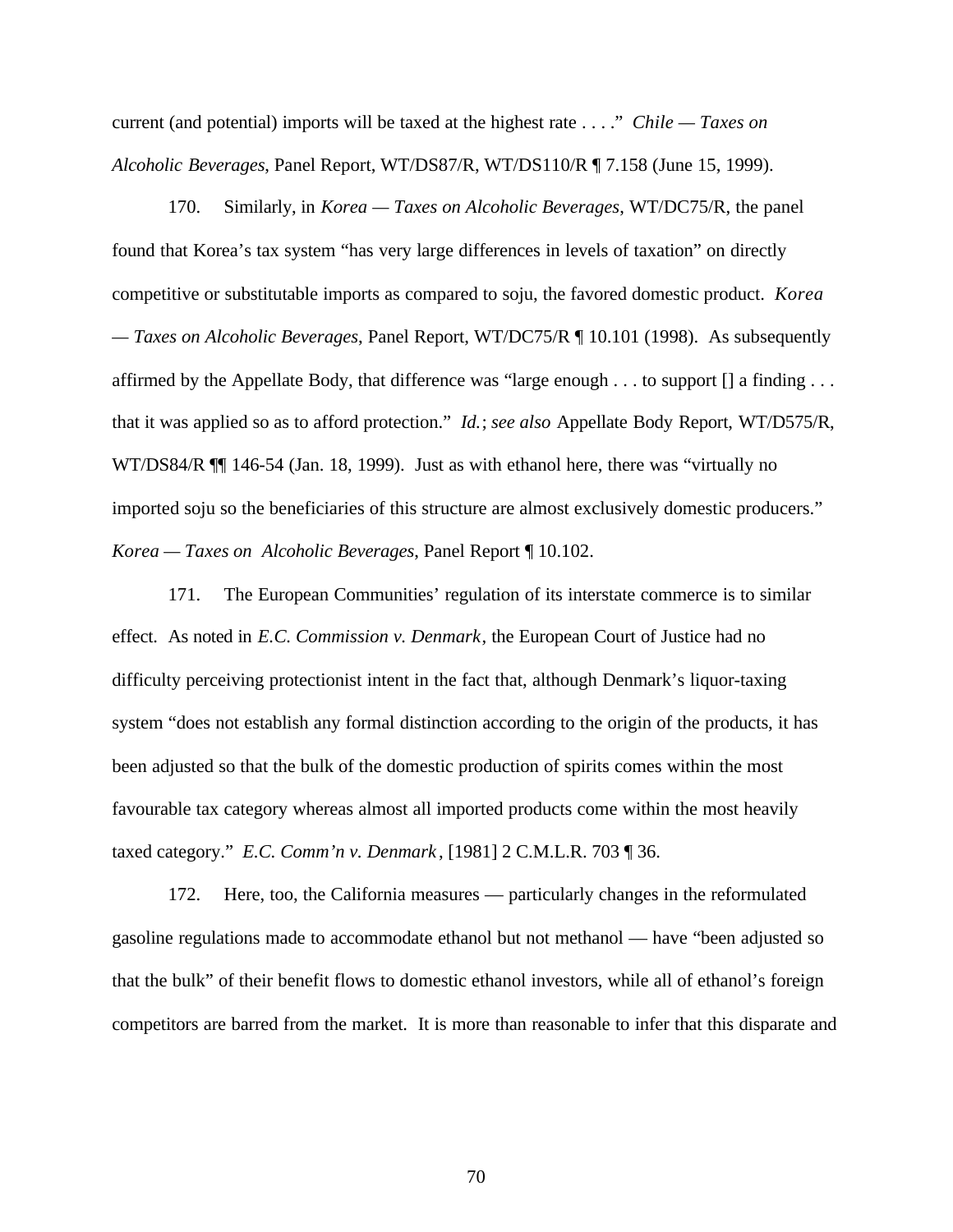foreseeable impact was intentional on the part of the California decisionmakers, including Governor Davis.

173. In short, California's illicit, protectionist intent can be inferred from the immediately foreseeable, disproportionate effect that its measures would have on foreign investors such as Methanex.

# **C. Discriminatory Intent Is Evident In The United States' Traditional Protection Of Its Domestic Ethanol Industry**

174. California's difficulties in establishing a viable ethanol industry, short of actually

banning all competition for ethanol, parallel the national experience in the United States:

Ethanol is so economically inefficient that the *only* way it has been able to compete in the U.S.

marketplace is through subsidies, preferences, and other governmental acts that tilt the playing

field in its favor.

175. Ethanol is prohibitively expensive to produce. Thus, the U.S. federal and state governments heavily subsidize its production. As noted by *Business Week* in 1987:

> Ethanol is homegrown, but its economics are dismal. It costs about \$1.20 a gal. to produce — more than twice the wholesale price of gasoline. The federal government effectively makes up the difference by granting each gallon of gasohol [gasoline mixed with ethanol] a 6¢ a gal. tax exemption — equal to 60 $\varphi$  for each gallon of ethanol. In about 29 states, alcohol also receives additional tax breaks ranging from  $2\phi$  a gal. to  $14\phi$  a gal.

M. Ivey & R. Grover, *Alcohol Fuels Move Off the Back Burner*, Business Week; June 29, 1987, at 100 (FA 108); *see also A Kinder, Fitter President*, The Washington Post, May 22, 1990, at Z11 ("For years the industry has received what amounts to a \$500 million-a-year subsidy in the form of reduced federal gasoline taxes on ethanol sold at the pump.") (FA 110). The federal subsidy per gallon currently stands at \$0.54 per gallon of ethanol. *See* Letter Report from U.S.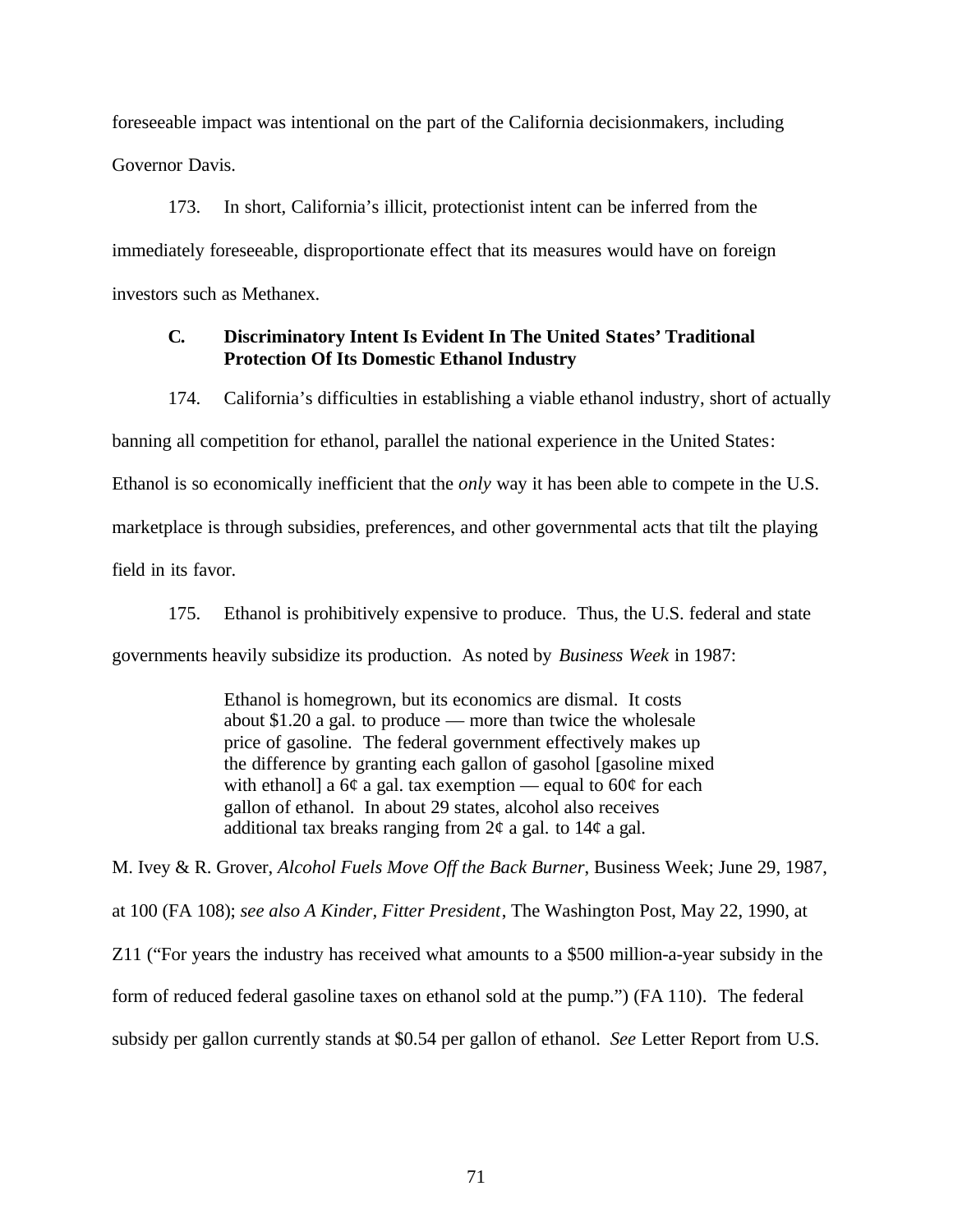Government Accounting Office ("GAO") to Sen. Dianne Feinstein (Feb. 27, 2002), Enclosure I, at 13 ("*GAO Letter to Feinstein, Feb. 2002*") (FA 67).

176. Indeed, the U.S. ethanol industry would not even exist without protectionist measures by the U.S. federal and state governments. In 1997, the U.S. GAO, an investigative arm of the U.S. Congress, reported that, "[a]ccording to the analysts we contacted or whose work we read, the tax incentives allow ethanol to be priced to compete with substitute fuels, such as gasoline and MTBE; thus, *without the incentives, ethanol fuel production would largely discontinue.*" GAO Report 97-41, *Tax Policy — Effects of the Alcohol Fuels Tax Incentives*, at \*4 (Mar. 1997) (emphasis added) (FA 23).

177. The purpose of these subsidies is, plainly and simply, to protect the U.S. ethanol and farming industries from competition: "[E]thanol has historically been a heavily subsidized and protected industry not for its dubious environmental benefits, but because it increases farm income and reduces U.S. dependence on imported oil." J. Soloway, *Environmental Trade Barriers Under NAFTA: The MMT Fuel Additives Controversy*, 8 Minn. J. Global Trade 55, 71 (1999).

178. Beyond subsidies, the U.S. ethanol industry is also heavily protected by tariffs and other political pressures aimed at neutralizing competition from foreign methanol. Ethanol imports are generally subject to an *ad valorem* tariff rate of 2.5 percent per liter and to a further tariff of 14.27 cents per liter (approximately 54 cents per gallon). *See* Harmonized Tariff Schedule of the United States, Revision 4, §§ 2207.10.60, 9901.00.50 (July 12, 2002); *see also GAO Letter to Feinstein, Feb. 2002*, at 13 ("The U.S. generally has a 54 cents/gallon tariff,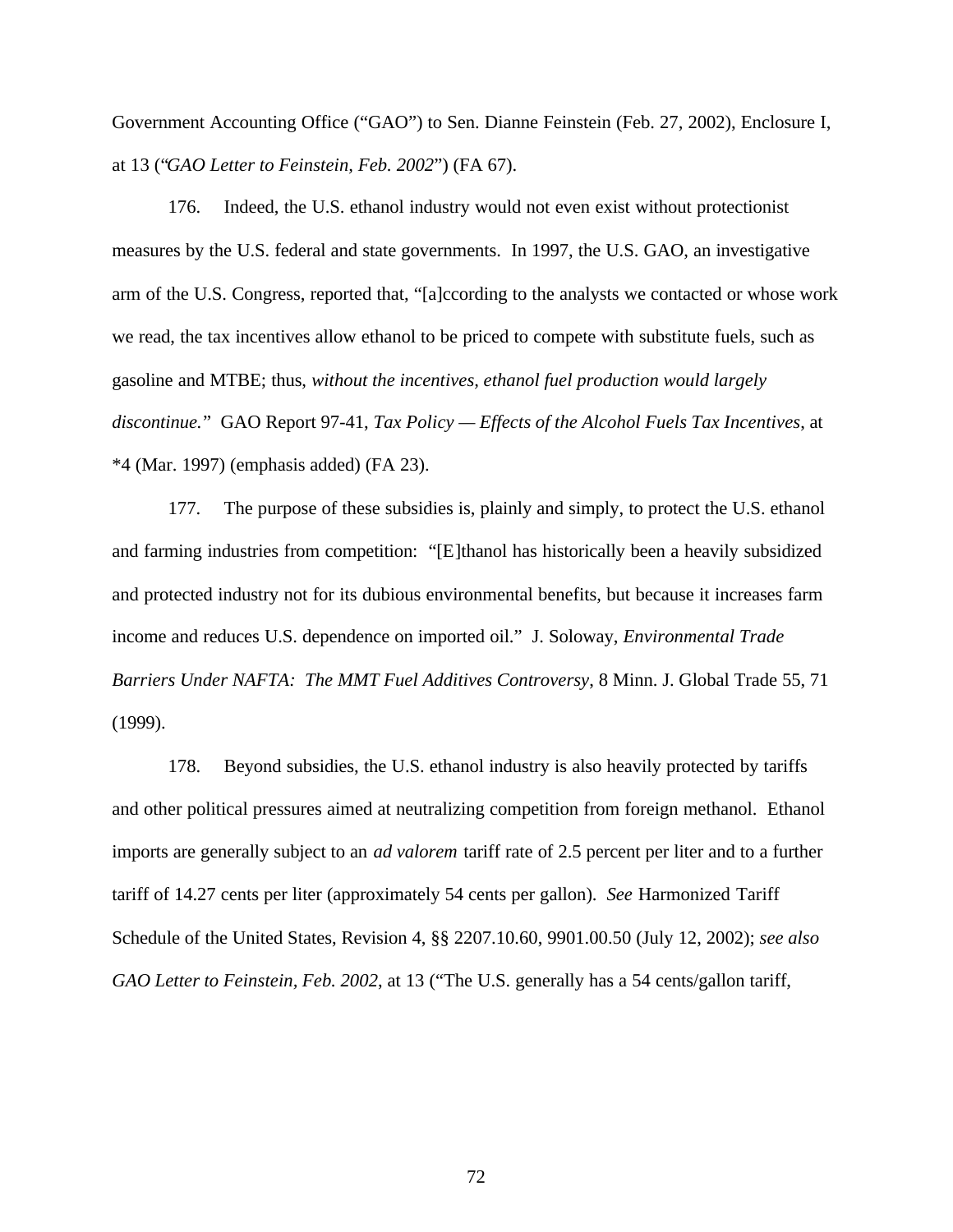which discourages ethanol imports.") (emphasis added) (FA 67).<sup>6</sup> And any move toward even a slight easing of the protection afforded to the dominant U.S. ethanol industry against even the smallest amount of foreign competition has been met with the wrath of numerous U.S. Senators and Representatives, most of whom represent the agricultural states of the United States.

179. On May 14, 1998, Iowa Senator Charles Grassley wrote a letter to President Clinton, claiming to have been "absolutely stunned" to learn that Vice President Gore had agreed to allow four billion liters of Brazilian ethanol into the United States by the end of 1999. Letter from Senator Grassley to President Clinton (May 14, 1998) (FA 65). Senator Grassley declared that he would "take all necessary action to block" such efforts and expressed his strong objection to such an agreement:

> I also request your assurances that you will strongly oppose lifting our ethanol tariffs, which would be devastating to American farmers, rural workers, and national energy security efforts. Congress and American taxpayers have no interest in extending the benefits of the ethanol tax incentive to highly-subsidized foreign ethanol producers. Congress imposed a tariff equal to the ethanol tax incentive available to gasoline marketers to ensure that the U.S. taxpayer-supported benefit is limited to U.S. producers to encourage domestic production.

*Id.*

 $\overline{a}$ 

180. As Senator Grassley recognized, the U.S. ethanol tariff effectively shuts the door

on ethanol imports. In 2001, for instance, only 462 thousands (7 percent) of the 6,378 thousands

 $6$  The only exception to this tariff rate is for ethanol imports from Caribbean countries, which can come in to the United States duty-free if they are produced from feedstock from the Caribbean country, but are subject to a ceiling of seven percent of the U.S. domestic ethanol market (sixty million gallons) if the feedstock is from a non-Caribbean country. *See* 19 U.S.C. § 2703 (a)(1) (2002); *see also* USITC, *The Impact of the Caribbean Basin Economic Recovery Act: Fifteenth Report 1999-2000*, at 4 n.17 (Sept. 2001). In any event, imports from Caribbean countries are minor, comprising only approximately three percent of the domestic market in 2000. USITC, *The Impact of the Caribbean Basin Economic Recovery Act: Fifteenth Report 1999-2000,* at *66*.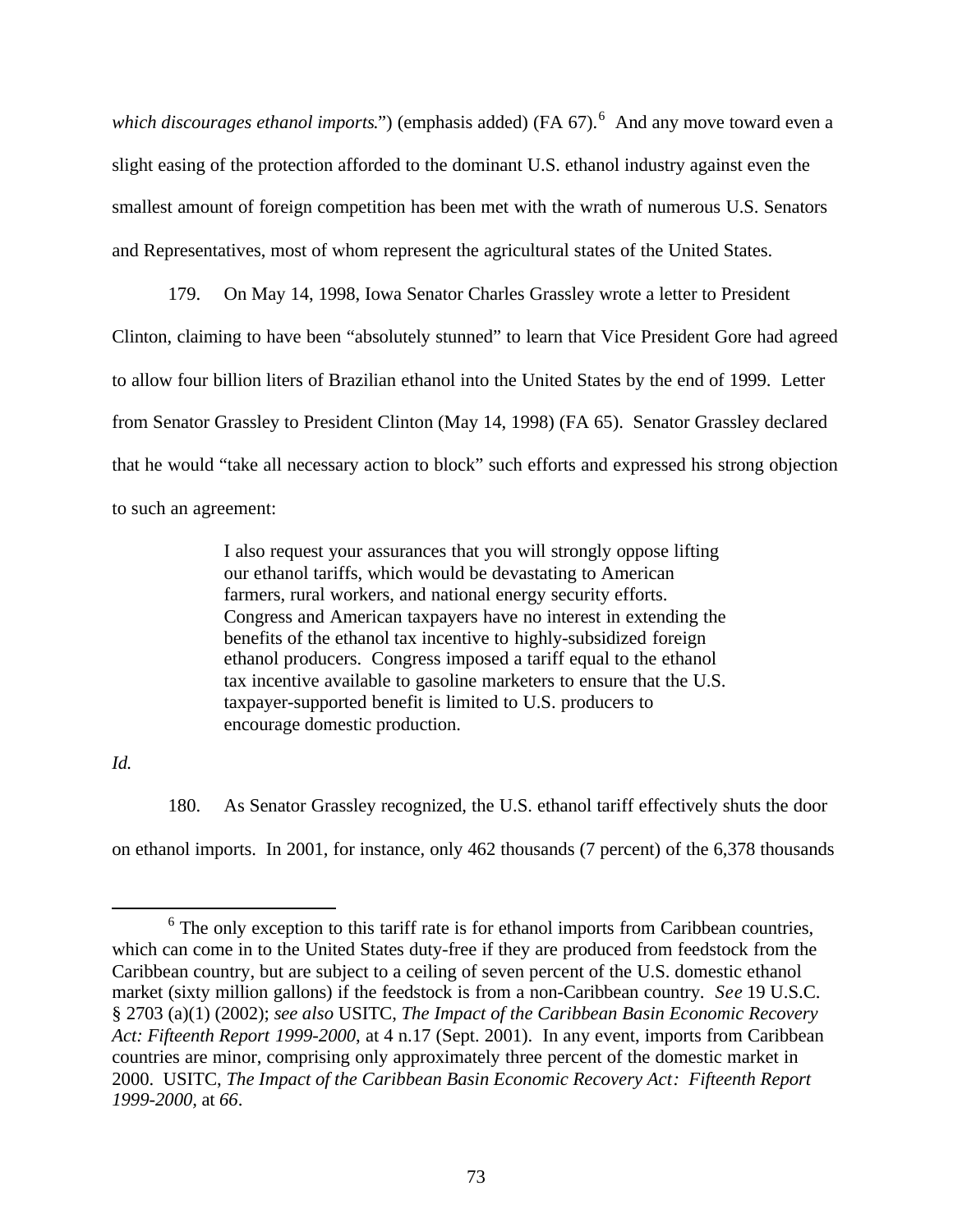of metric tons of ethanol consumed in the United States was produced outside the United States. *See* CEH Report, *Ethyl Alcohol*, at 29, 57 (FA 13). By way of comparison, nearly 64 percent (5,427 thousands of metric tons) of the methanol consumed in the United States that year was produced in other countries, 46 percent of which was supplied by Methanex. *See* United States Market Data Tables (FA 166).

181. Despite the extensive subsidies, "[t]he relatively high cost of ethanol production . . . remain[s] as [an] important constraint[] on [its] use." U.S. Dep't of Agric., *Bioenergy and Energy Alternatives: Program Rationale*, *available at*

http://www.nps.ars.usda.gov/programs/programs.htm (last visited Oct. 26, 2002) (FA 41). Consequently, at the urging of the ethanol industry's powerful political lobby, proposals to ban its biggest competitors — methanol and methanol-based MTBE — have become a staple of U.S. legislative action at both the federal and state level.

182. In fact, even as Methanex prepares this fresh pleading, the U.S. Congress is working to enact new federal protections for the domestic ethanol industry. Although the final details are still being worked out, the legislation is intended to "require gasoline refiners to triple their use of corn-based ethanol." D. Morgan, *In Energy Bill, a Daschle Nod to Key Farm States*, The Washington Post, Feb. 19, 2002, at A4 (FA 120). In addition, the legislation calls for a ban on "the use of ethanol's principal competitor, the petrochemical MTBE." *Id*.

183. As with the California measures at issue in this case, there is no question that the current federal proposal to ban methanol-based MTBE, and mandate the use of ethanol, is driven by pure protectionism. As a senator from ADM's home state of Illinois has explained while pushing the proposal:

> Where we come from, ethanol is a big deal. It is a big deal because we have a lot of corn growers, farmers who need to have a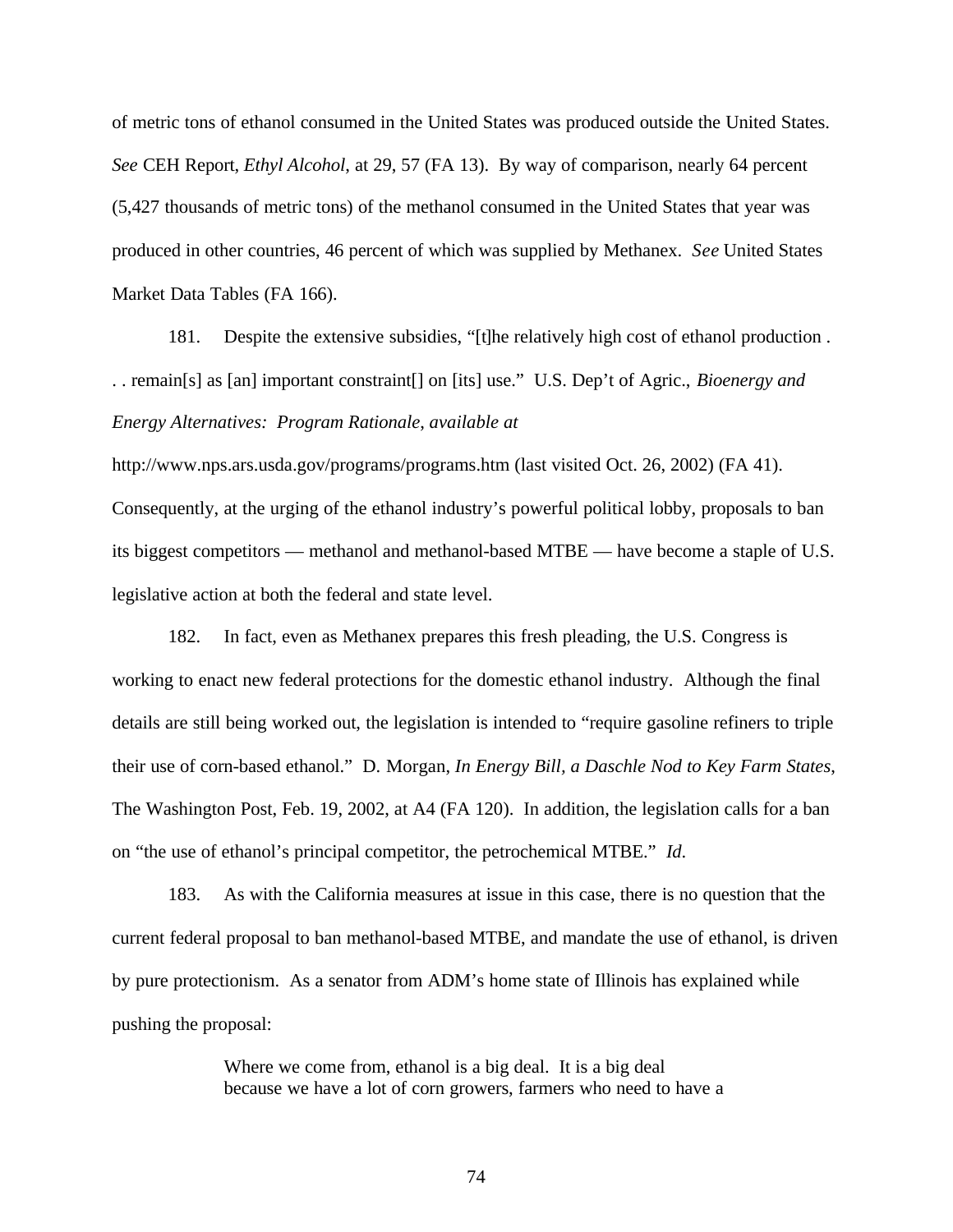better price for their corn. They need increased demand for their sales in the United States and overseas, and we know the ethanol industry consumes about 1 out of every 6 acres of corn across America. So as we increase the demand for ethanol in America, we increase the demand for corn, raising the prices and helping our farmers to sustain their farm operations . . . ."

148 Cong. Rec. S1805, 1806 (Mar. 13, 2002) (statement of Sen. Durbin discussing S. 517).

184. Senator Grassley of Iowa (another agricultural state) — the same Senator who

claimed to be "absolutely stunned" at the prospect of importing ethanol from Brazil — added:

Today, more than ever, our national security is at risk because of our dependence upon foreign energy. Today, more than ever, the Middle East oil and MTBE producers, have us literally, over the barrel. More than ever. That is the biggest change since the time California and New York Senators supported replacing Middle East oil and MTBE with home grown renewable and alternative fuels.

148 Cong. Rec. S2556, 2561 (Apr. 11, 2002) (statement of Sen. Grassley discussing S. 517).

185. Frustrated by California's desire to buy time for its in-state ethanol industry to

develop, Grassley went on to complain that California's Senators had "come to the floor of the Senate, to offer an amendment which will help assure that Middle East oil and MTBE producers maintain and increase their grip over the United States. Today, seventy-five percent of the MTBE California uses, is produced by foreigners." *Id.* Whether erroneously or purposely, he also claimed that "Saudi Arabia is the largest supplier of California MTBE." *Id.* Separately, Grassley observed: "Today, California has only seven refiners, and its two largest sources for MTBE are foreign. In sharp contrast, there are 61 ethanol plants in 19 States in the United States — two of which are in California." *Id.*

186. The same protectionist themes echo throughout the legislative record. Representative Tom Osborne of Nebraska (yet another agricultural state) has argued: "They [California] do not have to import ethanol. It is not a Midwest deal. It should not be an issue.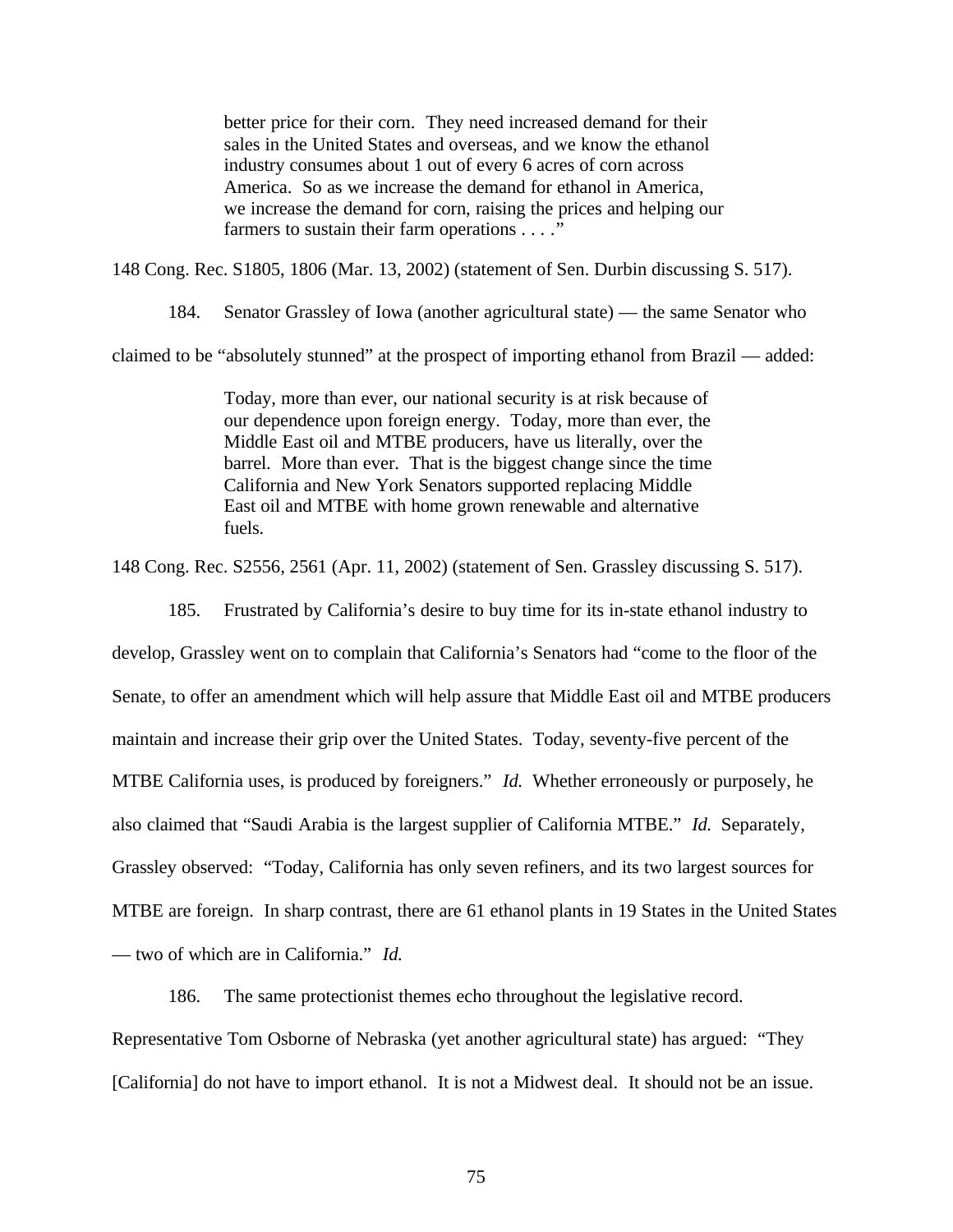The money stays in the United States. Ethanol produces over \$4 billion of income for the farm economy in the United States." 147 Cong. Rec. H5127, 5138 (Aug. 1, 2001) (statement of Rep. Osborne).

187. Senator Voinovich of Ohio (another state with a significant agricultural business) has commented: "For both national security reasons, particularly now, and as part of a comprehensive energy policy, it is crucial that we become less dependent on foreign sources of oil and look more to domestic sources to meet our energy needs, and ethanol is an excellent domestic source." 148 Cong. Rec. S1805, 1810, (Mar. 13, 2002) (statement of Sen. Vionovich discussing S. 517).

188. Earlier statements by then-EPA Administrator Carol Browner leave no doubt that efforts to justify banning "foreign" MTBE are a mere pretext for the United States' protectionist goals. In an August 12, 1999 press conference, Browner announced that the EPA "will only be supportive of any legislation" to ban MTBE "if it protects all of the opportunities that exist for ethanol." White House, *Press Briefing by EPA Administrator Carol Browner, DOE Assistant Secretary for Renewable & Energy Efficiency Dan Reicher, USDA Deputy Chief Economist Joseph Glauber, and Deputy Assistant to the President for Environmental Issues Roger Ballantine* (Aug. 12, 1999).

189. Not surprisingly, the domestic ethanol industry is helping to drive this proethanol, anti-foreign-methanol-and-MTBE agenda. The Renewable Fuels Association ("RFA"), which describes itself as "[t]he voice of the ethanol industry," has lobbied heavily in favor of the proposal, arguing that "[e]thanol is a national security issue. The use of ethanol directly displaces imports of foreign oil and gasoline additives, including MTBE. Today, ethanol reduces the need to import 128,000 barrels a day of oil and MTBE." RFA, *Ethanol and Energy Security*,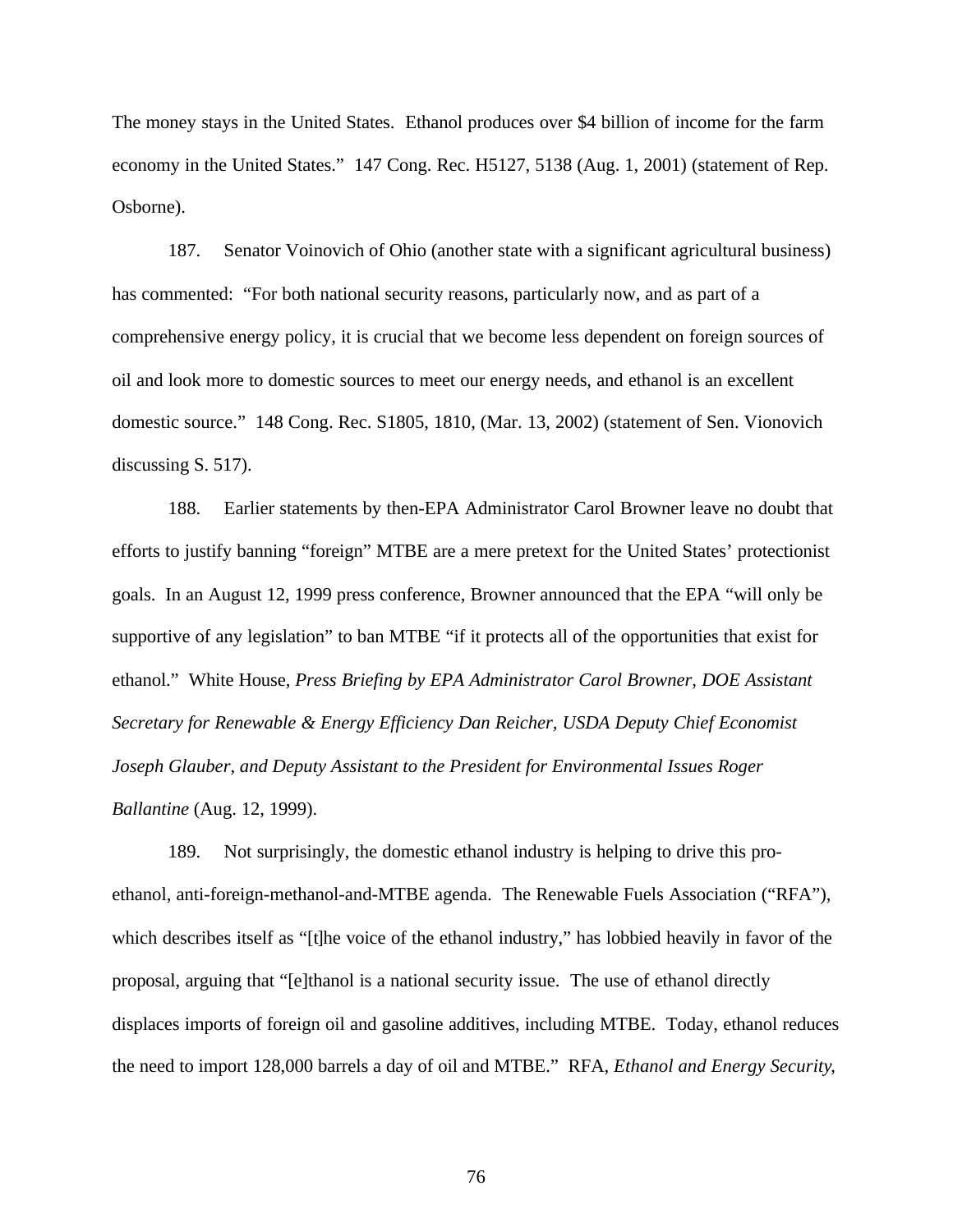*available at* http://www.ethanolrfa.org/factfic\_ensec.html (last visited Nov. 1, 2002) (FA 176). Even the ethanol lobby recognizes, overtly, that banning other oxygenates results in a "direc[t] displace[ment]" of those oxygenates with ethanol.

190. This is naked, nationalistic protectionism — banning "foreign" products to sustain local, domestic industries. Yet this is nothing new where ethanol and its competitors are concerned: These same nationalistic biases infect policymaking at all levels of the U.S. government — national, state, and local. These evidential materials further support the conclusion that the California measures were motivated by the same illicit protectionist intent that has infected every U.S. measure dealing with "domestic" ethanol and its "foreign" competition.<sup>7</sup>

# **D. Discriminatory Intent Can Be Inferred From The Fact That MTBE — An Effective And Environmentally Beneficial Product — Was Banned, While Dangerous Chemicals Were Not**

191. In analyzing the particular California measures at issue in this case, the state's discriminatory intent is further demonstrated by the unreasonableness of its justifications for first singling out MTBE alone for a ban, and then banning all oxygenates *but* ethanol. Although California has attempted to justify its actions on the basis that they were necessary to protect its water resources, MTBE enters groundwater because of leaking underground gasoline storage tanks — and those same leaking tanks also leach other and, in contrast to MTBE, dangerous chemicals into drinking water, such as benzene. Yet benzene — a known carcinogen that is present in all gasoline — was not banned. The obvious lack of fit between the purported end and

 $\overline{a}$ 

<sup>&</sup>lt;sup>7</sup> While Methanex already possesses substantial evidence related to California's desire to create such an industry, it believes the Tribunal would benefit from an even more extensive exposition of such evidence. Accordingly, Methanex has requested additional evidence — such as those documents concerning ADM and other ethanol producers' involvement in the California oxygenate market — related to California's efforts to create its own ethanol industry and how the measures at issue in this case helped further those efforts.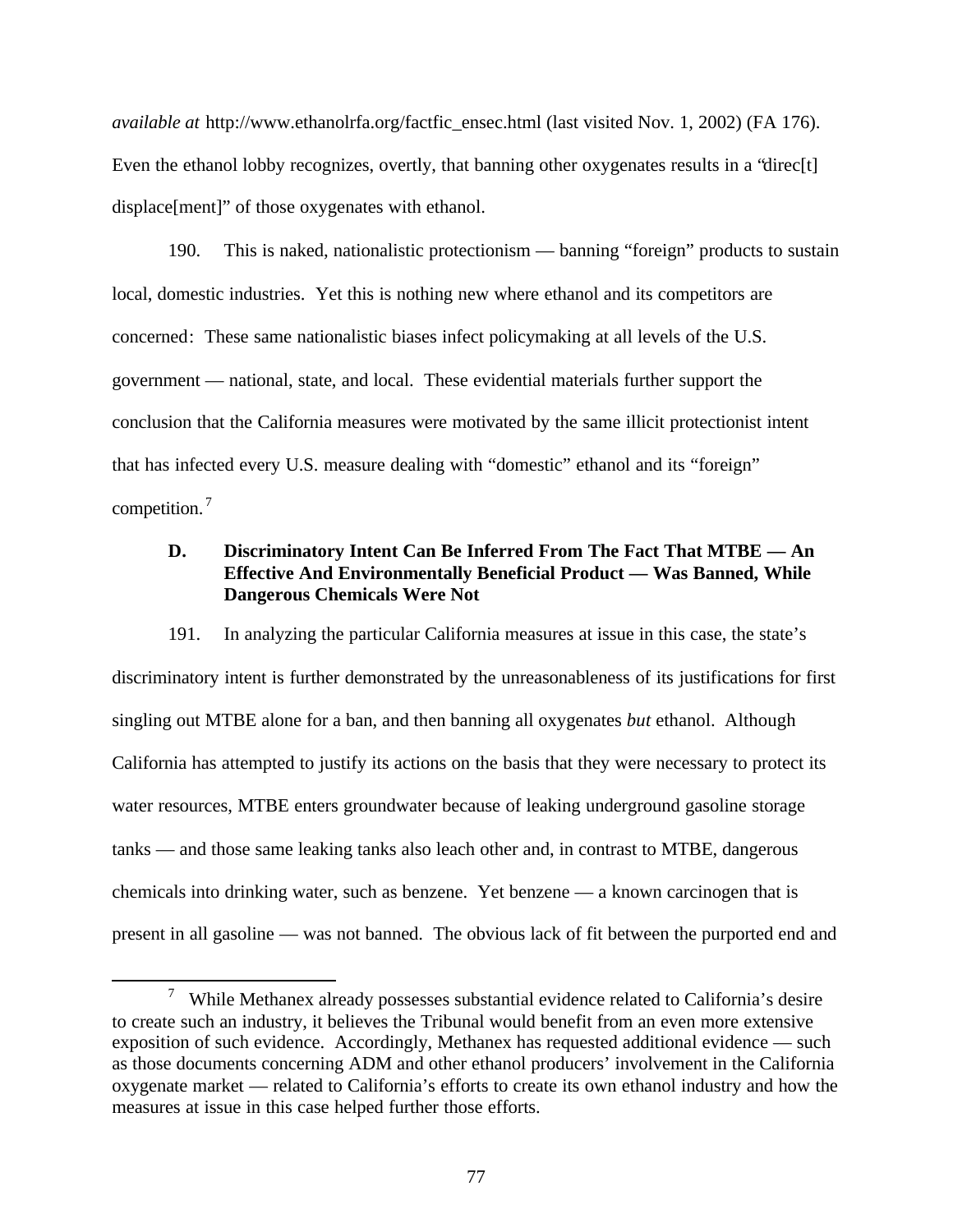the prescribed means, particularly when combined with the other, blatantly protectionist goals set forth in the California measures, should, under the evidential principles outlined in Section IV(A), above, compel any factfinder to find an illicit motive.

192. MTBE is not only a safe and effective product; it is responsible for significant environmental gains in California, the United States generally, and throughout the world. *See, e.g.*, Cal. EPA, *MTBE Paper*, at 7 (recounting environmental achievements of California's MTBE-based Cleaner Burning Gasoline program) (FA 10). Indeed, as the Executive Order banning MTBE itself recognizes, the true problem was, and is, "leaking underground fuel storage tanks." Exec. Order D-5-99.

193. But rather than address this real threat to California's water resources — a matter of simply enforcing existing laws against leaking gasoline USTs — the Executive Order attacked only one of the consequences of leaking gasoline tanks, and ignored all of the truly dangerous consequences of leaking gasoline USTs, including the release of benzene and ethanol (also a known carcinogen), as well as other toxic chemicals, into California's water supply. The MTBE ban did *absolutely nothing* to stem the continuing flow of these toxins into California's drinking water — it simply banned one, "foreign" component of gasoline.

194. Enforcing California's existing gasoline UST laws was both an achievable and scientifically more sound alternative to simply banning MTBE and replacing it with domestic ethanol. In fact, even California itself has had to acknowledge that "strengthened underground storage tank requirements and enforcement have significantly decreased the volume and rate of MTBE discharges since Executive Order D-5-99 was issued in March of 1999." Exec. Order D-52-02; *see also* Section V(D), above (discussing the rapid decline in MTBE detections as a result of California's belated enforcement of existing gasoline UST laws). Protectionist intent can thus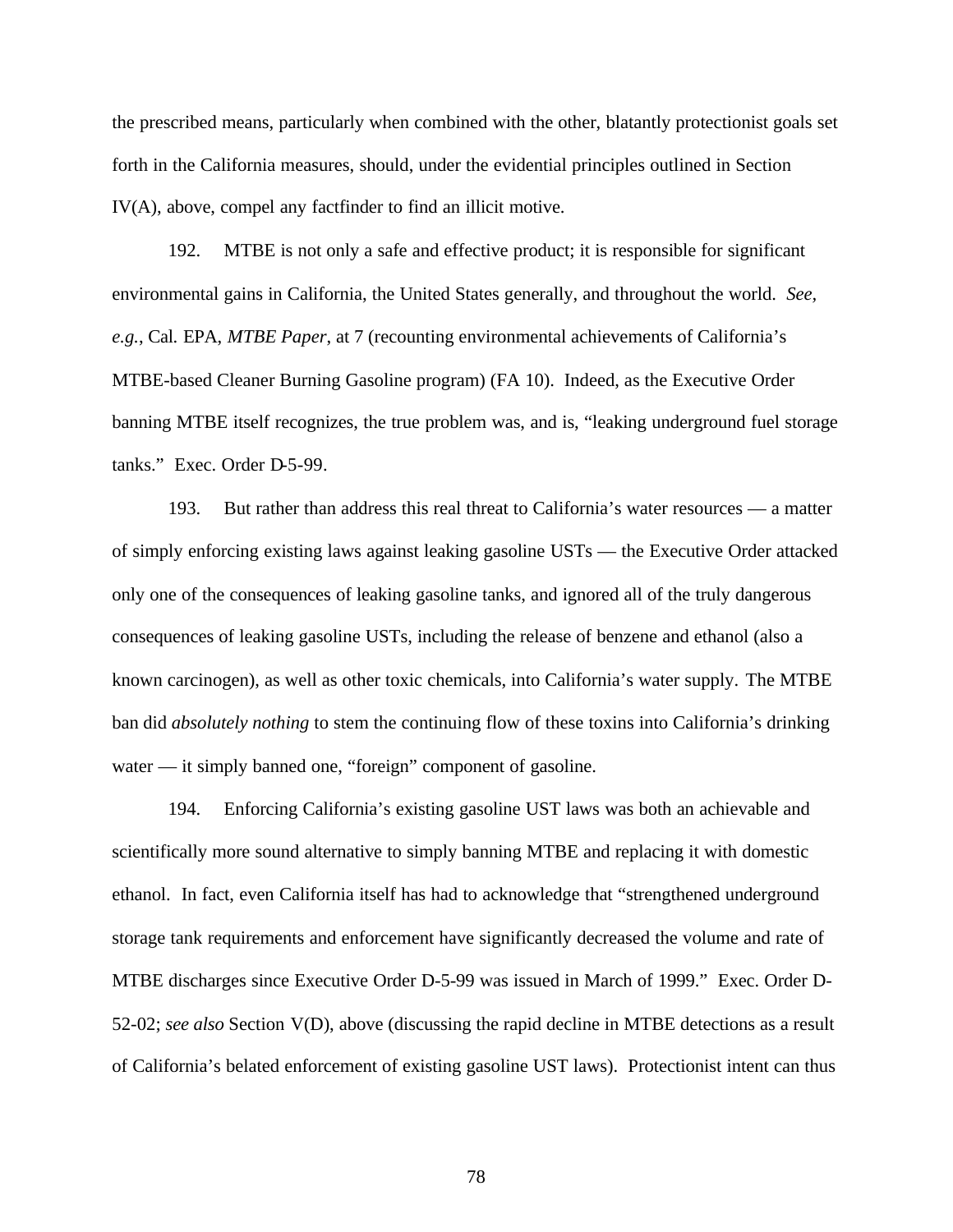be inferred from the fact that the California measures banning MTBE and methanol were neither necessary to fix, nor were they even capable of fixing, the environmental concerns on which they were purportedly based.

195. Protectionist intent can also be inferred from the fact that California has not rescinded the measures even though its belated enforcement of existing gasoline UST laws is eliminating the very concerns on which it purports to justify those measures. To the contrary, at least one fuel specialist with the CEC has "noted that despite recent evidence that MTBE contamination in California is not as bad as first thought, there is virtually no chance that the governor will rescind the decision to ban the oxygenate. 'There's too much momentum political and otherwise — not to go forward with the ban.'" *California Nearing Decision on MTBE Ban Deadline*, Platts Alert News Services, Sept. 20, 2001 (quoting Gordon Shremp), *available at* http://www.platts.com/mtbe/related.shtml (last visited Nov. 1, 2002) (FA 85). As one report put it:

> The bottom line is that reports of LUSTs are in decline, claims against the California LUST Cleanup Fund are in decline, and reports of MTBE detections in groundwater-based drinking sources are in decline (Table 4). The risk of MTBE to the environment was overstated in the U.C. MTBE study and, in reality, has been drastically reduced. *The remaining issue of retaining MTBE in California gasoline versus assured gasoline supply problems and unavoidable price increases is — one of political and public perception.*

J. White, *California Tank Program More Protective: The Proof Is in the Improvements and the Performance*, at 5 (July 20, 2001) (emphasis added) (FA 43).

196. Protectionist intent can also be found in the existence of less protectionist means of achieving the ban's purported goals. When a state has two or more viable means for achieving an ostensibly legitimate objective, yet chooses to employ the most protectionist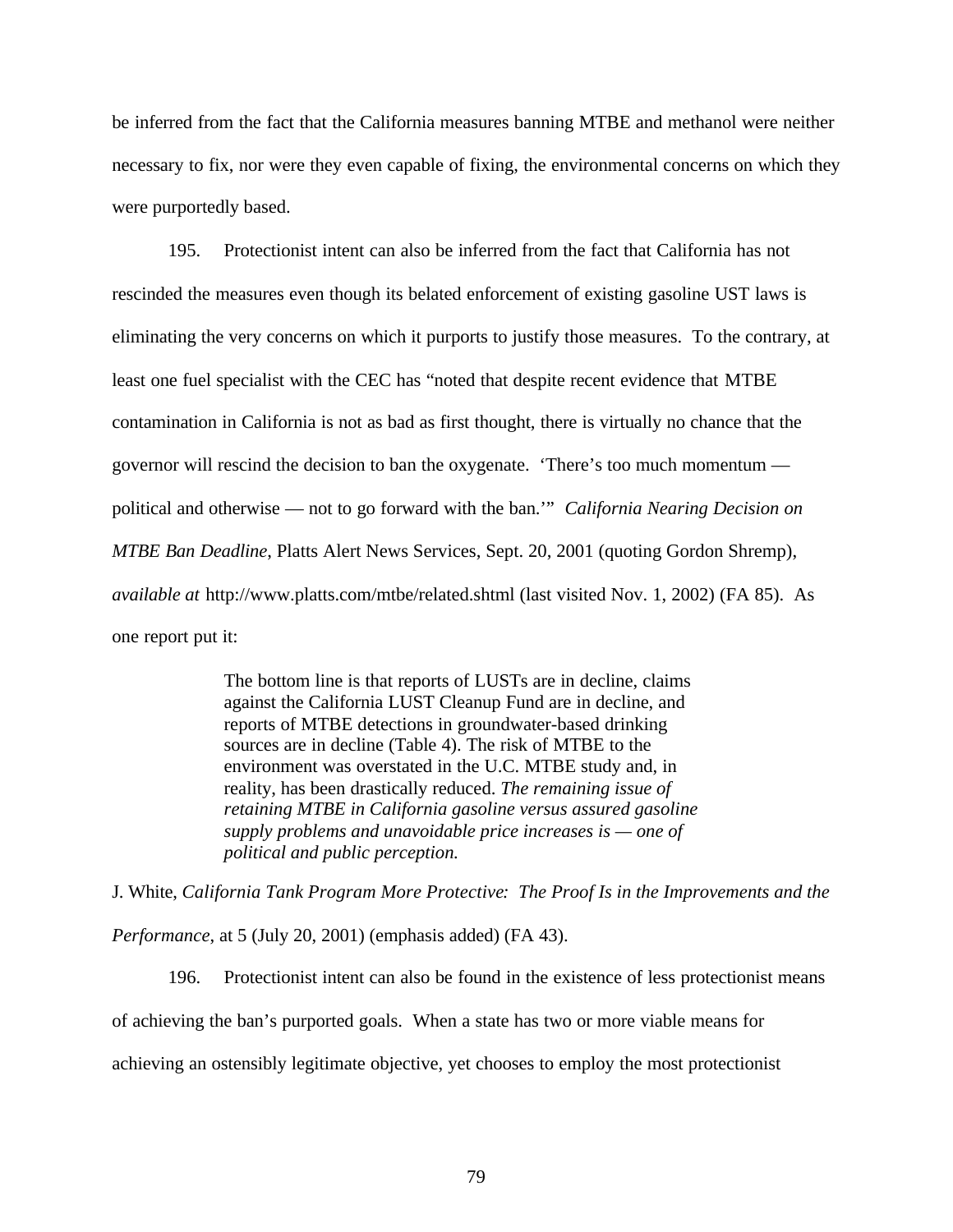alternative rather than the least protectionist one, national and international tribunals alike regularly infer protectionist intent from that fact. *See generally* Section IV(B), above.

197. In the *Washington State Apple* case, the State of North Carolina banned all grade labeling of closed containers of apples other than the applicable U.S. federal grade; the effect of this ban was to prevent apples grown in the State of Washington — the largest producer of apples in the U.S. — from bearing the Washington State grades, which were more exacting than the U.S. federal grading system. 432 U.S. at 337. North Carolina claimed that it was simply imposing a neutral requirement designed to protect its citizens from "deception and confusion." *Id.* at 340. But the U.S. Supreme Court did not credit that excuse, noting that if North Carolina had really wanted only "to eliminate the problems . . . created by the multiplicity of differing state grades . . . it appears that nondiscriminatory alternatives to the outright ban of Washington State grades are readily available." *Id.* at 353-54. "For example, North Carolina could effectuate its goal by permitting out-of-state growers to utilize state grades only if they also marked their shipments with the applicable USDA labels." *Id.* at 354.

198. In *Dean Milk*, the U.S. Supreme Court similarly found that if the City of Madison had only wanted to ensure the safety of its milk, "reasonable and adequate alternatives are available" without discriminating against commerce from outside the state. 340 U.S. at 354.

> To permit Madison to adopt a regulation not essential for the protection of local health interests and placing a discriminatory burden on interstate commerce would invite a multiplication of preferential trade areas destructive of the very purpose of the Commerce Clause.

*Id.* at 356; *see also C&A Carbone, Inc. v. Clarkstown*, 511 U.S. 383, 393 (1994) ("Clarkstown has any number of nondiscriminatory alternatives for addressing the health and environmental problems alleged to justify the ordinance in question. The most obvious would be uniform safety regulations enacted without the object to discriminate."); *Fort Gratiot Sanitary Landfill, Inc. v.*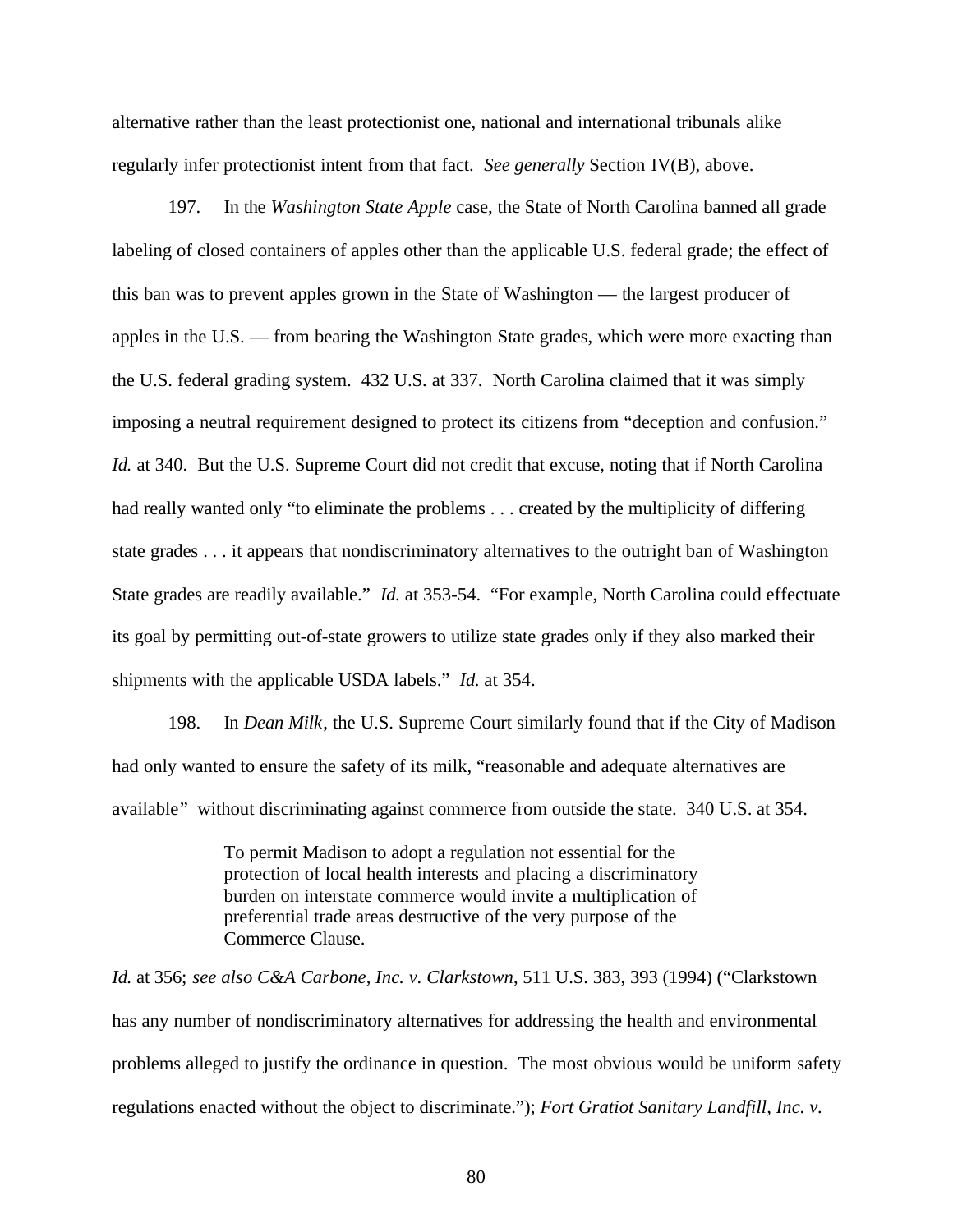*Mich. Dep't of Natural Resources*, 504 U.S. 353, 367 (1992) (finding "no valid health and safety reason" for discriminating against out-of-state waste where the state "could attain [its] objective without discriminating").

199. In this case, if California truly had been concerned with protecting its water supply, it could have fixed its leaking gasoline underground storage tanks or enforced its UST laws. Indeed, it could have prohibited the future use of such tanks unless and until the problem was fixed, as required by federal law. 40 C.F.R. §§ 280.40, 280.7. At a minimum, California could have banned the use of *all* potentially harmful chemicals leaking from its underground gasoline storage tanks — including ethanol — and not just MTBE. The fact that it did not do so, but instead chose to ban a single component of gasoline, and the only one publicly identified as "foreign," compels the conclusion that the ban was motivated by protectionist rather than environmental concerns.

200. Finally, protectionist intent can be inferred from the fact that the California measures will not achieve their stated purposes. In the *Washington State Apple* case, North Carolina attempted to defend its ban on state grading labels by arguing that it was necessary "to eliminate the problems of deception and confusion created by the multiplicity of differing state grades." 432 U.S. at 353. But the Supreme Court had no trouble seeing through that argument, noting that any law "permit[ting] the marketing of closed containers of apples under *no* grades at all . . . can hardly be thought to eliminate the problems of deception and confusion." *Id.* (emphasis in original).

201. The same is true for the MTBE labeling requirement. Executive Order D-5-99 attempted to justify the MTBE labeling requirement as necessary "[i]n order that consumers can make an informed choice on the type of gasoline they purchase." Exec. Order D-5-99 ¶ 7. But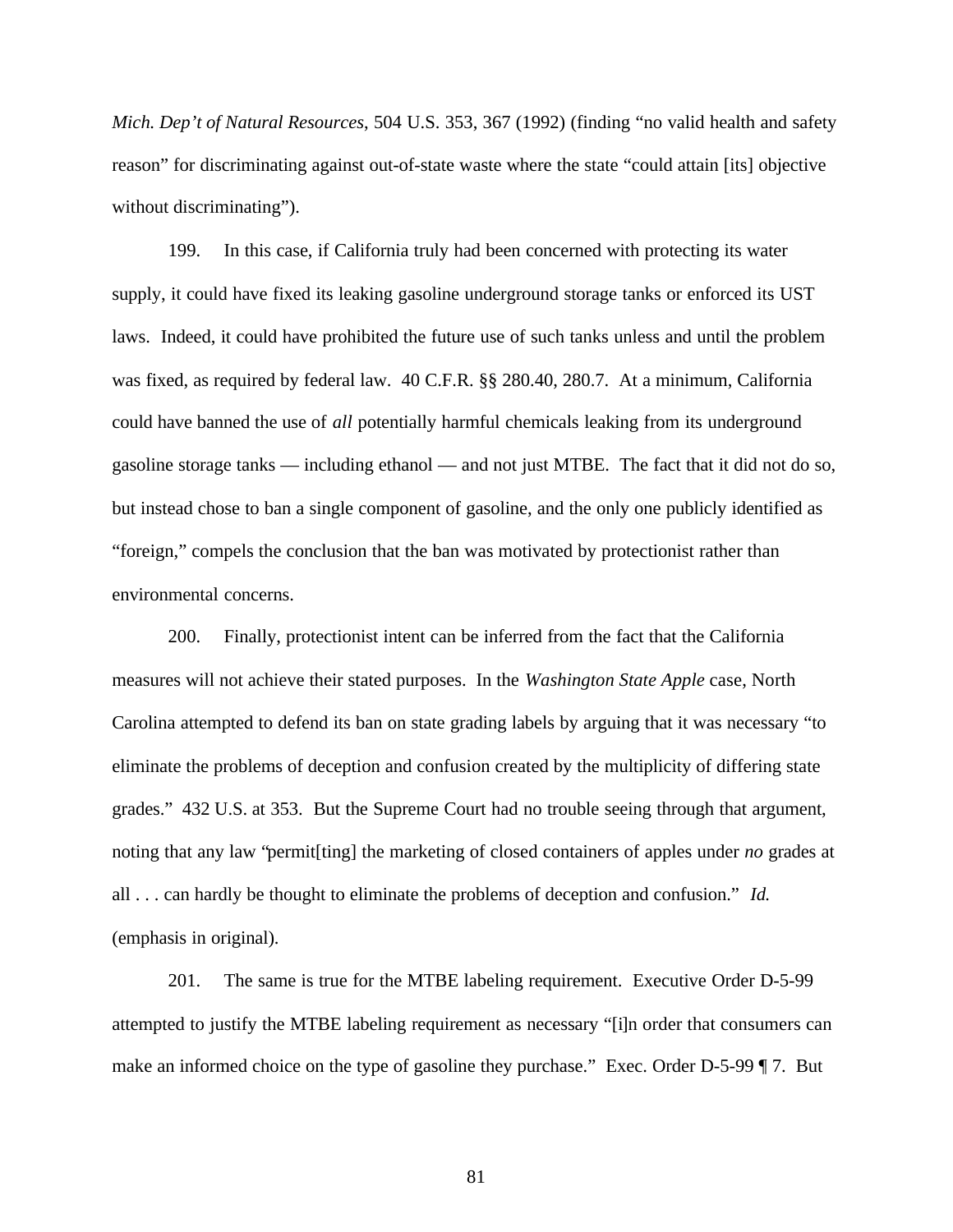the labeling requirement does nothing to inform consumers that their gasoline may contain ethanol, or benzene, or any of a host of other toxins. If California had truly wanted informed consumers, *all* of gasoline's potentially harmful components would be identified at the pump. Yet only MTBE was singled out for this treatment. In the words of the U.S. Supreme Court, requiring labels identifying only MTBE "can hardly be thought to" create informed consumers. *Wash. State Apple*, 432 U.S. at 353. It can thus be inferred that California's real intent was to stigmatize MTBE, create a public perception that MTBE alone is a "dangerous" product, and thus hamper MTBE's ability to compete with ethanol.

#### **E. Discriminatory Intent Can Be Inferred From The Role That ADM Played In Securing The California Ban On Its Competitors**

202. Archer Daniels Midland ("ADM") plays a central role in all of the U.S. federal and state governments' favoritism of ethanol. It thus comes as no surprise that ADM is at the center of the California measures as well. The role of ADM's secret, and ultimately successful, efforts at influencing the state decisionmaking process yields a series of conclusions, all of which demonstrate the "legally significant connection" between the California measures and their damage to Methanex.

203. It is worth noting two important points up front. *First*, the conclusions to be drawn from ADM's role in securing adoption of the California measures are not in any way necessary to prove California's discriminatory intent. That intent is readily inferred from the wealth of other evidence in this case. But the facts and circumstances of ADM's involvement nevertheless explain *how* that discrimination came about, thereby making the inference that much more certain. *Second*, ADM's role in the promulgation of the California measures was not limited to simply ensuring adoption of the measures once they were proposed. To the contrary,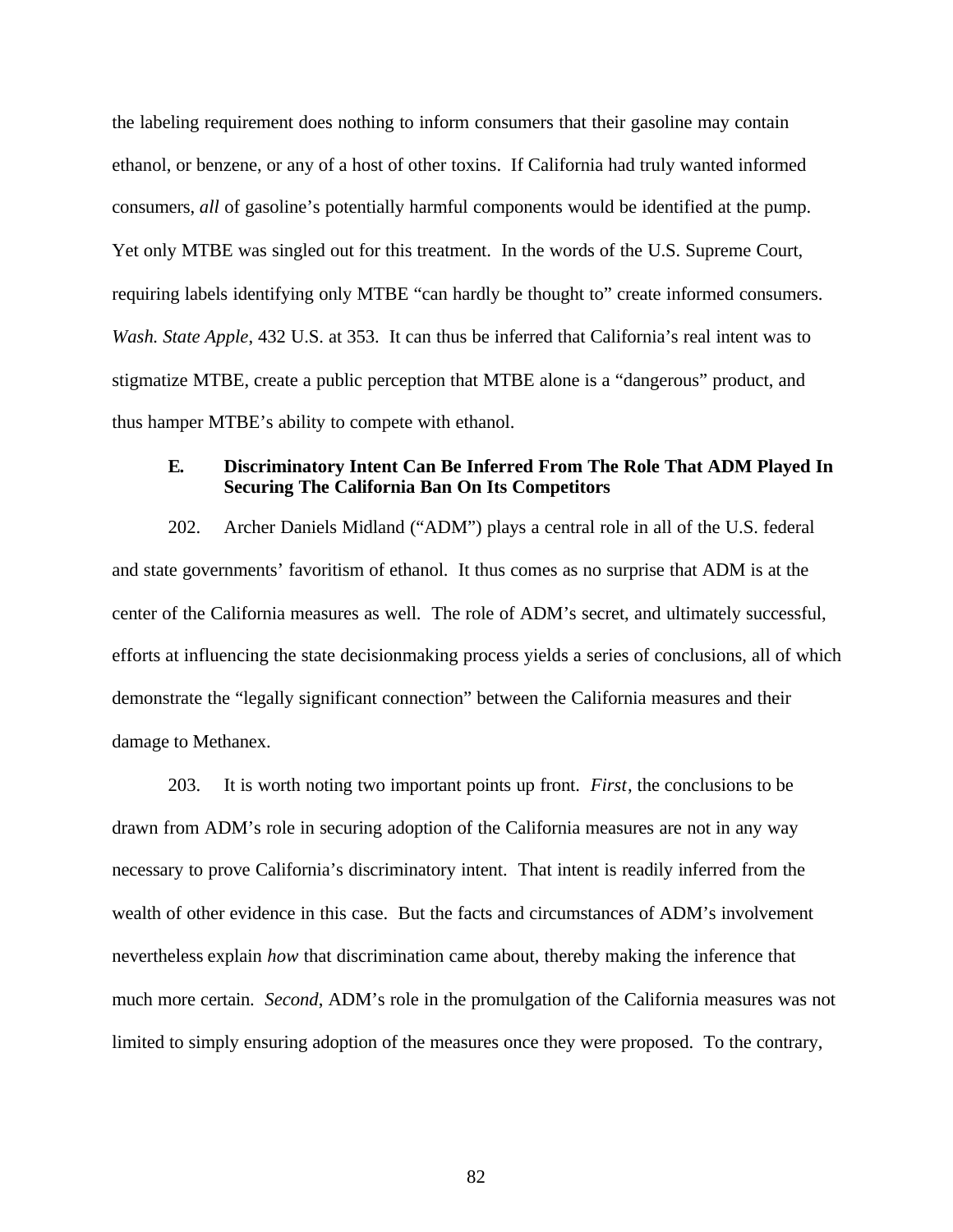ADM played a central role in creating the hysteria leading up to proposal of the measures in the first place.

204. In fact:

The assault on the use of MTBE in California has been the product of a well financed, organized, negative media and public profile campaign orchestrated by Archer Daniels Midland's top executives, and the resulting hysteria created by ADM and conservative radio talk show hosts.

Over time (1996 to March of 1999), this "created hysteria" (and the inability to promptly solve the Santa Monica [gasoline] tank and pipeline leak problem) wore out all of California's rational thinking.

F. Potter, *Good politics in Iowa won't make good policy in Washington*, World Refining, Vol. 8,

Issue 5, July 1, 1999 (FA 130). Two Los Angeles Times reporters investigating the ethanol industry's "shadowy world of influence peddling" described the undercover campaign as one that "serves as a cautionary tale for California consumers, who are being bombarded through radio talk shows and news outlets with information challenging the safety of the petroleum additive, which is called MTBE." S. Fritz and D. Morain, *Stealth Lobby Drives Fuel Additive War*, L.A. Times, June 16, 1997, at A1 (FA 101).

# **1. Rather Than Compete On The Merits, ADM Has Secured Its Market Domination Through Political Contributions and Lobbying**

205. ADM *is* the U.S. ethanol industry. *See, e.g.*, *Ethanol's Benefits Are Suspect, Fail to Withstand Close Scrutiny*, Oil Daily, July 20, 1987, at 8 (describing ADM as "the agribusiness Goliath which dominates the domestic ethanol industry") (FA 94). "There's no industry in the world that's so dominated by one company." M.J. Weiss, *The High-Octane Ethanol Lobby*, N.Y. Times, Apr. 1, 1990, § 6 (Business World Magazine), at 19 (quotation marks omitted) (FA 144). In fact, ADM's share of the domestic ethanol market is thirty percent larger than the next seven largest ethanol producers' shares *combined*, and growing*.*. *GAO Letter to*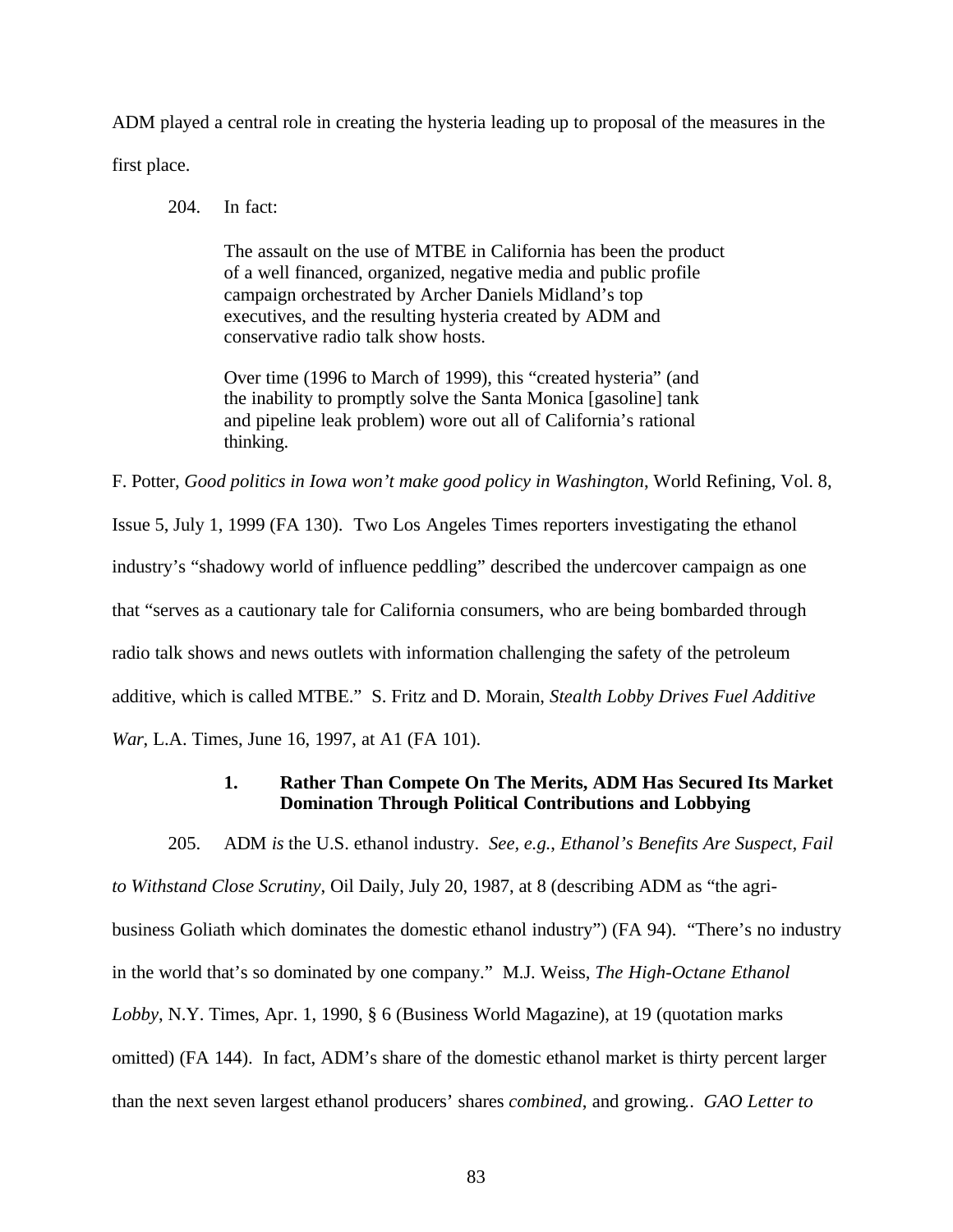*Feinstein, Feb. 2002*, at 22 (FA 67); *see also* P.H. Sim and S. McElligott, *Ethanol Demand to Surge on Switch from MTBE*, Chemical Week, Sept. 18, 2002, at 39 (FA 137).

206. As a consequence of ADM's market dominance, ADM is also "the largest beneficiary" of the federal tax subsidies for ethanol. *Ethanol Not Doing Job*, Chicago Daily Herald, June 25, 2000, at 16 (FA 93). "Each dollar of ADM profit from ethanol costs taxpayers thirty dollars" as a result of the subsidies. J. Lieber, *Rats in the Grain: The Dirty Tricks and Trials of Archer Daniels Midland* 96 (2000) (FA 70). John Bovard, who is a political analyst for the CATO Institute, described ADM as "the most prominent recipient of corporate welfare in recent U.S. history." J. Bovard, *Corporate Welfare Fueled by Political Contributions*, Business & Soc'y Rev., No. 94, June 22, 1995, at 22 (FA 81). In total, "about 43 percent of ADM's profits came from subsidized products" in the 1990s, so that "ADM had become the number one recipient of corporate welfare." Lieber, *supra*, at 99. (FA 70)

207. ADM has secured its favored position through "a potent lobbying force, [whose] advocates on Capitol Hill include a dozen or more powerful Midwestern representatives and senators." Ivey & Grover, *supra*, at 100 (FA 108). As some critics have observed, "the ethanol industry is trying to win through political muscle what it hasn't been able to prove through clean air studies." T. Landis & J.B. Austin, *Commercial News*, Gannett News Service, Sept. 23, 1993 (FA 111).

208. Indeed, ADM has expressly acknowledged that the company does not believe in free and open competition. In 1995, ADM's then-chairman Dwayne Andreas told a reporter that "[t]here isn't one grain of anything in the world that is sold in a free market. Not one! The only place you see a free market is in the speeches of politicians. People who are not in the Midwest do not understand that this is a socialist country." Bovard, *supra*, at 22 (FA 81).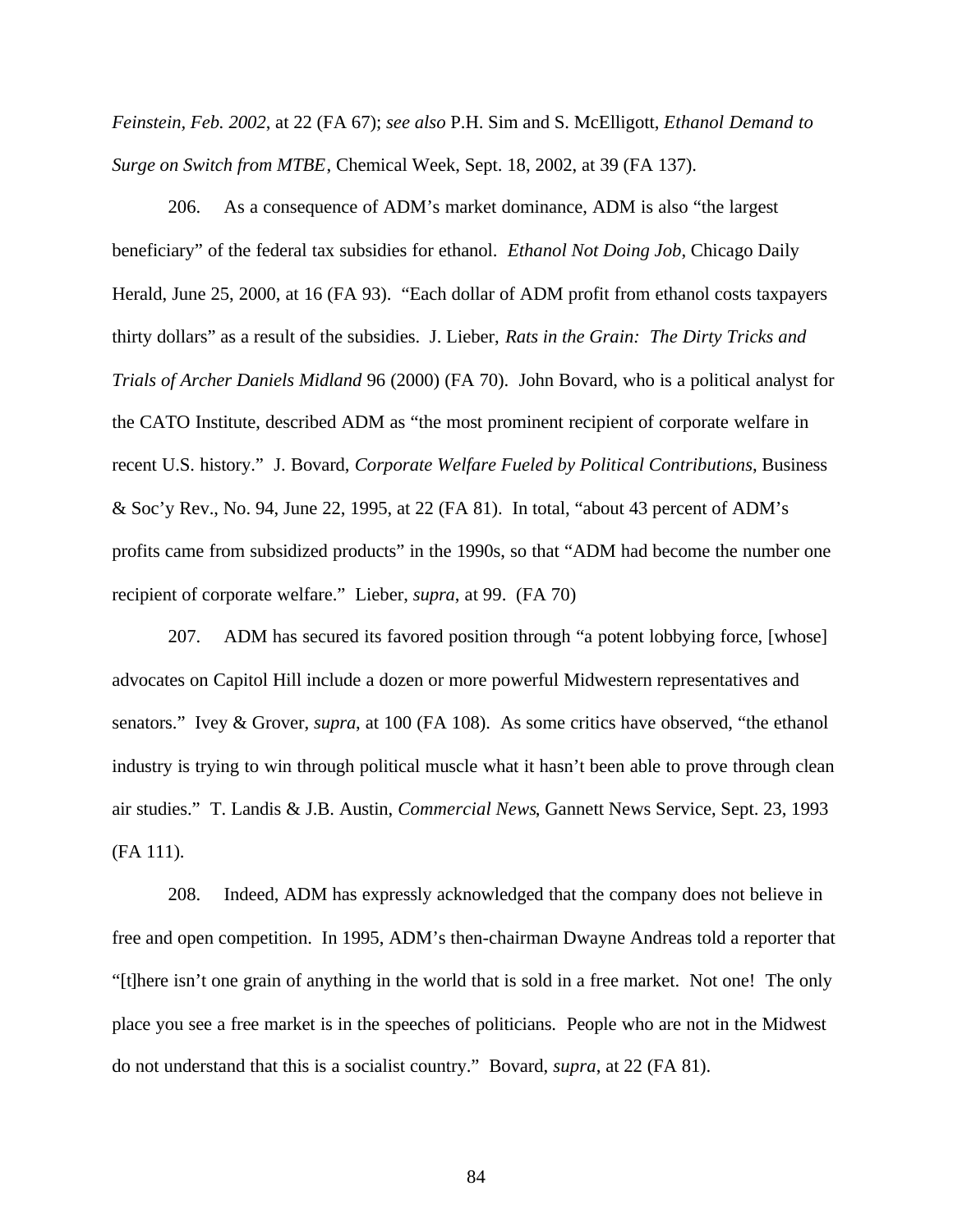209. "Political contributions have long been a central part of" ADM's "modus operandi." P. H. Stone, *The Big Harvest*, Nat'l. Journal, Vol. 26, No. 31, July 30, 1994, at 1790  $(FA 139).$ <sup>8</sup> But ADM's contributions are not motivated by altruism, nor by any principled or even consistent political beliefs. "By giving huge contributions to Democrats and Republicans, ADM makes clear that these contributions are not about ideology, beliefs or who wins the election. ADM contributions are given to guarantee that no matter who wins, ADM will have a place at the table — and access and influence in Washington." A. McBride, *Where Soft Money Hits Taxpayers Hard*, Palm Beach Post, July 26, 1998, at 1E (FA 114). In the election cycle

leading up to the latest federal proposals to protect the domestic ethanol industry, (*see* Section

VI(E), above), "ADM contributed \$660,000 to the two political parties." D. Morgan, *In Energy*

*Bill, a Daschle Nod to Key Farm States*, The Washington Post, Feb. 19, 2002, at A4 (FA 120).

 $\overline{a}$ 

- Former President Clinton: Ruled for ethanol industry. (ADM had given \$306,500 to the Democratic Party since October 1992).
- Former President George H.W. Bush: Reduced EPA standard in ethanol's favor. (ADM gave \$1.1 million to the GOP in 1991-92).
- Former President Jimmy Carter: Ordered tax breaks and import tariffs to promote domestic ethanol industry. (ADM announced a new plant opening to benefit the Carter campaign).
- Former Vice President Hubert H. Humphrey: Helped ADM pitch U.S. and foreign leaders. (ADM gave \$175,000 to Humphrey's presidential races; enriched blind trust as trustee).
- Former Senator Bob Dole: Sponsored and protected ethanol tax break worth \$465 million a year. (ADM gave \$275,000 to the Dole Foundation for the disabled, \$1 million to the Red Cross chaired by wife Elizabeth Dole).
- Senator Tom Harkin: Tireless ethanol ally. (ADM's Washington law firm defended Harkin and two aides in a \$450,000 libel case, and ADM absorbed twothirds of the cost).

 $8<sup>8</sup>$  A January 22, 1995 article in the Denver Post lists some of the politicians who have supported legislation favoring the ethanol industry and what ADM has done to help them: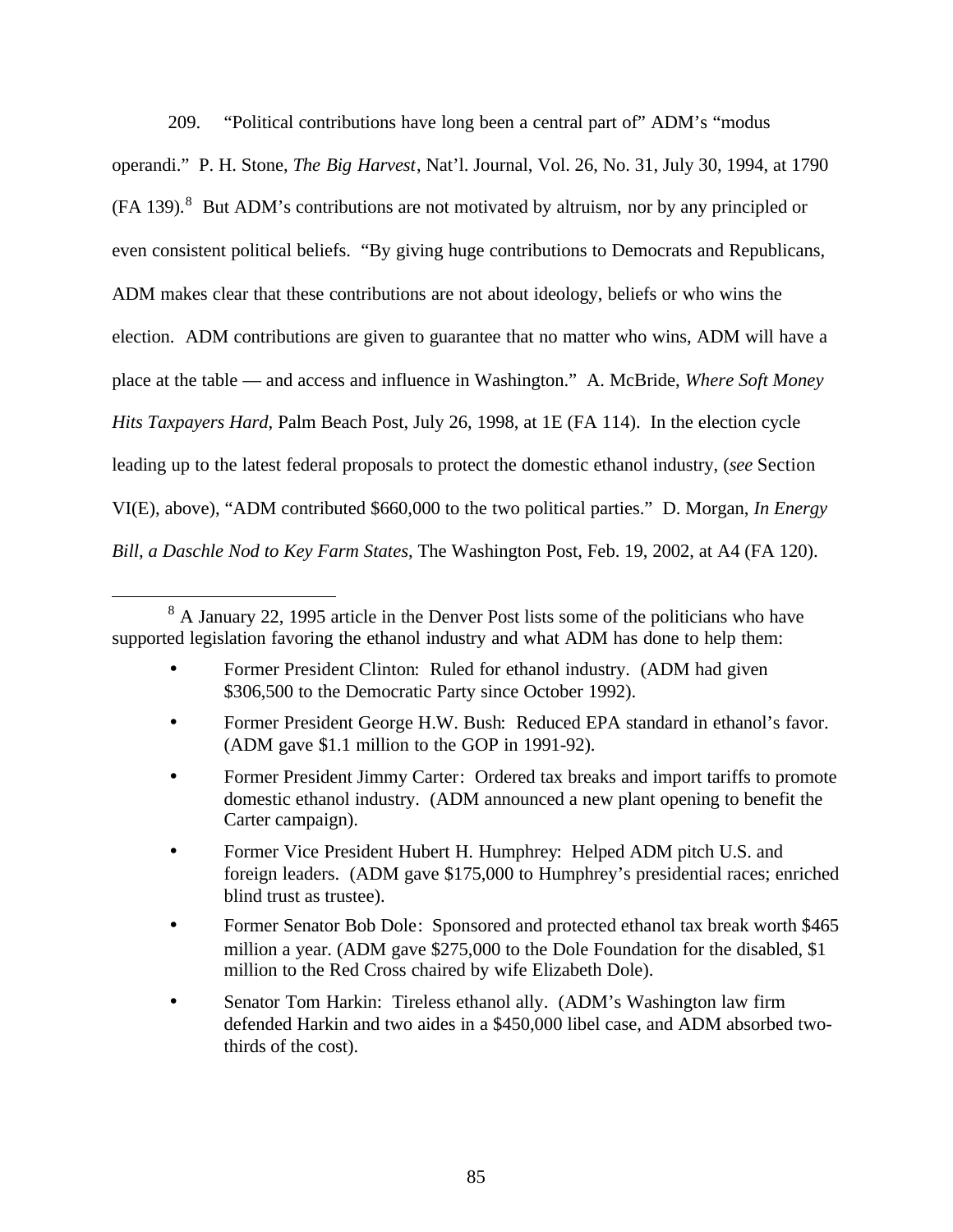210. ADM also routinely hides behind other organizations to advance its views. For example, an ADM consultant assisted Barry Grossman, the founder of Oxy-Busters (a group opposed to MTBE use), "by writing and editing press releases and providing Grossman with technical material on the effects of MTBE" because the ADM consultant "felt ethanol was in jeopardy." *MTBE Public Relations War Gets New Twist in New Jersey*, Octane Week, Vol. 11, No. 32, Aug. 5, 1996 (FA 113). "Throughout its campaign, Oxy-Busters has presented itself as a grassroots group, an environmental David fighting an industrial Goliath, with outstanding success. Yet all the while, behind the scenes, the campaign has been assisted by a professional public-relations consultant who works for the ethanol industry." N. Phillips, *Man linked to ethanol firm aided group that opposed rival method*, Philadelphia Inquirer, July 30, 1996, at D1 (FA 129). Accordingly, it should come as no surprise that ADM's efforts to eliminate competition from MTBE clearly hit their target with State Senator Mountjoy, who has close ties to Oxybusters of California, an ADM-funded anti-MTBE group. *See* National Oxybuster Contact List (FA 164); S. Fritz and D. Morain, *supra*, at A1 ("The probe recently yielded evidence allegedly demonstrating that Oxybusters receives financial support from Archer-Daniels-Midland") (FA 101). It was Senator Mountjoy who sponsored S.B. 521, which laid the foundation for banning all of ethanol's competition in the California oxygenate market. *See* S.B. 521.

211. In fact, Oxybusters and Senator Mountjoy established a symbiotic relationship in which Oxybusters' anti-MTBE efforts in California "depend[ed]" on Mountjoy. S. Fitz and D. Morain, *supra*. For his part, Senator Mountjoy has been "using the issue to widen his political

(continued…)

*See* F. Greve, Knight-Ridder News Service, *Power of Political Giving: Grain magnate reaps favors*, The Denver Post, Jan. 22, 1995, at A-16 (FA 107).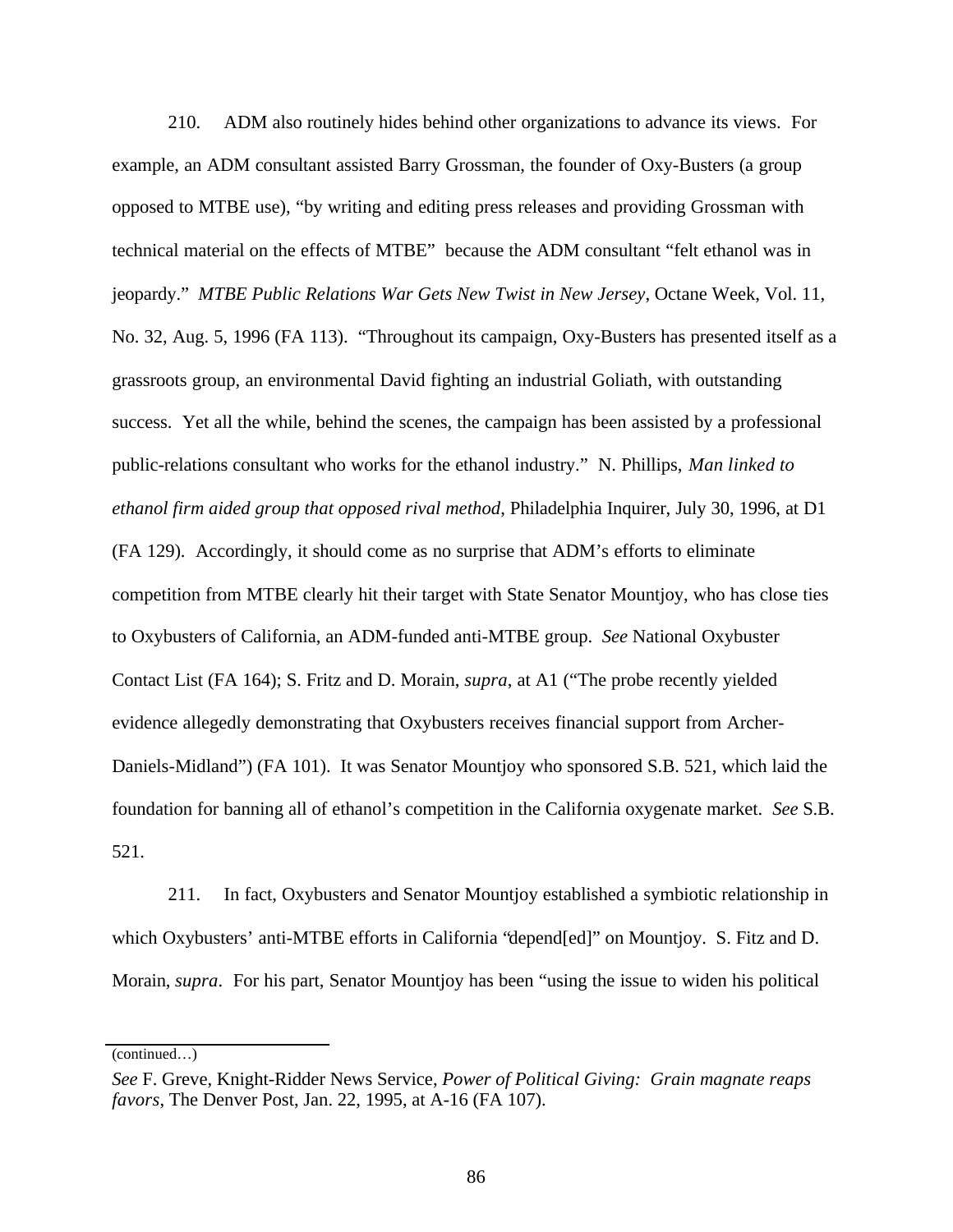base." *Id.* According to one lobbyist, at the time he sponsored Senate Bill 521, Senator Mountjoy was "running for Lieutenant Governor" and was "trying to make himself the champion of people who believe there is a conspiracy between government and big business." *Id.*

212. ADM and ethanol supporters have also sought to undercut the environmental advantages of methanol-based MTBE with a sophisticated program of "health scares." In a May 1992 *Moneyline* interview with CNN correspondent Lou Dobbs, then-ADM-chairman Dwayne Andreas described methanol as "lethal, it's poison." *Moneyline*: *Inflation Figures Look Promising Say Economists* (CNN television broadcast, Tr. #644, May 12, 1992) (FA 117). ADM and its allies have also misquoted scientists in their effort to discredit MTBE, issuing "unfounded reports . . . that the American Medical Association (AMA) had called for a nationwide MTBE moratorium." *False MTBE Moratorium Report Wreaks Havoc for Methanol Industry*, New Fuels Report, July 18, 1994 (FA 98). Fuels for the Future, the group that issued the false reports, "is financed by farmers' groups and companies including Archer-Daniels-Midland Co. of Decatur, Ill., which would benefit from greater use of ethanol, a corn derivative." Bloomberg Business News and Staff, *Scare Hits Methanex Shares*, Globe & Mail (Toronto), July 12, 1994, at B9 (FA 79).

213. ADM is also alleged to have engaged in criminal activity to pursue its interests in monopolizing the oxygenate market. The U.S. Justice Department is currently investigating ADM and other ethanol producers in connection with a "complex" price-fixing scheme involving Regent International, a California-based ethanol producer (whose CEO, Dick Vind, organized the secret meeting with then-Lieutenant Governor Davis discussed below). *Ethanol Ethics?*, Investor's Business Daily, May 7, 2002, at A16 (FA 92). The activities of ADM, Regent and other ethanol producers came to the attention of the Federal Trade Commission (and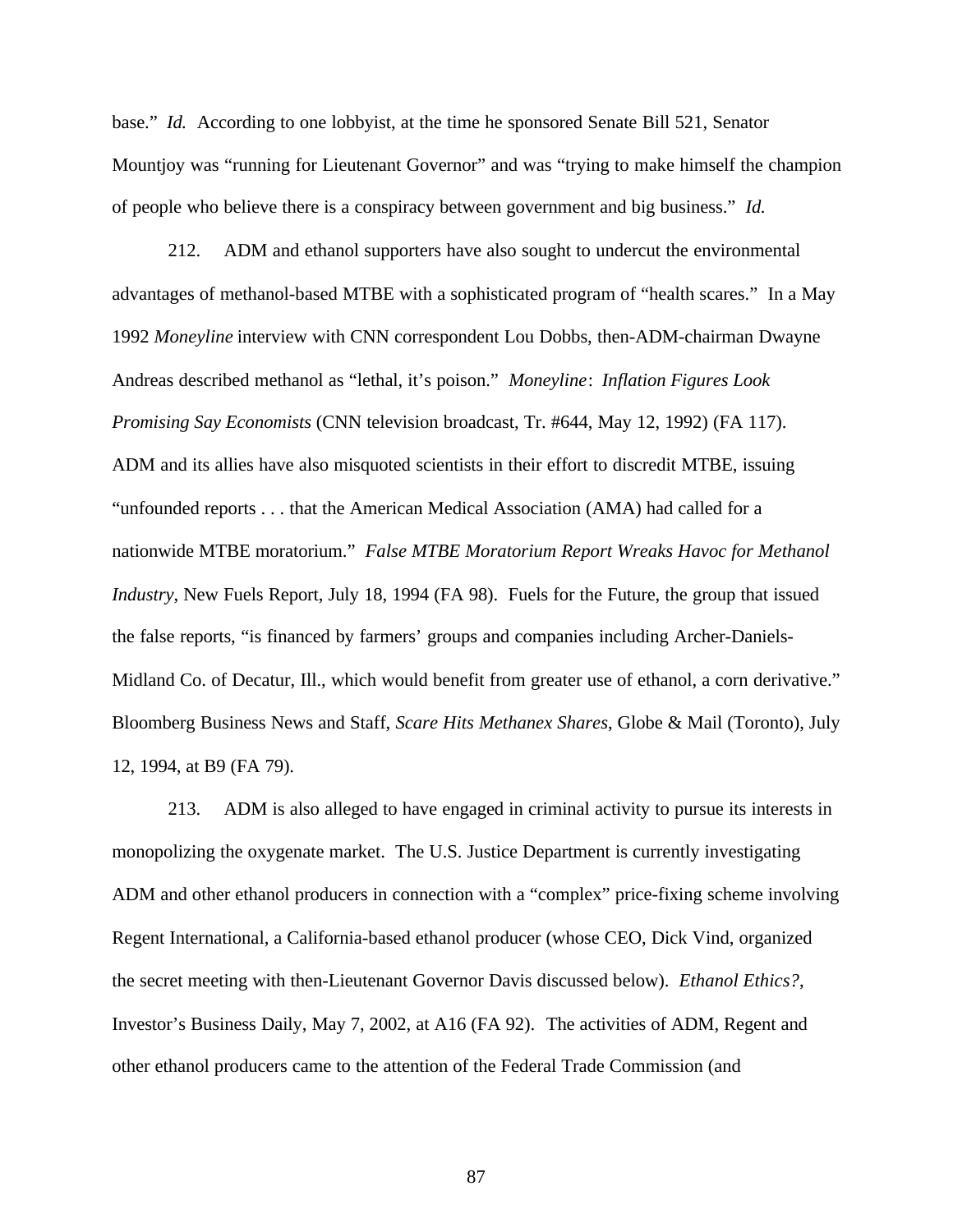subsequently the U.S. Justice Department) after U.S. Senator Doug Ose, chairman of the House Subcommittee on Energy Policy, Natural Resources and Regulatory Affairs, turned over numerous incriminating memos from ethanol industry insiders. *See* D. Samuelsohn, *Ethanol: Industry Executive Rebuts Price-Fixing Allegations*, Greenwire, Vol. 10, No. 9, May 8, 2002 (FA 133). The European Union has initiated its own investigation into the potentially illegal activity. *See European Union Investigating Alleged Ethanol Price-Fixing*, Hart's European Fuels News, Vol. 6, Issue 10, May 15, 2002 (FA 96).

214. ADM is no stranger to such price-fixing investigations. In October 1996, after a four-year criminal investigation into ADM's business practices, the company was convicted of fixing the price of lysine, an animal feed supplement, and citric acid. In a plea-bargained settlement, ADM admitted its guilt and paid a fine of \$100 million, the largest fine in a federal antitrust case at that time. *See Grain Group to Pay \$100m Fines*, Financial Times (London), Oct. 15, 1996, at 1 (FA 105). Separately, the European Commission fined ADM an additional 47.3 million euros for its leading role in this "worldwide" price fixing scheme. Press Release, *European Commission Fines ADM, Ajinomoto, Others in Lysine Cartel*, (June 7, 2000), *available at* http://www.eurunion.org/news/press/2000/2000026.htm (last visited Nov. 1, 2002) (FA 95). The devastating effect of the price-fixing case has caused at least one news publication to refer to ADM as "price-fixer to the world," a play on ADM's advertising campaign, which touts itself as "supermarket to the world." J. Wilson, *Price-fixer to the World*, *available at* http://www.bankrate.com/nsc/news/investing/20001221c.asp?prodtype=advice (last visited Nov. 2, 2002) (FA 147).

215. As a result of the U.S. lysine investigation, three of ADM's senior executives, including Michael Andreas (the son of former ADM chairman Dwayne Andreas), were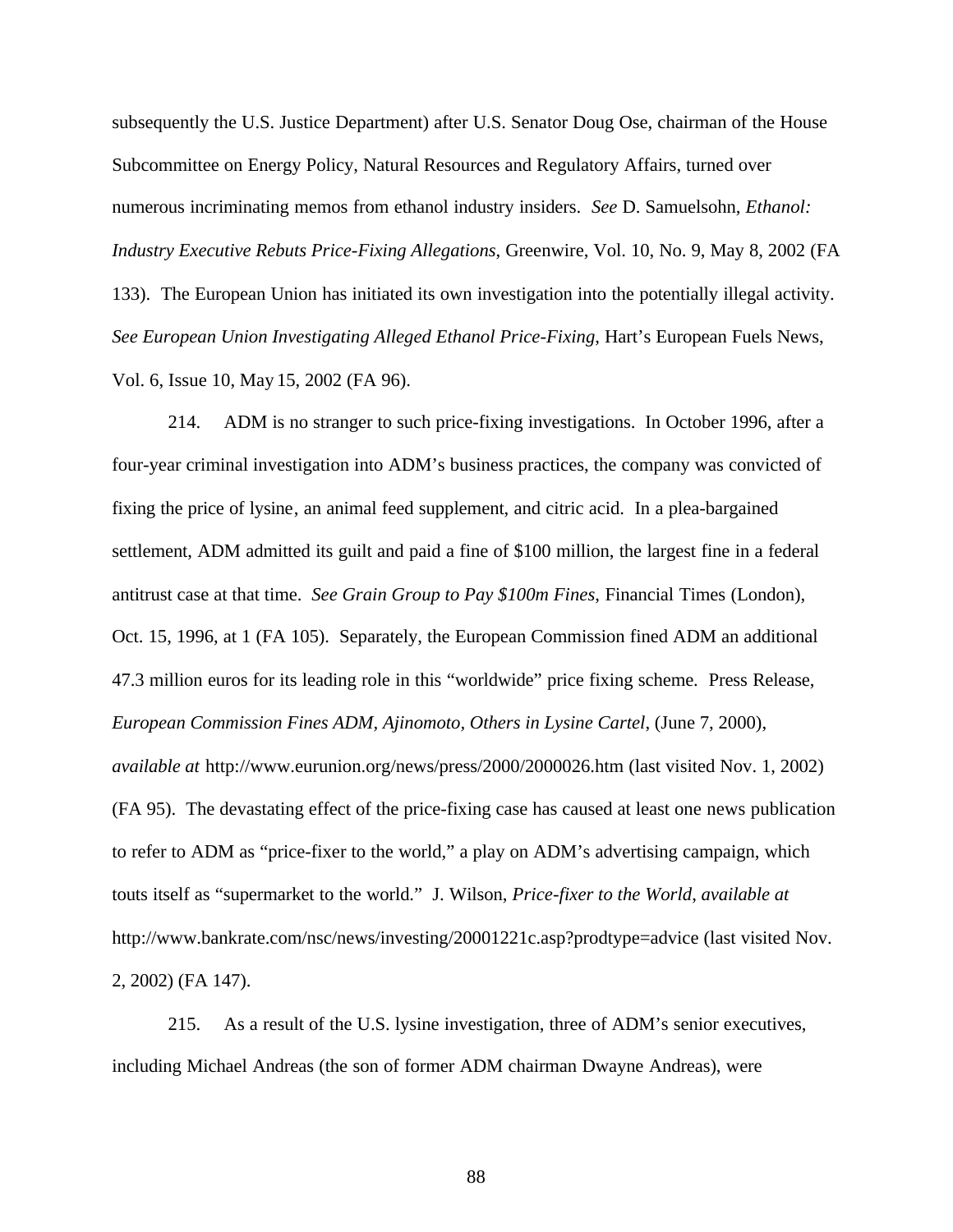convicted of price-fixing and sentenced to prison. On appeal, the U.S. Court of Appeals for the Seventh Circuit not only affirmed the convictions, but, in an extraordinary judicial act, actually *increased* the defendants' prison sentences and condemned ADM's corporate culture:

> The facts involved in this case reflect an inexplicable lack of business ethics and an atmosphere of general lawlessness that infected the very heart of one of America's leading corporate citizens. Top executives at ADM and its Asian co-conspirators throughout the early 1990s spied on each other, fabricated aliases and front organizations to hide their activities, hired prostitutes to gather information from competitors, lied, cheated, embezzled, extorted and obstructed justice.

*United States v. Andreas*, 216 F.3d 645, 650 (7th Cir. 2000).

## **2. ADM And Its Partners In The Domestic Ethanol Industry Played An Important Role In Securing The Protectionist California Ban On Ethanol's Competitors**

216. When, in the mid-1990s, MTBE was first discovered in the groundwater around

California's leaking gasoline USTs, Pete Wilson was governor of California, and Gray Davis was the State's lieutenant governor. As noted, Wilson was opposed to legislation favoring ethanol. *See* Section V(E), above. But Wilson's term was coming to an end; he was not running for reelection; and his Lieutenant Governor, Davis, was campaigning hard to replace him. Widely criticized for lack of charisma, Davis nevertheless demonstrated a prodigious capacity for fundraising that quickly earned him a reputation for being accessible to anyone with an open checkbook. That reputation fit well with ADM's preferred methods of expanding its ethanol investments.

#### **a) ADM Introduces Itself To Gray Davis**

217. According to the L.A. Times, "ADM wasn't a major campaign donor in California until last year [1998]," coinciding precisely with the time when California was considering a possible MTBE ban. *See* D. Morain, *supra*, (FA 119). However, "[ADM's]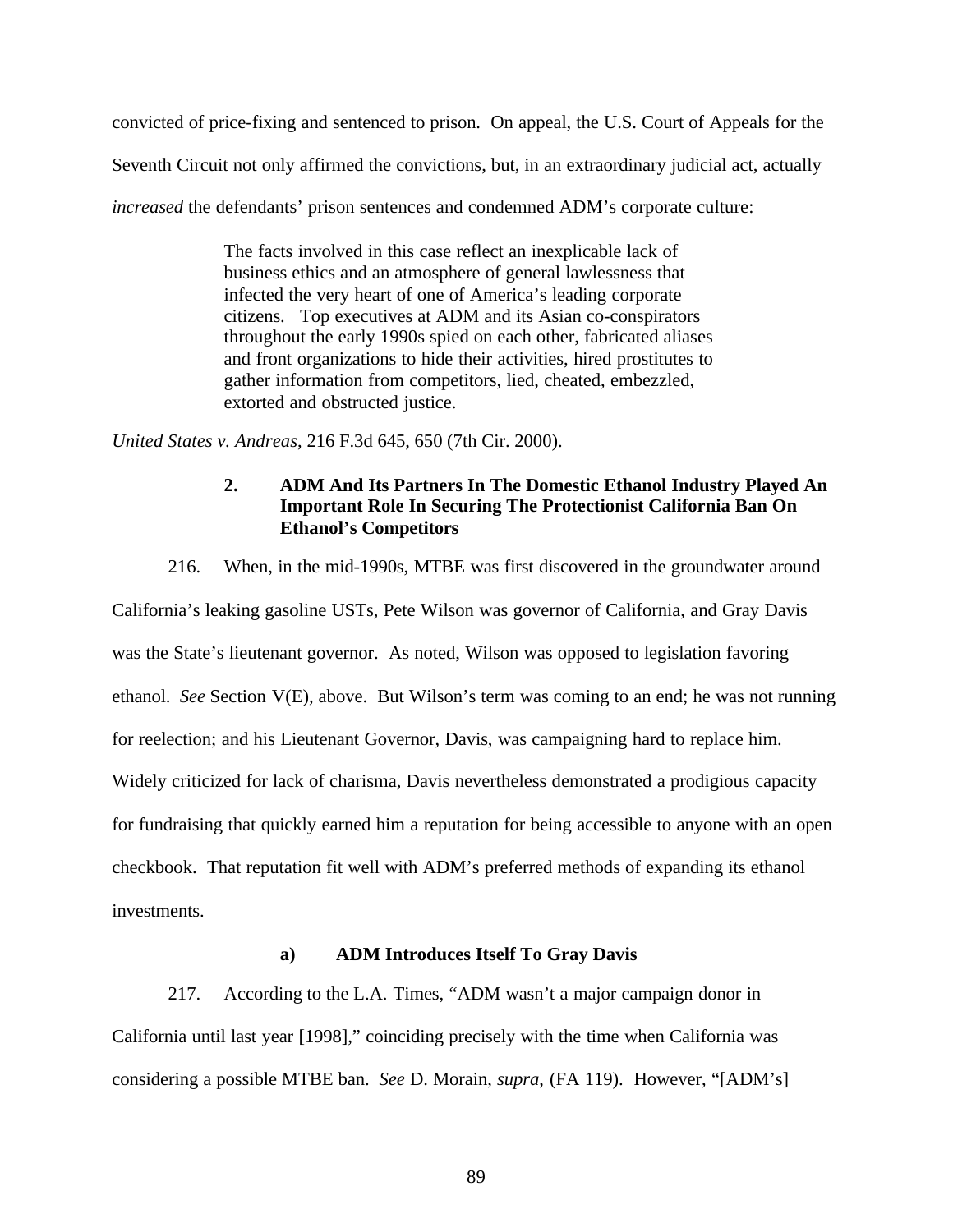money apparently talks — and gets favors in return." *Ethanol Ethics?*, Investor's Business

Daily, May 7, 2002 (FA 92).

218. Governor Davis' dealings with ADM appear to be part of his broader practice of

affording favorable access and regulatory treatment to large campaign contributors. As one

journalist has explained:

During the first year of his governorship, Davis pulled in a record \$14 million from a wide variety of special interest groups, averaging more than \$38,000 a day, or \$1,600 an hour.

\* \* \* \*

[A] certain pattern developed. Farmers, timber company executives, leaders of the managed health care industry or other interest groups would stage fund-raising events for Davis in conjunction with their discussions of pending issues and by some coincidence, he would soon adopt policies that found favor with the interest groups involved. The most obvious example involved health care company regulation, with Davis insisting on a final version that the companies could tolerate, but that health consumer advocates found wanting.

\* \* \* \*

Lobbyists believe that the surest way to get Davis' attention is to stage a fund-raising event. And Davis political aides, lobbyists say privately, make it clear that the minimum required for a personal appearance by the governor is \$100,000, four times his threshold as a candidate in 1998.

D. Walters, *Is It all Simply A Coincidence?*, Sacramento Bee, June 23, 2000 (FA 143). As a

result of this pattern, "[m]any articles have been written about Gray Davis referring to him as a

'coin-operated Governor.'" C. Wade, *Gray Davis: The After 5 Governor*, American Partisan,

Aug. 30, 2002, *available at* http://www.american-partisan.com/cols/wade.htm (last visited Nov.

3, 2002) (FA 142).

219. More recently, there has been a series of campaign contributions and

corresponding actions that has called Governor Davis' motivations into question. *See* M.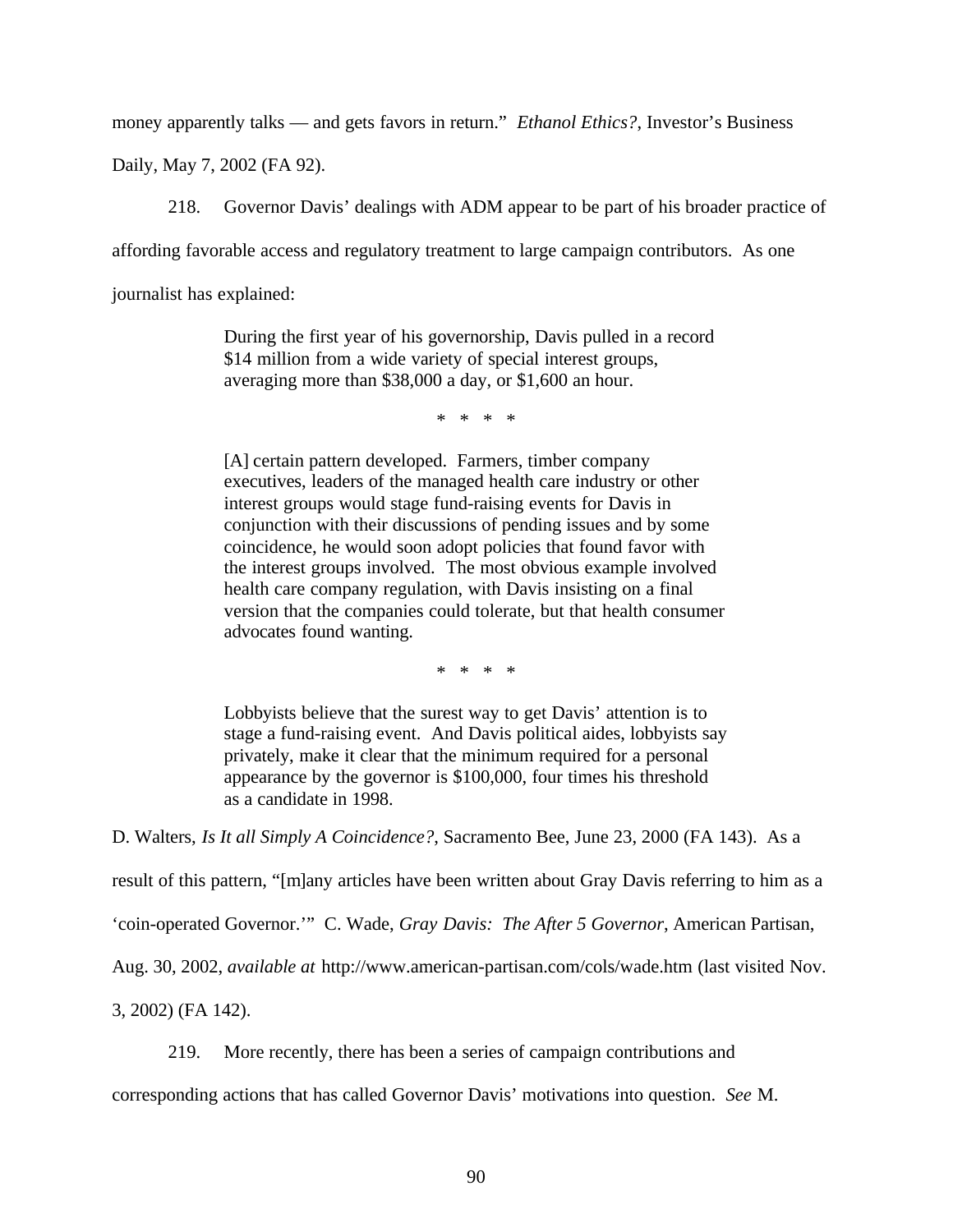Sappenfield, *Governor Tests the Boundaries of Fundraising Zeal*, Christian Science Monitor, May 20, 2002 (FA 134). For instance, the California "state prison guards' union donated \$251,000 to Governor Davis in March, weeks after he gave them a 34 percent pay raise and chose to shut down five private prisons, which had been hailed as successes but which the union opposed." *Id.*

220. In 1999, Governor Davis vetoed a bill that would have preserved the tax break for the insurance industry, worth millions of dollars, arguing that it was "neither fair nor in keeping with sound taxation principles." Pay-to-Play; Davis Guilty of Brazen Buckracking, San Diego Union-Tribune, May 17, 2002, at B10 (FA 128). "But after receiving more than \$250,000 in campaign contributions from the Fireman's Fund Insurance Companies, the governor reversed himself. He now is supporting the insurance industry's case before the Franchise Tax Board, arguing that it is a matter of fairness." *Id.*

221. Precisely the same pattern surrounds ADM's contributions.

#### **b) The Secret Meeting And The Subsequent Denials**

222. On June 2, 1998 (after S.B. 521 had been enacted but before the UC Report was completed), ADM made a \$5,000 contribution to the Gray Davis California gubernatorial campaign. A month later, Dick Vind, the President and CEO of two California-based ethanol companies, Regent International and Western Ethanol, arranged for then-Lieutenant Governor Gray Davis and John Burton, the President *Pro Tempore* of the California State Senate, to meet secretly with officials from ADM on August 4, 1998 at ADM Headquarters in Decatur, Illinois. *See* Letter from Dick Vind to Linda Yipp, Office of Sen. John Burton (July 16, 1998) (FA 57); Letter from Dick Vind to Marty Andreas (July 16, 1998) (FA 58); *see also* Phone Messages from Sen. John Burton to Dick Vind (July 15, 1998) (FA 165). An itinerary, reproduced below, shows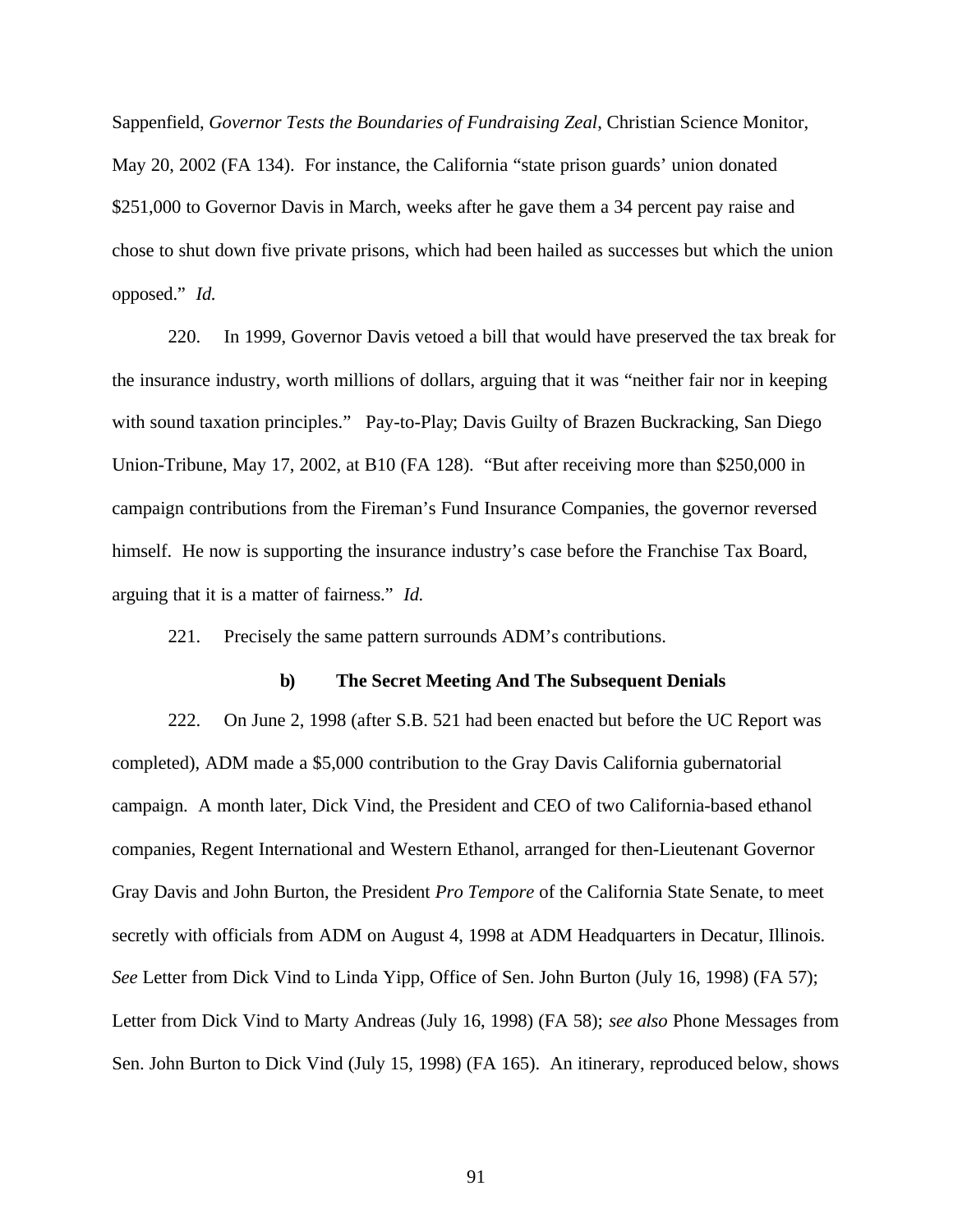that ADM actually planned two separate meetings with California officials that day. *See* Draft Itinerary for Aug. 4, 1998 Meeting at ADM Headquarters ("Draft Itinerary") (FA 151).

|                   | Tuesday, August 4, 1998<br><b>Diraifit</b>                                                                                 |
|-------------------|----------------------------------------------------------------------------------------------------------------------------|
| 9:00 AM           | Depart Chicago Meigs Airport - Signature Flight Support<br>5821 South Central Avenue - 773/767-4400                        |
|                   | John Burton, Dick Vind, Bob Dineen                                                                                         |
| 9:45 AM           | Arrive ADM Hangar - Decetur - ADM Security will meet and take directly on tour                                             |
| 11:00 AM          | Group arrives Media Room - Introductions - Show ADM tour tape                                                              |
| Attending:        | Dwayne Andreas, Chairman                                                                                                   |
|                   | Allen Andreas, President & CEO                                                                                             |
|                   | Marty Andreas, Sr. Vice President                                                                                          |
|                   | Roger Listenberger, Western Marketing Mgr., Fuel Ethanol                                                                   |
|                   | Rick Reising, Sr. Vice President<br>John Burton, President Pro-Tempore of California State Senate                          |
| z                 | Dick Vind, Chairman, CEO - Regent International                                                                            |
|                   | Bob Dineen, Legislative Director - Renewable Fuels Association                                                             |
| 11:30 AM          | Lunch                                                                                                                      |
| 12:30 PM          | Lunch concludes - security will return Mr. Vind and Mr. Burton to ADM Hangar                                               |
| 12:45 PM          | Guests depart ADM Hangar                                                                                                   |
| 1:30 PM           | Arrive Chicago Meigs                                                                                                       |
|                   | Contact for Gray Davis: Mark Vargas 310/201-0344 - (ADM Security will coordinate arrival)                                  |
| 6:15 PM           | Plane departs Meigs with passengers; Dick Vind, Gray Davis, Oan Weinstein,<br>John Farkas, and CHP Officer (name to come). |
| 7:00 PM           | Plane arrives ADM Hangar                                                                                                   |
|                   | Illinois State Highway Patrol will meet plane and escort to Decatur Country Club                                           |
| 7:15 PM           | Dinner at Country Club - Board Room                                                                                        |
| Attending:        | Dwayne Andreas, Chairman                                                                                                   |
|                   | Allen Andreas, President & CEO                                                                                             |
|                   | Marty Andreas, Sr. Vice President<br>Roger Listenberger, Western Marketing Manager -- Fuel Ethanol                         |
|                   | Rick Reising, Sr. Vice President                                                                                           |
|                   | Bob Dineen, Legislative Director - Renewable Fuels Association                                                             |
|                   | Dick Vind, Chairman/CEO - Regent International                                                                             |
|                   | Gray Davis, Lt. Governor - California                                                                                      |
|                   | Dan Weinstein, Labor Relations                                                                                             |
|                   | John Farkas, Special Assistant/Body Guard                                                                                  |
| 9:00 PM           | Group departs Country Club                                                                                                 |
| 9:15 PM           | Group departs ADM Hangar                                                                                                   |
| 10:00 PM          | Plane anives Midway Airport, Signature Flight Support - 5821 South Central Ave.                                            |
|                   | Telephone: 773-767-4400<br>7/30/98 S:17 PM- Lisa Royal 217/424-5434                                                        |
|                   |                                                                                                                            |
| AUG 84 - 98 18:13 | <b>BODE BO</b>                                                                                                             |

The first meeting was scheduled in the morning, with Senator Burton, and the second meeting in the afternoon with then-Lieutenant Governor Davis. ADM flew both Lieutenant Governor Davis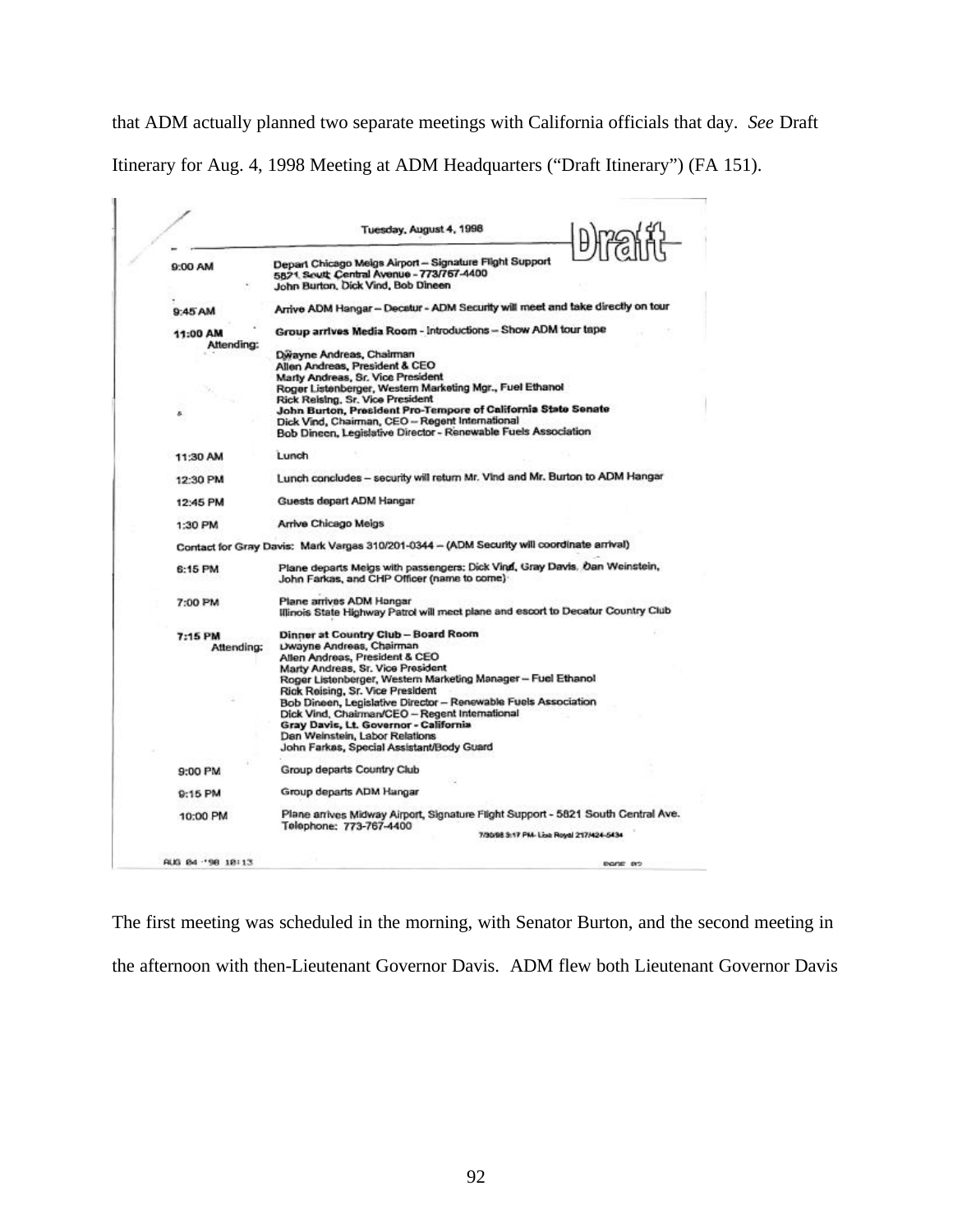and Senator Burton to and from the meeting aboard ADM's corporate jet. *See* Letter from Dick Vind to Linda Yipp (July 16, 1998) (FA 57); *see also* Draft Itinerary (FA 151).<sup>9</sup>

223. It is apparent from ADM's itinerary and the meetings' scheduled participants that there was only one issue on the agenda for the meetings: ethanol. With the exception of the California officials involved, all scheduled participants were the same at both meetings. Those participants were either senior ADM executives or persons whose sole responsibility was ethanol. The ADM senior executives slated to attend the meetings were Dwayne Andreas, Chairman; Allen Andreas, President and CEO; Marty Andreas, Sr., Senior Vice-President; and Rick Reising, Senior Vice-President and former General Counsel.

224. Significantly, two of Marty Andreas' primary responsibilities are ethanol and political giving. He is on the Board of Directors of the Renewable Fuels Association, of which Bob Dinneen is now president. *See* RFA, *available at* http://www.ethanolrfa.org/about.shtml (identifying RFA as "The Voice of The Ethanol Industry" and listing the company's directors) (FA 177). In addition, Marty Andreas "served as President of the Corn Division from 1975 to 1986 prior to being appointed to his current position, where he oversees marketing for ADM. Mr. Andreas pays particular attention to the sweeteners and *ethanol* product lines." *See* Philadelphia Society for Promoting Agriculture, *Martin L. Andreas, Biographical Sketch, available at* http://www.pspaonline.com/andreas.html (last visited Nov. 1, 2002) (emphasis added) (FA 174). In his capacity as senior vice president, Marty Andreas also oversees the company's political contributions. *See* ADM's Independent Expenditure Committee & Major

 $\overline{a}$ 

 $9<sup>9</sup>$  The itinerary is the same document that Methanex counsel referred to as an agenda in the July 2001 hearing. While probably better characterized as an itinerary, the agenda for the meetings — ethanol in California — is obvious from the identity of the scheduled participants.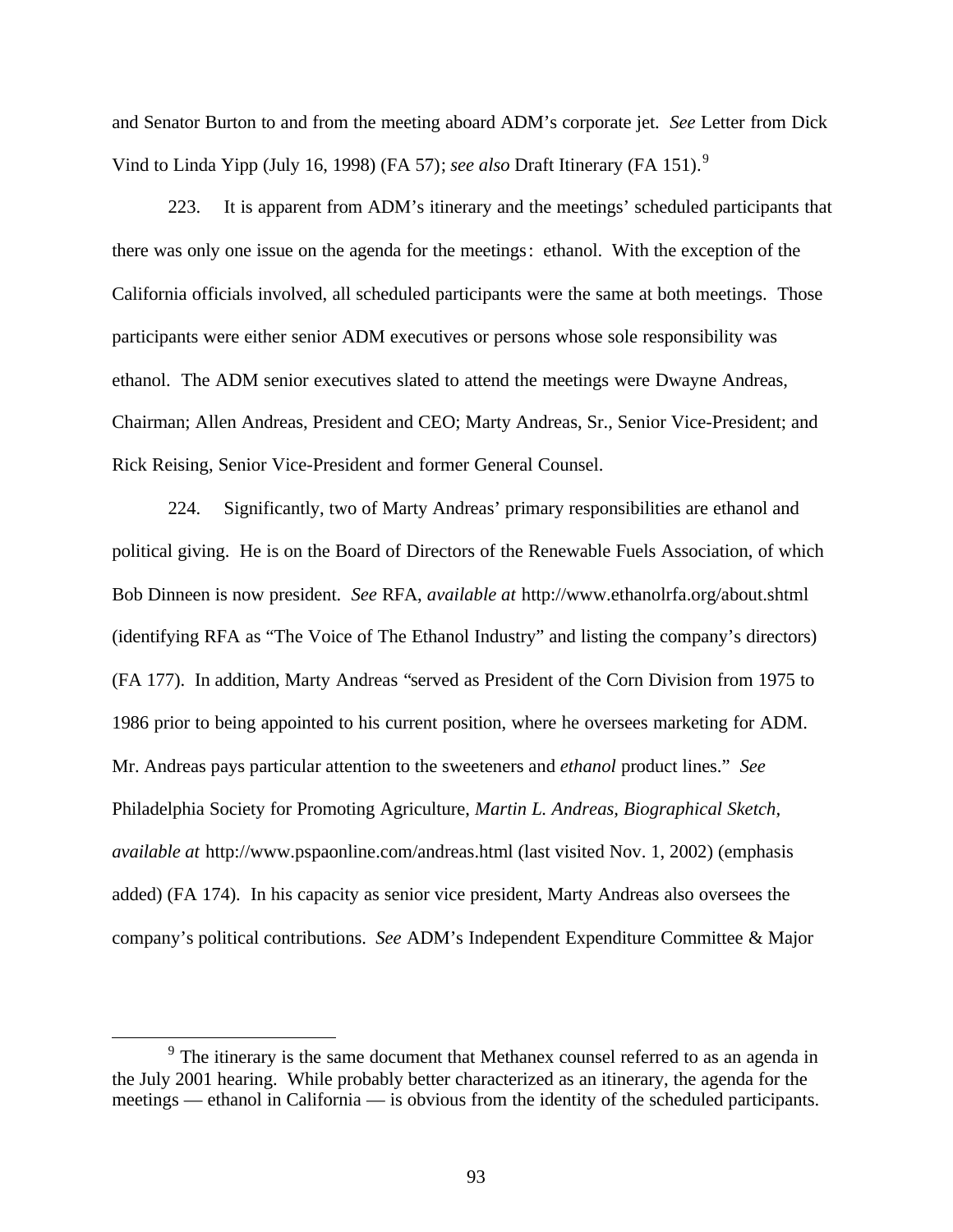Donor Committee Campaign Statements (Jan. 1, 1998-Dec. 31, 1998) (naming Martin L. Andreas as the "responsible officer") (FA 158); *see also* D. Morain, *supra*, at A1 (FA 119).

225. The scheduled participants whose sole responsibility was ethanol were Roger Listenberger, ADM's Western Marketing Manager for Fuel Ethanol; Bob Dinneen, Legislative Director for the Renewable Fuels Association, a well-known ethanol proponent funded by ADM; and Dick Vind, the chairman and CEO of both Regent International and Western Ethanol, two California-based companies whose sole business is to produce and distribute ethanol. *See* Regent International, *available at* http://www.regentinternational.com (last visited Nov. 1, 2002) (describing Regent's and Western Ethanol's businesses) (FA 175); *see also* RFA, *available at* http://www.ethanolrfa.org/about.shtml (last visited Nov. 1, 2002) (describing the mission and objectives of the RFA) (FA 177).

226. The significance of these scheduled participants becomes even more clear when it is understood that ADM's business operations are very diversified. According to the company's website, "[w]hat started as a small linseed company has grown into a major food supplier to the entire world." ADM, *ADM Food For A Growing World*, *available at*

http://www.admworld.com/products/food.htm (last visited Nov. 1, 2002) (FA 168). ADM's Wheat Processing division, for instance, includes the milling of wheat, oats, rice, barley, corn, and sorghum "to produce more than 400 ingredients, primarily for the baking and food industries." *Id. at* http://www.admworld.com/products/milling (FA 170). Its Grain Merchandising division acts as a commodities broker for all manner of crops. *Id. at* http://www.admworld.com/grain/grainmerch.htm (FA 169). "Additionally, even though [ADM is] primarily an agricultural company, [it has] an impressive global transportation business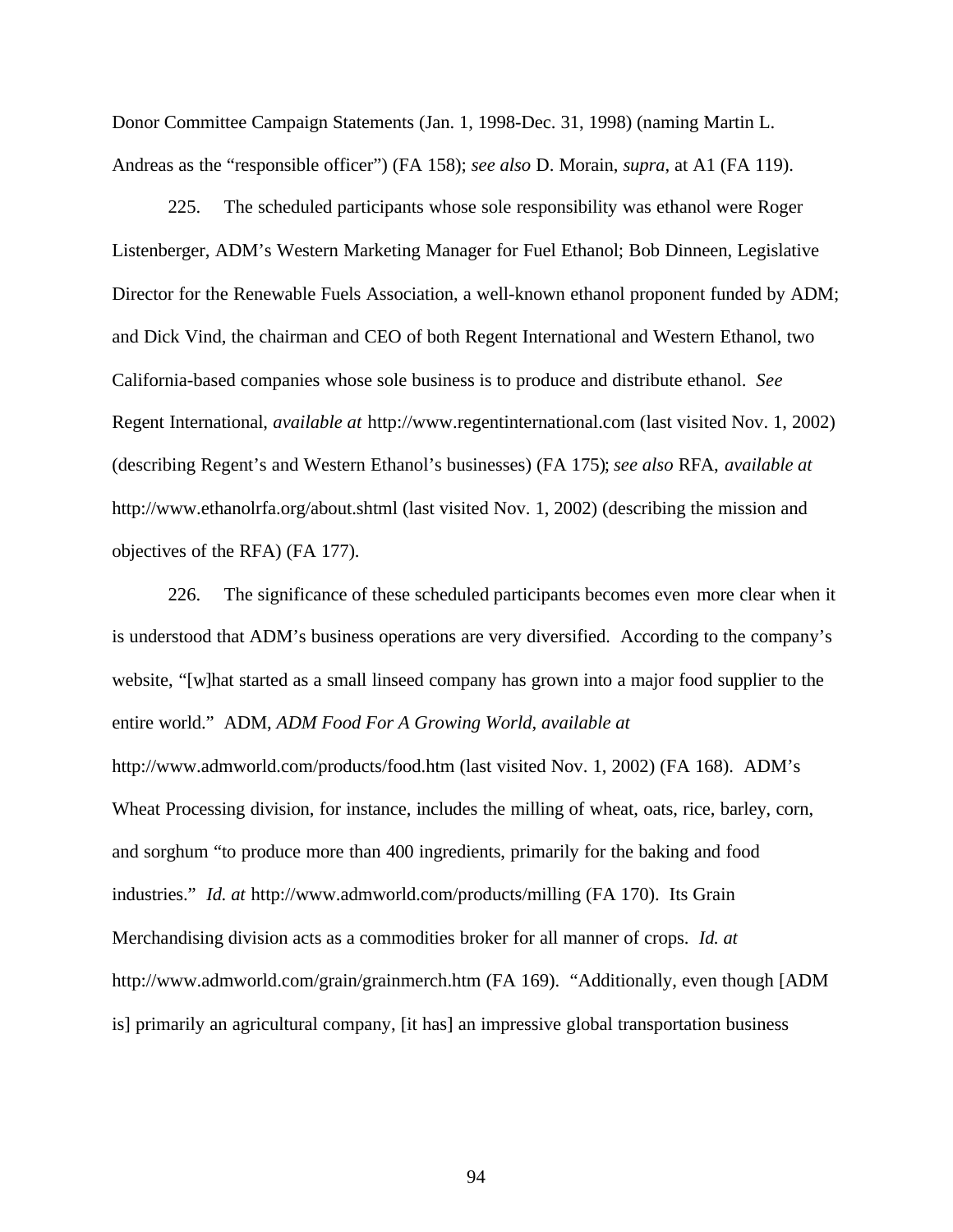consisting of trucks, railcars and barges." *Id. at*

http://www.admworld.com/products/addingvalue.htm (FA 167).

227. Yet no one scheduled to attend the secret meetings had any line responsibility for any of these other sectors of ADM's business. There was no vice president or marketing manager in charge of transportation, of grain merchandising, or any of ADM's extensive food businesses scheduled to attend the meetings with Davis and Burton. Rather, the meetings' scheduled participants were solely from the ethanol division's top spokesmen, executives and managers.

228. Further, at least two of the meetings' scheduled participants were known to have condemned methanol — not MTBE, but methanol — as a "foreign" product competing with home-grown ethanol. Dwayne Andreas had previously remarked in a national television appearance that "methanol with an 'm' is a foreign product. If it's mandated in the reformulated gas, 70 percent of it, in future years, will come from Saudi Arabia, OPEC states, same places we get our oil from, and will cost billions of dollars in foreign exchange." *Moneyline*, *supra* (FA 117). And in a letter from Mr. Vind's company, Regent International, to the Los Angeles County Metropolitan Transportation Authority (the "LACMTA"), the company demanded that the "MTA's procurement office immediately stop the current practice of purchasing *foreign produced methanol.*" Letter from Regent International to Ted Hope, LACMTA (Apr. 7, 1998) (emphasis added) (FA 63). Here it bears noting that some of that "foreign produced methanol" was supplied by Methanex. Mr. Vind had thus already complained to California officials about Methanex's "foreign" methanol competing with ethanol.

229. ADM's efforts to influence Davis did not end with the secret meeting in Decatur. Two weeks after that meeting, on August 19, 1998, gubernatorial hopeful Davis received a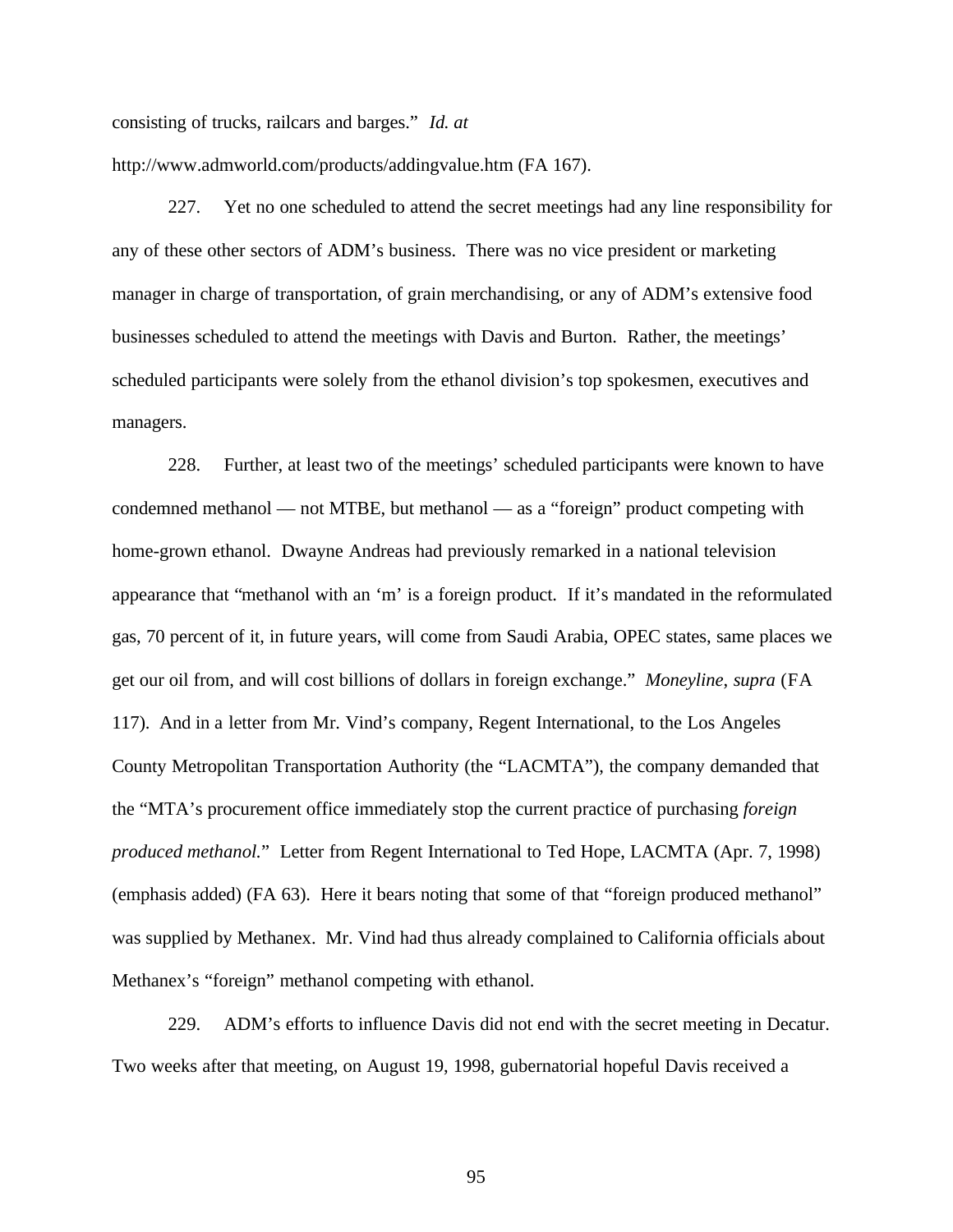contribution of \$100,000 from ADM. And within the next four months (both before and after his election), the Governor received still another \$55,000 in contributions from ADM. Seven months after his initial meeting with ADM officials, four months after his election, and only two months after assuming office, the Governor issued the Executive Order banning methanol-based MTBE in California. Following the Executive Order — and long after the California gubernatorial election — ADM made another \$50,000 contribution to the Governor, bringing the total of its monetary contributions from June 2, 1998 through September 24, 1999 to \$210,000. *See* ADM's Independent Expenditure Committee & Major Donor Committee Campaign Statements (Jan. 1, 1998-Dec. 31, 1998) (FA 158). This put ADM in the top echelon of Davis contributors.

230. The secret meeting did not become public knowledge until early 2001 because the participants concealed its existence. The official campaign documents identify Davis' trip to Chicago on August 5th and 6th, but conspicuously fail to disclose the 180-mile side trip to ADM headquarters in Decatur on the evening of August 4th. *See* Gray Davis' California Form 490 Schedule E (July 1, 1998-Sept. 30, 1998) ("Form 490 Schedule E") (FA 157). In fact, Lieutenant Governor Davis' August 1998 trip to Illinois was reported on campaign finance filings as a meeting in Chicago with "labor representatives" — a studied effort to hide from public scrutiny the additional "side trip" to ADM headquarters in Decatur. *See* Form 490 Schedule E (FA 157).

231. Once the meeting became public in early 2001, ADM publicly misrepresented its nature. In ADM's first public response concerning the meeting, a "top official of ADM" categorically stated: "[W]e don't hold secret meetings." *Canadian Methanol Producer Alleges Deal Between California Governor and Ethanol Giant ADM*, Inside EPA.com, Mar. 7, 2001,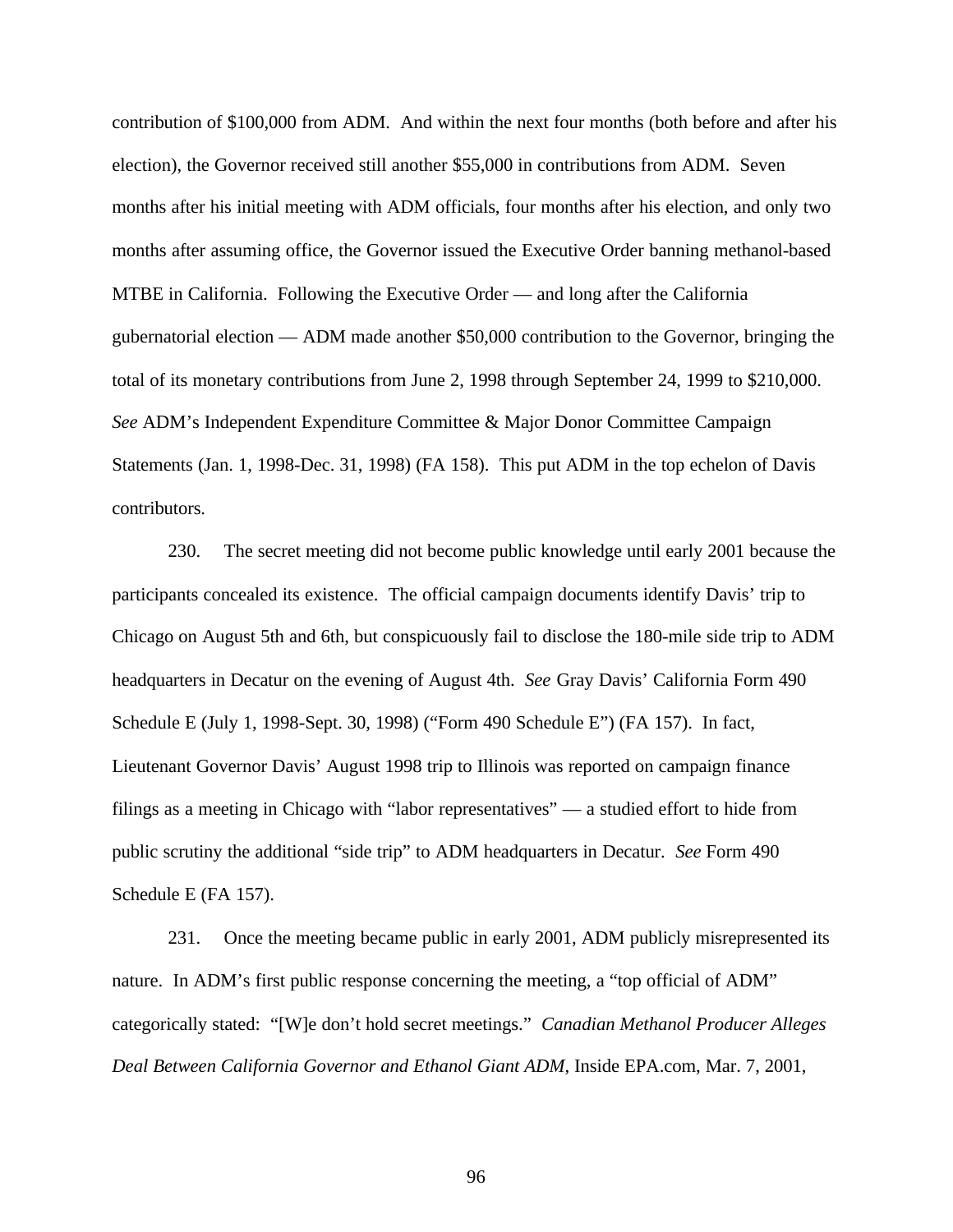*available at* http://www.insideepa.com/secure/features/today\_feature.asp (FA 86). But this was an obvious untruth — ADM has always relied on secret meetings to do its business, such as the secret meetings that ADM held to fix the price of lysine, meetings that were videotaped by the U.S. Federal Bureau of Investigation. *See* Evidence Room from Kurt Eichenwald's *The Informant, available at* http://www.randomhouse.com/features/informant/evidence.html (last visited Nov. 1, 2002) (FA 171).

232. Five days after that categorical (and false) denial, ADM was forced to acknowledge that it had in fact met with Governor Davis. Even then, it issued an even more preposterous denial, claiming that the meeting was only a "get acquainted session" related to ADM's "extensive food business in California." *ADM Denies Methanex Charge on California Campaign Cash*, Reuters English News Service, Mar. 12, 2001 (FA 77). But the itinerary and the list of scheduled participants conclusively proves that the purpose of the secret meeting was ethanol, not ADM's "extensive food business." A Wall Street Journal article reached the same conclusion, noting that the attendance list was dominated by ethanol executives, with no indication that any "food business" executives were in attendance. J. Carlton, *Methanex Questions Davis-ADM Meeting in Gas-Additive Case*, Wall Street Journal, Mar. 30, 2001, at B5 (FA 88).

#### **c) What Conclusions Can Be Drawn From The Facts And Circumstances Of The Secret Meeting?**

233. It is undisputed that the secret meeting actually took place, and taken together, the available evidence supports several important inferences. *First*, the purpose of the meeting was ethanol. No one involved in ADM's "extensive food business" in California was scheduled to attend the secret meeting; indeed, if this had been a "food" meeting, one would be left to wonder why Regent's Mr. Vind — an ethanol executive — set up and, together with Bob Dinneen, the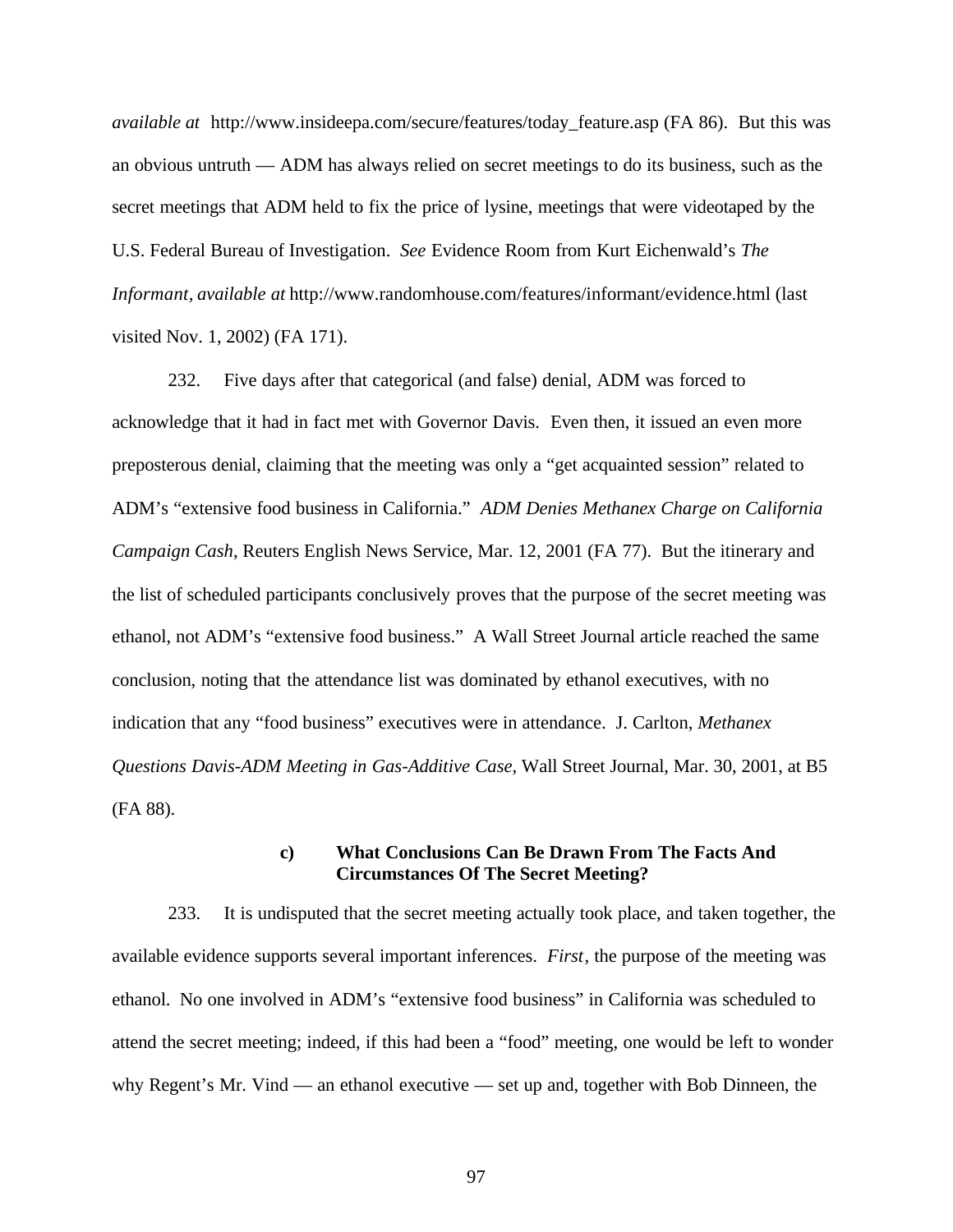ethanol industry's spokesman, planned to participate in this "food" meeting. Similarly, the ADM senior vice president in charge of ethanol was scheduled to attend the meeting, none of his counterparts from ADM's "extensive food business" was to be on hand to meet Senator Burton or Lieutenant Governor Davis. Only ethanol was on the agenda. *See Adickes v. S.H. Kress* & Co., 398 U.S. 144, 158 (1970) (holding that a jury may permissibly infer a conspiracy (to discriminate on racial grounds) between a policeman and a restaurant from the mere fact that the policeman was present in the restaurant); *Anderson v. Liberty Lobby, Inc.*, 477 U.S. 242, 263 (1986) (Brennan, J., dissenting) (same).

234. *Second*, the purpose of the meeting was to promote ethanol by influencing Lieutenant Governor Davis to discriminate against ADM's competitors — methanol and MTBE. The timing of the meeting makes such an inference obvious, for only by banning MTBE and methanol would ADM and Regent achieve their objectives.

235. *Third*, ADM and Regent promoted ethanol using their well-worn rhetoric characterizing it as a domestic product, such as describing ethanol as "from the Midwest not the Middle East." This is ADM's standard argument, and it is extremely unlikely that it was not repeated here.

236. *Fourth*, ADM and Regent promoted ethanol by characterizing MTBE and methanol as foreign products. The letter from Regent International to the LACMTA and Andreas' previous public statements compels the conclusion that the participants knew that most methanol consumed in California was "foreign" and that they voluntarily characterized it as such. Characterizing methanol and MTBE as "foreign" is also part of ADM's standard rhetoric, and it would have even greater force in a state such as California, which had no methanol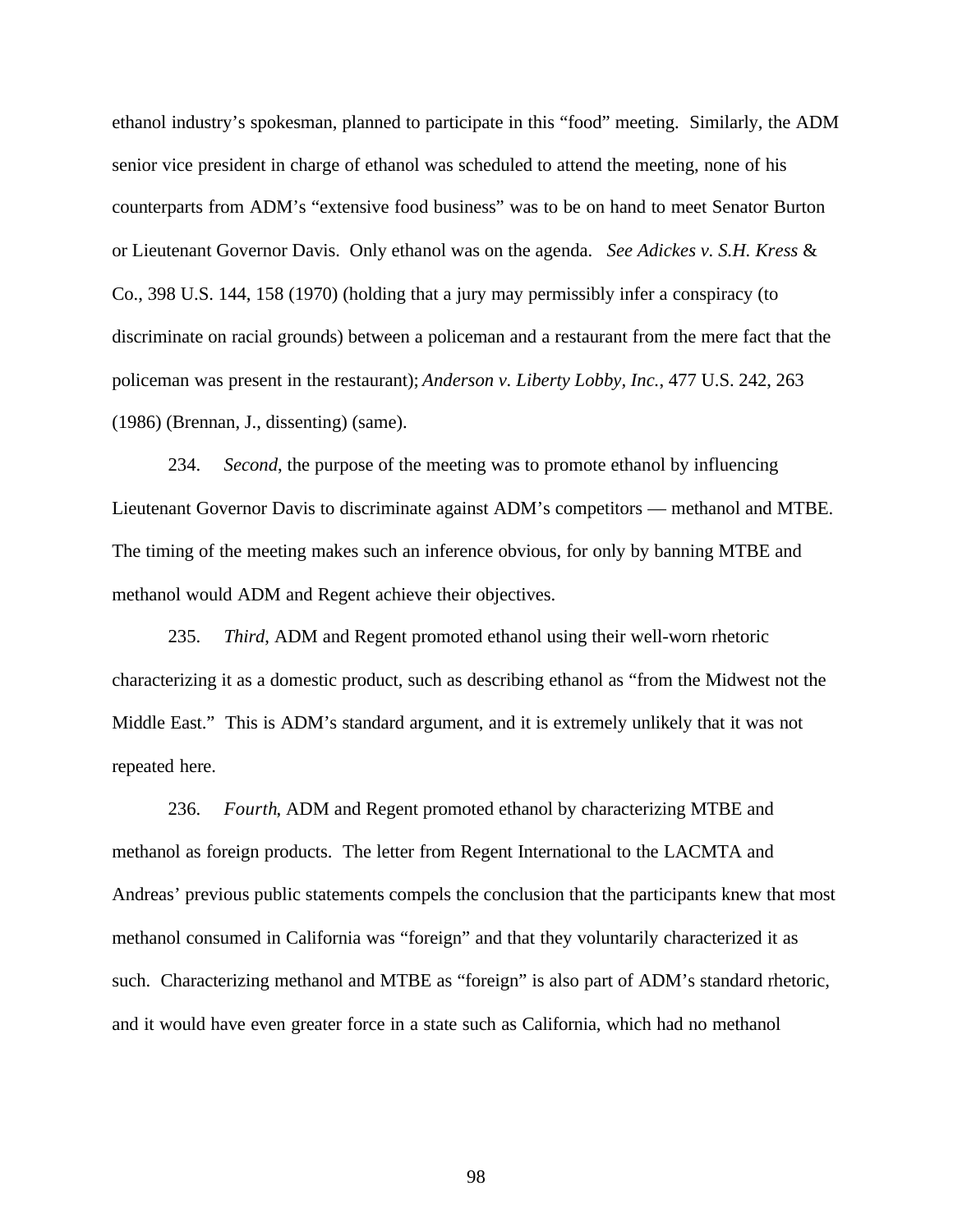industry. Hurting "foreign" methanol would not hurt any of Lieutenant Governor Davis' constituents.

237. *Finally*, the parties wanted to keep the meeting secret because they were afraid of the appearances it would create. They were understandably afraid that public knowledge of the meeting would create the appearance that the ethanol industry had obtained improper influence over, or at least improper access to, Lieutenant Governor Davis.

238. To reach any different conclusions, one would have to ignore a wealth of evidence, all of which points to the conclusion that ADM's protectionist, anti-foreign rhetoric and campaign contributions had an important — and improper — influence over the enactment of California's protectionist measures. *See, e.g.*, *Wash. State Apple*, 432 U.S. at 352 (noting evidence that state official wanted to consult with local apple producers who "were mainly responsible for this legislation being passed," before considering an exemption to the labeling requirement and concluding that this evidence indicates that the labeling requirement's "discriminatory impact on interstate commerce was not an unintended byproduct").<sup>10</sup>

## **F. Discriminatory Intent Can Be Inferred From Analogous Cases In Which States Have Disguised Economic Protectionism As Environmental Regulation**

239. The Tribunal's decision should be informed by the fact that state and national governments commonly — albeit improperly — use health and environmental regulations to disguise trade and investment restrictions that favor or protect domestic industries, while

 $\overline{a}$ 

<sup>&</sup>lt;sup>10</sup> The secret meeting between ADM ethanol officials and Governor Davis, in combination with ADM's consistent strategy of using political influence to secure competitive advantages across the United States, provides a key link to understanding the improper intent motivating the California measures. Because of the efforts of the participants to keep the details of this meeting secret, there is little to no publicly available documentation regarding precisely what was discussed at this meeting. Methanex's request for witness testimony and additional documentary evidence directly addresses the need for more information about this unquestionably relevant issue.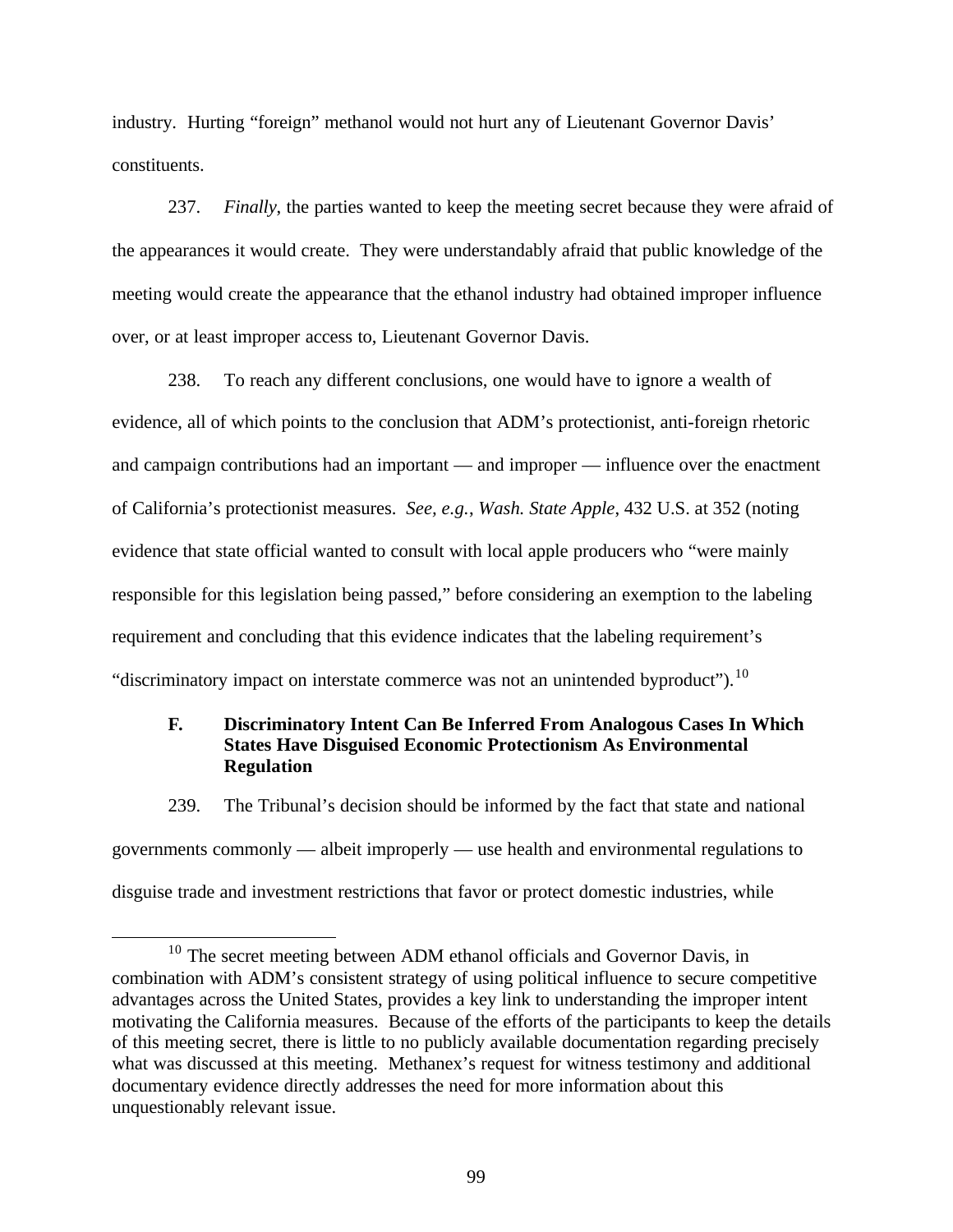discriminating against foreign investors, their products, and their domestic investments. Indeed, "[t]here is a general perception that firms and their governments are attempting to fill the 'protection gap' left by falling border barriers with the discriminatory application of environmental regulation." J. Soloway, *supra*, at 58.

240. International legal scholars have frequently "acknowledge[d] the danger that environmental regulations may be captured by protectionists who will use them as a 'guise for erecting barriers to imports.'" D. Farber & R. Hudec, *GATT Legal Restraints on Domestic Environmental Regulations*, in 2 *Fair Trade and Harmonization: Prerequisites for Free Trade?*

59, 60 (J. Bhagwati & R. Hudec eds., 1996); *see also* E. Laing, *Equal Access/Non-*

*Discrimination and Legitimate Discrimination in International Economic Law*, 14 Wis. Int'l L.J.

246, 327-28 (1996) ("Without strict interpretation of health and safety clauses, alleged health and

safety clauses could easily be used as a pretext for illegitimate discrimination."); A. Sykes,

*Product Standards for Internationally Integrated Goods Markets* 1, 16 (1995) (noting that, as

tariffs have diminished, a "suspicion arises, in some cases, that announced concerns about health

and safety are mere pretense for regulation that is motivated by protectionist ends").

241. The protectionist pattern for creating disguised trade and investment restrictions includes unlikely alliances:

> The classic strategy for securing shelter [from foreign competition] has been the capture of the administration of domestic regulation, including the new generation of environmental regulations, by domestic industry. The industries seeking shelter often form alliances with environmental groups and seek protection through the discriminatory application of national and local environmental regulation, at times in violation of internationally guaranteed national treatment provisions and other trade disciplines.

A. Rugman *et al.*, *Environmental Regulations and Corporate Strategy: A NAFTA Perspective* 1 (1999).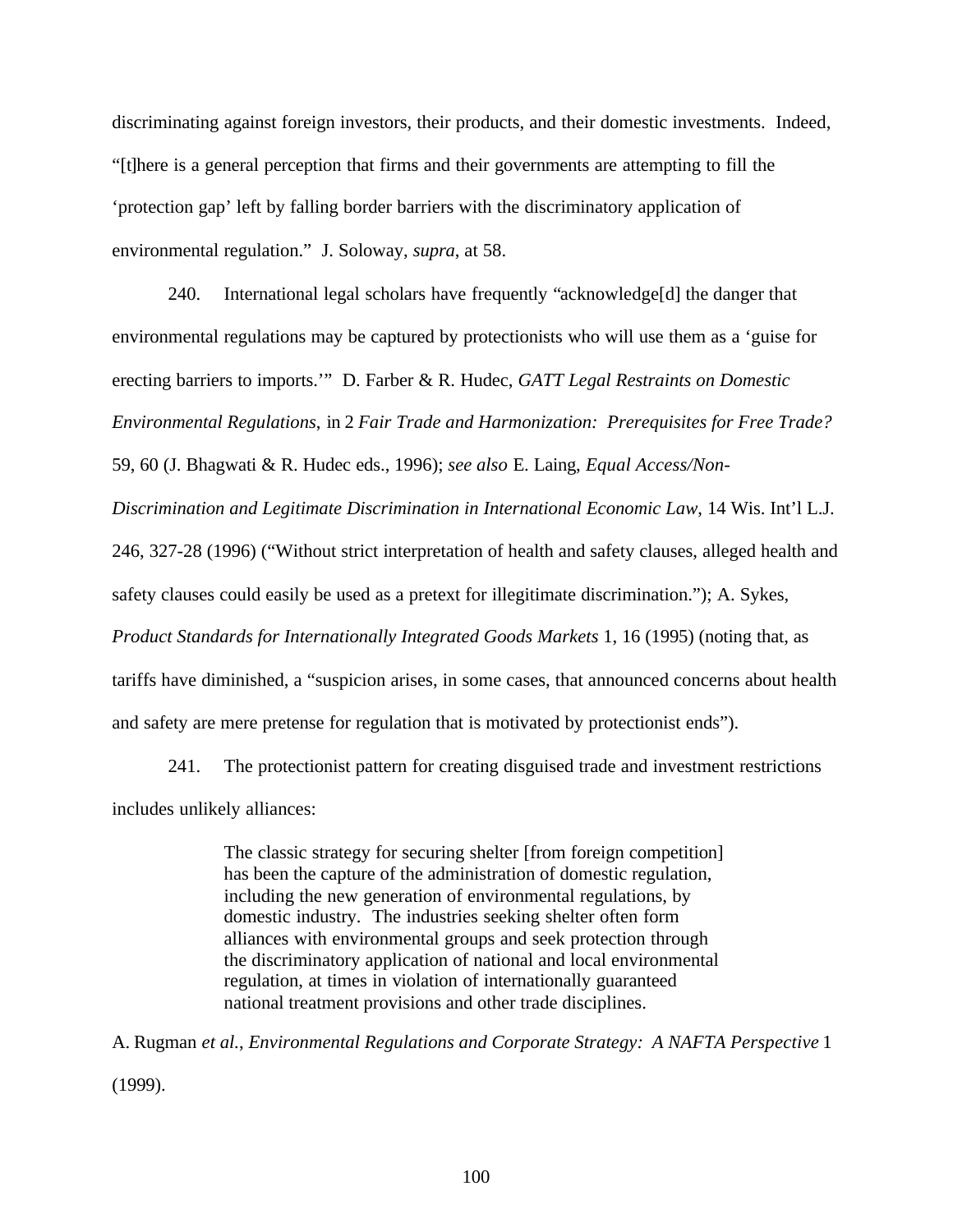242. These sorts of unlikely alliances have been described as "baptist-bootlegger coalitions."

> In the US prohibition era, Baptists were opposed to alcoholic consumption on moral grounds, while bootleggers actually benefited from prohibition by the production and sale of illegal alcoholic beverages. Similarly, today there is often a coalition formed between domestic environmental groups in favour of environmental regulations on public good grounds and domestic producers who recognize an opportunity to erect entry barriers against rival foreign producers.

*Id.* at 54-55; *see also* Soloway, *supra*, at 59. Indeed, the existence of such a Baptist-bootlegger coalition is a *prima facie* indication that protectionist concerns have led to disguised discrimination against investments and trade in the form of environmental regulations. *See, e.g.*, Rugman, *supra*, at 53; Soloway, *supra*, at 59, 95.

243. The ethanol industry's efforts to co-opt environmentalists in its efforts to undermine competitors in the oxygenate market offers a classic example of the Baptist-Bootlegger relationship. As part of the ethanol industry's efforts to sabotage MTBE in California it lent considerable behind-the-scenes support to a number of MTBE-related class action lawsuits purportedly brought on behalf of private individuals. In but one notable example, Regent International's Chairman, Dick Vind, offered ethanol's support to well-known environmental activist Erin Brockovich (the subject of the eponymous film) in her efforts to spearhead one such class action lawsuit. *See* Letter from Dick Vind to Erin Brockovich, Masry & Vititoe (Mar. 19, 1998) (FA 56). In fact, Vind, who arranged and attended the secret meeting between Governor Davis and ADM, personally advised the attorneys handling the case, *see id.*, simultaneously using the litigation as a weapon in the ethanol industry's anti-MTBE lobbying campaign. *See* Letter from Dick Vind to Ed Harjehausen & Dwayne Andreas (Apr. 24, 1998) (FA 55). Dwayne Andreas, then-Chairman of ADM, was also personally involved in developing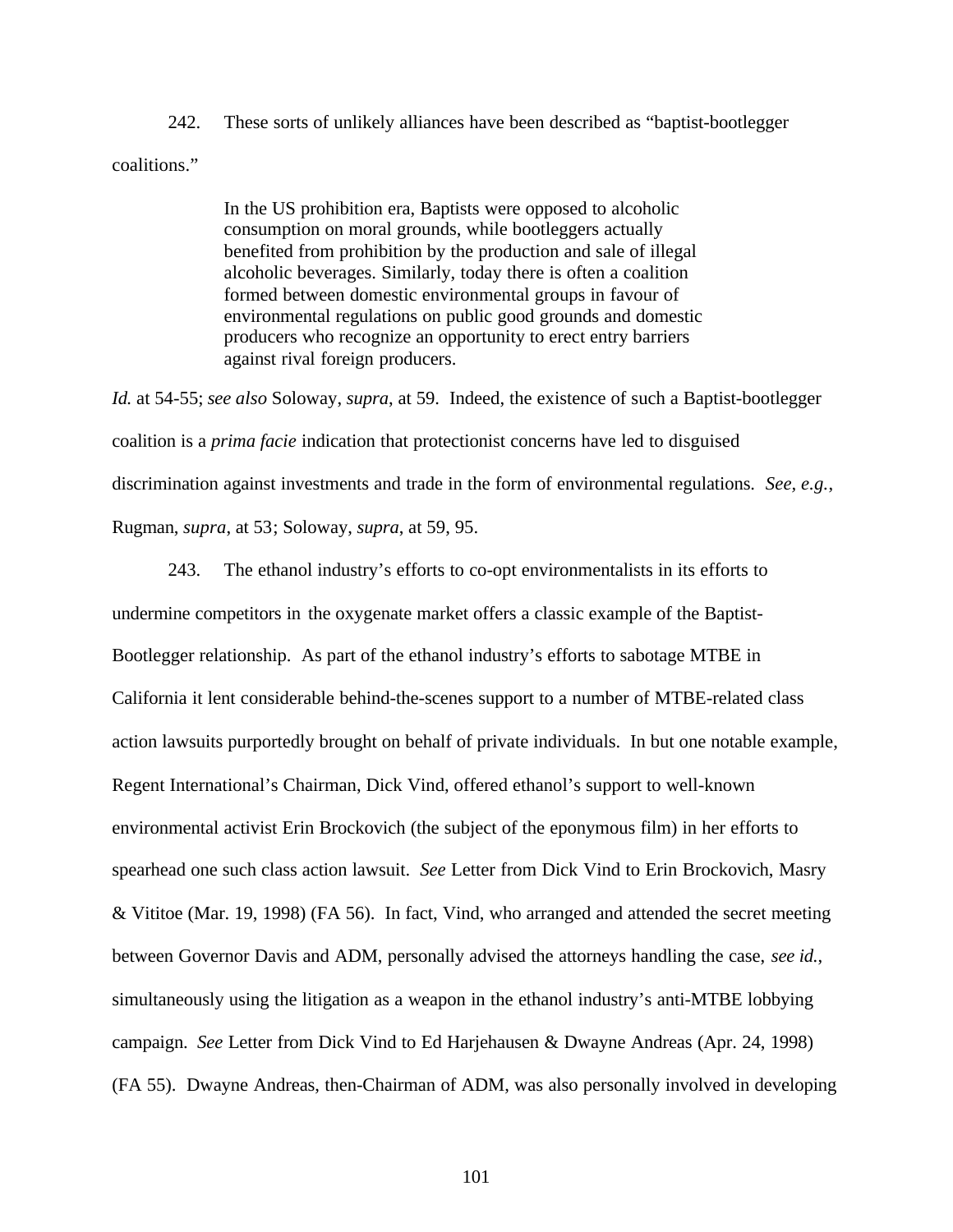the ethanol industry's "strategies" for using the nominally "private" litigation to eliminate competition in the oxygenate market. *See id.*; *see also* Letter from Dick Vind to Ed Harjehausen (May 28, 1998) (copied to Dwayne Andreas) (FA 53).

244. Disguised protectionism resulting from such "Baptist-bootlegger coalitions" has repeatedly been struck down under GATT and the WTO Agreements, as well as under the U.S.- Canada Free Trade Agreement ("CFTA"). (*See* Methanex's Draft Amended Claim at 39-40.) Rugman discusses nine cases where "it has been found that an environmental regulation was used as an indirect trade barrier," and where "a domestic 'bootlegger' industry can be identified as benefiting from the environmentally based trade barrier placed in the path of its foreign rival." Rugman, *supra*, at 55-67.<sup>11</sup> The problem of ostensibly neutral environmental regulations that are actually protectionist in intent or effect is so well-recognized that the GATT Members have enacted international agreements to combat the problem. Both the Agreement on the Application of Sanitary and Phytosanitary Measures ("Sanitary Measures Agreement"), and the Agreement on Technical Barriers to Trade ("Technical Barriers Agreement"), prohibit arbitrary regulations that are a disguised restriction on trade. *See generally* Sanitary Measures Agreement, GATT 1994; Technical Barriers Agreement, GATT 1994.

245. Moreover, two separate NAFTA Chapter 11 Tribunals have already returned awards in favor of investors challenging investment restrictions disguised in the form of environmental regulations or otherwise defended in the name of environmental protection. In the

 $\overline{a}$ 

<sup>11</sup> These nine cases are: (1) *Prohibition of Imports of Tuna and Tuna Products from Canada* (GATT decision, 1982); (2) *Measures Affecting Exports of Unprocessed Herring and Salmon* (GATT decision, 1988); (3) *Canada's Landing Requirement for Pacific Coast Salmon and Herring* (CFTA decision, 1989); (4) *Lobsters from Canada* (CFTA decision, 1990); (5) *Ultra-High Temperature Milk (UHT) from Quebec*; (6) *Softwood Lumber* (CFTA decision, 1994); (7) *US State Newspaper Content Requirements*; (8) *Ontario Beer Can Tax* (1993); and (9) *Canadian Ban on Exports of PCBs*. Rugman, *supra*, at 55-67.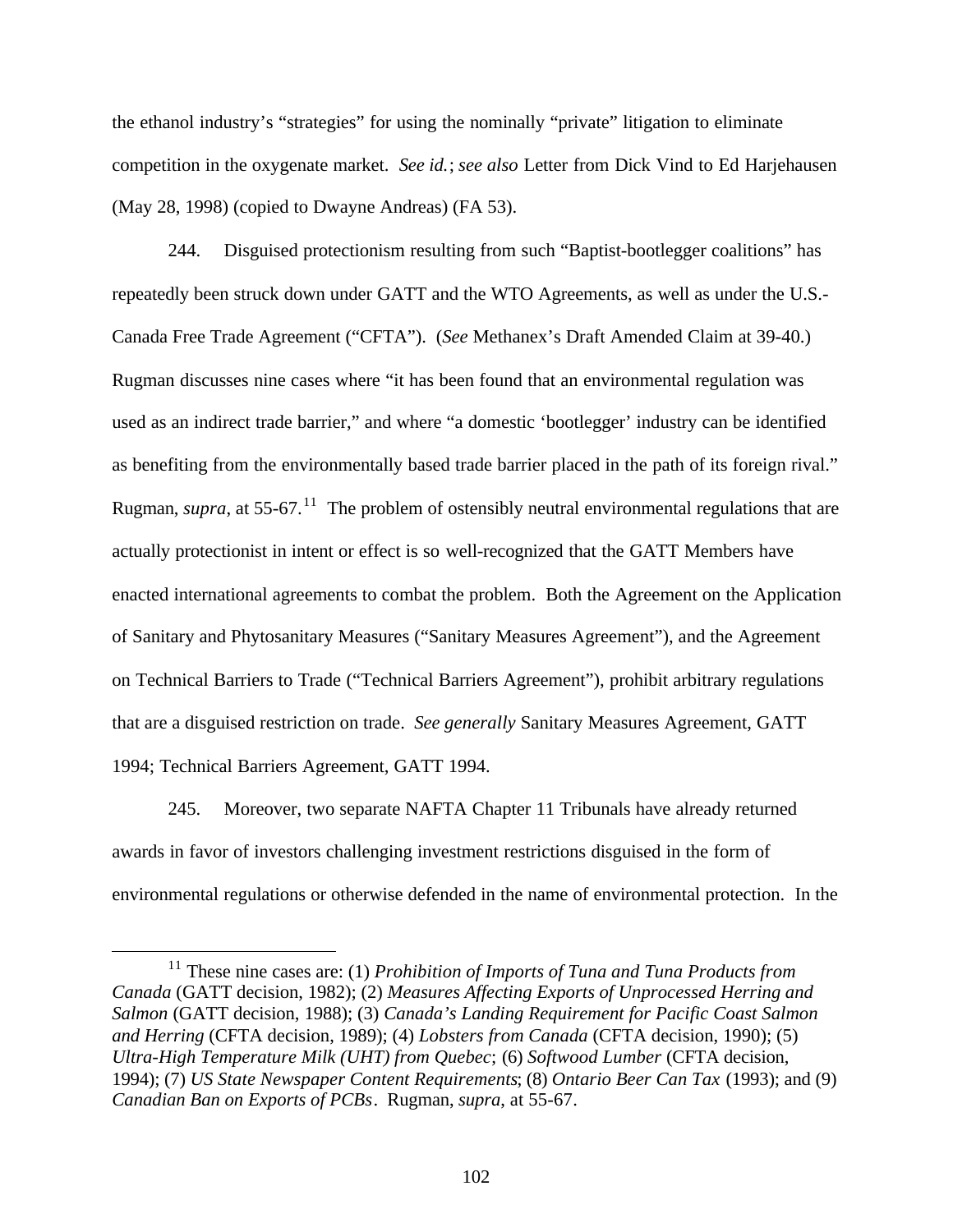*S.D. Myers* case, a U.S. company wanted to export hazardous chemical compounds known as PCBs from Canada for treatment and disposal in the United States. The company challenged Canada's PCB export ban, which was purportedly enacted for environmental reasons, on the ground that the ban was, in reality, disguised discrimination in violation of NAFTA Article 1102. *S.D. Myers* (Partial Award) ¶ 130.

246. The *S.D. Myers* Tribunal agreed, relying on many facts that are remarkably parallel to the facts of this case. *First*, the foreign investor was more cost-effective than its Canadian competitors, while also providing equal if not greater environmental benefits. *See id.* ¶¶ 112, 191, 192 n.32. Here, methanol-based MTBE's economic and technical advantages made it the oxygenate of choice in both the U.S. and California markets, while simultaneously providing significant environmental benefits.

247. *Second*, the Canadian authorities had been approached by members of the domestic industry, seeking the very protectionist actions ultimately enacted. The Tribunal noted that the "Canadian PCB disposal industry started a vigorous lobbying campaign" to close the market. *Id.* ¶ 122; *see also id.* (describing letter from S.D. Myers' chief Canadian competitor to Canadian Minister of the Environment, seeking a "commitment to assist the Canadian hazardous waste industry" by continuing the ban on the export of PCBs). This persistence mirrors the efforts of the U.S. domestic ethanol industry, which has lobbied every level of U.S. federal and state government, maligning "foreign" methanol and MTBE, while calling for its replacement by domestic ethanol.

248. *Third*, there was no scientific basis for the environmental regulations. The initial Canadian Order claimed that its purpose was "to ensure that Canadian PCB Wastes are managed in an environmentally sound manner in CANADA and to prevent any *possible* significant danger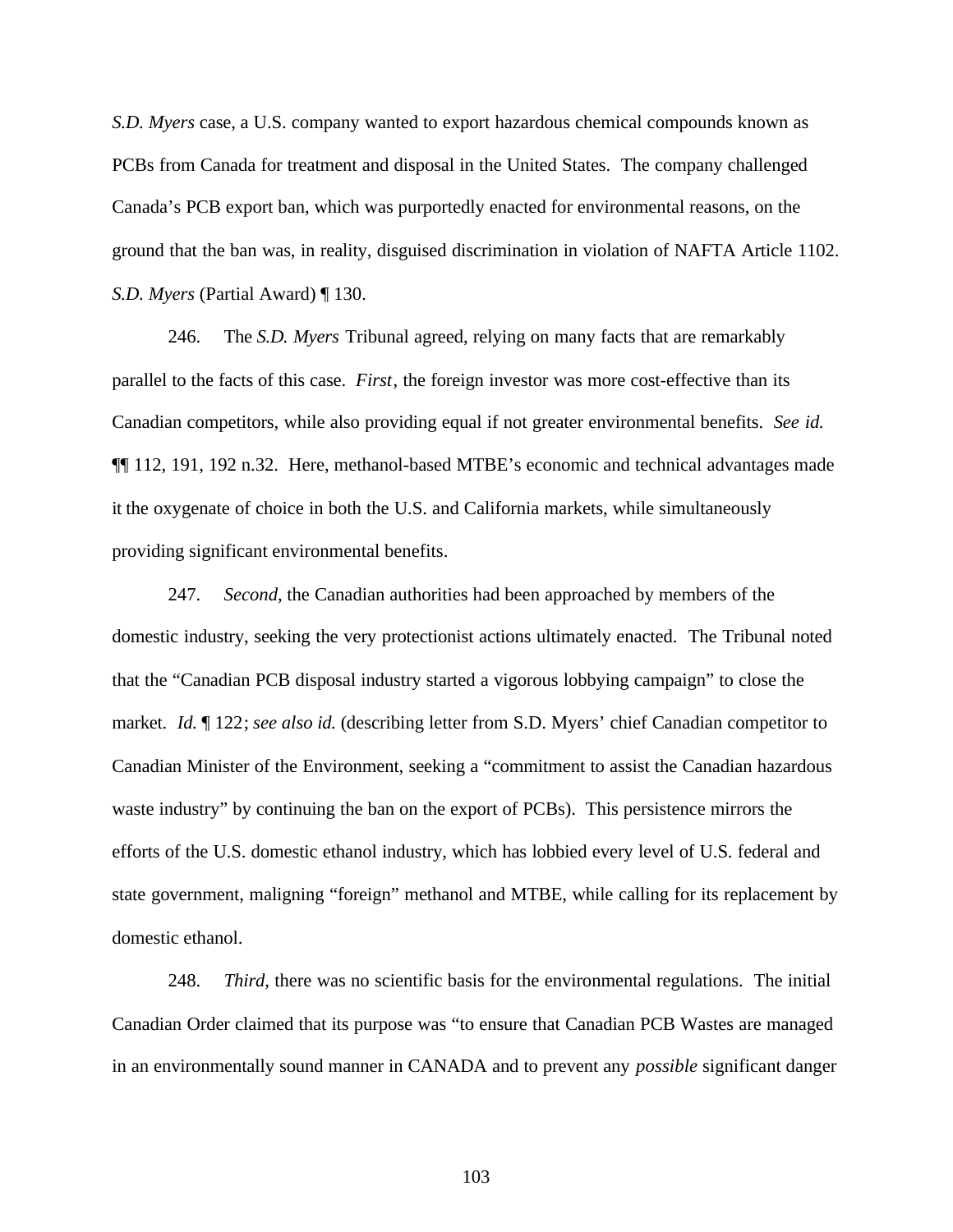to the environment or to human life or health." *Id.* ¶ 123 (citing PCB Waste Export Regulations, Interim Order, Explanatory Note) (emphasis added). The subsequent final order omitted the fact that the danger was only "possible." *Id.* ¶ 125. Two years later, however, Canada lifted the prohibition, allowing PCB exports as long as proper safeguards were in place. *Id.* ¶¶ 127, 298. The tribunal made note that this implicitly acknowledged that if Canada had wanted to maintain a "safe environment," as it claimed, it could have "kept the Canadian border open, but put in place safeguards." *Id.* ¶ 298. Here, as noted above, California's assessment of the "risks" of MTBE is scientifically unsupported and unsupportable. Moreover, just as in *S.D. Myers*, California has now delayed the MTBE ban by another year, and there is evidence that groundwater contamination detection has decreased significantly with the enforcement of California and federal gasoline UST laws. Thus, in *S.D. Myers*, the subsequent events revealed the emptiness of the alleged fears, and thus the discriminatory intent behind the measure.

249. *Fourth*, Canada ignored less-protectionist alternatives that could have addressed Canada's claimed environmental concerns. The *S.D. Myers* tribunal noted that a NAFTA side agreement, the North American Agreement on Environmental Cooperation, recognized the NAFTA Parties' objective to "avoid creating distortions to trade" (art. 1), and that this objective meant that "where a state can achieve its chosen level of environmental protection through a variety of equally effective and reasonable means, it is obliged to adopt the alternative that is most consistent with open trade." *Id.* ¶¶ 220-21. Here, even if the claimed risks of increased MTBE detection levels were scientifically sound, California could have simply enforced its existing gasoline UST laws to prevent leaks, rather than racing to ban the foreign product from the market. *See* Section V(D), above.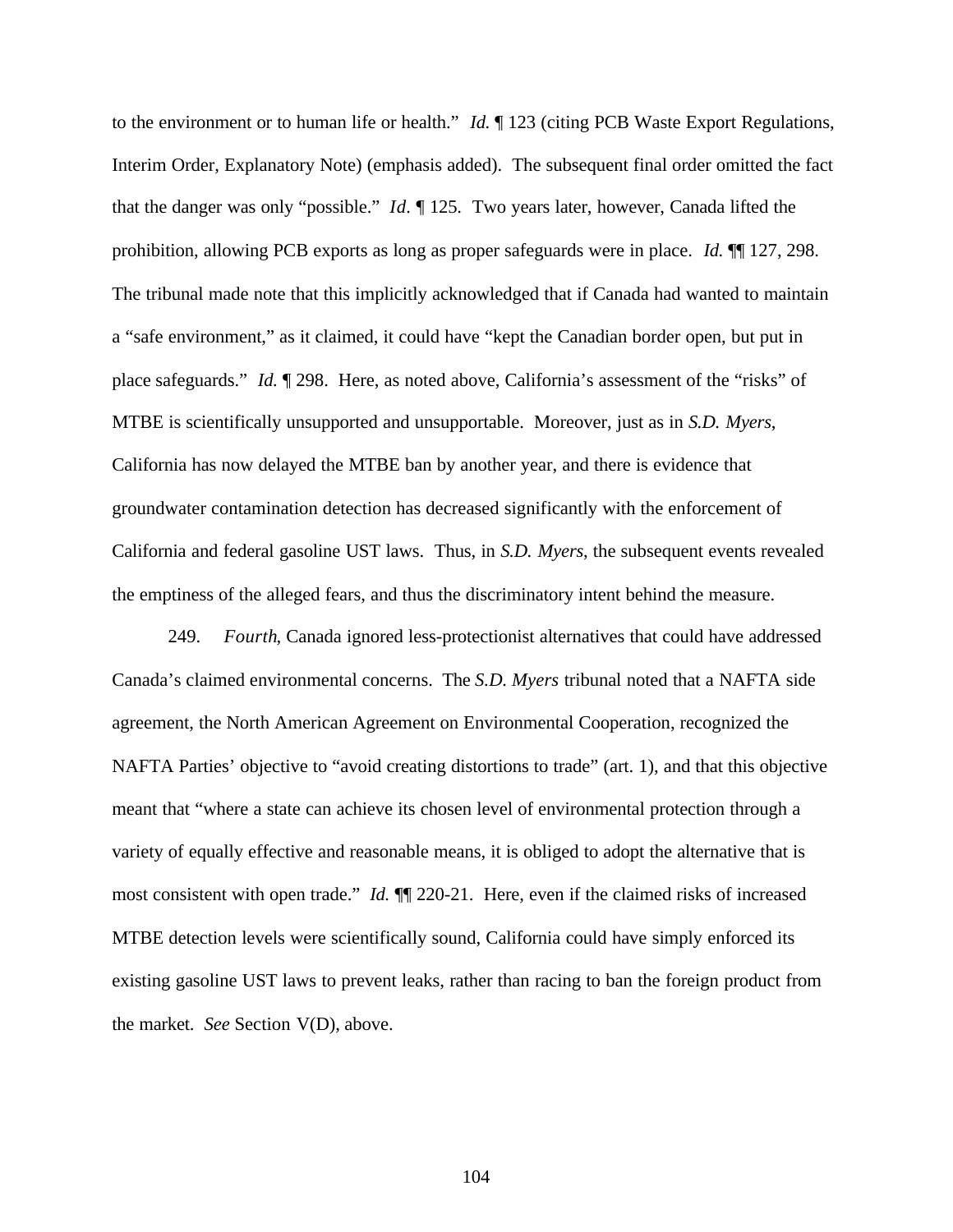250. *Finally*, the effect of the Canadian regulation was to disproportionately benefit the domestic industry. As the *S.D. Myers* tribunal noted, in determining intent, it is important to take into account "whether the practical effect of the measure is to create a disproportionate benefit for nationals over non nationals." *Id.* ¶¶ 252-54. The negative effect of the Canadian measures in *S.D. Myers* fell disproportionately on U.S. investors, while the benefits flowed to Canadian companies that found their uncompetitive business suddenly guaranteed a virtual monopoly over PCB disposal. *See id.* ¶ 251. Here too, the harm of the California measures falls disproportionately on foreign investors and their investments, while all of the benefit flows to the U.S. domestic ethanol industry.

251. In the second case, *Metalclad Corp. v. United Mexican States*, Case No. ARB(AF)/97/1 ¶¶ 28-64 (Aug. 30, 2000), the U.S. claimant alleged that municipal authorities in Mexico had, among other things, issued an illegitimate "Ecological Decree" designating the area covering its investment in a hazardous waste disposal facility as a "preserve" on which such a facility could not be operated. Because the *Metalclad* tribunal found Mexico liable for breaches of NAFTA Chapter 11 on other grounds, it did not need to decide whether the decree was legitimate. *Id.* ¶¶ 89-101, 105-12. Nevertheless, the tribunal noted that if it had reached the issue, it would have to "consider the motivation [and] intent of the adoption of the Ecological Decree," and concluded that "the implementation of the Ecological Decree would, in and of itself, constitute an act tantamount to expropriation." *Id.* ¶ 111. *Metalclad* is thus another example of a state violating its investment protection obligations under the pretext of environmental regulation.

252. And in a third Chapter 11 case, *Ethyl v. Canada*, the facts of which are particularly analogous to the facts of this case, Canada settled with the claimant rather than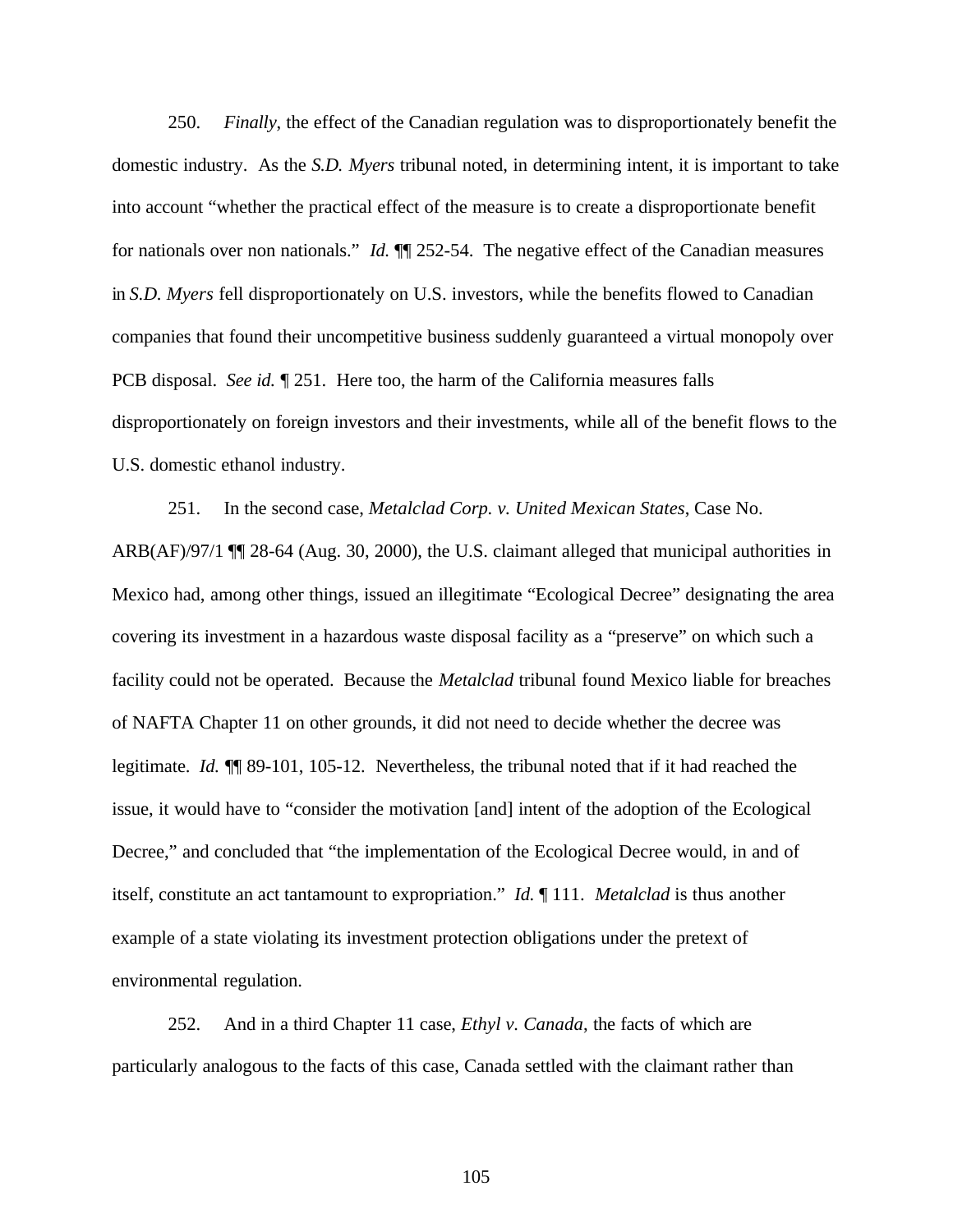continue to defend an "environmental" regulation that it ultimately acknowledged was unsupported by the evidence. *See* Soloway, *supra*, at 84 (reporting the outcome of the *Ethyl* case).

253. *Ethyl* grew out of a Canadian ban on international and interprovincial trade of a gasoline additive, methylcyclopentadienyl manganese tricarbonyl ("MMT"). *See id.* at 55. The U.S. Claimant, Ethyl Corp., considered the ban — which was purportedly based on environmental concerns — as nothing more than a protectionist ploy intended to discriminate against Ethyl and its Canadian investment and to favor Canadian investors. *See id.* at 85. The "baptists" behind the Canadian MMT ban were environmentalists and the "bootleggers" were Canadian automakers: "It is clear . . . that it was the automobile manufacturers who were the driving force behind the elimination of MMT. They claimed that the on-board monitoring equipment in new vehicles would be impaired by the use of MMT-enhanced gasoline." Agreement on Internal Trade, *Report of the Article 1704 Panel Concerning a Dispute Between Alberta and Canada Regarding the Manganese-Based Fuel Additives Act*, File No. 97/98 - 15 - MMT- P058 (Decision) at 7 (June 12, 1998) ("*AIT Report* ").

254. In a striking parallel to the facts here, it appears that the Canadian ethanol industry may have influenced the MMT ban. "[S]upporters of an MMT ban cite[d] reasons other than legitimate environmental concerns," such as "provid[ing] 'shelter' for a domestic infant [ethanol] industry competing with a mature United States industry." Soloway, *supra*, at 71. According to Soloway, "[t]his brings into question the motivations of the Canadian Government in passing Bill C-29, as it appears to be responding to the strong agriculture lobby pressing for protection and assistance." *Id.*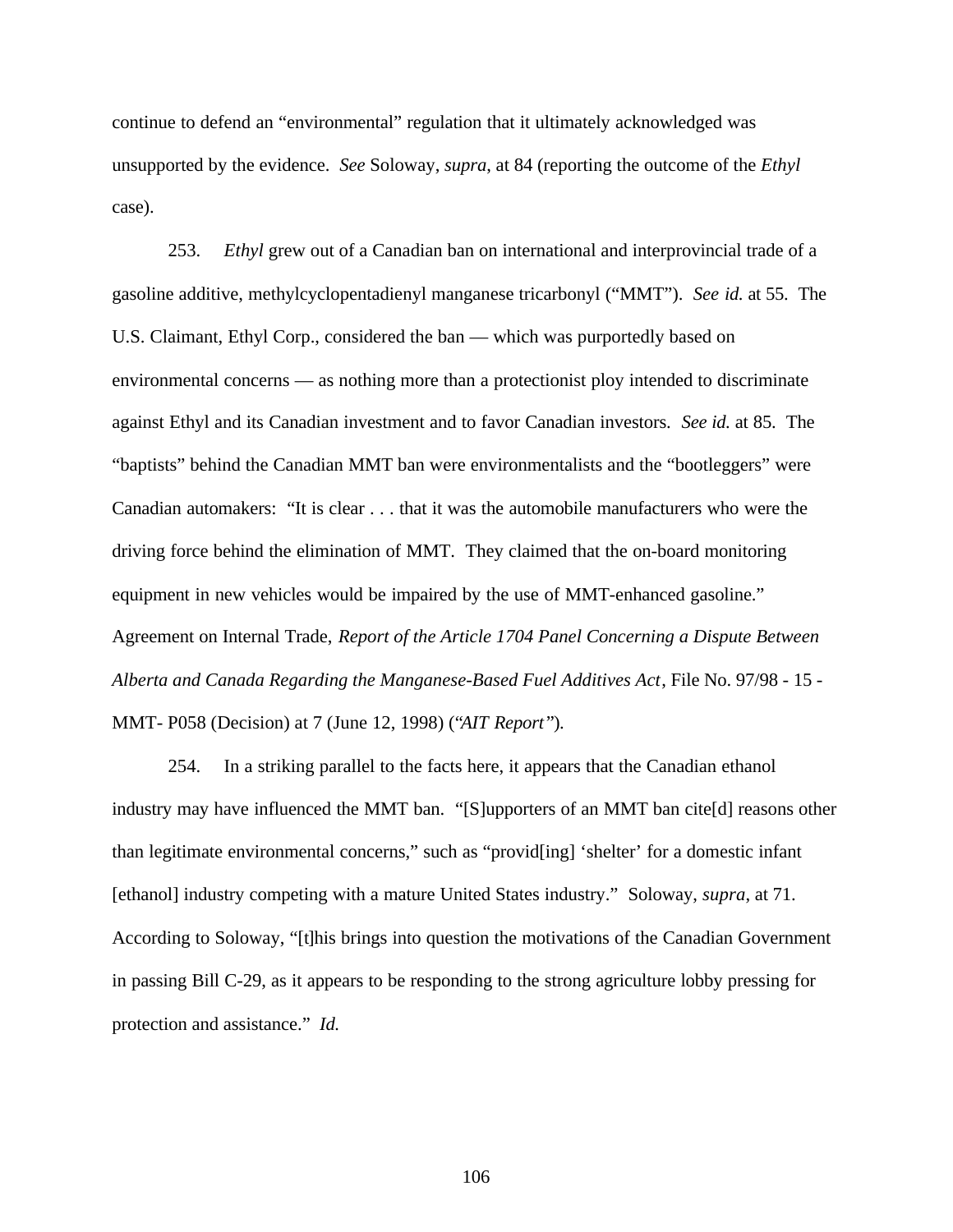255. Ethyl challenged the MMT ban both in Canadian domestic courts and at the international level by bringing a NAFTA Chapter 11 action. *See id*. at 75. The Government of Alberta, with the support of the Governments of Quebec, Nova Scotia, and Saskatchewan, brought a separate action challenging the ban under Canada's Agreement on Internal Trade ("AIT"). *See id.* The AIT is a municipal analog to an international trade agreement, meant to ensure that Canada's internal, inter-province trade is as free as possible, and that it is not encumbered by unjustifiable barriers. *See AIT Report*, *supra*, at 3 (quoting AIT Article 100 ("Objective")).

256. The AIT panel concluded that the Canadian MMT ban was improper, finding it to be "inconsistent with the AIT, because it created an obstacle to trade . . . not justified by the legitimate objectives test." Soloway, *supra*, at 83. Following that decision, a settlement was reached in the NAFTA case: "the Canadian government agreed to repeal the ban on MMT and pay Ethyl \$19.3 million (Canadian) in costs and lost profits." *Id.* at 84. As part of the NAFTA settlement, "[t]he Canadian government" publicly acknowledged "that there was no evidence that MMT was harmful to human health in low amounts." *Id.*

257. The facts of this case, are even more stark. California has banned not just one effective gasoline additive, but *all oxygenates* that could compete with domestic ethanol. It has done so even though MTBE has proven to be an environmentally beneficial product. It has done so even though ethanol poses its own environmental hazards. Moreover, ethanol is a known carcinogen, a point recently confirmed by an expert witness testifying on behalf of the state of California. *See* Deposition Transcript of Dr. Bernard Goldstein, at 66-67 (*South Tahoe Pub. Util. Dist. v. Atl. Richfield Co.* (Cal. Super. Ct., Dec. 13, 2000) (confirming that "[e]thanol is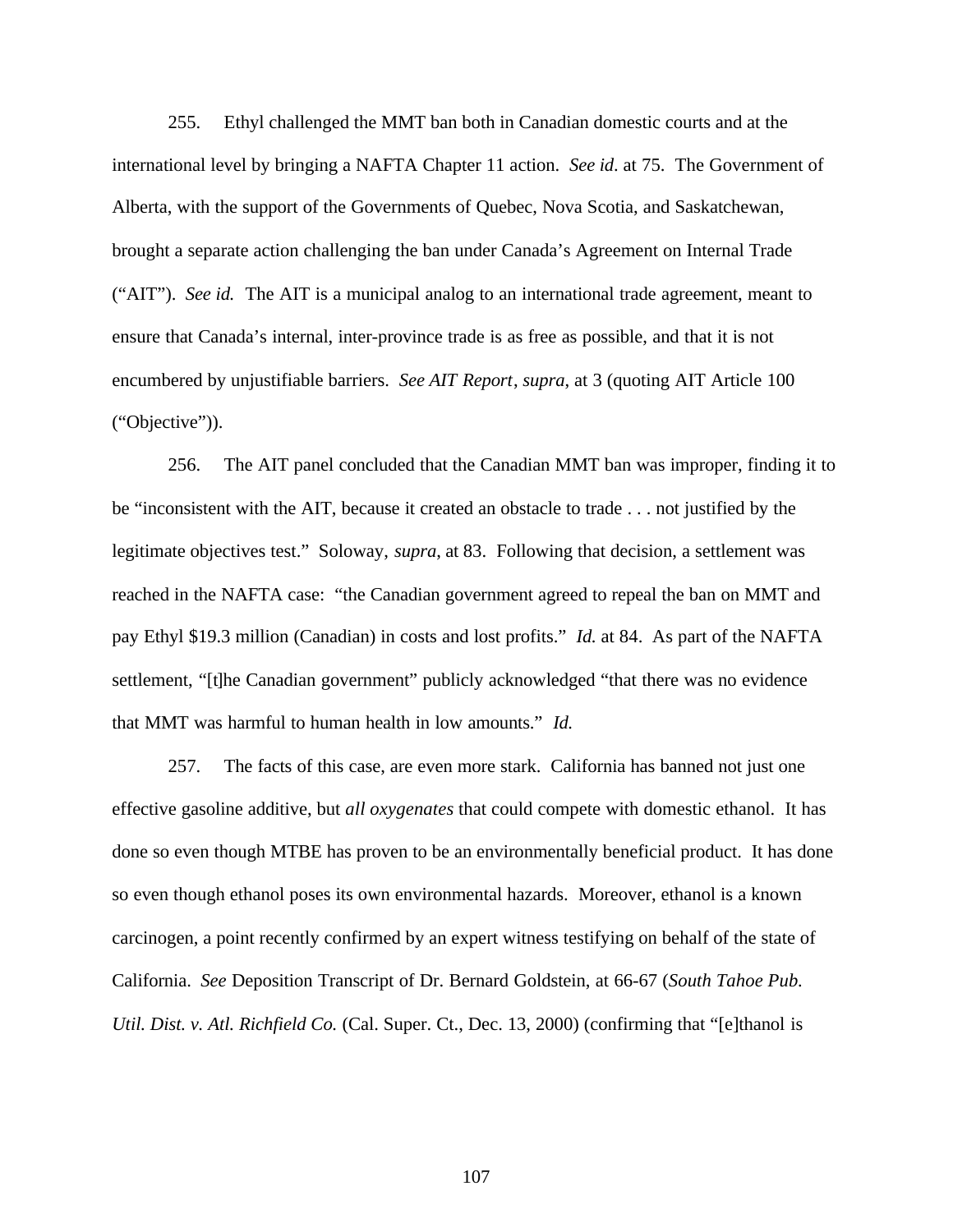recognized as a human carcinogen") (FA 150).<sup>12</sup> In addition, the use of ethanol in gasoline markedly increases both the tailpipe and evaporative emissions of other dangerous chemicals, such as acetaldehyde. *See* UC Report, Vol. II, *An Evaluation of the Scientific Peer-Reviewed Research & Literature*, at 147, 153 (FA 37).

258. By contrast, the International Agency for Research on Cancer ("IARC") of the World Health Organization, the Federal National Toxicology Program ("NTP") of the National Institute for Environmental Health Sciences ("NIEHS"), and the California Proposition 65 Scientific Advisory Panel Carcinogen Identification Committee have all declined to list MTBE as a carcinogen. *See* IARC, *Summary of Data Reported and Evaluation*, *available at* http://193.51.164.11/htdocs/monographs/vol73/73-13.html (last visited Nov. 1, 2002) (determining that MTBE is not classifiable as a human carcinogen) (FA 24); NTP, *Ninth Report on Carcinogens* (Revised Jan. 2001), *available at* http://ehp.niehs.nih.gov/roc/toc9.html (last visited Nov. 1, 2002) (stating that MTBE not listed as carcinogen despite having been reviewed for potential inclusion on the list) (FA 29); Press Release, Cal. EPA, *Prop. 65 Scientific Review Panels Conclude MTBE Is Neither a Reproductive or Developmental Toxicant Nor a Carcinogen* (Dec. 10, 1998), *available at* http://www.calepa.ca.gov/PressRoom/Releases/1998/C2898.htm (last visited Nov. 1, 2002) (finding insufficient support for the proposition that MTBE is a carcinogen) (FA 83); J. McCarthy & M. Tiemann, *MTBE in Gasoline: Clean Air and Drinking Water Issues*, CRS Report, Order Code 98-920, at CRS-6 (updated May 3, 2002) (stating that IARC, NTP and California's Carcinogen Identification Committee have "all determined not to list MTBE as a human carcinogen") (FA 27). Moreover, the European Union published a study in December 2001, concluding that MTBE was not harmful to human health, the atmosphere or

 $\overline{a}$ 

 $12$  Although ethanol is a known carcinogen, it is not known what percentage of the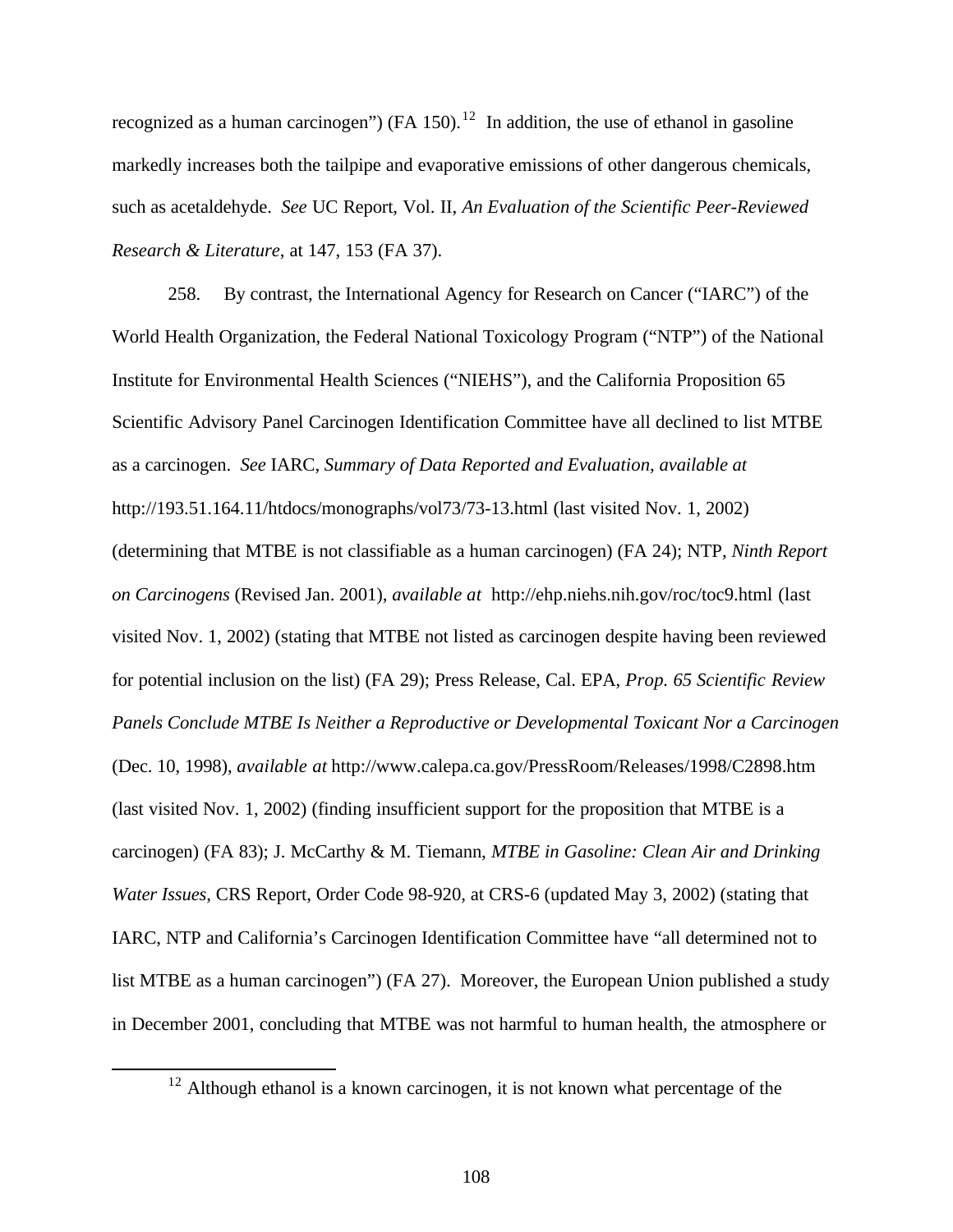the environment. European Comm'n, *Recommendation of 7 November 2001*, Official Journal of the European Communities, 2001/838/EC, at L319/42-44 (Dec. 4, 2001) (FA 22).

259. California has banned MTBE, and all other competitors to ethanol, even though simply correcting the root problem — California's leaking gasoline USTs — would have, and in fact has, addressed not only any concerns related to MTBE, but also the much broader concerns raised by the many gasoline components that the challenged measures continue to allow to leak into its environment. It may thus be inferred that California and the ethanol industry used the detection of MTBE in the state's groundwater as a pretext for securing support among environmentalists for protecting domestic ethanol against its "foreign" competitors.

## **G. California's Intent To Harm Foreign Methanol Producers Is Further Evidenced By The United States' Nationalistic Bias Against The "Foreign" Methanol/MTBE Industry**

#### **1. Intent To Harm Foreign Methanol Products Can Be Inferred From The Fact That Such Harm Was Probable and Foreseeable**

260. The inference of protectionism is made even stronger here by the fact that the adverse impact on foreign investors was not only probable and foreseeable, but actually foreseen, by the United States. Tribunals reviewing anti-competitive conduct uniformly hold that intent to cause anti-competitive consequences can be inferred from the fact that an "action [is] undertaken with knowledge of its probable consequences." *United States Gypsum*, 438 U.S. at 444. In this case, both California and the United States *actually and expressly foresaw* that mandating the use of ethanol would have an adverse impact on methanol and MTBE.

261. As discussed above, when the President *Pro Tempore* of the California Senate told representatives of Methanex and the methanol industry they were "[out of luck]" on "the

(continued…)

population would be affected at concentration levels likely to be present in drinking water.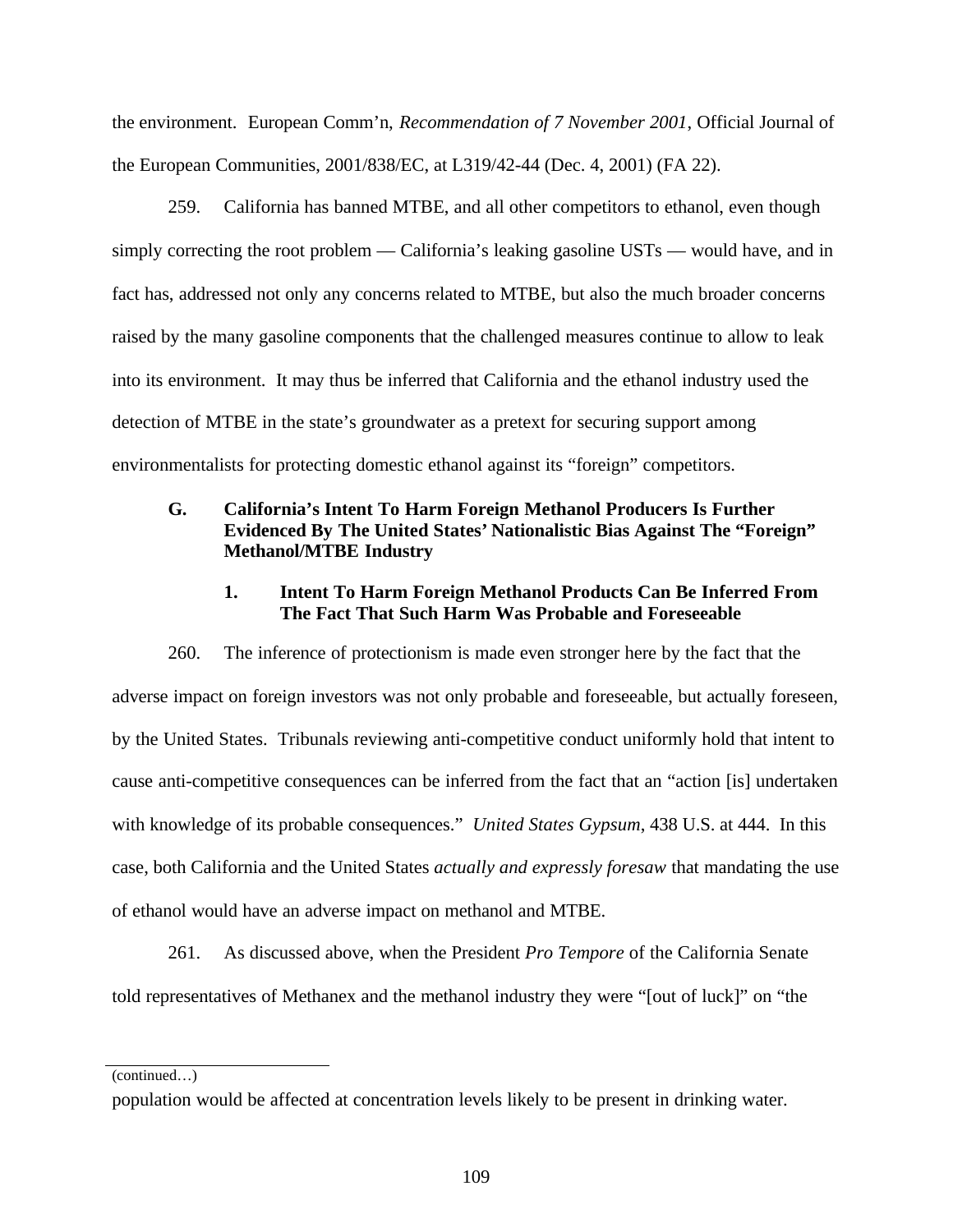MTBE issue," he expressly advised them to "sell Methanex stock short." *See* Section VI(A), above (quoting Wright Aff. ¶ 13) (Ex. B).

262. Indeed, the United States has in the past touted the discriminatory impact that favoring ethanol would have on foreign methanol and MTBE producers as one of the primary benefits of such favoritism. In 1993, the EPA proposed a requirement that thirty percent of the oxygenate content for U.S. reformulated gasoline be reserved for "renewable oxygenates" such as ethanol. *See* Regulation of Fuels & Fuel Additives: Renewable Oxygenate Requirement for Reformulated Gasoline, 58 Fed. Reg. 68,343 (proposed Dec. 27, 1993) (codified at 40 C.F.R. § 80). In so doing, the EPA made the now-familiar protectionist argument that "the use of domestic, renewable ethanol would clearly reduce high value energy imports relative to imported *methanol or MTBE*." *Id*. at 68,345 (emphasis added). "Money now spent on imported oil or *oxygenates* could instead be spent for renewable fuels made from feed stocks currently grown or processed in the United States. This would keep capital in the U.S., provide domestic jobs, strengthen our national security, and support a wide variety of American agricultural and fuel industries." *Id*. at 68,344 (emphasis added). Several members of Congress enthusiastically supported the program because it would provide "a significant new market for ethanol." Regulation of Fuels & Fuel Additives: Renewable Oxygenate Requirement for Reformulated Gasoline, 59 Fed. Reg. 39,258, 39,262 (Aug. 2, 1994).

263. The EPA recognized the obvious economic impact of its proposal to expand the ethanol market by government fiat: "The revenues and net incomes of both corn farmers and ethanol producers should rise significantly, due to higher corn and ethanol demand and prices, respectively." 58 Fed. Reg. at 68,350. It also saw the necessary corollary, that competing methanol producers would be harmed: "Revenues and net incomes of domestic methanol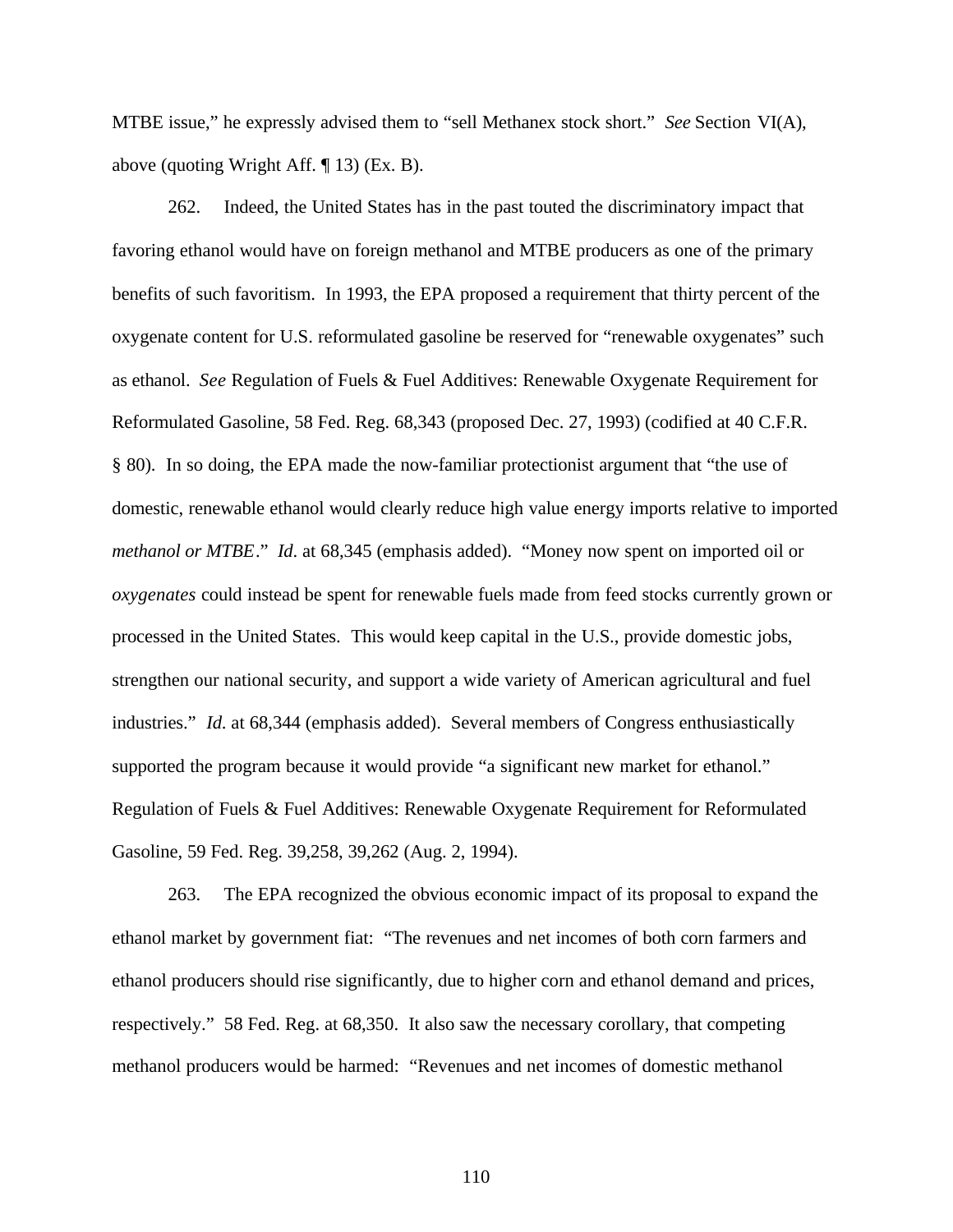producers and *overseas producers of both methanol and MTBE* would likely decrease due to reduced demand and prices." *Id.* (emphasis added). The United States considered these damages to be among "[t]he primary economic impacts of this proposal." *Id*. 13

264. Because the harm to foreign methanol producers from an MTBE ban was probable, foreseeable, and foreseen, it is logical to infer that that harm was, as a matter of law, intended by California.<sup>14</sup>

# **2. Anti-Foreign Bias Against Methanol And MTBE Pervades National Politics In The United States**

265. Methanol has long been a popular target of nationalistic attacks in the United States. It is widely treated as indistinct from MTBE and from imported oil generally, and is condemned as a "foreign" threat to American security and economic independence. Spurred on by the domestic ethanol industry, and the politicians that support it, this anti-foreign rhetoric has become a fixture of political discourse at all levels of governmental policy-making concerning ethanol. After all, "foreign" interests are under-represented in the U.S. political process, making such nationalistic biases an attractive strategy for elected politicians to gain votes and curry favor

 $\overline{a}$ 

 $13$  Opponents challenged the EPA proposal, arguing that it was bad environmental policy, "politically motivate[d,] and simply designed to funnel hundreds of millions of dollars to Archer Daniels Midland Co., the primary maker of ethanol." F. Swoboda and D. Southerland, *Court Bars EPA from Mandating Ethanol Use*, The Washington Post, Sept. 14, 1994, at A8 (FA 140); *see also* A. Gottschalk, *Federal Court Ruling Clouds the Outlook for Ethanol Interests*, J. Com., Sept. 19, 1994, at 5B (FA 103). The U.S. Court of Appeals for the D.C. Circuit ultimately invalidated the proposal because the EPA had no statutory authority to promulgate such a rule if, as the EPA itself conceded, the "use of ethanol might possibly make air quality *worse*." *Am. Petrol. Inst. v. EPA*, 52 F.3d 1113, 1119 (D.C. Cir. 1995) (emphasis added).

As noted, the probability of such damage, by itself, is sufficient to infer that the measures at issue were based on improper protectionist intent. Methanex possesses some such evidence but has sought additional evidence relating to this issue, *e.g.*, evidence related to the California measures, such as background documents relating to S.B. 521 and the UC Report, that would further inform the Tribunal on this important issue.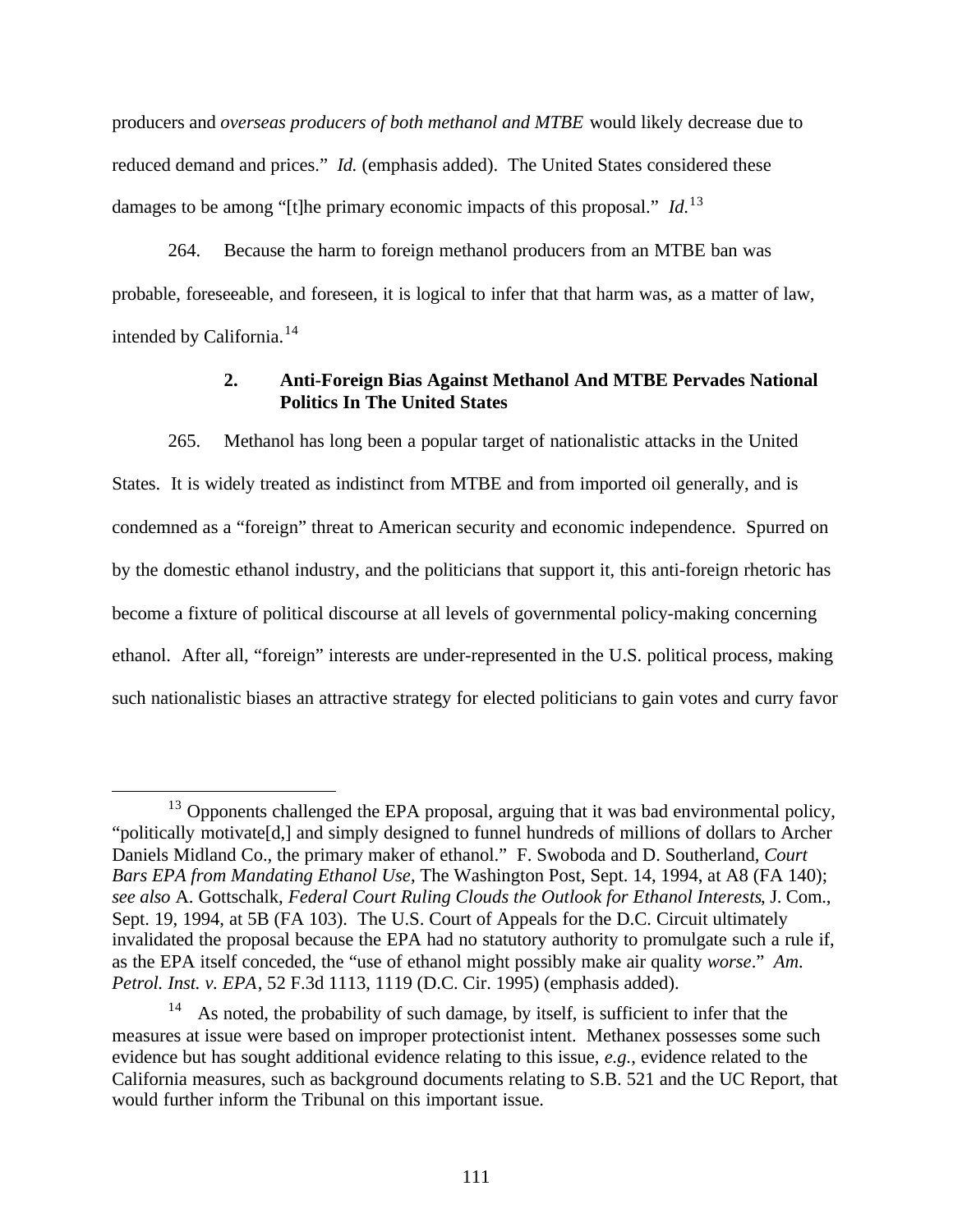with major contributors. As a result, the anti-foreign bias against methanol here is raw and blatant.

266. At the national level, elected politicians and appointed officials alike regularly conjure images of methanol as "foreign" in their attempt to justify a range of measures intended to protect the economically uncompetitive domestic ethanol industry. For example, Representative Jim Nussle, a member of the House Ways and Means Committee and cochairman of the Congressional Alcohol Fuels Caucus, has claimed: "[M]ethanol is derived from oil and other petroleum-based products . . . . Increased use of MTBE translates into even more dependence on foreign energy supplies." Rep. J. Nussle, *Help Fuel Independence*, USA Today, June 19, 1997, at 12A (FA 125). In support of extending ethanol's tax subsidies to counter that threat, subsidies that had been scheduled to end in 2000, Representative Nussle wrote: "We should not destroy an incentive to produce a clean-burning, renewable fuel source produced in America's cornfields when that would make us even more dependent on foreign oil." *Id.* As Nussle's statements vividly illustrate, protecting domestic ethanol and penalizing "foreign" methanol are simply opposite sides of the same discriminatory coin.

267. In 1992, at the start of the oxygenate debate, Senator Thomas Daschle emphasized the punitive approach, introducing a tax package that would have "put a 50 cent per-gallon-duty on imported methanol, which [would have] translate[d] to a 17-cent-[per-gallon] hike in MTBE price." D.J. Caney, *Ethanol Capacity to be Put on Hold*, Chemical Marketing Report, Mar. 16, 1992, at 3 (FA 87). Conversely, former Senator (and then Presidential candidate) Bob Dole pushed through a Senate bill that imposed tariffs on ethanol imported from Brazil, and he later fought for a reversal of a Customs Service ruling that would have allowed ethanol to be imported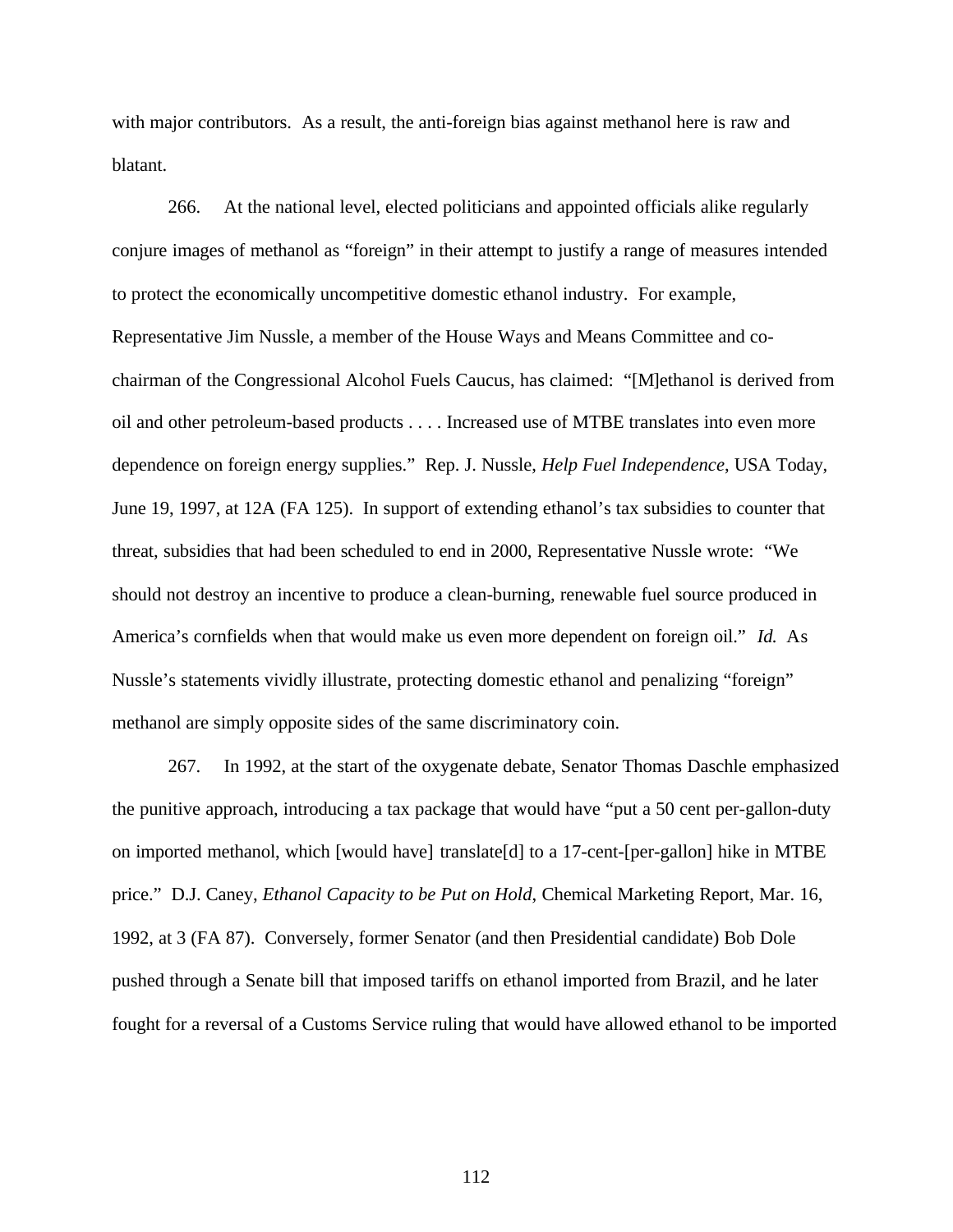from Brazil duty-free. *See* D. Frantz, *Dole and Ethanol Industry Count on Each Other*, N.Y.

Times, Apr. 16, 1996, at A1 (FA 99).

268. During a debate on the ethanol tax credit, former Senator Bennett Johnson claimed:

> Ethanol improves the U.S. trade balance. Ethanol competes with MTBE, a methanol-derived oxygenate, as an octane - oxygenate additive. Imports of MTBE have risen from just 30 million gallons in 1992 to more than 700 million gallons last year, or about 25 percent of domestic consumption. By displacing the demand for MTBE that would be necessary without ethanol, the U.S. trade imbalance is reduced by approximately \$1.3 billion annually . . . . [Ethanol] reduces our dependance [sic] on foreign oil."

143 Cong. Rec. S6690 (daily ed. June 27, 1997) (statement of Sen. Johnson).

269. Speaking in support of ethanol at another hearing on the ethanol tax credit, former Illinois Senator Carol Moseley-Braun stated: "Ethanol flows not from oil wells in the Middle East, but from grain elevators in the Middle West, using American farmers, and creating American jobs . . . . Isn't it the responsibility of Congress to foster an economic climate that creates jobs and strengthens domestic industry?" 144 Cong. Rec. S1754 (Mar. 11, 1998) (statement of Sen. Moseley-Braun).

270. And joining together in a 1998 letter successfully urging the Senate to "extend the

Federal tax exemption for ethanol until the year 2007," three Cabinet-level officials wrote:

Continued public support for the ethanol program is vital to continuing the economic and environmental contributions ethanols [sic] is making to our country. Ethanol is a clean-burning, *madein-America fuel* that has created thousands of jobs and provided a multi-billion dollar boost to rural communities and family farmers . . . . *The more we produce and use domestically-produced fuel, the less reliant our nation is on oil from foreign countries.*

Letter from U.S. Treasury Secretary Robert E. Rubin, U.S. Agriculture Secretary Dan Glickman and U.S. Transportation Secretary Rodney E. Slater to U.S. Senator William V. Roth, Jr. (Apr.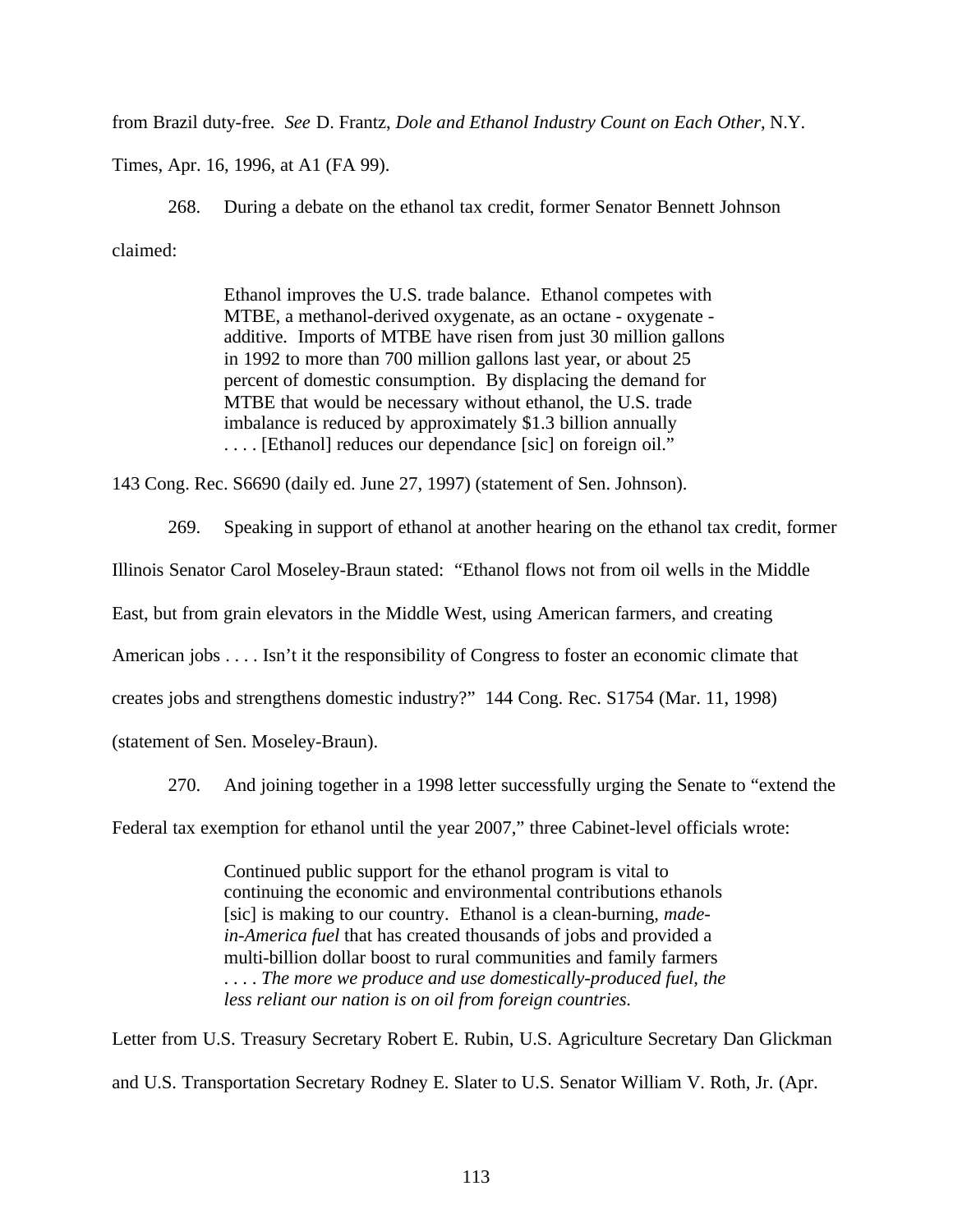28, 1998) (emphasis added) (FA 68). These and many similar statements by national leaders helped set the anti-methanol, anti-MTBE tone of California's concurrent consideration of proposals to replace "foreign MTBE" with domestically produced ethanol.

271. "Public interest" groups have also stressed that methanol and MTBE are foreign products. One group, Citizen Action, has claimed: "[M]ost of the methanol consumed in the United States is either imported or manufactured by foreign-owned companies." *Reformulated Gasoline Price Hikes: Did Foreign Methanol Producers Manipulate the Market To Earn Windfall Profits?* (attached to Citizen Action Press Release of July 18, 1995), at 3 (FA 32). Citizen Action went on to criticize the United States' increasing dependence on imported methanol:

> Because of the CAAA, the demand for MTBE and methanol have [sic] increased substantially leading to the re-opening of mothballed, and the construction of new, methanol plants, both in the United States and abroad. Because methanol can be produced cheaply in many foreign countries (primarily because of access to very low cost natural gas resources), the United States is importing an increasing amount of methanol.

> > \* \* \* \*

As the United States seeks to reduce pollution from gasoline by shifting to cleaner-burning fuels and fuel components, there are concerns that oil import dependence may be exchanged for foreign methanol import dependence.

*Id*. at 4-5, 24.

272. Methanex itself has not escaped these nationalistic attacks. For example, Citizen Action has accused "*foreign-owned* Methanex" of leading methanol producers in "creating market panic and driving prices above anticipated competitively-determined levels." *See id.* at 3 (emphasis added); *see also id.* (referring to "*foreign-owned* Methanex" as the world's leading methanol producer) (emphasis added).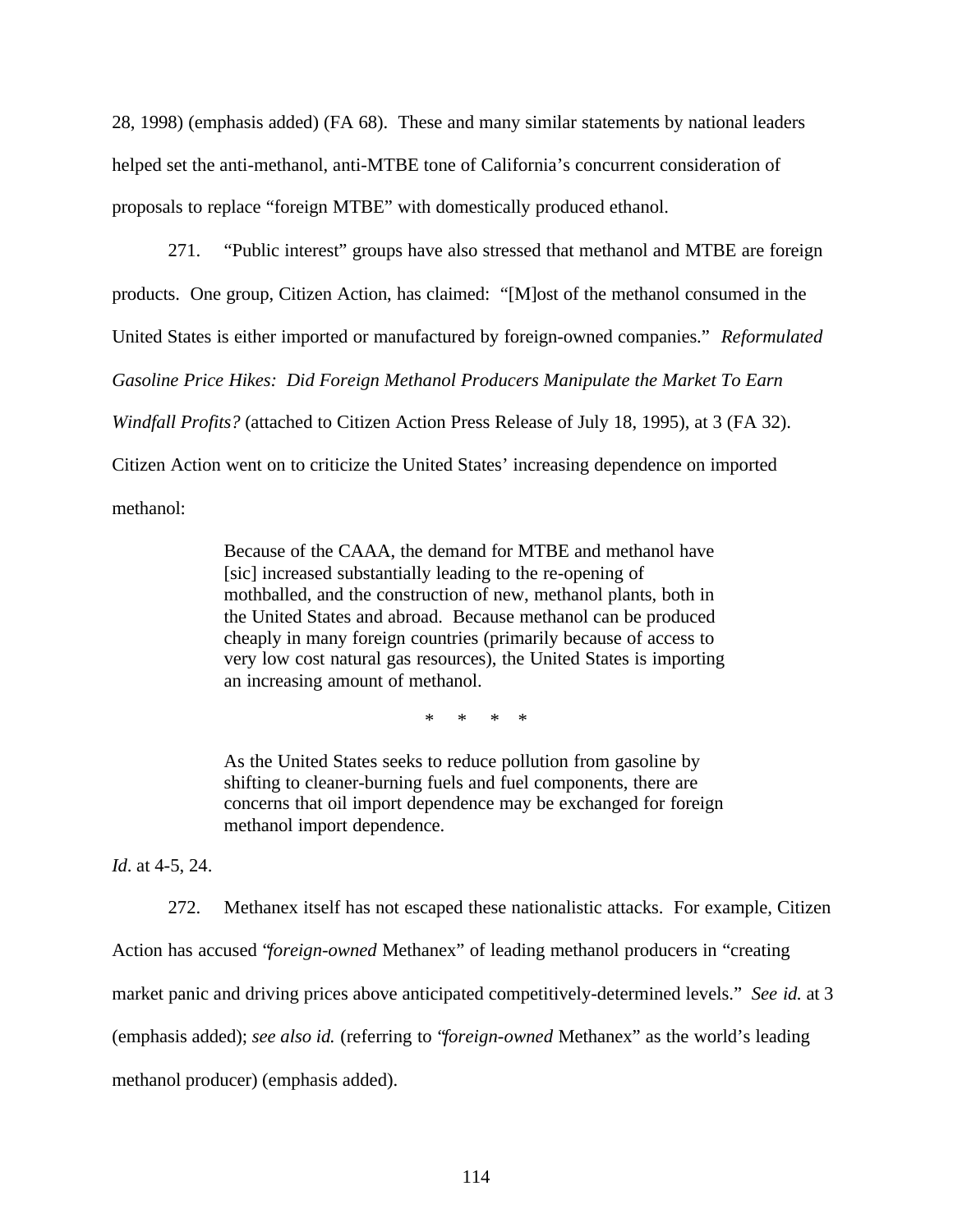## **3. The Nationalistic Bias Has Been Spurred On By ADM And Others In The Domestic Ethanol Industry**

273. Representatives of ADM have long stressed the "foreign" origins of methanol. In an interview with Lou Dobbs on CNN's *Moneyline*, Dwayne Andreas, then-Chairman and CEO of ADM, stated:

> Now, that methanol with an 'm' is a foreign product. If it's mandated in the reformulated gas, 70 percent of it, in future years, will come from Saudi Arabia, OPEC states, same places we get our oil from, and will cost billions of dollars in foreign exchange . . . . Well, ethanol means a billion dollars to American farmers, so it's Middle East versus Middle West.

*Moneyline*, *supra*. Elsewhere, Dwayne Andreas has similarly declared: "This is the Midwest versus the Middle East." *See* Bovard, *supra*, at 23 (FA 81). On other occasions, Andreas has been quoted as declaring: "'[I]t's corn farmers vs. the oil companies." D. Greising and P. Hong, *Big Stink on the Farm*, Business Week, July 20, 1992, at 31 (quotation omitted) (FA 106).

274. In a February 14, 1990 Chemical Week article, Martin Andreas, then Senior Vice-President of ADM, stated: "MTBE has a major drawback in that any increased demand for methanol will necessarily be produced from offshore gas . . . ." A. Wood, *Renewed Fuss Over Renewable Fuel*, Chemical Week, Feb. 14, 1990, at 56 (quotation omitted) (FA 148). Martin Andreas also asserted that "[s]ome analysts predict the U.S. methanol dependency could exceed that for imported oil." *Id.* (quotation omitted). Other ethanol producers also have repeatedly referred to methanol and methanol-based MTBE as foreign products, describing MTBE as the "oil companies' oxygenate," which is made from methanol, a "mostly imported" product. R.G. Friend, *Politics and Ethanol*, Oil & Gas J., Nov. 13, 1995, at 12 (FA 100). Similarly, a May 16, 1994 news release by Fuels for the Future, a group funded by ADM, described methanol as a "petroleum-based product imported mainly from the Middle East." Press Release, Fuels for the Future, *Methanol Dangers Are Cited as U.S. Incidents Increase; Pipeline Spills at School*, at 1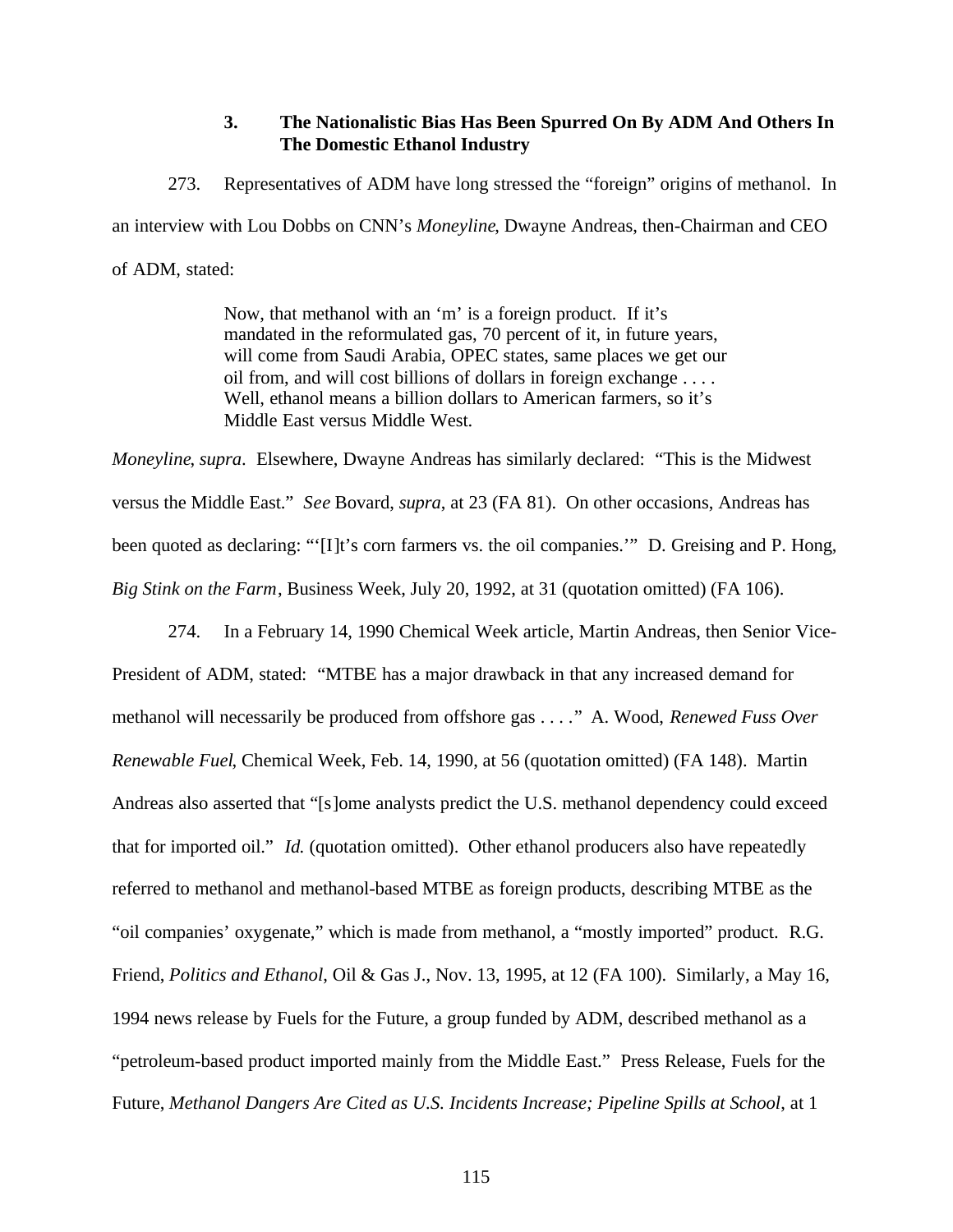(May 16, 1994) (FA 116); *see also* Press Release, RFA, *OPEC Meeting Highlights Need for Increased Use of Ethanol*, (Mar. 27, 2000), *available at* http://www.ethanolrfa.org/pr32700.html (trumpeting "domestically produced ethanol" as the solution to "America's dependence on *foreign* oil and MTBE") (emphasis added) (FA 127); Press Release, RFA, *10-Year Anniversary of Iraq Invasion Of Kuwait Highlights American Dependence On Foreign Oil, Need For Ethanol,* (Aug. 2, 2000), *available at* http://www.ethanolrfa.org/pr080200.html (similar) (FA 76).

275. In short, the domestic ethanol industry never misses the opportunity to portray methanol and methanol-based MTBE as "foreign" products, and ethanol as the homegrown answer to growing dependence on energy imports. And leading that industry is ADM, led in turn by the same executives who secretly met with Governor Davis before the California measures came into existence.

#### **4. The Same Bias Pervades State-Level Policy Making As Well**

276. As the California measures demonstrate, the ethanol lobby's campaign to shut out foreign competitors is not limited to the national level: It is being waged at the state level as well, where numerous governors emphasize nationalistic themes and the Midwest-versus-Mideast metaphor. For example, Illinois Governor Jim Edgar has testified before Congress: "I would much rather be dependent on a corn farmer from the Midwest than an oil baron from the Mideast for my fuel." J.B. Austin, *Edgar: EPA Plan Would Threaten Future of Ethanol*, Gannett News Service, Apr. 29, 1992 (FA 78).

277. Edgar is also one of twenty-seven Midwestern and other governors who have joined together to form the GEC. According to its mission statement:

> It is the Coalition's goal to increase the use of ethanol based fuels, to decrease the nation's dependence on *imported* energy resources, improve the environment and stimulate the national economy. This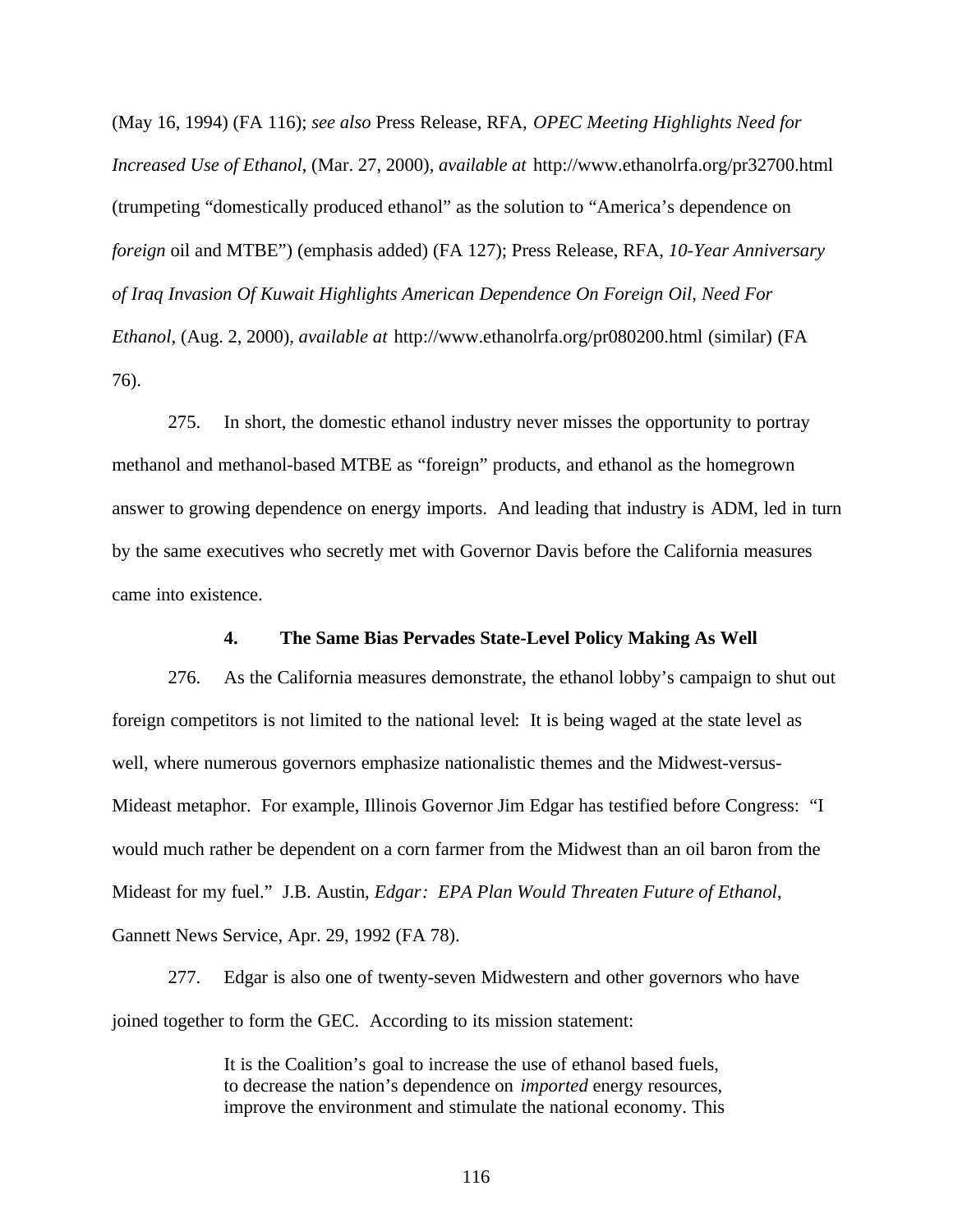will be accomplished through a coordinated set of activities designed to educate and demonstrate to the public the benefits of ethanol use; to encourage ethanol fuel production and use through research and market development efforts; and to make investments in infrastructure to support expansion of the ethanol market. The Coalition supports the production of ethanol from corn or other *domestic*, renewable resources using sustainable agricultural methods and encourages its use in environmentally acceptable applications.

GEC, *The Coalition's Goals*, *available at* http://www.ethanol-gec.org/aboutus/goals.htm (last visited Nov. 1, 2002) (emphasis added) (FA 173).

278. It is, of course, no surprise that the ethanol lobby would find strong support in the U.S. Midwest, where most of the U.S. ethanol supply is produced. But the ethanol lobby's nationalistic bias infects state and local-level decisionmaking across the United States. California is no exception to that rule. Tom Hayden, the California state senator who sponsored one of the MTBE-related laws during the run-up to its ultimate ban, admitted during a state legislative hearing: "I've always wished for a source of fuel from the Midwest, not the Middle East." M. Moore, *Safety of gasoline additives debated at SM hearing*, The Outlook, Nov. 22, 1997, at A6 (FA 118).

279. The same nationalistic biases are also evident at the local level of California decision-making. As discussed above, one letter to the Los Angeles County Metropolitan Transit Authority from Regent International — ADM's alleged co-conspirator in the current U.S. and European ethanol price-fixing investigations — demanded "that the MTA's procurement office immediately stop the current practice of purchasing *foreign produced methanol* to supply the MTA's alcohol bus fleet." Letter from Regent International to Ted Hope, LACMTA (Apr. 7, 1998) (emphasis added) (FA 63). But the political pressure to replace "foreign" methanol and methanol-based MTBE in California with domestic ethanol came both from within and without the State.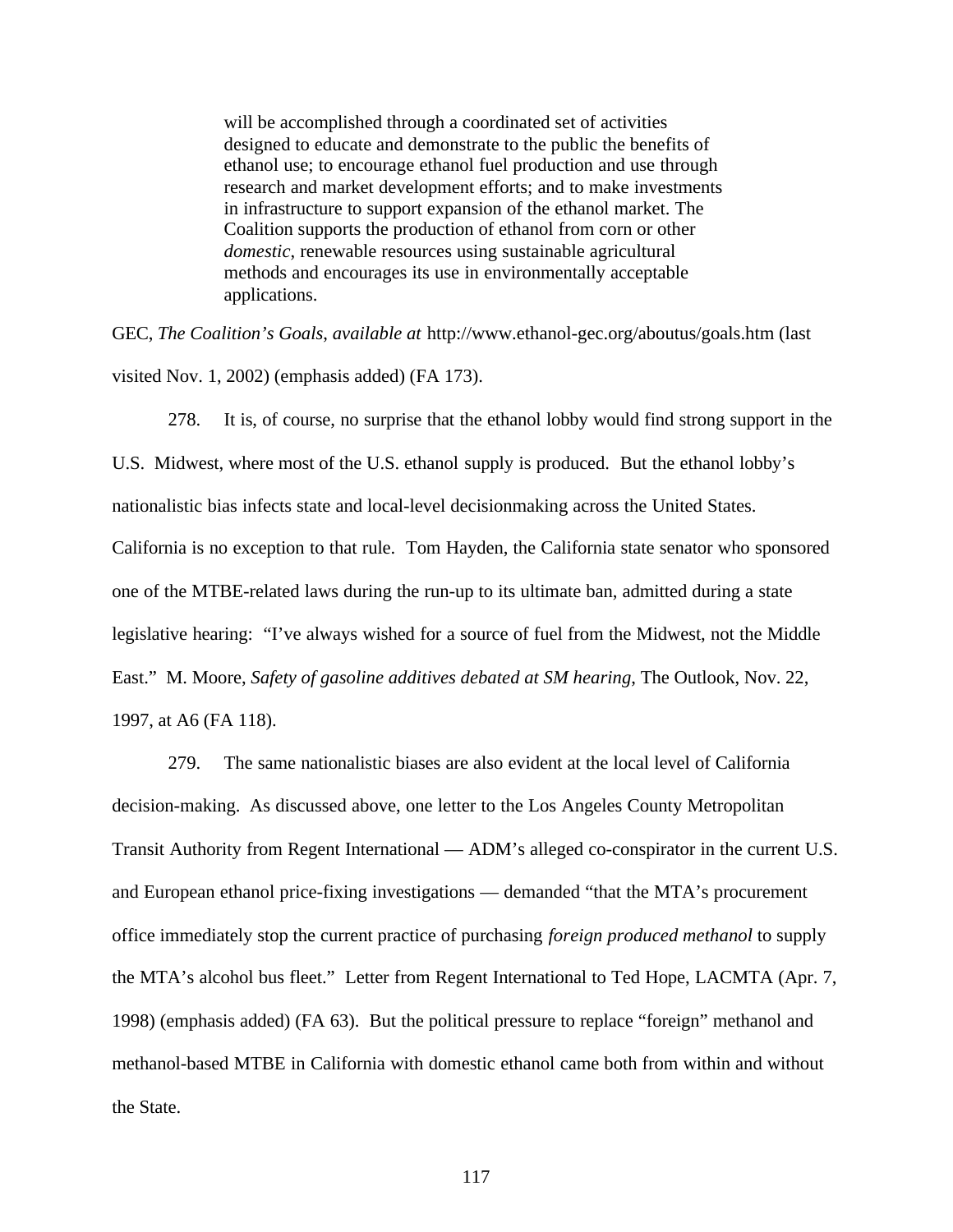280. From all of this evidence, the Tribunal can and should draw several important conclusions. *First*, that methanol — and Methanex itself — have been unfairly pilloried in the U.S. political arena as "foreign." *Second*, that this anti-foreign bias against methanol and its products pervades the U.S. political decisionmaking processes at every level. *Third*, that the U.S. domestic ethanol lobby does everything it can to both inflame and proliferate the bias against methanol as a "foreign" product. And *fourth*, that this same impermissible bias played a substantial part in motivating the California officials responsible for the challenged measures.<sup>15</sup>

#### **VII. CAUSES OF ACTION**

 $\overline{a}$ 

281. The causes of action in this case arise under Chapter 11 of NAFTA. Section A of Chapter 11, entitled "Investment," imposes on signatory Parties various obligations regarding foreign investors and their investments. Section A includes Articles 1102, 1105, and 1110, the substantive provisions directly at issue in this case. Section B of Chapter 11, entitled "Settlement of Disputes between a Party and an Investor of Another Party," creates private rights of action to enforce Section A. Section B includes Articles 1116 and 1117, which create the causes of action alleged here.

282. In pertinent part, Article 1116 provides that an "investor of a Party may submit to arbitration under this Section a claim that another Party has breached an obligation under" Section A "and that the investor has incurred loss or damage by reason of, or arising out of, that breach." Methanex satisfies all of the elements for a claim under Article 1116.

<sup>&</sup>lt;sup>15</sup> Methanex has discussed a wide variety of evidence demonstrating the United States' bias against methanol and MTBE as "foreign" products and how such a bias led to the measures at issue. Even more evidence should be obtained, however, such as that evidence requested by Methanex concerning ADM and other ethanol producers' involvement in the California decisionmaking process. This will allow the Tribunal to better understand the relationship between this bias and the resulting California measures as well as the role of the domestic ethanol industry in creating and nurturing this culture of bias in that State.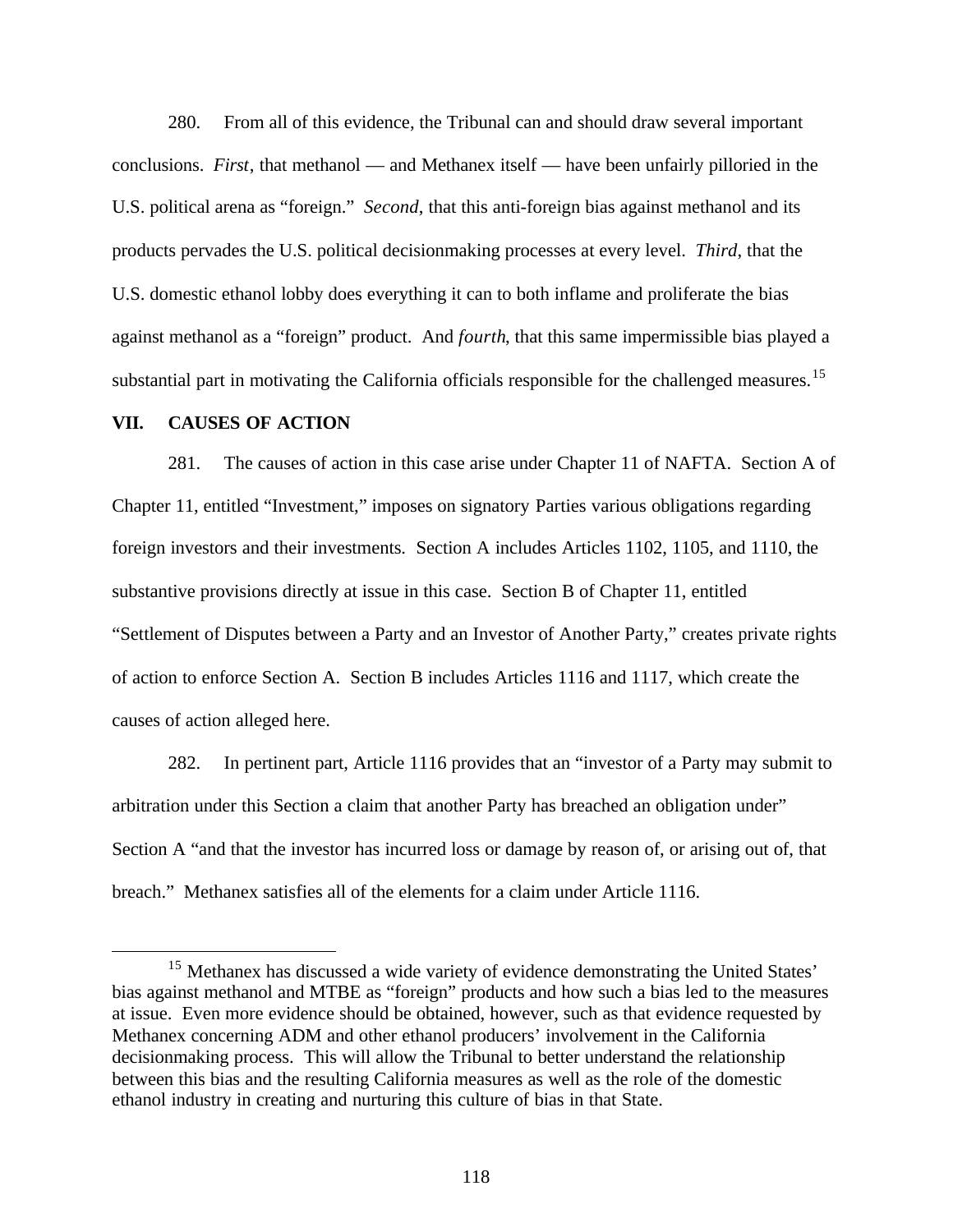283. *First*, Methanex is an investor of Canada, which is a NAFTA signatory, and of no other state. Methanex's investments in the United States include Methanex U.S., Methanex Fortier, and the market shares, goodwill, and operations of Methanex, Methanex U.S., and Methanex Fortier.

284. *Second*, as explained at length above, the United States, and the federal states for which the United States is responsible, have breached, and continue to breach, their obligations under NAFTA Articles 1102, 1105, and 1110.

285. *Third*, as explained above and below, Methanex suffered grave damages as a result of those breaches, both directly and through its United States investments.

286. In pertinent part, Article 1117 provides that an "investor of a Party, on behalf of an enterprise of another Party that is a juridical person that the investor owns or controls directly or indirectly, may submit to arbitration under this Section a claim that the other Party has breached an obligation under" Section A "and that the enterprise has incurred loss or damage by reason of, or arising out of, that breach." Methanex satisfies all the elements for a claim under Article 1117.

287. *First*, as noted above, Methanex is a Canadian investor.

288. *Second*, Methanex U.S. is a United States enterprise that is a juridical person indirectly owned and controlled by Methanex. Methanex Fortier is also a United States enterprise that is a juridical person indirectly owned and controlled by Methanex.

289. *Third*, as noted above, the United States, and the federal states for which the United States is responsible, have breached, and continue to breach, their obligations under NAFTA Articles 1102, 1105, and 1110.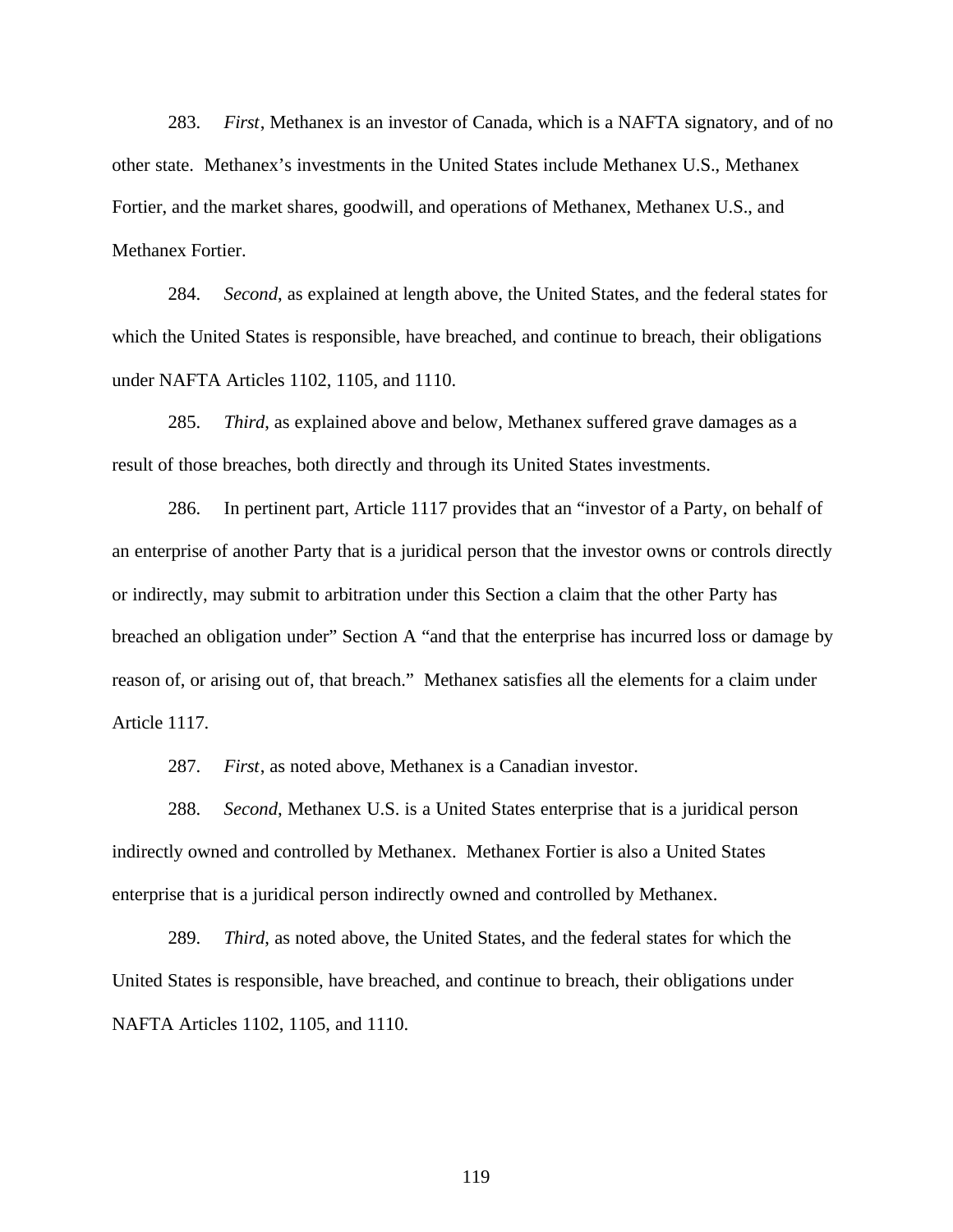290. *Fourth*, as explained above and below, Methanex U.S. and Methanex Fortier suffered grave damages as a result of those breaches.

#### **A. The California Measures Violate Article 1102**

291. "The national treatment standard is perhaps the single most important standard of treatment enshrined in international investment agreements." United Nations Conference on Trade and Development, *National Treatment*, at 1 (1999). The United Nations has clearly described the substance of the standard: "[F]oreign and domestic investors should be subject to the same competitive conditions on the host country market, and therefore no government measure should unduly favour domestic investors." *Id.* at 8; *see also Japan — Taxes on Alcoholic Beverages*, Appellate Body Report, at \*10 (stating that the national-treatment obligation in GATT Article III requires Members "to provide equality of competitive conditions" for imported and domestic products).

292. In the United States' own words, the promise of national treatment is to provide "equality of competitive opportunity" — "a level playing field . . . for foreign and domestic" investors and their investments. U.S. Dep't of the Treasury, *National Treatment Study 1994*, at 13 (1994). This principle is "the cornerstone" of the United States' "belief that everyone benefits from" open markets. *National Treatment in Policy and Practice in the United States and Abroad: Hearing Before the House Subcomm. on Financial Institutions Supervision, Regulation and Insurance and the International Competitiveness of United States Financial Institutions Task Force of the Comm. on Banking, Finance & Urban Affairs*, 101st Cong. 3 (1990) (testimony of David Mulford, Undersecretary of the Treasury for International Affairs) (FA 73).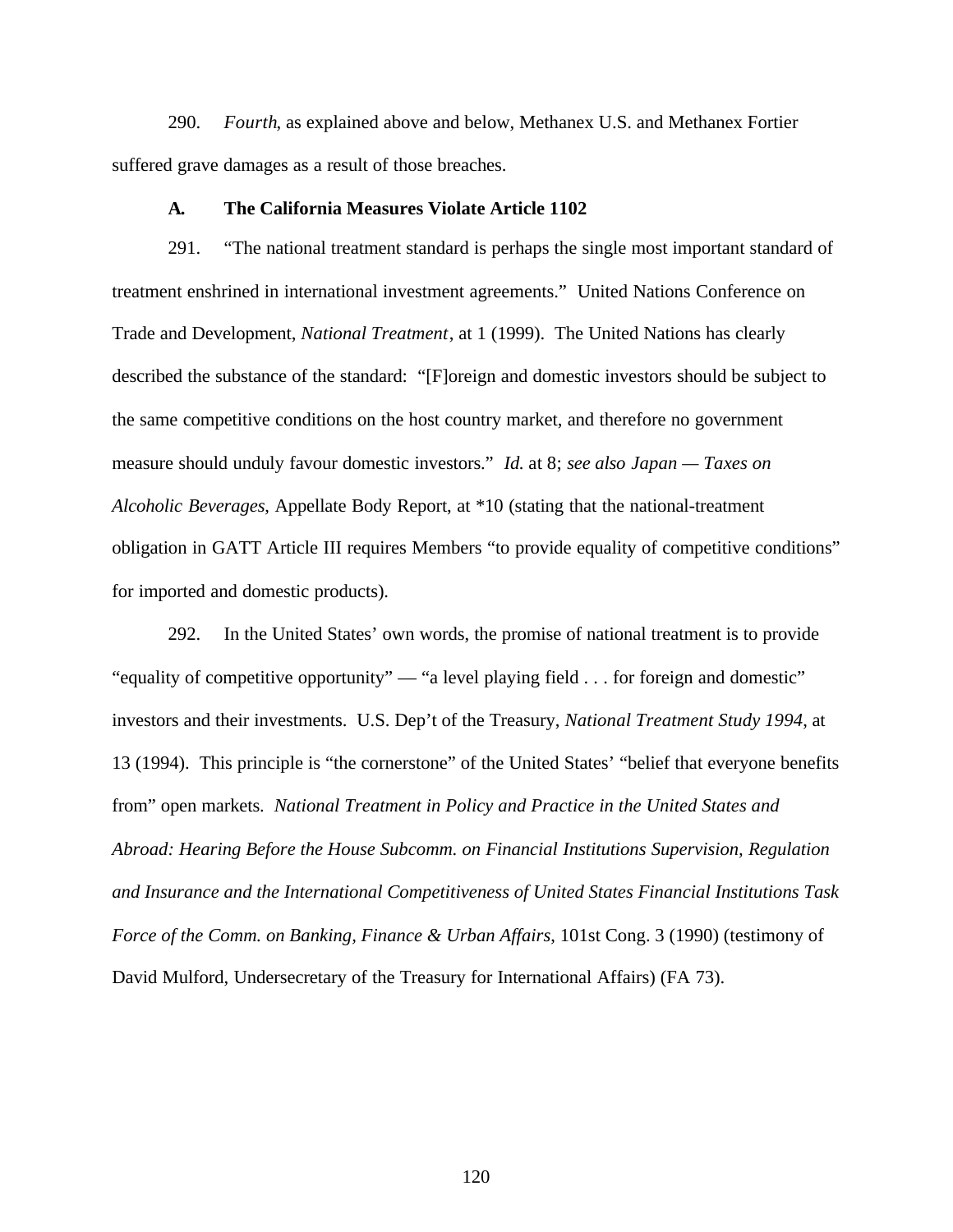**1. If Improper Intent Is The Limiting Principle Under Article 1101, Then The Operative Intent For Purposes Of Article 1102 Must Be Intent To Deny National Treatment ("Discriminatory Intent"), Not Intent To Otherwise Harm Foreign Investors Or Their Investments**

293. The Tribunal has decided that, as a matter of "common sense," not all investments adversely affected by a government measure are entitled to bring NAFTA claims. (Aug. 7, 2002 Award ¶¶ 137-39.) It thus concluded that Article 1101 must act as the "gatekeeper" for Chapter 11 claims. (*Id.* ¶ 139.) Methanex does not seek to relitigate that decision. However, it is equally a matter of common sense that the "gatekeeper" function of Article 1101 cannot reduce or narrow the substantive protections established in Chapter 11 itself. In particular, with respect to NAFTA violations that are intentional in nature, such as discrimination or a denial of national treatment, the relevant "gatekeeping" intent should be an intent to deny NAFTA's substantive protections. Put differently, if a credible claim of discrimination in violation of Article 1102 is stated, and if a particular claimant is within the class of enterprises protected by Article 1102, that should be sufficient to establish a "legally significant connection" for purposes of Article 1101.

294. Article 1102(3), which governs Methanex's claim, guarantees the investors of each Party that they and their investments in the territory of another Party will receive national treatment (*i.e*., the equivalent of the best treatment accorded to domestic investors and their investments). It provides:

> The treatment accorded by a Party under paragraphs 1 and 2 means, with respect to a state or province, treatment no less favorable than the *most* favorable treatment accorded, in like circumstances, by that state or province to investors, and to investments of investors, of the Party of which it forms a part.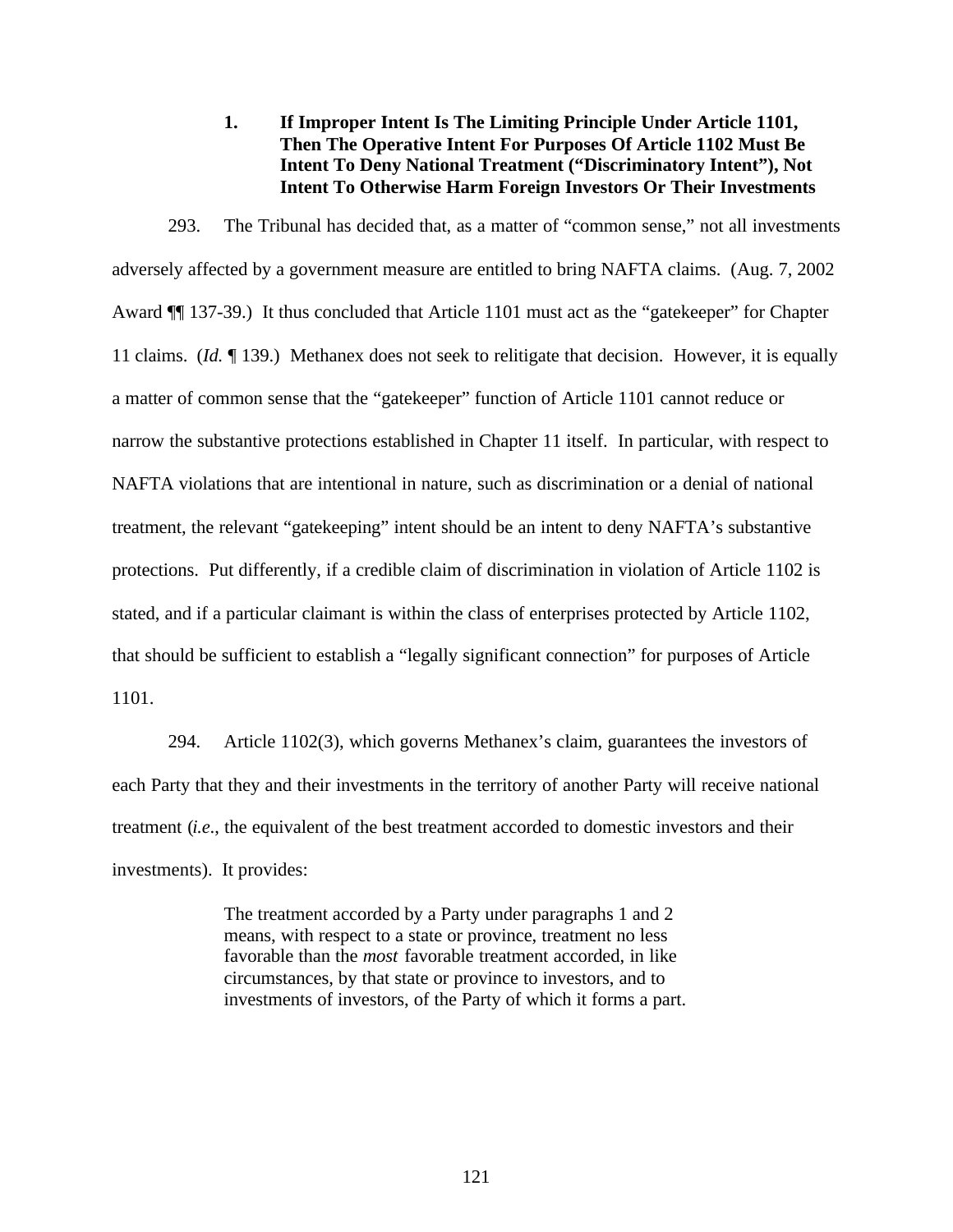(emphasis added); *see also Pope & Talbot* II ¶ 42 (Apr. 10, 2001) (concluding that, like Article 1102(3), Articles 1102(1) and (2) also entitle foreign investors "to treatment equivalent to the 'best' treatment accorded to domestic investors or investments in like circumstances").

295. Article 1101 thus does not require an Article 1102(3) claimant to allege, much less prove, something beyond an intent to deny national treatment to foreign investors and their investments. If an Article 1102 claimant shows that a particular measure has in fact denied it the best possible treatment, it need not show and should not be required under Article 1101 to show, that, in addition, the measure was motivated by a specific intent to harm a particular foreign investor or its investment. If a claimant is required to make such an additional showing, Article 1101 would become too narrow a gateway, because it would go beyond a "common sense" restriction of the class of investors that can bring claims against a particular breach of Chapter 11, and would instead disregard and, indeed, eliminate much of the substantive protection that Chapter 11 expressly guarantees.

296. As shown above, California and the United States plainly intended to deny foreign methanol producers, including Methanex, the best treatment it has accorded to domestic ethanol investors, thus violating Article 1102.

## **2. Article 1102 Expressly Limits The Class Of Investors And Investments Entitled To Protection To Those In "Like Circumstances"**

297. Not all foreign investors injured by the discriminatory effects of a given measure have standing to maintain an Article 1102 claim. By that Article's express terms, its nationaltreatment guarantee is limited to that class of foreign investors or investments in "like circumstances" with the more favorably treated domestic investor or investment. By definition, then, a measure that discriminates in favor of a domestic investor or investment "relates," and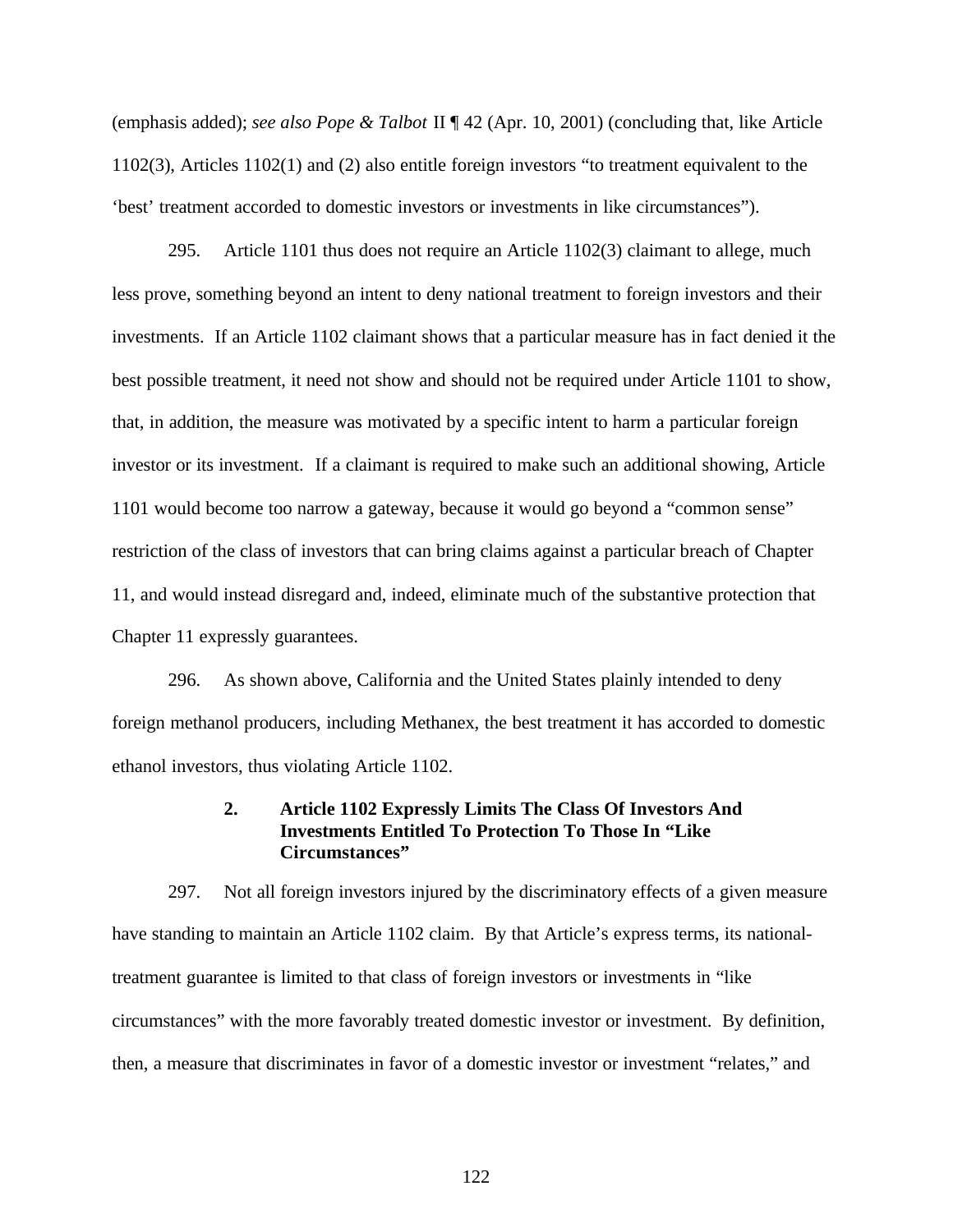thus has a "legally significant connection," *only* to foreign investors or investments that are in "like circumstances" with the favored domestic investor or investment.

298. As demonstrated below, Methanex and its investments are in "like circumstances" with the U.S. domestic ethanol industry. Accordingly, the California measures at issue in this case, which undeniably discriminate in favor of the U.S. ethanol industry to the competitive disadvantage of foreign methanol investors like Methanex, are measures "relating to" Methanex and its U.S. investments.

#### **3. The Critical Test For "Likeness" is Competition**

299. The relevant inquiry under Article 1102 is whether two investors or their investments are in "like circumstances"; Article 1102 obviously does not require that the investments be identical or produce identical products. If the investments are "like," then they are entitled to national treatment.

300. NAFTA Chapter 11's national treatment guarantee does not exist in a vacuum. As Sir Robert Jennings points out in his attached expert opinion, Chapter 11 itself directs the Tribunal to apply relevant rules of international law. (Jennings Op. at 7) (citing Article 1131) (Ex. C). As Sir Robert further observes, the GATT has long included a similar national treatment guarantee, and the GATT/WTO decisions on national treatment and "likeness" provide particularly relevant and "indeed very useful" precedents in determining national treatment and "likeness" under NAFTA Article 1102. (*See id.* at 10.) It is thus no surprise that the NAFTA Chapter 11 Tribunal in the *S.D. Myers* case found guidance in the decisions of the "WTO dispute resolution panels, and its appellate body," when interpreting the meaning of "like circumstances" in NAFTA Article 1102. *S.D. Myers* (Partial Award) ¶ 244.

301. As the *S.D. Myers* Tribunal recognized, and Professor Ehlermann confirms in his attached expert opinion, the most accurate and widely recognized test of "likeness" is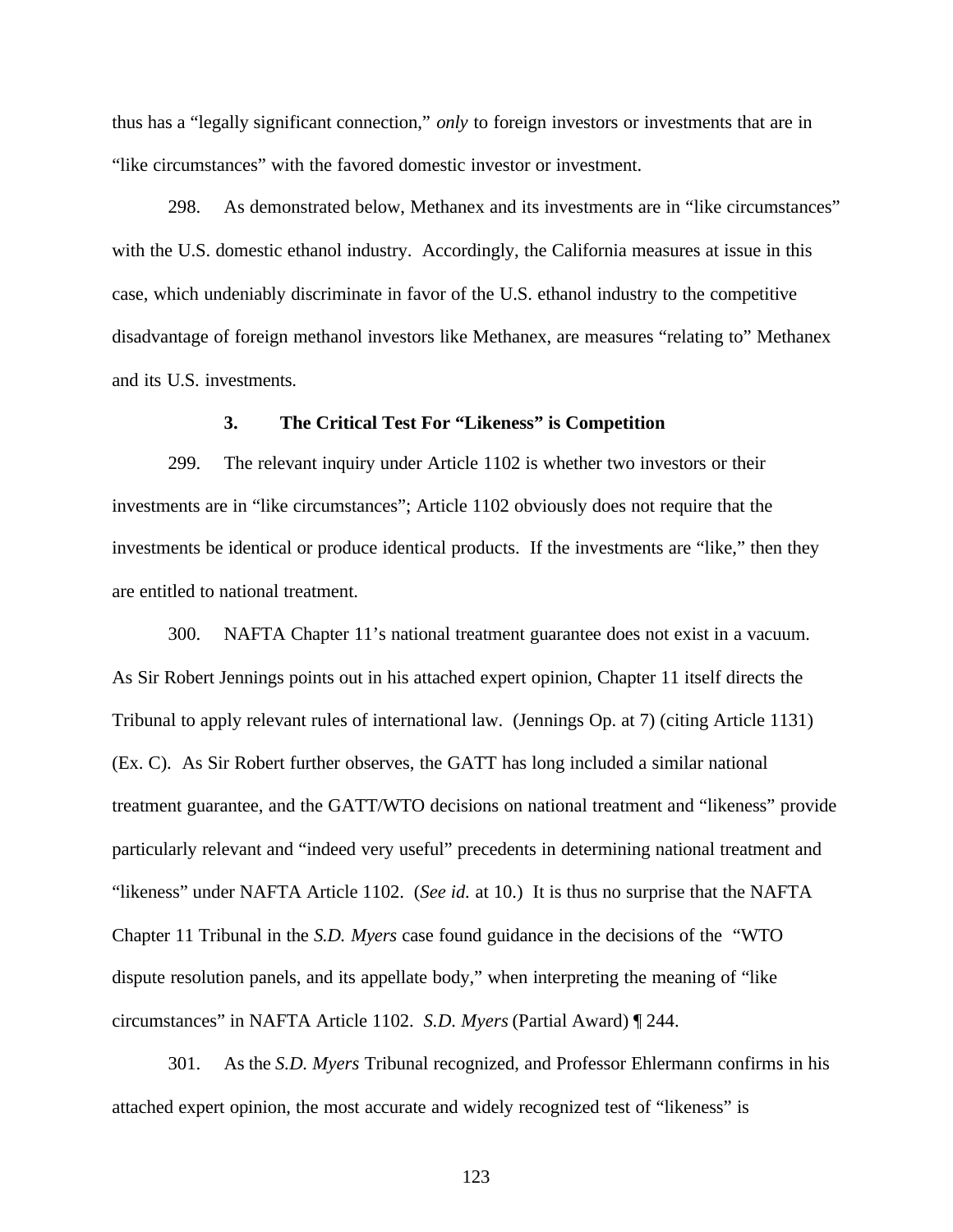competition. *See id.* ¶ 251 (focusing on competition between the U.S. claimant and Canadian investors and their investments); (Ehlermann Op. ¶ 24) ("[T]he term 'like products' is concerned with competitive relationships between and among products") (Ex. D). Numerous other authorities confirm the point as well. *See, e.g.*, *European Communities —Measures Affecting Asbestos and Asbestos-Containing Products*, Appellate Body Report, WT/DS135/AB/R ¶ 99 (Mar. 12, 2001) (stating that "a determination of 'likeness' under Article III:4 is, fundamentally, a determination about the nature and extent of a competitive relationship between and among products"); M. Bronckers & N. McNelis, *Rethinking the 'Like Product' Definition in GATT 1994*, in *Regulatory Barriers and the Principle of Non-Discrimination in World Trade Law* 345, 347 (T. Cottier & P. Mavroidis eds., 2000) ("[w]hat counts in defining 'like' or 'directly competitive or substitutable products' is competition in the marketplace, which is determined from the consumer's perspective."); R. Hudec, '*Like Product': The Differences in Meaning in GATT Articles I and III*, in *Regulatory Barriers and the Principle of Non-Discrimination in World Trade Law*, *supra*, at 101, 104-05 (national treatment's anti-protectionist goal is achieved if "like" is defined in terms of "competitiveness").

302. The most obvious test for competition between foreign and domestic investors (or their investments) is whether they are in a position to take business away from each other. *See S.D. Myers* (Partial Award) ¶ 251 ("it is clear that" foreign and domestic investors are in like circumstances when each is "in a position to attract customers that might otherwise have gone to" the other); *see also Japan — Taxes on Alcoholic Beverages II*, Appellate Body Report, at \*15 (affirming that cross-price elasticity of demand is relevant to determining direct competition); *Chile — Taxes on Alcoholic Beverages*, Panel Report, WT/DC87/R ¶ 7.31 ("Overlap in end-use determines to a great extent direct competitiveness or substitutability.").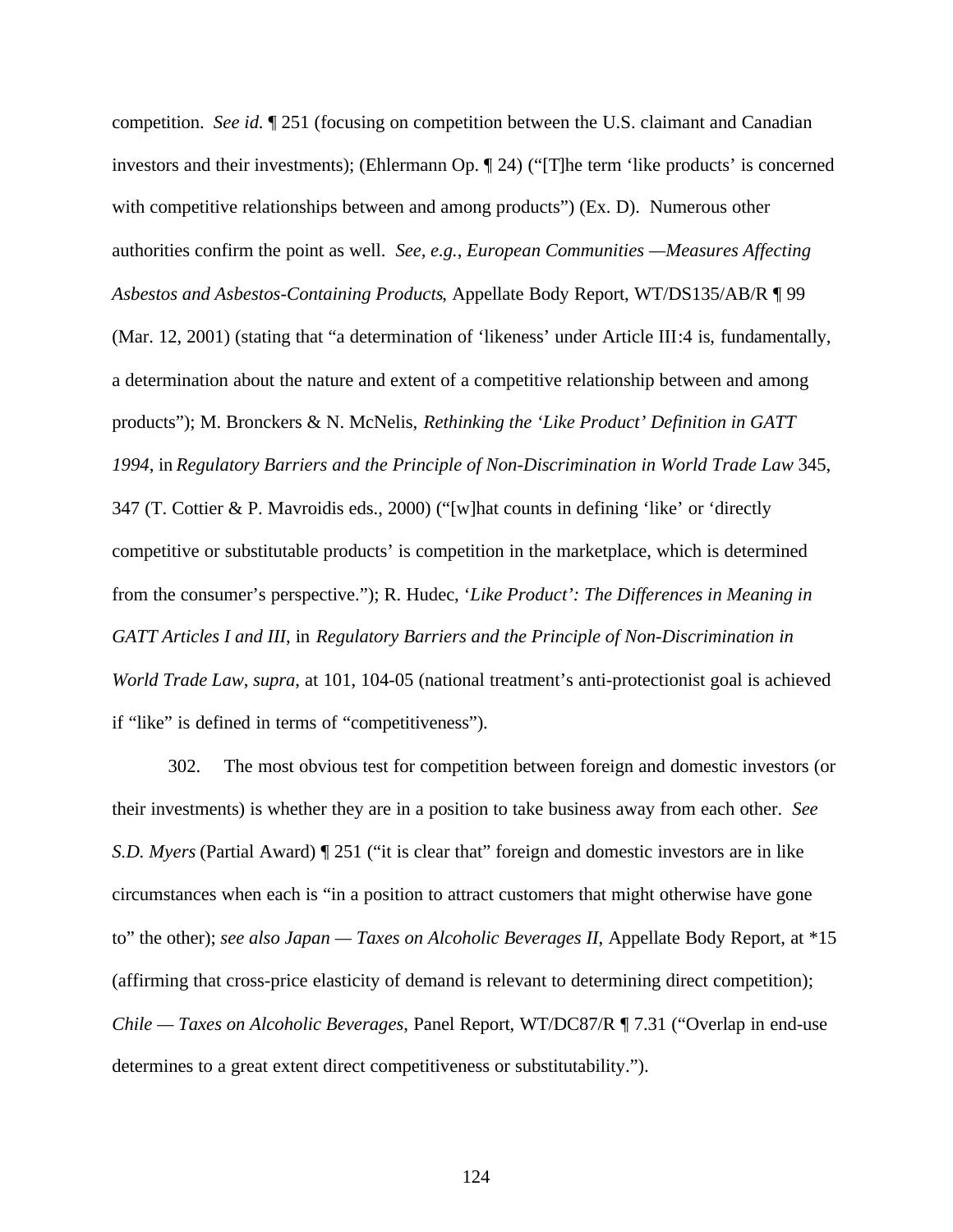303. In short, if two or more investors or their investments compete for the same business, they are in "like circumstances."

## **4. Methanex Is In "Like Circumstances" With Protected Domestic Ethanol Producers, But Has Not Received National Treatment**

304. Methanol and ethanol are both oxygenates under U.S. law. Methanex and other methanol producers are in "like circumstances" with U.S. domestic ethanol producers because they both produce the same product — oxygenates used in manufacturing reformulated gasoline — and because they both compete directly for customers in the oxygenate market. As noted, integrated oil refiners have a binary choice: Buy methanol or buy ethanol. Merchant etheroxygenate producers have the same binary choice: Buy methanol or buy ethanol. And other oxygenate consumers, such as gasoline-blending plants, have a similar choice between buying methanol-based MTBE or ethanol-based ETBE on the one hand, or buying an alcohol oxygenate (ethanol or methanol) on the other. It is thus a zero-sum game — each additional sale of ethanol results in a direct loss in sales for methanol. Indeed the United States has itself recognized this obvious consequence of this binary competition: The U.S. EPA concluded that "the use of domestic, renewable ethanol would clearly reduce high value energy imports *relative to imported methanol or MTBE*." 58 Fed. Reg. at 68,345 (emphasis added).

305. Moreover, as Dr. Ehlermann's expert opinion makes clear, application of the highly similar GATT/WTO "like products" test also leads to the conclusion that ethanol and methanol are "like." Two factors to the "like products" test are particularly important. *First*, "[m]ethanol and ethanol are capable of serving the same or similar end uses." (Ehlermann Op. ¶ 56) (Ex. D). Both are capable of serving as oxygenates in their own right, while both can and do serve as the oxygenate component in their respective derivative ethers, MTBE and ETBE. *Second*, oxygenate "consumers perceive and have treated" methanol and ethanol "as alternative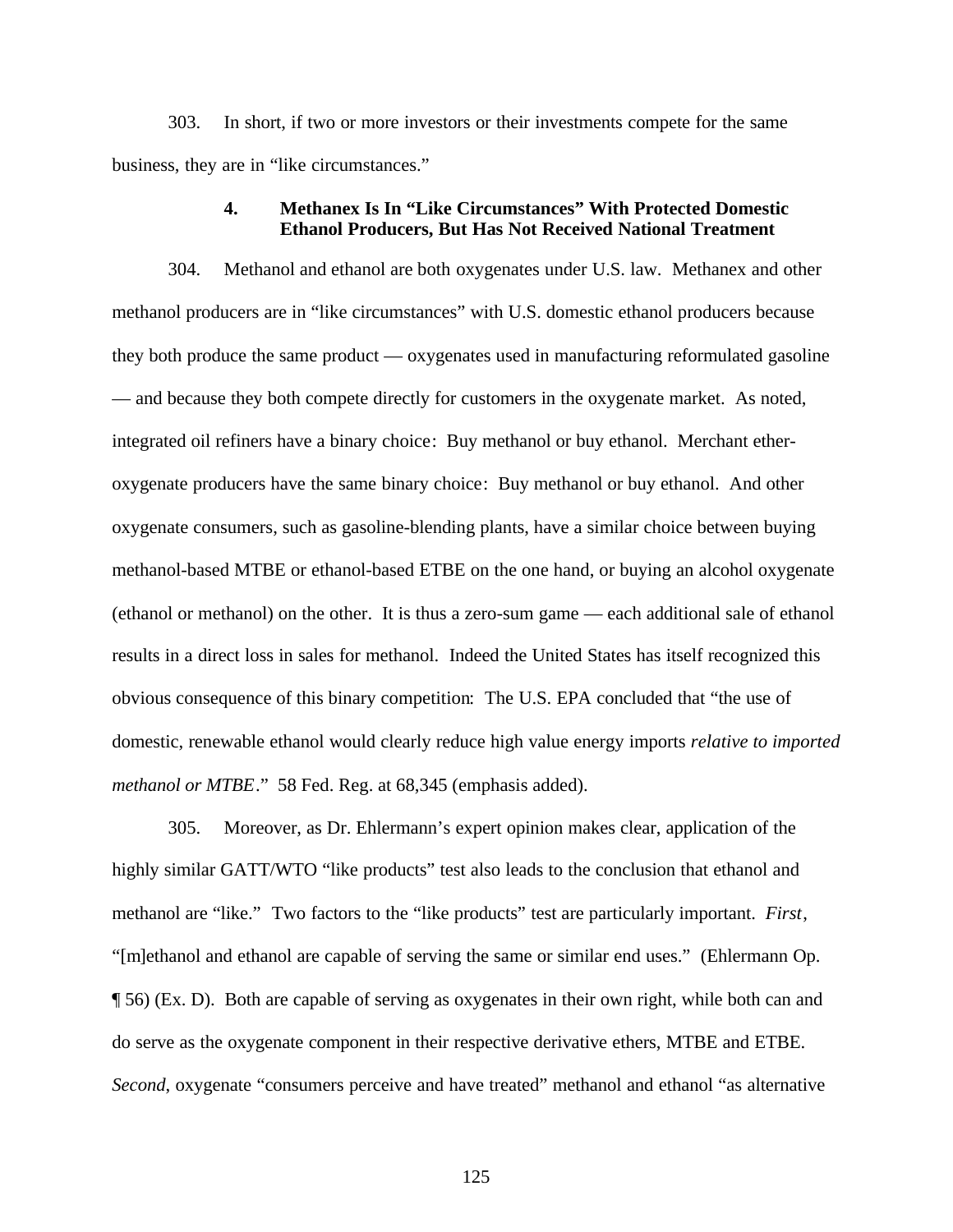means of performing particular functions in order to satisfy a particular want or demand," (*id.*) that is, to be used as an oxygenate in manufacturing reformulated gasoline.

306. There is no doubt that Methanex and its investments do not receive the same treatment as ethanol in California (or, indeed, the United States). California has banned MTBE and methanol from the oxygenate market and has instead, by legal fiat, given ethanol a complete monopoly. Such disparate treatment is the antithesis of the "equality of competitive opportunity" championed by the United States.

307. *Finally*, as set forth above, the spurious "environmental" concerns cited by California do not justify such discrimination. MTBE and methanol present no risk to the environment. The infrequent presence of trace amounts of MTBE in drinking water has been largely remedied by fixing the cause of the problem — California's leaking underground gasoline storage tanks. Consequently, California and the United States have violated Article 1102 by denying to Methanex and its investments, without adequate justification, the same treatment they grant to U.S. ethanol producers.

# **5. The Fact That A Measure May Also Discriminate Against** *Some* **"Like" Domestic Investors And Investments Does Not Excuse An Article 1102 Violation**

308. The fact that the California measures may have discriminated against some U.S.

domestic methanol investors and their investments does not excuse an Article 1102 violation.

Again, the express language of Article 1102(3), makes this clear:

The treatment accorded by a Party under paragraphs 1 and 2 means, with respect to a state or province, treatment no less favorable than the *most* favorable treatment accorded, in like circumstances, by that state or province to investors, and to investments of investors, of the Party of which it forms a part.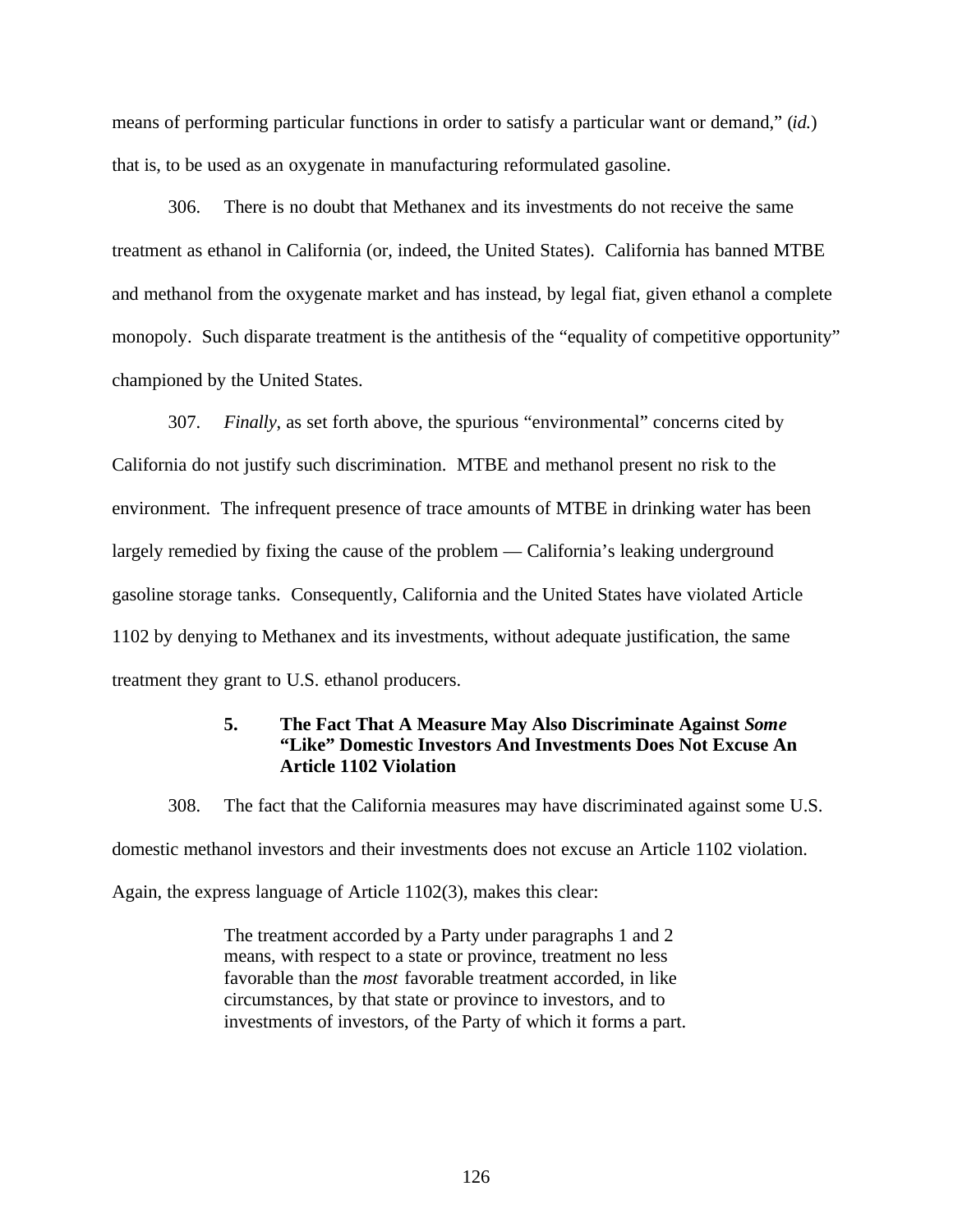(emphasis added); *see also Pope & Talbot* II ¶ 42. Accordingly, under NAFTA's plain language, Methanex and other Canadian or Mexican investors and investments are entitled to the best, not the worst, treatment accorded to like domestic investors and their investments.

309. Were the rule otherwise, Article 1102 would not be honored according to its explicit terms, and would be nothing more than a resurrection of the Calvo Doctrine — an agreement among the Parties that each may discriminate against, or otherwise mistreat, the others' investors so long as it similarly mistreats at least some of its own investors as well. That, of course, is an absurd proposition, and contradicts the well-established rule that a measure is not saved from "running afoul" of a national treatment obligation "merely because there are domestic products" that are also affected by the discrimination. *Chile — Taxes on Alcoholic Beverages*, Panel Report, WT/DC87/R ¶ 7.158; *see also United States — Measures Affecting Alcoholic and Malt Beverages*, BISD 39S/206 ¶ 5.17 (1992) (same); *Korea — Measures Affecting Imports of Fresh, Chilled And Frozen Beef,* Panel Report, WT/DS161/R, WT/DS169/R ¶¶ 6.29, 6.30 (July 13, 2000); *United States — Standards For Reformulated And Conventional Gasoline*, Panel Report, WT/D52/R  $\P$  6.29, 6.30 (adopted May 20, 1996).

310. EC trade law, too, is to the same effect. *See, e.g.*, *E.C. Comm'n v. France*, [1980] ECR 347  $\P$  41 ("The fact that another domestic product . . . is similary [sic] placed at a disadvantage does not rule out the protective nature of the system as regards the treatment for [competitive domestic and imported products].").

311. The rule is exactly the same under the U.S. Constitution's Dormant Commerce Clause. As the U.S. Supreme Court has repeatedly held, it is "immaterial" that a measure discriminates against *some* in-state producers as well as producers from outside the state. *Dean Milk Co.*, 340 U.S. at 354 n.4; *see also C&A Carbone, Inc.*, 511 U.S. at 391 ("The ordinance is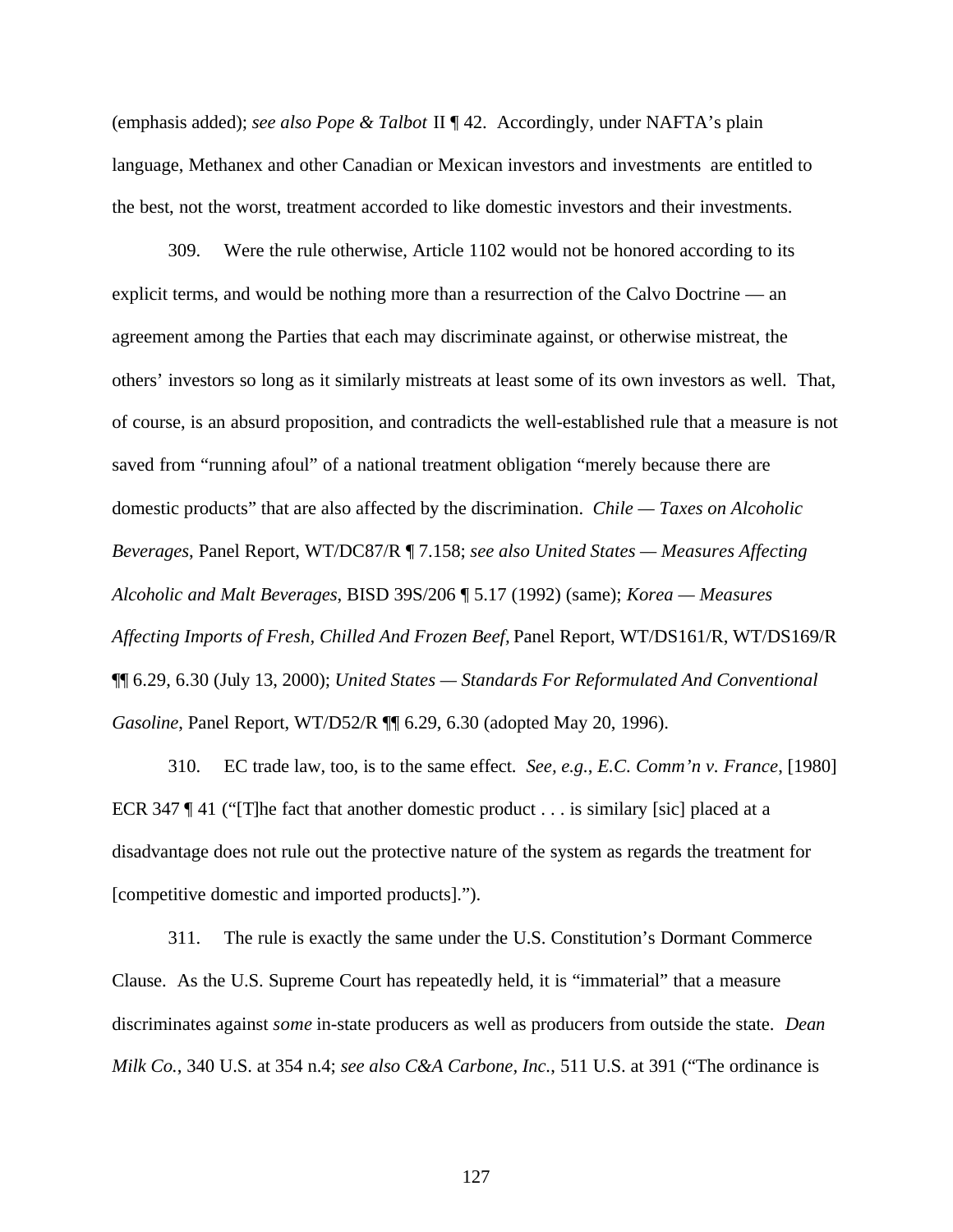no less discriminatory because [some] in-state or in-town processors are also covered."); *Fort Gratiot Sanitary Landfill, Inc.*, 504 U.S. at 361 (similar) (citing *Minnesota v. Barber*, 136 U.S. 313 (1890)).

312. In sum, the United States cannot avoid liability for breaching its Article 1102 obligations merely because that breach has damaged both foreign and domestic investments.

### **B. The California Measures Violate Article 1105**

313. Article 1105 requires the NAFTA Parties to "accord to investments of investors of another Party treatment in accordance with international law, including fair and equitable treatment and full protection and security." NAFTA Article 1105(1). As demonstrated above, the California measures were intended to discriminate against foreign investors and their investments, and intentional discrimination is, by definition, unfair and inequitable.

314. Accordingly, this is not a case in which the Tribunal must "second-guess government decision-making." *S.D. Myers* (Partial Award) ¶ 261. Nor is it a case in which the United States has simply "made mistakes . . . misjudged the facts, [or] proceeded on the basis of a misguided economic or sociological theory." *Id.*

315. Instead, this is a straightforward case of raw economic protectionism. On such facts, the United States' breach of Article 1102 "establishes a breach of Article 1105 as well." *Id.* ¶ 266.

## **C. The California Measures Violate Article 1110**

316. NAFTA Article 1110 provides, in pertinent part: "No Party may directly or indirectly nationalize or expropriate an investment of an investor of another Party in its territory or take a measure tantamount to nationalization or expropriation of such an investment . . . except: (a) for a public purpose; (b) on a non-discriminatory basis; (c) in accordance with due process of law and Article 1105(1); and (d) on payment of compensation  $\dots$ ."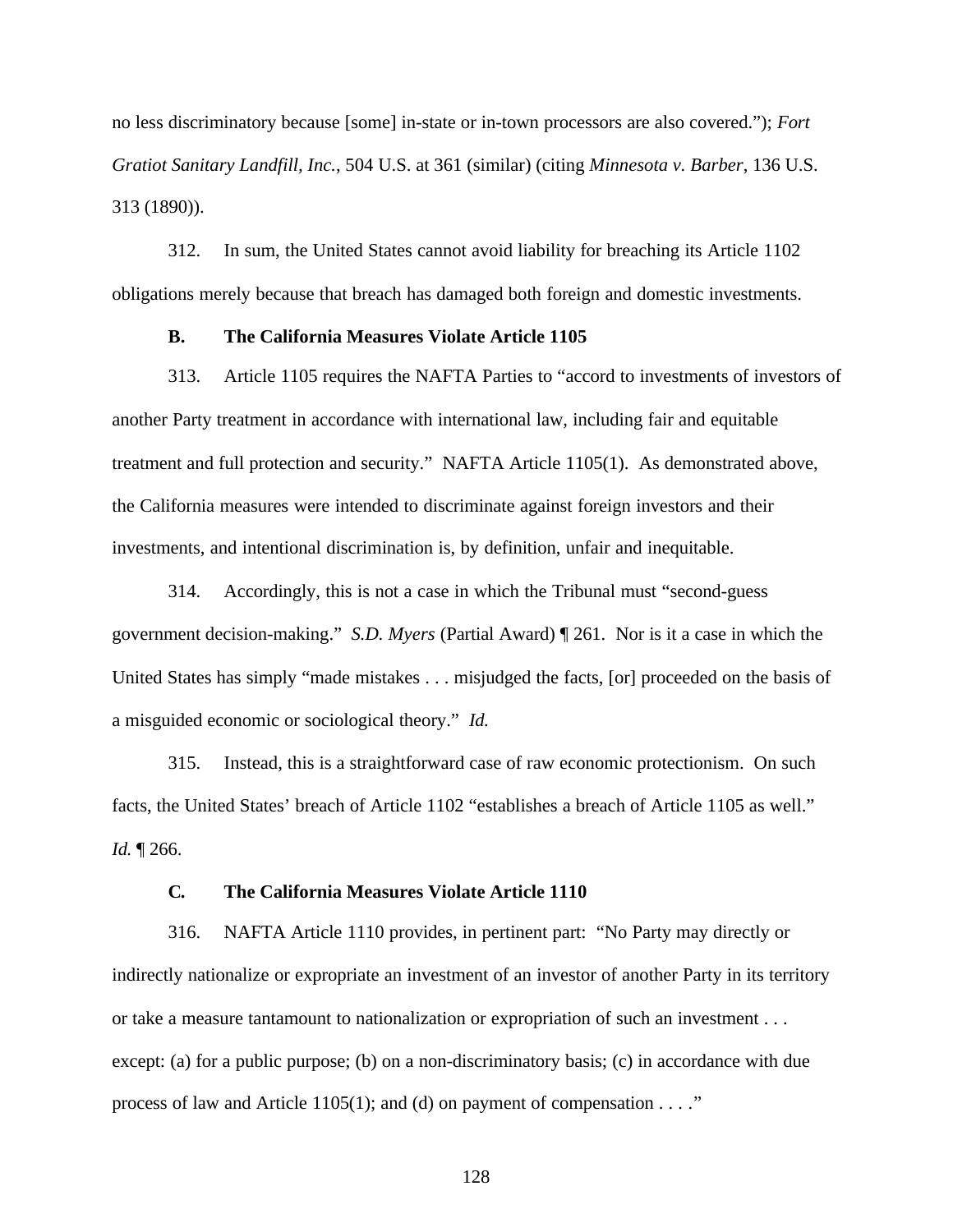317. The California measures fail each of those requirements. *First*, a substantial portion of Methanex's investments, including its share of the California and larger U.S. oxygenate market were taken by facially discriminatory measures and handed over to the domestic ethanol industry. Such a taking is at a minimum "tantamount . . . to expropriation" under the plain language of Article 1110.

318. *Second*, these measures were not intended to serve a "public purpose" as is required by Article 1110(a), but rather were primarily a mechanism for seizing Methanex's, Methanex U.S.' and Methanex Fortier's share of the California oxygenate market and handing it directly to the domestic ethanol industry.

319. *Third*, the discriminatory nature of the measures fail to meet the requirement of Article 1110(c) that they comply with "due process of law and Article 1105(1)."

320. *Finally*, Methanex has not been compensated for the harms it has suffered as a result of these measures.

#### **VIII. SUMMARY OF METHANEX'S DAMAGES**

321. The California measures have substantially damaged Methanex, its U.S. investments, and its shareholders. Under NAFTA Chapter 11, the Tribunal may award, *inter alia*, "monetary damages and any applicable interest," Article 1135(1), to compensate an investor and its investment for "loss or damage by reason of, or arising out of, that breach" of Chapter 11, Section A. *See* Article 1116(1); Article 1117(1).

322. Methanex and its U.S. investments have sustained losses and damages by reason of, or arising out of, the California measures. *Inter alia*, those measures have deprived and will continue to deprive Methanex and Methanex U.S. of a substantial portion of their customer base, goodwill, and market for methanol in California. California has essentially taken part of the U.S. methanol business of Methanex and Methanex U.S. and handed it directly to its competitor, the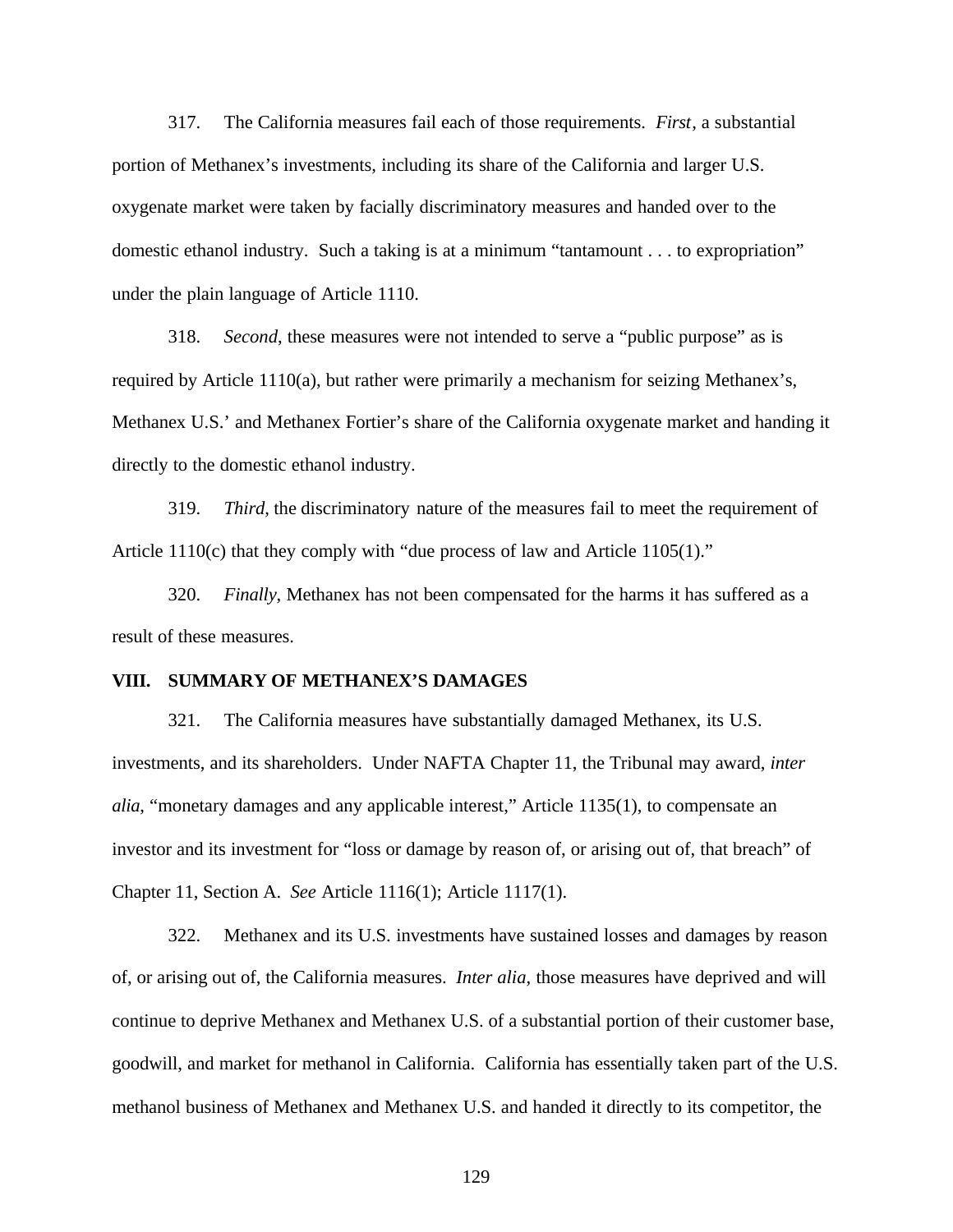U.S. domestic ethanol industry. The California measures have also contributed to the continued idling of the Methanex Fortier plant, Methanex's other U.S. investment. The measures have reduced the return to Methanex, Methanex U.S., and Methanex Fortier on capital investments they have made in developing and serving the U.S. MTBE market, increased their cost of capital, and reduced the value of their investments.

323. Additionally, the California measures have reduced and will continue to reduce the demand for methanol — both in its own right and as the key component of MTBE. MTBE represents approximately thirty percent of the world demand for methanol, and California MTBE usage alone represents approximately six percent of the *world* demand for methanol. Because methanol is a commodity, with a substantially uniform global price, the California measures will continue to cause substantial downward pressure on the global methanol price, reducing the price below what it otherwise would be in the absence of the measures. Methanex and its U.S. investments have suffered and will continue to suffer severe losses by reason of, or arising out of, these measures.

324. Finally, the State of California is extremely influential when it comes to environmental matters in the United States — in part owing to its disproportionate size; in part because of a tradition of addressing environmental issues in that state. In fact, California itself "recognize[d] that if MTBE were to be phased out of use in California, the rest of the United States could follow suit." CEC, *Supply and Cost Report 1999*, at 30 (FA 9). Thus, its decision to ban methanol-based MTBE on environmental grounds established a flawed precedent that has triggered a "ripple effect" both in the marketplace and in the decisions of other governmental bodies. That effect is now being felt across the United States (and indeed, as subsequent events in Europe seem to illustrate, it has also caused questions about MTBE throughout the world).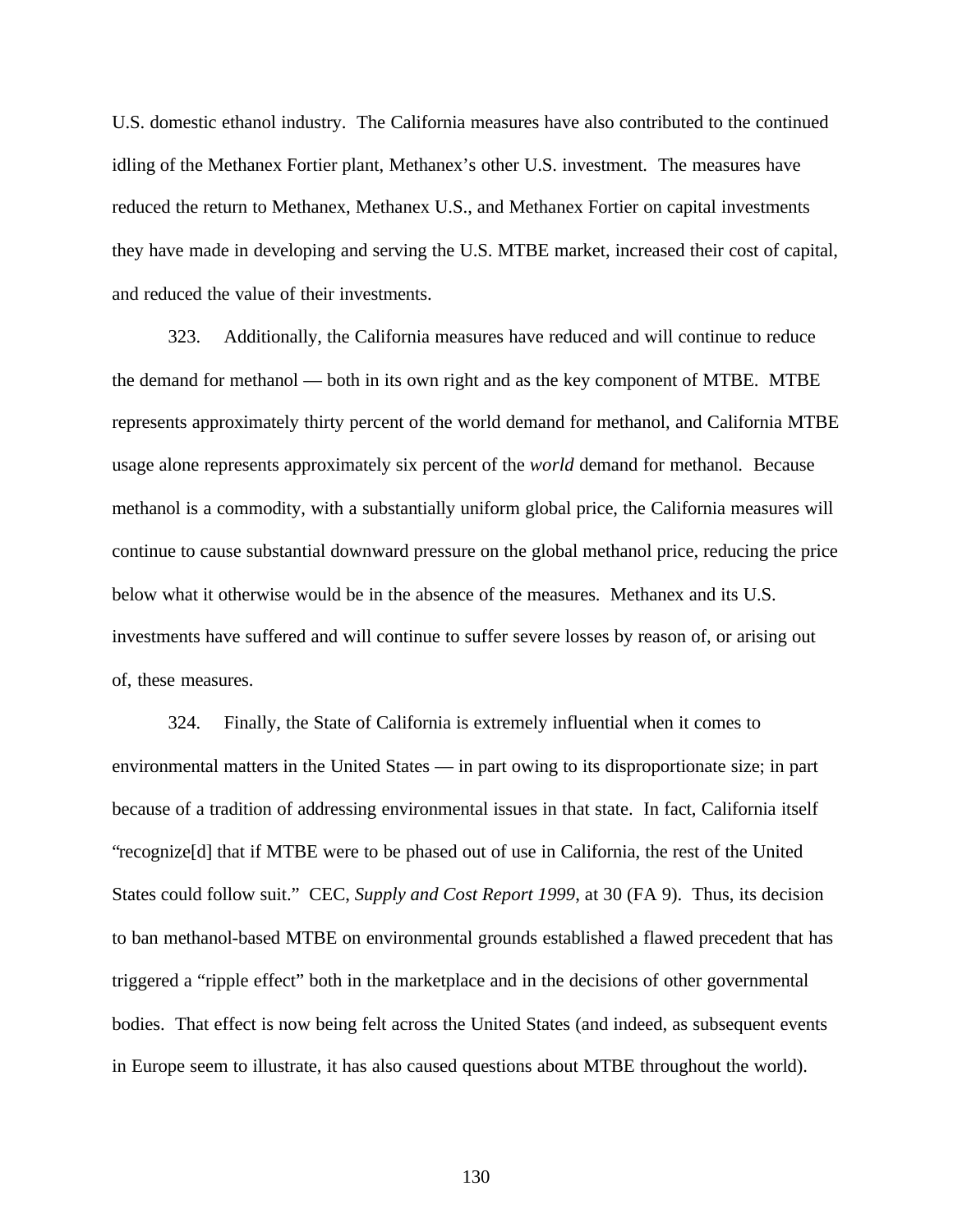*See, e.g.*, European Chemicals Bureau, *European Union Risk Assessment Report, tert-butyl methyl ether* ("MTBE"), at 101-08, 246-47 (Final Report 2002) (FA 20); International Fuel Quality Center Special Report: *German EPA Position Paper on MTBE* (1999) (FA 25). To the extent that the MTBE bans and restrictions in other U.S. states — and indeed in other countries — can be traced to the California measures at issue here, they constitute additional harms to Methanex, its investments, and its shareholders, incurred by reason of, or arising out of, the California measures.

325. The immediate damage to Methanex, its investments, and its shareholders caused by the Executive Order is evidenced most obviously by the direct and immediate drop in Methanex's market value that followed issuance of that Order. The Toronto Stock Exchange ("TSE") is the principal market for Methanex shares. The day after the issuance of the Executive Order, the trading volume in Methanex shares on the TSE was *nine times* the average of the preceding four days, and the price of Methanex's shares began to drop sharply. The average share price in the ten days after the Order was almost twenty percent less than the average share price in the ten preceding days. That represented a loss in Methanex's market value of approximately CN\$180,000,000 — a loss that was directly caused by the California measures. This loss was suffered by Methanex, its investments and its shareholders.

326. Methanex's share price and capitalization have never recovered from the damage inflicted by the California measures. Methanex's share price and capitalization have historically tracked the price of its only product — methanol. The nature of that historical correlation was permanently altered by California's MTBE ban, for while the Methanex share price and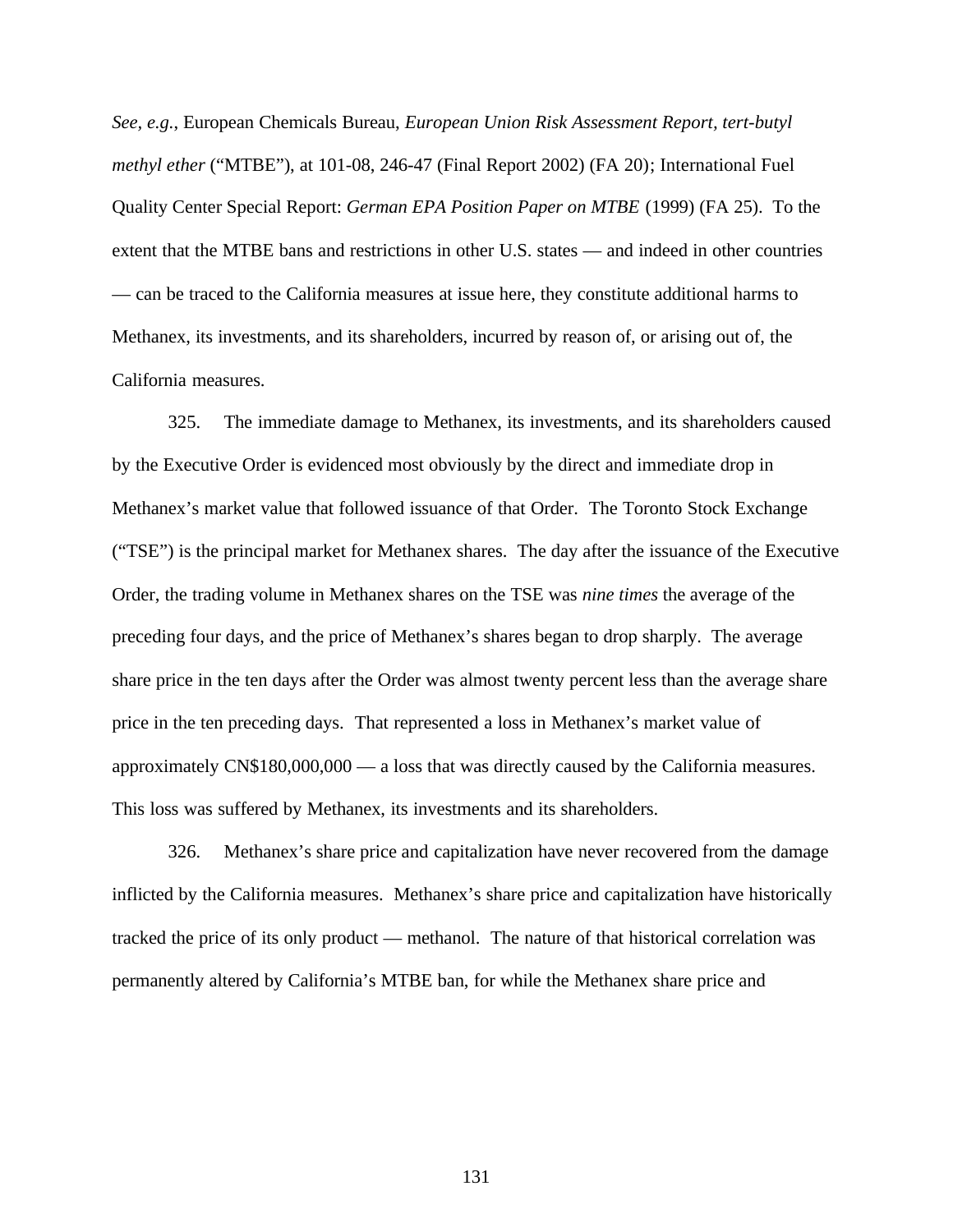capitalization still track the methanol price, they have since traded at a significant discount to the pre-1999 historical correlation. <sup>16</sup>

327. Accordingly, Methanex claims: (a) damages of approximately \$970 million suffered by itself, its investments, and its shareholders as a result of the United States' breach of Articles 1102, 1105 and 1110 of NAFTA; (b) its costs of this arbitration including, without limitation, expert and attorneys' fees and disbursements, plus any Canadian Goods and Services tax payable thereon; and (c) applicable interest.

## **IX. CONSENT AND WAIVER**

 $\overline{a}$ 

328. Pursuant to NAFTA Article 1121, Methanex, Methanex U.S., and Methanex Fortier (as the investor and enterprises) have fully consented to this arbitration and waived their right to initiate or continue proceedings elsewhere. (Ex. F.)

<sup>&</sup>lt;sup>16</sup> In mid-1998, Methanex's price was briefly elevated due to rumors that it was an acquisition candidate. When those rumors ceased, Methanex's share price dropped to a level consistent with the historic correlation.